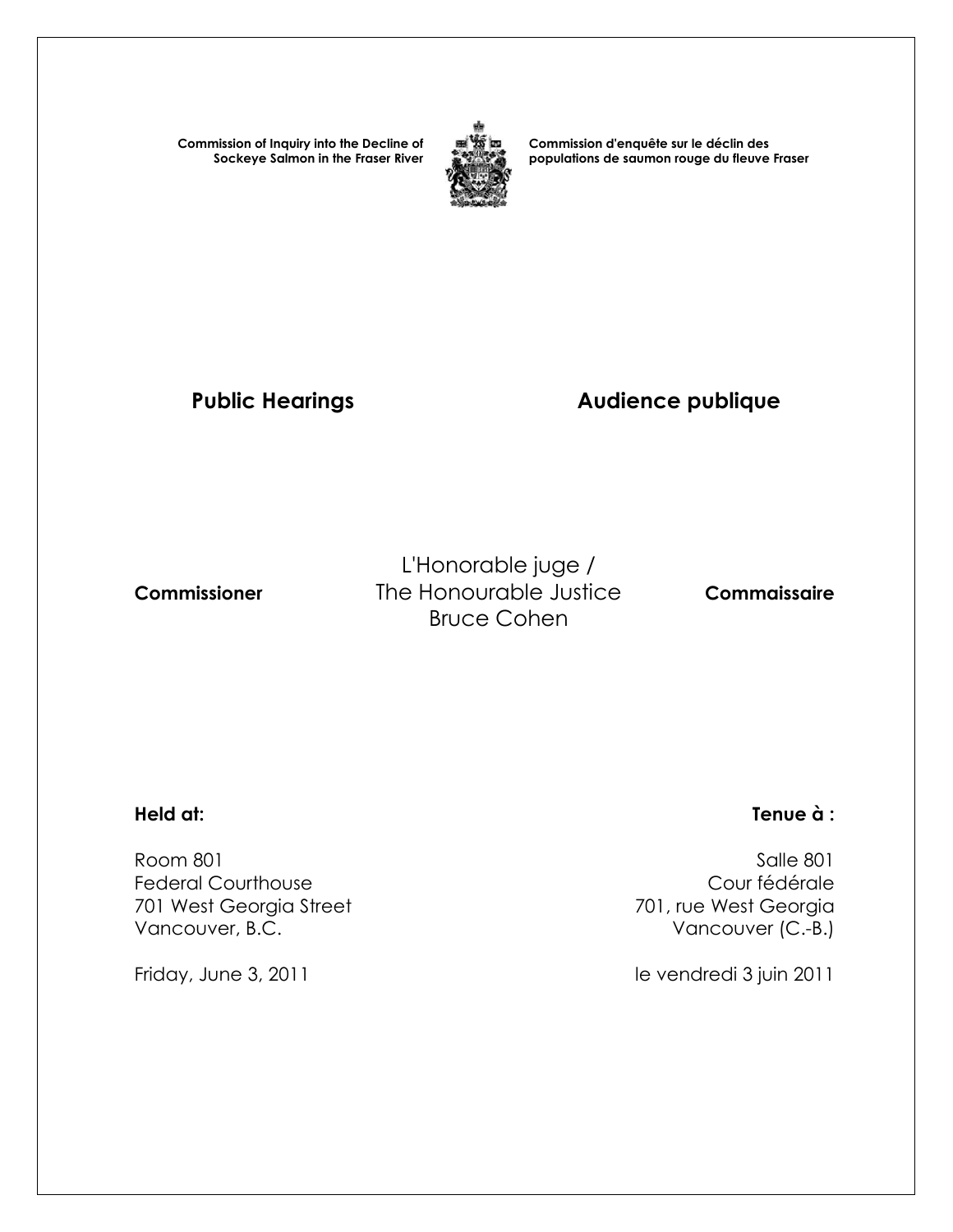## - ii -

## **APPEARANCES / COMPARUTIONS**

| Brian Wallace, Q.C.<br>Lara Tessaro  | <b>Senior Commission Counsel</b><br><b>Junior Commission Counsel</b>                                                                                                                                                                                                  |
|--------------------------------------|-----------------------------------------------------------------------------------------------------------------------------------------------------------------------------------------------------------------------------------------------------------------------|
| Tim Timberg<br>Geneva Grande-McNeill | Government of Canada ("CAN")                                                                                                                                                                                                                                          |
| Clifton Prowse, Q.C.                 | Province of British Columbia ("BCPROV")                                                                                                                                                                                                                               |
| No appearance                        | Pacific Salmon Commission ("PSC")                                                                                                                                                                                                                                     |
| No appearance                        | <b>B.C. Public Service Alliance of Canada</b><br>Union of Environment Workers B.C.<br>("BCPSAC")                                                                                                                                                                      |
| No appearance                        | Rio Tinto Alcan Inc. ("RTAI")                                                                                                                                                                                                                                         |
| <b>Shane Hopkins-Utter</b>           | <b>B.C. Salmon Farmers Association</b><br>("BCSFA")                                                                                                                                                                                                                   |
| No appearance                        | Seafood Producers Association of B.C.<br>('SPABC")                                                                                                                                                                                                                    |
| No appearance                        | Aquaculture Coalition: Alexandra<br>Morton; Raincoast Research Society;<br>Pacific Coast Wild Salmon Society<br>("AQUA")                                                                                                                                              |
| Tim Leadem, Q.C.                     | <b>Conservation Coalition: Coastal Alliance</b><br>for Aquaculture Reform Fraser<br>Riverkeeper Society; Georgia Strait<br>Alliance; Raincoast Conservation<br>Foundation; Watershed Watch Salmon<br>Society; Mr. Otto Langer; David Suzuki<br>Foundation ("CONSERV") |
| Don Rosenbloom                       | Area D Salmon Gillnet Association; Area<br>B Harvest Committee (Seine) ("GILLFSC")                                                                                                                                                                                    |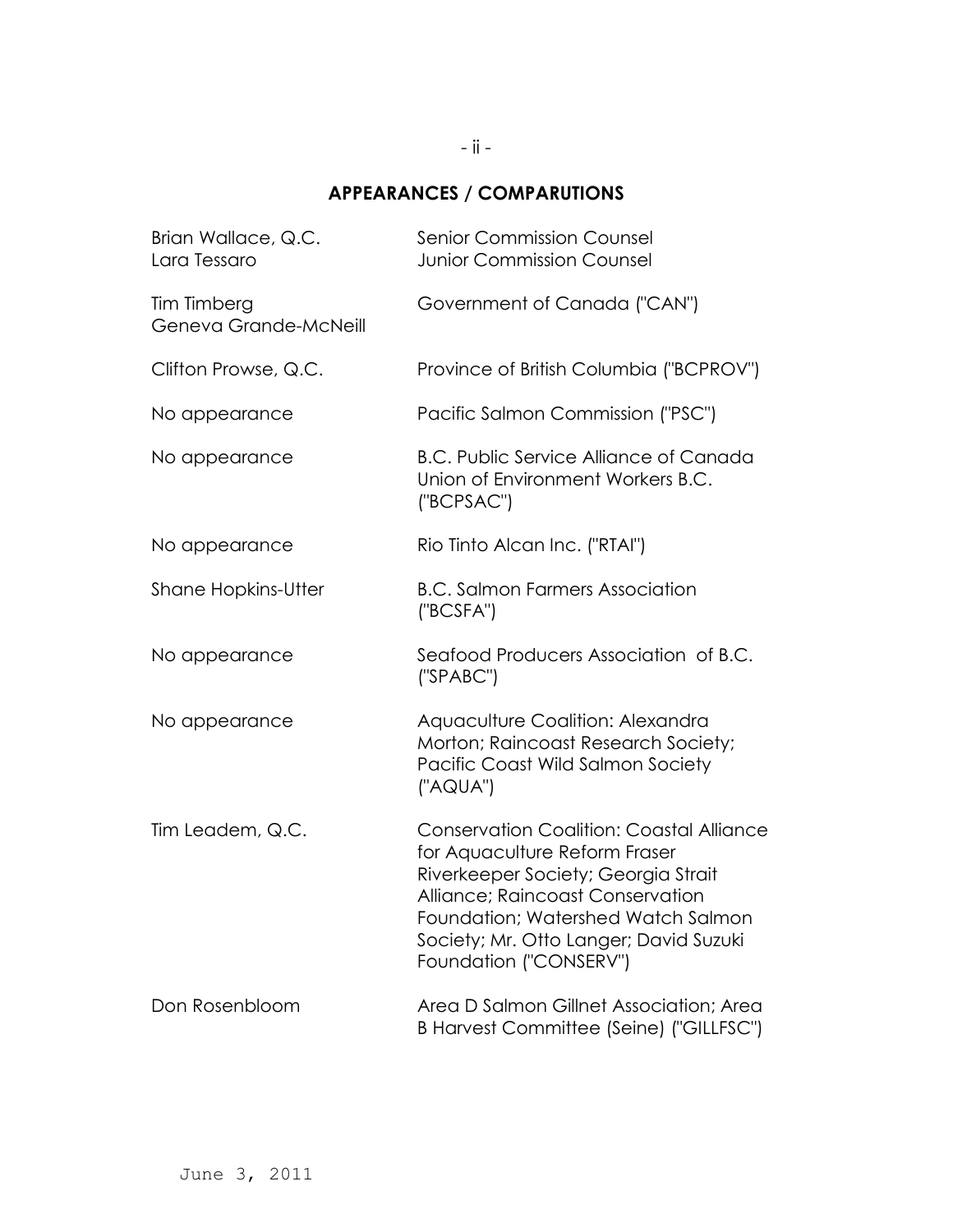# **APPEARANCES / COMPARUTIONS, cont'd.**

| <b>Phil Eidsvik</b>                  | Southern Area E Gillnetters Assn.<br><b>B.C. Fisheries Survival Coalition ("SGAHC")</b>                                                                                                                                                                                                                                                                                                                                                                                                                                                                                                       |
|--------------------------------------|-----------------------------------------------------------------------------------------------------------------------------------------------------------------------------------------------------------------------------------------------------------------------------------------------------------------------------------------------------------------------------------------------------------------------------------------------------------------------------------------------------------------------------------------------------------------------------------------------|
| Christopher Harvey, Q.C.             | West Coast Trollers Area G Association;<br>United Fishermen and Allied Workers'<br>Union ("TWCTUFA")                                                                                                                                                                                                                                                                                                                                                                                                                                                                                          |
| Keith Lowes                          | B.C. Wildlife Federation; B.C. Federation<br>of Drift Fishers ("WFFDF")                                                                                                                                                                                                                                                                                                                                                                                                                                                                                                                       |
| No appearance                        | Maa-nulth Treaty Society; Tsawwassen<br>First Nation; Musqueam First Nation<br>("MTM")                                                                                                                                                                                                                                                                                                                                                                                                                                                                                                        |
| No appearance                        | <b>Western Central Coast Salish First</b><br>Nations:<br>Cowichan Tribes and Chemainus First<br><b>Nation</b><br>Hwlitsum First Nation and Penelakut Tribe<br>Te'mexw Treaty Association ("WCCSFN")                                                                                                                                                                                                                                                                                                                                                                                           |
| <b>Brenda Gaertner</b><br>Leah Pence | <b>First Nations Coalition: First Nations</b><br>Fisheries Council; Aboriginal Caucus of<br>the Fraser River; Aboriginal Fisheries<br>Secretariat; Fraser Valley Aboriginal<br>Fisheries Society; Northern Shuswap Tribal<br>Council; Chehalis Indian Band;<br>Secwepemc Fisheries Commission of the<br>Shuswap Nation Tribal Council; Upper<br>Fraser Fisheries Conservation Alliance;<br>Other Douglas Treaty First Nations who<br>applied together (the Snuneymuxw,<br>Tsartlip and Tsawout); Adams Lake<br>Indian Band; Carrier Sekani Tribal<br>Council; Council of Haida Nation ("FNC") |
| No appearance                        | Métis Nation British Columbia ("MNBC")                                                                                                                                                                                                                                                                                                                                                                                                                                                                                                                                                        |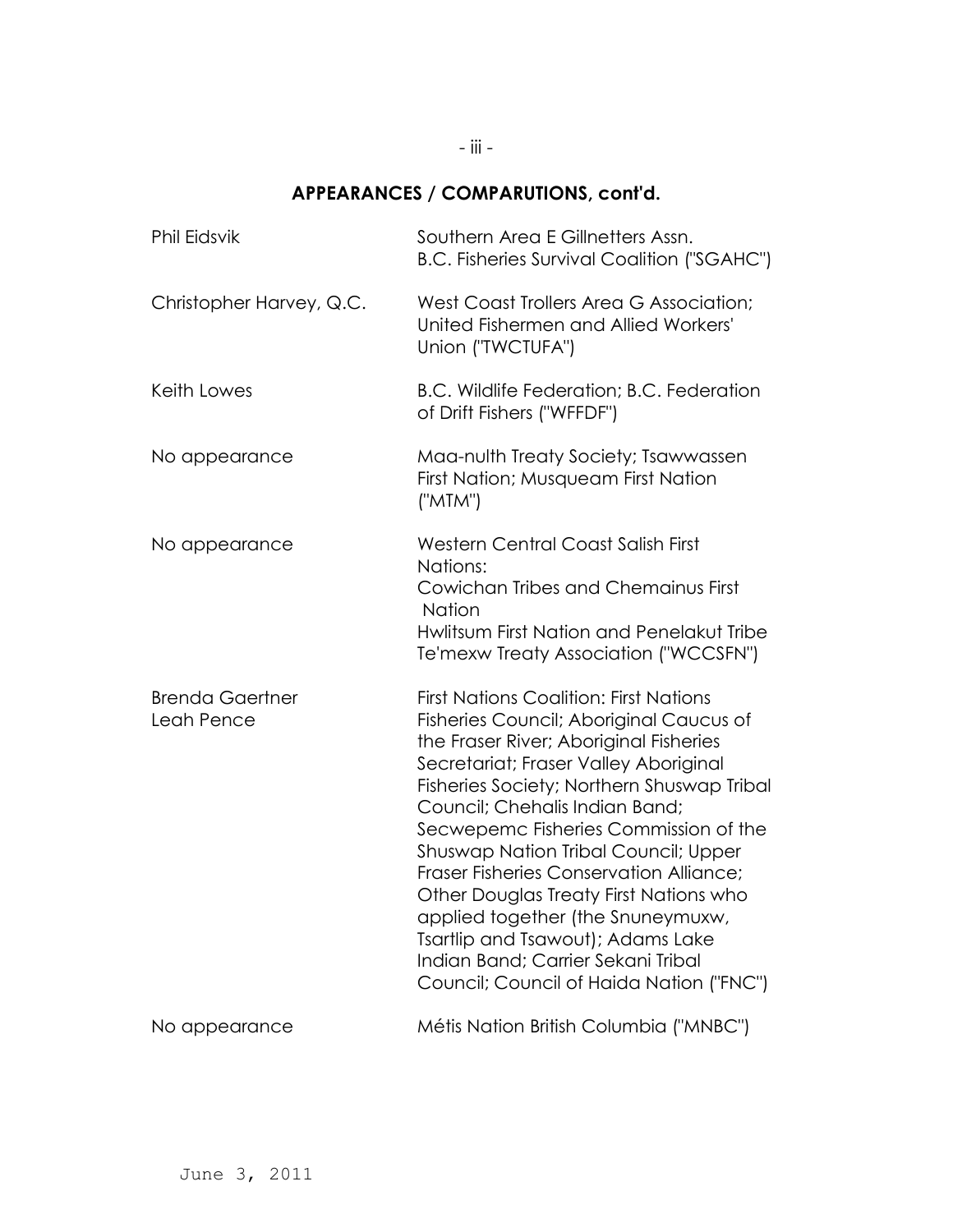### - iv -

## **APPEARANCES / COMPARUTIONS, cont'd.**

| No appearance | Sto:lo Tribal Council<br>Cheam Indian Band ("STCCIB")                                                 |
|---------------|-------------------------------------------------------------------------------------------------------|
| No appearance | Laich-kwil-tach Treaty Society<br>Chief Harold Sewid, Aboriginal<br>Aquaculture Association ("LJHAH") |
| No appearance | Musgamagw Tsawataineuk Tribal<br>Council ("MTTC")                                                     |
| No appearance | Heiltsuk Tribal Council ("HTC")                                                                       |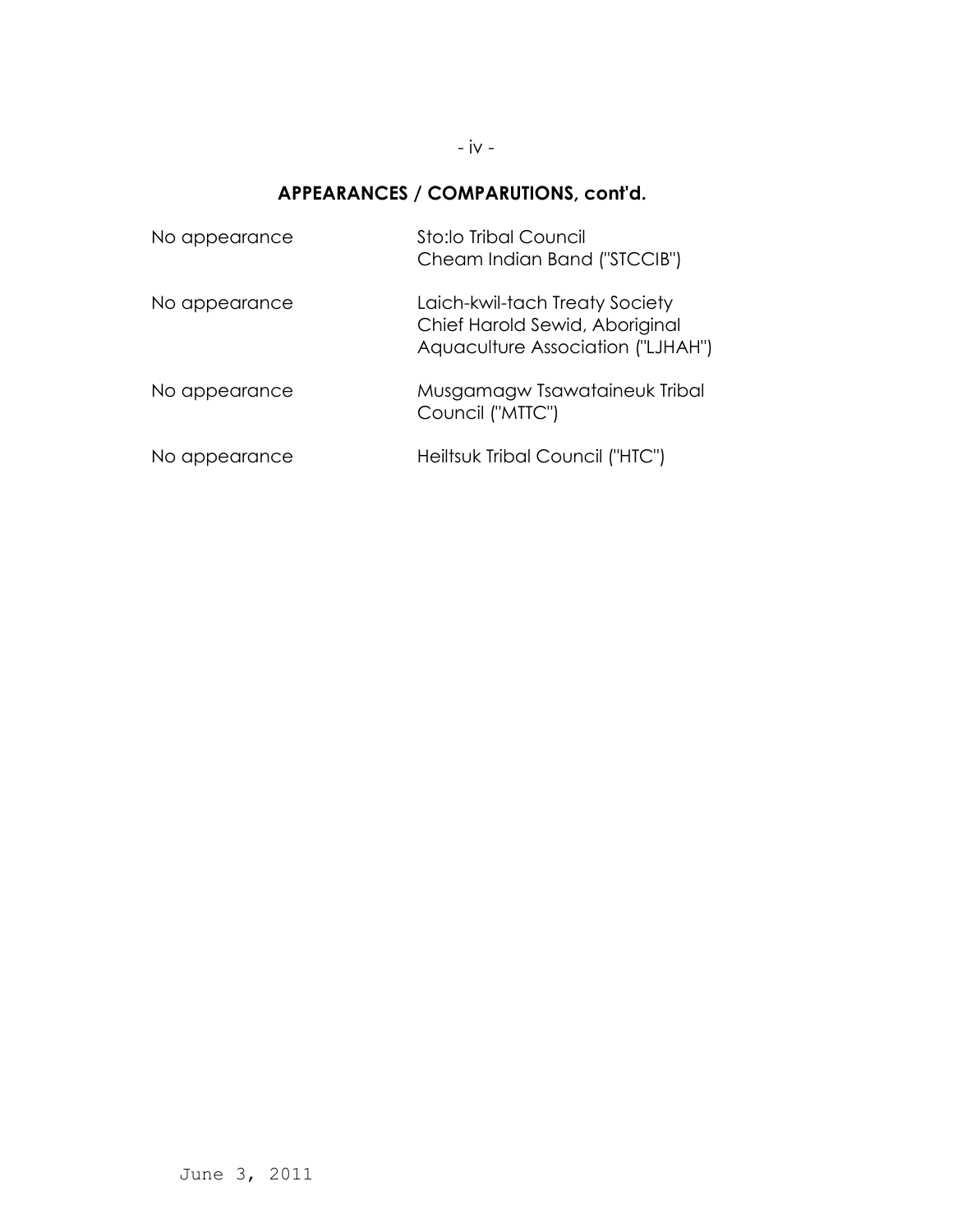# **TABLE OF CONTENTS / TABLE DES MATIÈRES**

en de la provincia de la provincia de la provincia de la provincia de la provincia de la provincia de la provi

### PANEL NO. 39

| <b>PAUL RYALL (Recalled)</b>       |                               |
|------------------------------------|-------------------------------|
| Cross-exam by Mr. Timberg (cont'd) | 2/8/13/19/20/22               |
| Cross-exam by Mr. Hopkins-Utter    | 24                            |
| Cross-exam by Mr. Leadem           | 25/26/27/28/29/30/31/34/35/36 |
|                                    | 40/43/44/47                   |
| Cross-exam by Mr. Rosenbloom       | 53/55                         |
| Cross-exam by Mr. Harvey           | 55/56/60/64/65/67/69          |
| Cross-exam by Mr. Eidsvik          | 78                            |
| Cross-exam by Ms. Gaertner         | 83-86/88/91/92/95/98/100/101/ |
|                                    | 103/106/108                   |
|                                    |                               |
| <b>MARK SAUNDERS (Recalled)</b>    |                               |
| Cross-exam by Mr. Timberg (cont'd) | 6/10/17/19/21/22              |
| Cross-exam by Mr. Leadem           | 26/29/30/35/42/44/47          |
| Cross-exam by Mr. Rosenbloom       | 47/52/53                      |
| Cross-exam by Mr. Eidsvik          | 78                            |
| Cross-exam by Ms. Gaertner         | 84/85/87/88/89/91/97/99/101/  |
|                                    | 102/106/107                   |
| <b>ROB MORLEY (Recalled)</b>       |                               |
| Cross-exam by Mr. Leadem           | 28/31/32/33/39/46             |
| Cross-exam by Mr. Rosenbloom       | 48                            |
| Cross-exam by Mr. Harvey           | 56/63/64/65/68/73             |
| Cross-exam by Mr. Eidsvik          | 75/80                         |
| Cross-exam by Ms. Gaertner         | 94                            |
|                                    |                               |
| JEFFERY YOUNG (Recalled)           |                               |
| Cross-exam by Mr. Leadem           | 28/30/32/35/37/46             |
| Cross-exam by Mr. Rosenbloom       | 48                            |
| Cross-exam by Mr. Harvey           | 68                            |
| Cross-exam by Mr. Eidsvik          | 77                            |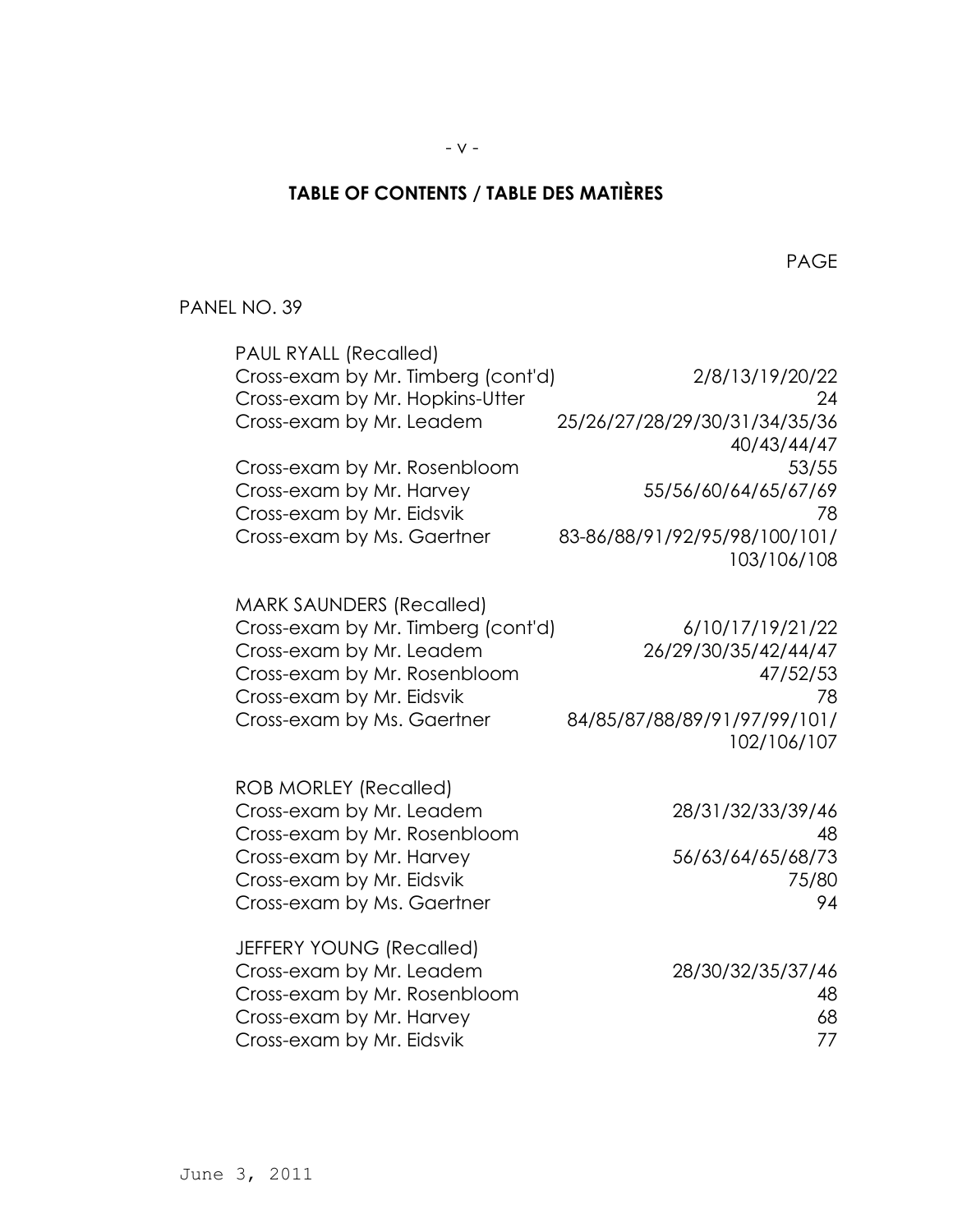## **EXHIBITS / PIECES**

| <u>No.</u> | <b>Description</b>                                                                                             | <u>Page</u> |
|------------|----------------------------------------------------------------------------------------------------------------|-------------|
| 941        | Approval of Approach to Planning for Priority<br>Conservation Units, Ops Committee note                        | 1           |
| 941A       | Spreadsheet                                                                                                    | 1           |
| 945A       | Inventory of Meetings related to Fraser Sockeye<br>Planning and WSP implementation spreadsheet                 | 1           |
| 947        | 2009 Salmon Stock Outlook                                                                                      | 8           |
| 948        | Fraser River Sockeye Management Socio-Economic<br><b>Indicators - Discussion Document, February 2006</b>       | 13          |
| 949        | Economic Dimensions of Skeena Watershed<br>Salmonid Fisheries - October 2008                                   | 14          |
| 950        | Letter to Commission re Socio-Economic Reports<br>Regarding Fraser River Sockeye - May 11, 2011                | 14          |
| 951        | Update and Strategic Approach to Implementation<br>of WSP Strategy 4 - April 14, 2011                          | 15          |
| 952        | Identifying Planning Units and Prioritizing Integrated<br>Strategic Planning Initiatives Under the Wild Salmon |             |
|            | Policy - March 2009                                                                                            | 16          |
| 953        | Prioritizing Integrated Planning Initiatives Under the<br>Wild Salmon Policy - October 2009                    | 16          |
| 954        | Barkley Sound Sockeye: Intro to Strategic<br>Management Planning - April 27, 2011                              | 16          |
| 955        | Draft - Fraser Watershed Overarching Logic Model -<br>January 27, 2009                                         | 17          |
| 956        | Record of Meeting - Regional WSP Implementation<br>Team - March 29, 2011                                       | 18          |
| 957        | Proceedings of DFO Workshop on Wild Salmon Policy<br>Strategy 4: Integrated Strategic Planning - March         |             |
|            | 2009                                                                                                           | 19          |
| 958        | Record of Meeting - Regional WSP Implementation<br>Team - January 17, 2011                                     | 19          |
| 959        | Statement of Work - Performance Review of the Wild<br>Salmon Policy - May 5, 2011                              | 19          |
| 960        | Wild Salmon Policy Strategy 6 - Performance Review -<br>Operations Committee - April 14, 2011                  | 20          |
| 961        | Spreadsheet summary of Fraser Sockeye                                                                          |             |
|            | Management Group/Model Group/Conservation                                                                      |             |
|            | Unit                                                                                                           | 20          |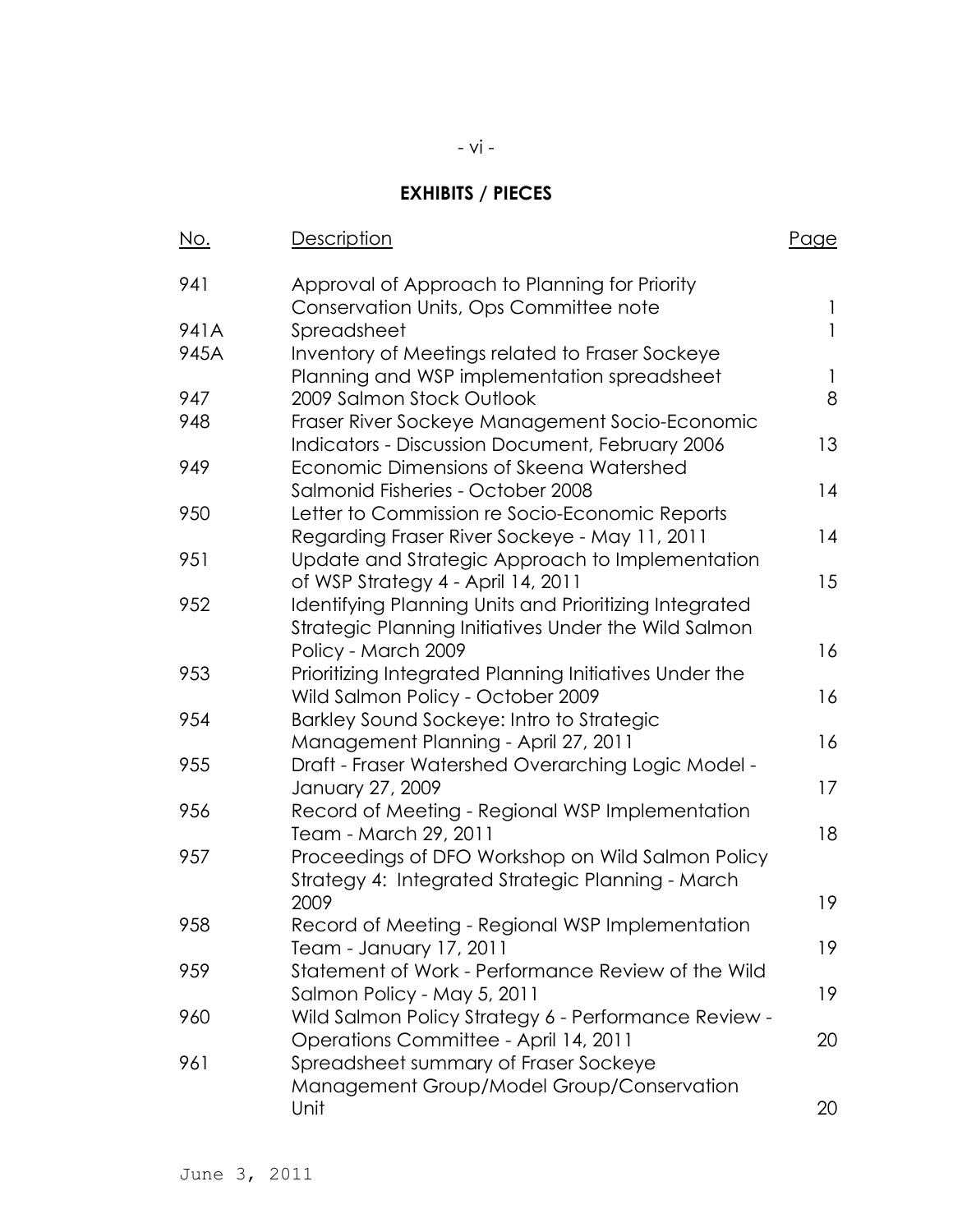## **EXHIBITS / PIECES**

| <u>No.</u> | Description                                                                                      | <u>Page</u> |
|------------|--------------------------------------------------------------------------------------------------|-------------|
| 962        | Wild Salmon Policy - Work Planning - Operations<br>Committee - May 26, 2011                      | 21          |
| 963        | Wild Salmon Policy Implementation Team - Terms of<br>Reference - Draft                           | 21          |
| 964        | Wild Salmon Policy Implementation Draft Work Plan<br>2011-2012                                   | 21          |
| 965        | Wild Salmon Policy Strategy 6 - Performance Review -<br>Operations Committee - December 16, 2010 | 22          |
| 966        | Wild Salmon Policy Draft Implementation Gap<br>Analysis - December 14, 2010                      | 22          |
| 967        | Pacific Fisheries and Aquaculture Committee - British<br>Columbia Meeting - October 23, 2009     | 22          |
| 968        | Fraser Basin Initiative Program Contribution                                                     | 23          |
| 969        | Agreement<br>Summary of Key MSC Certification Deliverables and                                   |             |
|            | their Status for Sockeye - May 30, 2011                                                          | 24          |
| 970        | Strategic Directions Committee 2011 Action Log                                                   | 29          |
| 971        | <b>Strategic Directions Committee Discussion Paper</b>                                           | 46          |
| 972        | Gardner, An Overview of Issues Concerning<br>First Nations and DFO Co-Management of              |             |
|            | Fisheries in the Pacific Region                                                                  | 86          |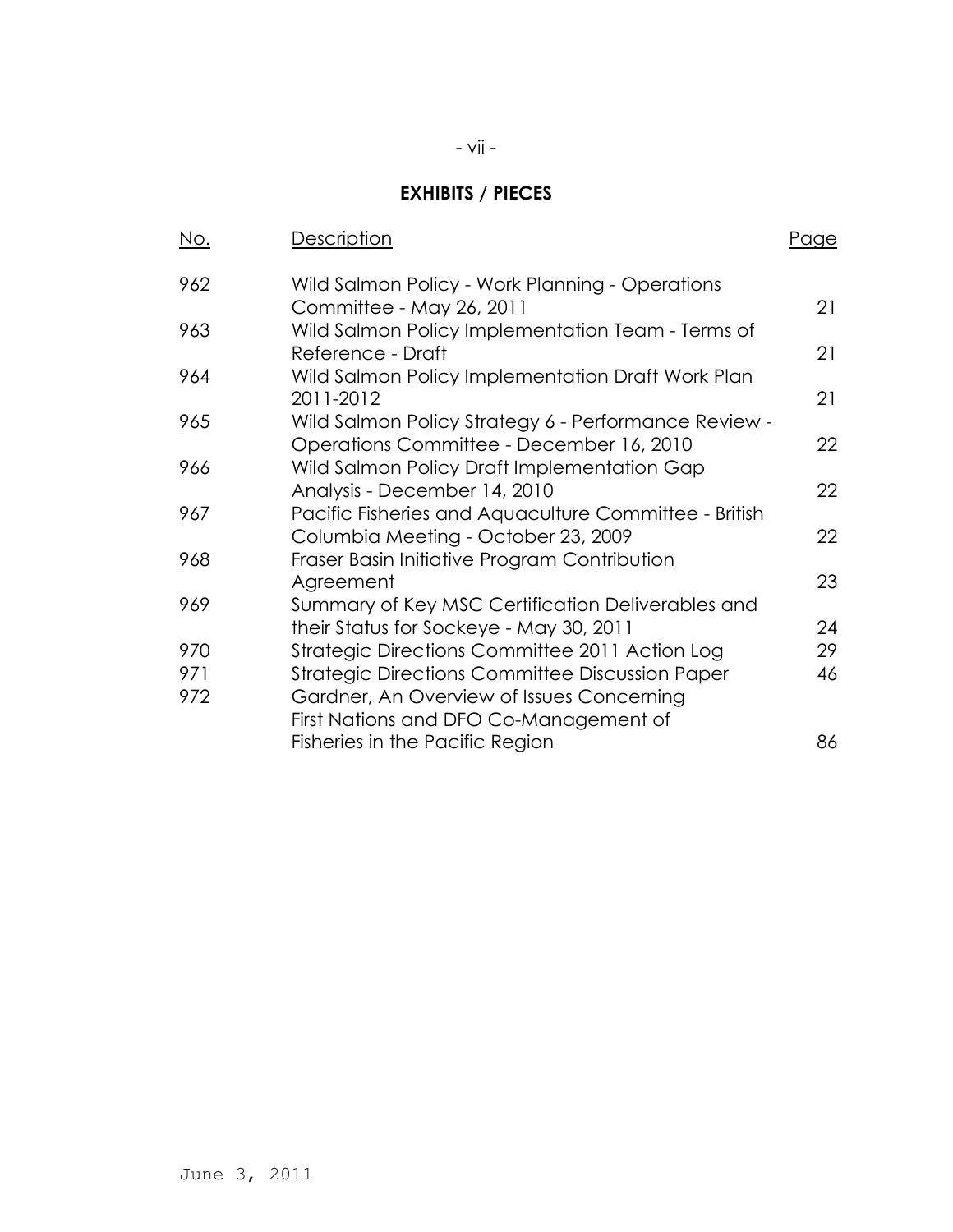1 Proceedings

1 Vancouver, B.C./Vancouver<br>2 (C.-B.) 2 (C.-B.)<br>3 June 3, 3 June 3, 2011/ le 3 juin 2011  $\frac{4}{5}$ 5 THE REGISTRAR: Hearing is now resumed.<br>6 MR. WALLACE: Good morning, Commissione 6 MR. WALLACE: Good morning, Commissioner Cohen. Brian Wallace, counsel for the Commission, and with me 8 is Lara Tessaro. I just have one housekeeping<br>9 matter, if I may. Yesterday, I think it was, 9 matter, if I may. Yesterday, I think it was, we<br>10 marked as Exhibit 941 two documents, one being a marked as Exhibit 941 two documents, one being an 11 approval document and the other being a 12 spreadsheet which cannot be electronically 13 combined, so I would ask the record to reflect 14 that the initial document, the narrative, would be 15 marked as Exhibit 941 and we would give the number 16 941A to the spreadsheet.<br>17 THE REGISTRAR: It will be so THE REGISTRAR: It will be so marked. 18 19 EXHIBIT 941: Approval of Approach to Planning for Priority Conservation Units, Ops 21 Committee note 22 23 EXHIBIT 941A: Spreadsheet 24 25 MR. TIMBERG: Mr. Commissioner, Tim Timberg for Canada, 26 with my colleague, Geneva Grande-McNeill. We also<br>27 have a housekeeping matter from yesterday. have a housekeeping matter from yesterday. 28 Exhibit 945 was marked yesterday which is an 29 inventory of meetings with respect to WSP 30 implementation. The attached spreadsheet also<br>31 can't be joined, so we suggest that the summar can't be joined, so we suggest that the summary 32 Excel spreadsheet be marked as Exhibit 945A. 33 THE REGISTRAR: That also will be so marked. 34 35 EXHIBIT 945A: Inventory of Meetings related 36 to Fraser Sockeye Planning and WSP 37 implementation spreadsheet 38 39 MR. TIMBERG: Mr. Commissioner I have 45 minutes left 40 in my time allotment and I'll spend approximately 41 20 minutes on a series of further questions and<br>42 then I have a number of documents and exhibits then I have a number of documents and exhibits 43 that I'll seek to be entered and explained to help 44 flesh out the record on strategies in 4 and 5 and 45 an update on the Marine Stewardship Certification 46 process. 47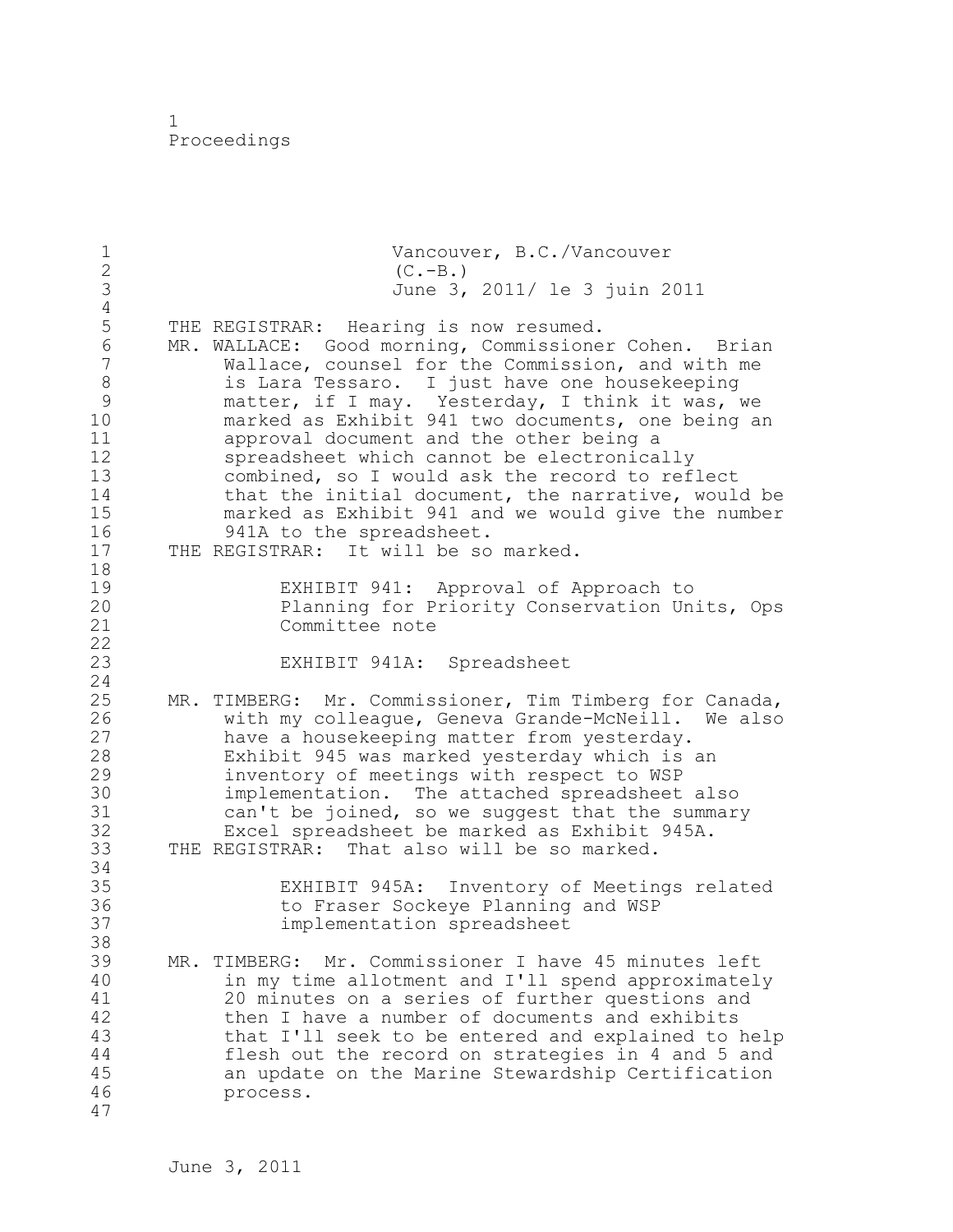1 PAUL RYALL, recalled.  $\frac{2}{3}$ MARK SAUNDERS, recalled. 4 ROB MORLEY, recalled. 6<br>7 JEFFERY YOUNG, recalled. 8 CROSS-EXAMINATION BY MR. TIMBERG, continuing: 10 11 Q Yesterday -- Mr. Lunn, if we could have the IFMP. 12 Thank you. This is -- this was marked yesterday 13 as an exhibit. 14 MR. LUNN: 946. 15 MR. TIMBERG: 16 Q 946. And Mr. Ryall, we left off yesterday talking 17 about how DFO through the WSP is planning to -- 18 through the WSP and the IFMP process is planning 19 on dealing with the uncertainty in run returns and<br>20 how you plan for that variability in returns. And how you plan for that variability in returns. And 21 we left off with the suggestion that we should be 22 at page 79 of the IFMP. And if you could explain 23 for the commissioner how DFO is utilizing the IFMP 24 process to explain the variabilities of returns 25 and perhaps we should just start back a page or 26 two, Mr. Lunn. I'll let Mr. Ryall direct you.<br>27 MR. RYALL: So in this section of the IFMP we're MR. RYALL: So in this section of the IFMP we're 28 looking at setting the escapement strategy and 29 goals for 2011. And while we do make pre-season 30 forecasts, they are, as everyone has probably<br>31 heard, not totally accurate and there's quite heard, not totally accurate and there's quite a 32 wide range of -- around possible returns and we 33 try to capture that uncertainty and probability 34 distributions. But, you know, really the 35 important thing is we need to do the assessments 36 on run size in season and we need to determine 37 what our escapement strategy is going to be across 38 a wide range of returns and so that there's not 39 any surprises for anyone about what sort of 40 actions would be taken in fisheries to ensure that 41 we meet our requirements for conservation. And<br>42 that means then being clear on the management that means then being clear on the management 43 groups that we currently have for Fraser sockeye 44 which are Early Stuart, Summers -- Early Summers, 45 Summers and Lates; that we're clear on how we're 46 going to manage fisheries in the event that the 47 run is larger than forecast or less than forecast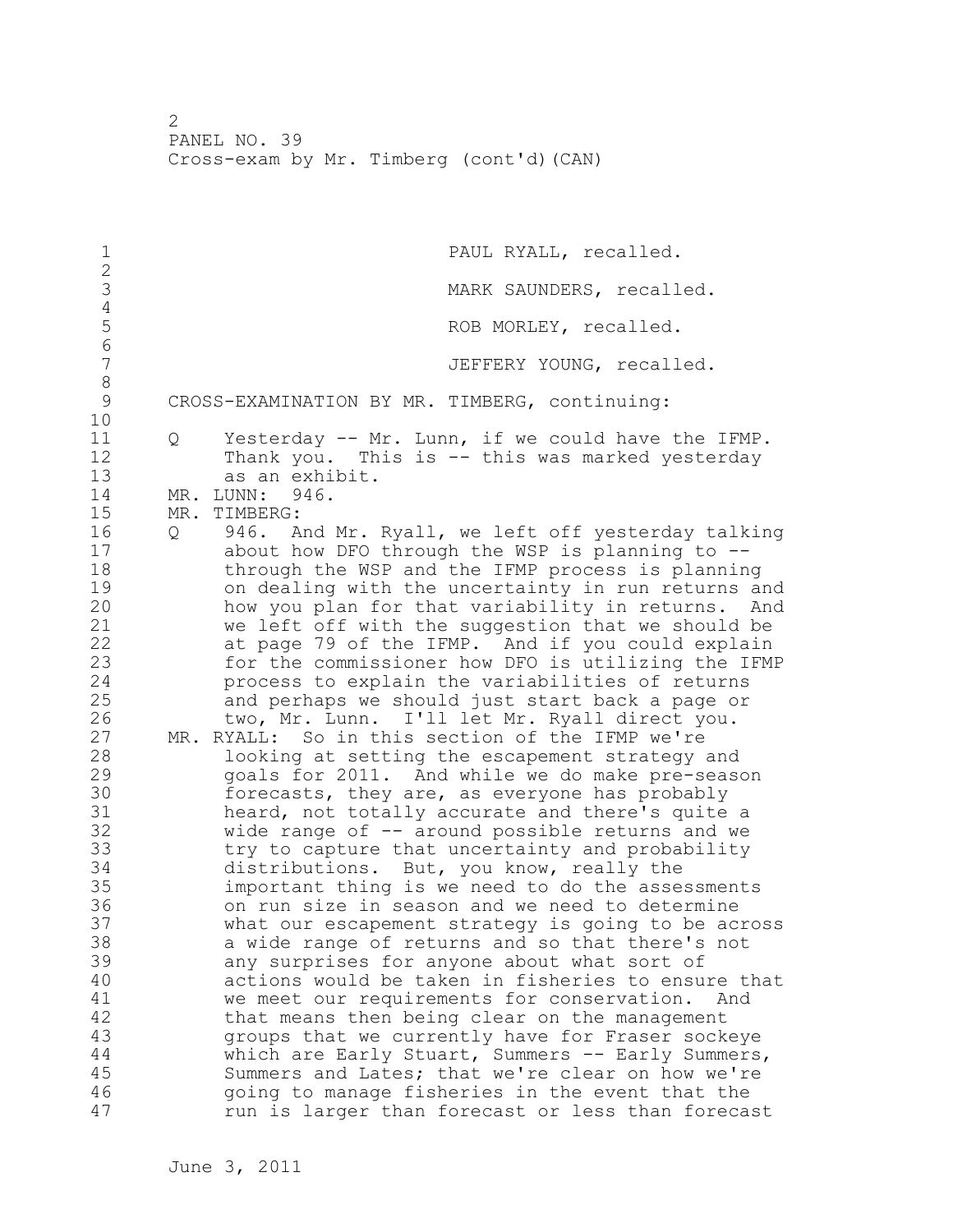1 and what would happen across a wide range of 2 returns in between. 3 We've consulted extensively around this<br>4 Process over the last six years and come up 4 process over the last six years and come up with<br>5 what's known as a harvest rule and that's what --5 what's known as a harvest rule and that's what --<br>6 and we put out options each vear, generally four, 6 and we put out options each year, generally four,<br>7 across each of these management groups. And if w across each of these management groups. And if we 8 could go to the page that shows those graphs 9 again.<br>10 MR. TIMBERG MR. TIMBERG: That's page 79. 11 MR. RYALL: And we'll just use this one as an example, 12 but the others follow the same particular pattern, 13 in that the blue line is what drives the decision-14 making and this is the harvest rule. And just 15 take a look at Option number 2. Maybe actually if 16 we go down to Option 3. It doesn't really matter 17 a whole bunch. So the blue line here is what's 18 driving what the outcome is decision-making and if 19 the run size is shown on the X-axis, it ranges<br>20 here from a very low, zero return, up to 400,0 here from a very low, zero return, up to 400,000 21 on Early Stuart. And if the run size is less than 22 roughly it looks like about 110,000 on this 23 particular graph, that there would be no fisheries 24 targeting Early Stuart and no harvest. The 25 harvest rate would be zero. And really, what you 26 would get then is whatever the actual return is,<br>27 which it would be put on the spawning grounds an which it would be put on the spawning grounds and 28 that's what's shown in the green line is how many 29 fish would go in the spawning grounds in actual 30 escapement numbers and you can see on that green<br>31 line, it starts at zero and it goes up to roughl line, it starts at zero and it goes up to roughly 32 110,000, how many fish would end up in the 33 spawning grounds, and that's driven by what the 34 actual return is, if that makes sense. 35 So there's no harvest. But once there is a 36 run size greater than 110,000 you'll see that blue 37 line is a curved shape and that curve shape was 38 chosen deliberately after a series of iterations, 39 so that the actual fish number on the grounds is a 40 fixed number and if you go back to the green line, 41 you'll see it's a flat line over a range of<br>42 110,000 up to about 260,000. You'd have a 42 110,000 up to about 260,000. You'd have a fixed 43 number of fish on the spawning grounds. 44 Once it's -- roughly looks like here on this 45 particular option, 260,000, the harvest rate is 46 fixed at 60 percent and that means you're going to 47 harvest 60 percent and the remainder would go to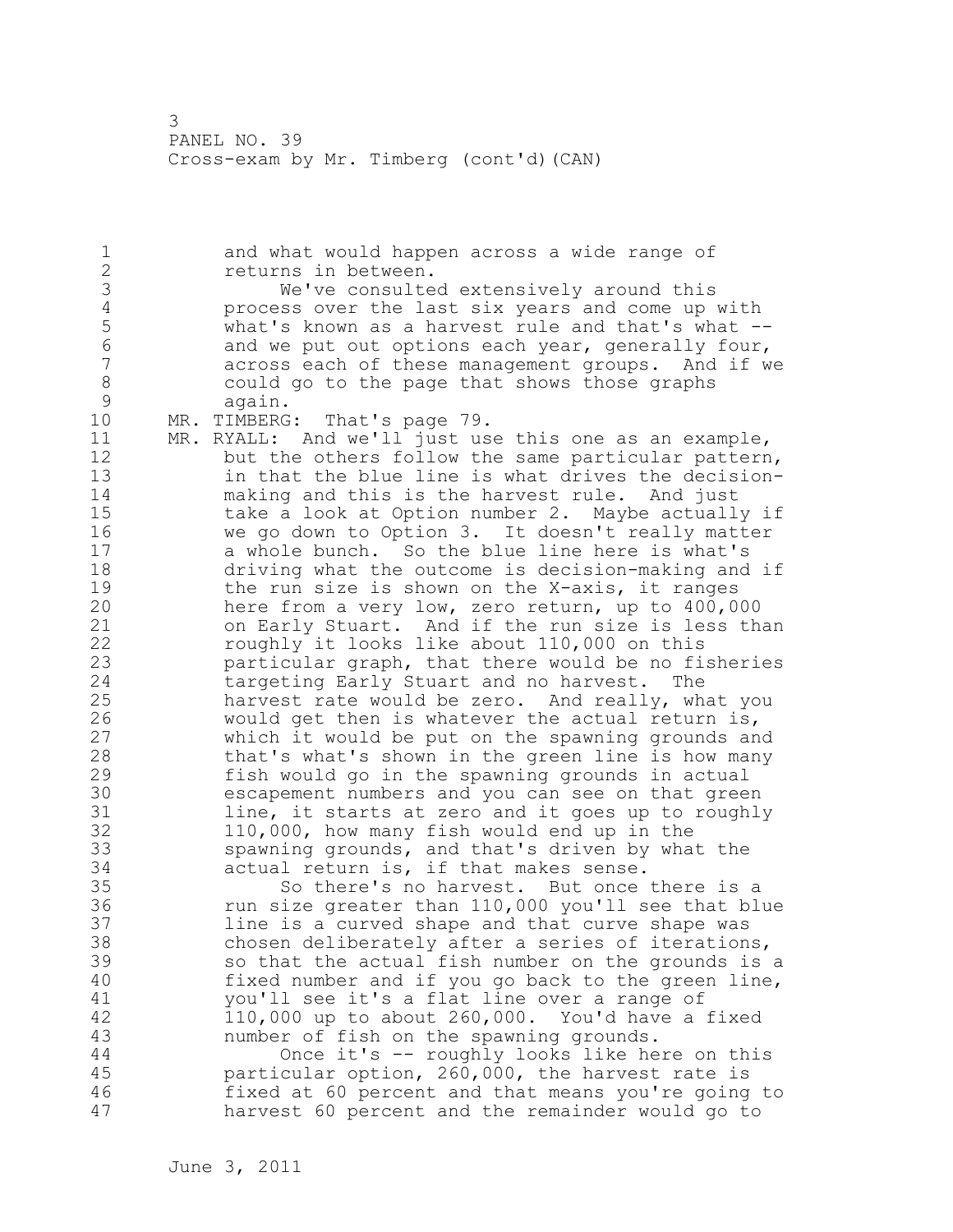1 the spawning grounds. 2 Now, there's another piece in here. This is 3 called the TAM rule and that TAM rule is adjusted 4 based upon what we expect could happen as far as a 5 management adjustment. That depends on 6 environmental conditions and that would reduce the overall exploitation rate, so that complicates the 8 picture, but that is factored in, as well. We<br>9 have monitored environmental conditions, as we 9 have monitored environmental conditions, as well.<br>10 The point of this though is that there's a The point of this though is that there's a 11 clear decision rule. There's a clear no fishing 12 point and there's also a cutback point where the 13 harvest rate is reduced from the maximum. 14 In this particular series here, if we go back 15 to the broader page, as I said, there are four 16 options put on this particular page and you'll see 17 over in the left-hand side where it says option 18 used in past cycles starting in 2007, that we used 19 Option 3 for two of those years and Option 4 two<br>20 of those -- 2009 and 2010. of those  $-$  2009 and 2010. 21 So why is that? And why are we changing? 22 Well, it's based upon input from consultation and, 23 you know, the Option 4 is a much more conservative 24 option than Option -- not a much more. It's a more 25 conservative option than Option 3 and similarly, 26 Option 2 is less conservative, meaning that the<br>27 probability of fishing is going to start sooner probability of fishing is going to start sooner 28 because the shape of curve you've chosen. 29 So consultation influences what is the 30 outcome of setting these decision rules, and we<br>31 but them out in an annual memo each year and ge put them out in an annual memo each year and get 32 feedback and make -- and then make a choice. 33 THE COMMISSIONER: Mr. Timberg, I apologize for 34 interrupting. I just want to ask a question so I 35 don't lose the point at this stage of the 36 explanation. Mr. Ryall, do I understand that this 37 example you've shown us for the current IFMP at 38 this stage does not factor in anything other than 39 conservation considerations? And if I'm correct 40 in that, that is to say no socioeconomic 41 consultations or implications would find their way<br>42 finito this in-season adjustment? If I'm correct in into this in-season adjustment? If I'm correct in 43 that, if the Wild Salmon Policy were fully 44 implemented, fully implemented, and the -- when I 45 say that I'm saying it in the context of a mixed 46 stock fishery, not moving to a terminal fishery or 47 an ITQ system, but a fully-integrated and fully-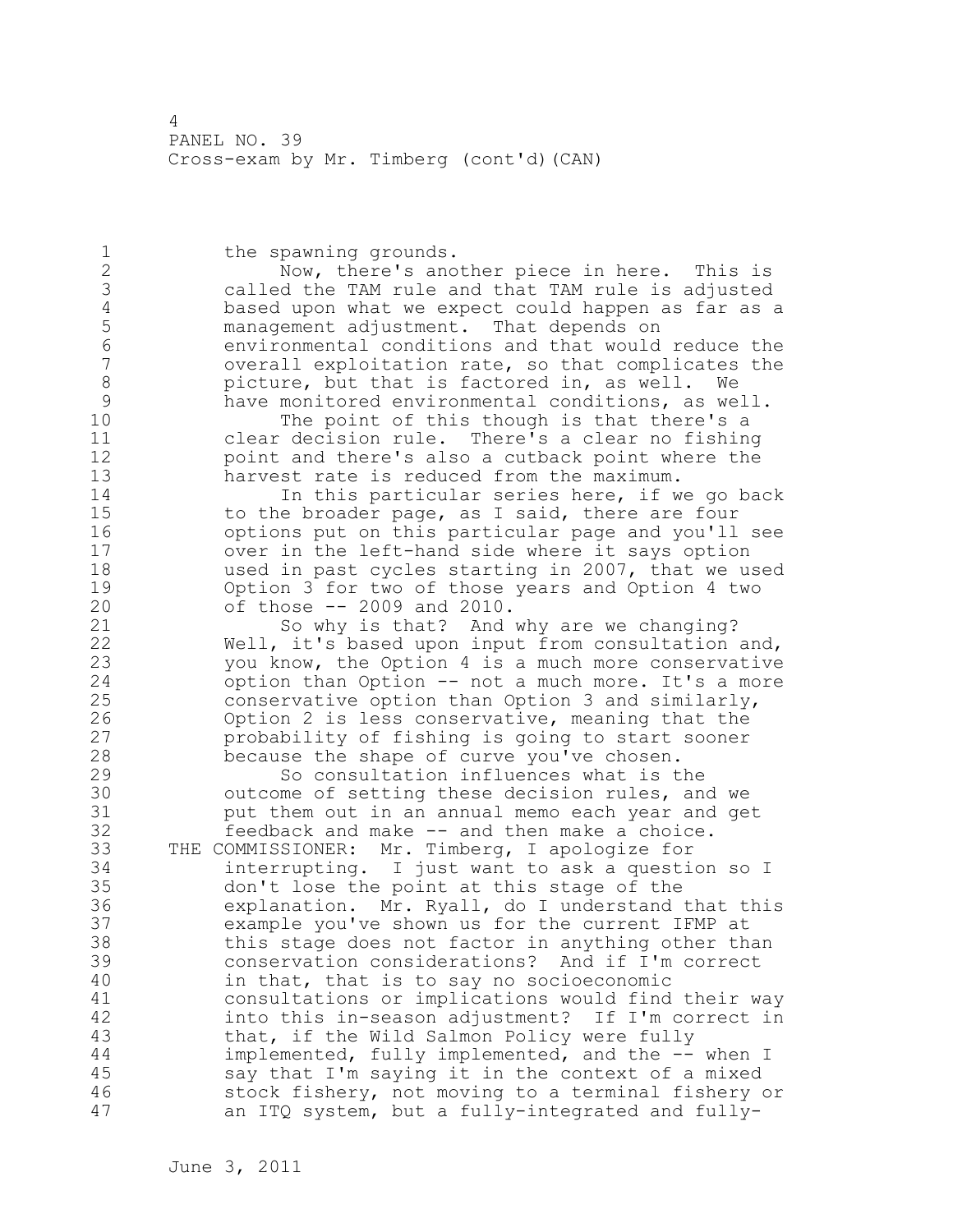1 implemented WSP policy, would there be any change 2 in your explanation with regard to how this 3 process would be developed?<br>4 MR. RYALL: Well, I think these 4 MR. RYALL: Well, I think these range of Options 1<br>5 through 4 do take into account social and 5 through 4 do take into account social and<br>6 (6 (6 economic, albeit maybe not perfectly, Bu 6 economic, albeit maybe not perfectly. But, you know, if we go up to Option 1, you'll see that 8 there's fishing that is going to happen much 9 sooner, meaning that there's a very steep rise in that blue line up to a maximum exploitation rate 11 at a much lower run size. 12 So in the graphs that we've put out and the 13 explanation that's put out each year, we've 14 developed some performance measures, one that 15 looks at conservation and another that looks at 16 what the harvest would be across these range of 17 run sizes, and we've put those in probabilities, 18 as well. So what's the probability of staying 19 away from a benchmark? What's the probability of<br>20 the catch being less than a million? What's the the catch being less than a million? What's the 21 implication going to be on the overall harvest? 22 So we've tried to capture those social and 23 economic and the conservation objectives in those 24 performance measures. 25 So they're incorporated in these graphs and 26 when we go out and do the consultation and<br>27 discussion around them, we get feedback and discussion around them, we get feedback and 28 there's a range of views expressed about what's 29 appropriate and, you know, what I find interesting 30 about this particular page and the others that are<br>31 in the IFMP that for 2007, '08, '09 and '10, the 31 in the IFMP that for 2007, '08, '09 and '10, the<br>32 range has narrowed somewhat. If we look at othe range has narrowed somewhat. If we look at other 33 years, we'll see that different options have been 34 implemented for a variety of reasons -- not a 35 variety, but, you know, based upon input. And my 36 view is that the performance measures we've used 37 have tried to capture the conservation objectives 38 with -- through consistent with the WSP and also 39 tried to capture some of the social and economic 40 performance measures, as well, already within 41 these graphs and choices.<br>42 THE COMMISSIONER: Is that art THE COMMISSIONER: Is that articulated in the IFMP? 43 MR. RYALL: Probably not terribly well, but I think it 44 is within the memos that we put out on an annual 45 basis much better. Last year my recollection is 46 that the memo was an appendix to the IFMP. I 47 think the information that's in the 2011 IFMP is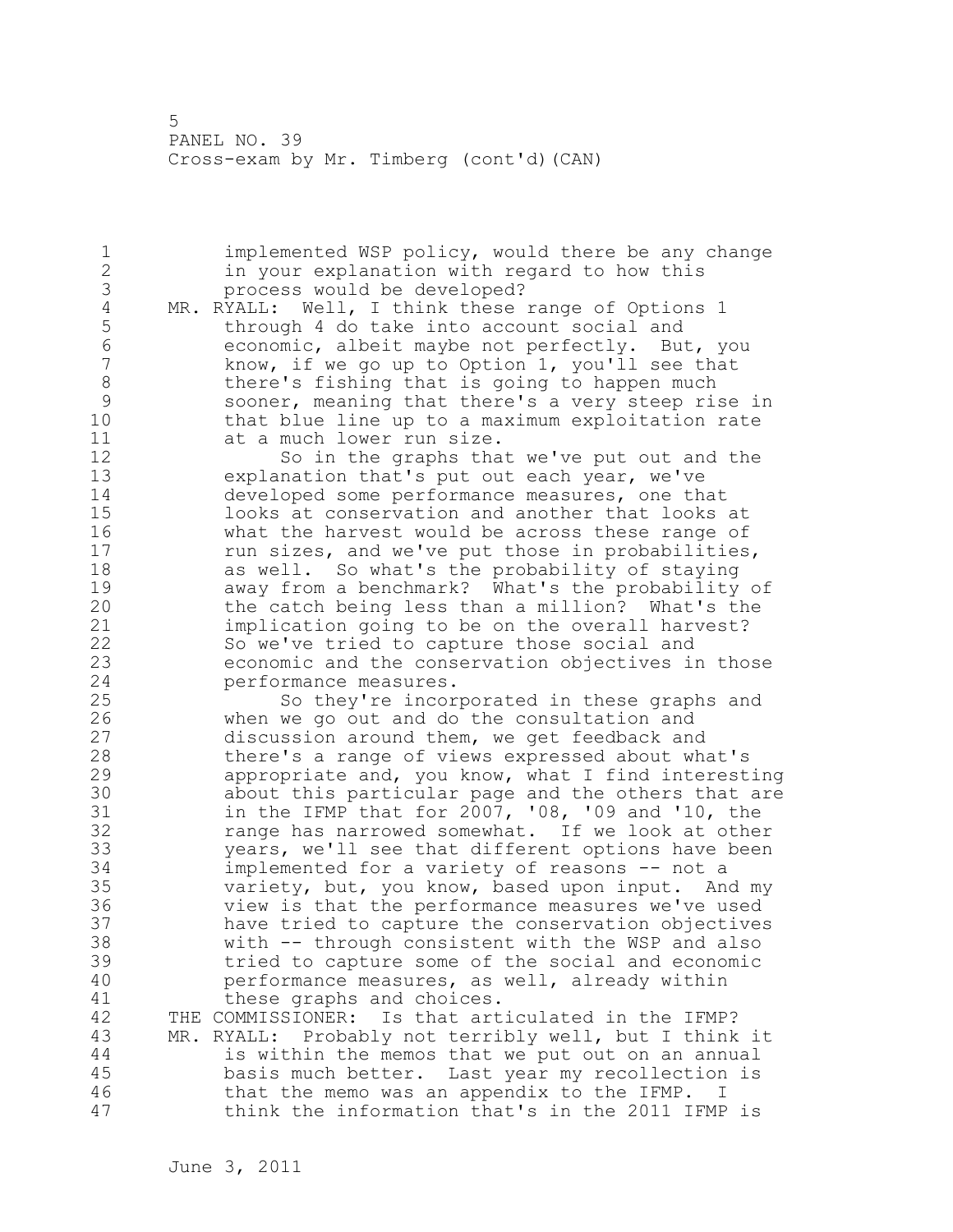1 an improvement from 2010 and each year I think 2 that we've made these adjustments to try and 3 improve upon communication, but I think that, to<br>4 me, is an ongoing challenge within this overall 4 me, is an ongoing challenge within this overall 5 process.<br>6 For 6 For example, in 2009 on Early Stuart in particular, there was feedback from First Nations 8 that we should use Option 4 is my recollection.<br>9 Actually, they had another option, it was an 9 Actually, they had another option, it was an<br>10 0 Option 5 that was created that had no fishin Option 5 that was created that had no fishing at a 11 very much larger run size, over 200,000, and we 12 didn't fully adopt that advice, but we did adjust 13 and I made an adjustment so that there was no 14 fishing up -- I think it was 168,000, meaning that 15 there was a concern that was raised by First 16 Nations primarily from the upper part of the 17 watershed where these fish return at -- they 18 wanted to see recovery happen over a faster period 19 of time on this particular stock and wanted to<br>20 have no fishing occur and provide those fish o have no fishing occur and provide those fish onto 21 the spawning grounds. 22 THE COMMISSIONER: Thank you, Mr. Timberg. 23 MR. TIMBERG: Yes. 24 Q Yesterday, Mr. Saunders, you've spoke about -- 25 there was a conversation about the identification 26 of priority CUs and you spoke about the outlook<br>27 http://www.could.turn.to.Tab.57 of Canada's process. If we could turn to Tab 57 of Canada's 28 documents, Mr. Lunn. 29 Could you describe what this document is? 30 MR. SAUNDERS: Yes, Mr. Commissioner, this stock outlook is a document that science has used for a 32 number of years now to communicate to -- at the 33 request largely of industry and the recreational 34 sector to get a sense of what was coming down the 35 pipe annually in terms of available opportunity to 36 fish. And wanting to understand what was becoming 37 available, but also what fisheries management 38 actions might be taken in terms of the status of a 39 particular stock. 40 So I talked yesterday to about the stock of 41 concern and its relationship to priority<br>42 conservation units, so the absence -conservation units, so the absence  $-$ -43 Q Oh, sorry. 44 MR. SAUNDERS: Sorry? 45 Q I'm just going to interrupt you, Mr. Saunders. 46 MR. SAUNDERS: Yes. 47 Q Could we just turn to page 4 of the document, Mr.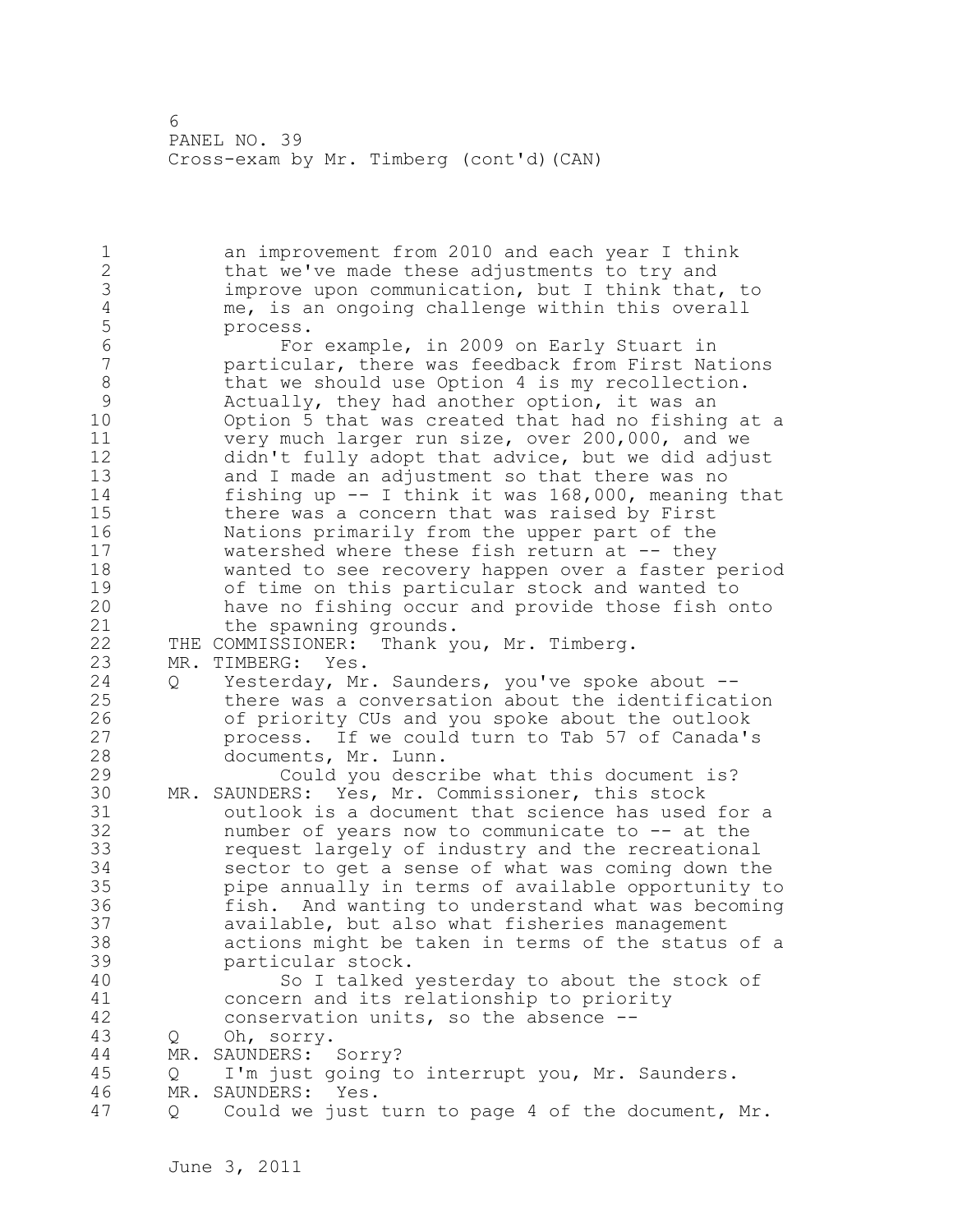1 **I**unn? 2 MR. LUNN: Certainly. 3 MR. SAUNDERS: Actually, the first page you were on was 4 helpful as well there.<br>5 MR. TIMBERG: 5 MR. TIMBERG:<br>6 0 Okav. 6 Q Okay. Sorry. I'll let you go. Yes. MR. SAUNDERS: Yes, page 1 shows you can see the table 8 in there shows the categories. This is -- I think<br>9 vou're familiar with the more detailed analysis 9 you're familiar with the more detailed analysis like the Grant paper, but this look-ahead is based 11 on expert opinion, so biologists and researchers 12 that are involved with these stocks use the best 13 available science. It's not peer-reviewed, but 14 they provide on a timely basis an indication of 15 these four categories of stock status, so stock of 16 concern would be most similar to what we were 17 talking about, perhaps a red designation under the 18 Wild Salmon Policy, but these then inform -- 19 you'll see in the IFMP and I think we went<br>20 yesterday to the Cultus, that -- and I this yesterday to the Cultus, that  $--$  and I think Mr. 21 Timberg was pointing to that further down in the 22 document you can see that Cultus in here is 23 identified as a stock of concern, which would then 24 inform subsequent development of management plans 25 going forward. 26 So this is --<br>27 Q Mr. Saunders, we'r Q Mr. Saunders, we're just a bit pressed for time 28 this morning. 29 MR. SAUNDERS: Yes. 30 Q So I'm just going to ask you a question. Is this 31 an interim measure?<br>32 MR. SAUNDERS: I think th  $MR.$  SAUNDERS: I think this is a -- it's -- I wouldn't 33 say it's an interim measure. I think it's being 34 used as an interim measure in terms of 35 identification of stocks of concern, but I think 36 the industry and others will have an ongoing need 37 for this type of timely information about what's 38 coming up in an upcoming season, but it's not -- 39 wouldn't be intended to be ongoing replacement for 40 achieving the identification of benchmarks under 41 the WSP.<br>42 Q And what 42 Q And what's the plan in the future with respect to 43 identifying priority CUs? 44 MR. SAUNDERS: Well, I think the plan going forward 45 would be to continue the work on completing the 46 benchmarks that we're working on over the next 47 year and that would then inform a prioritization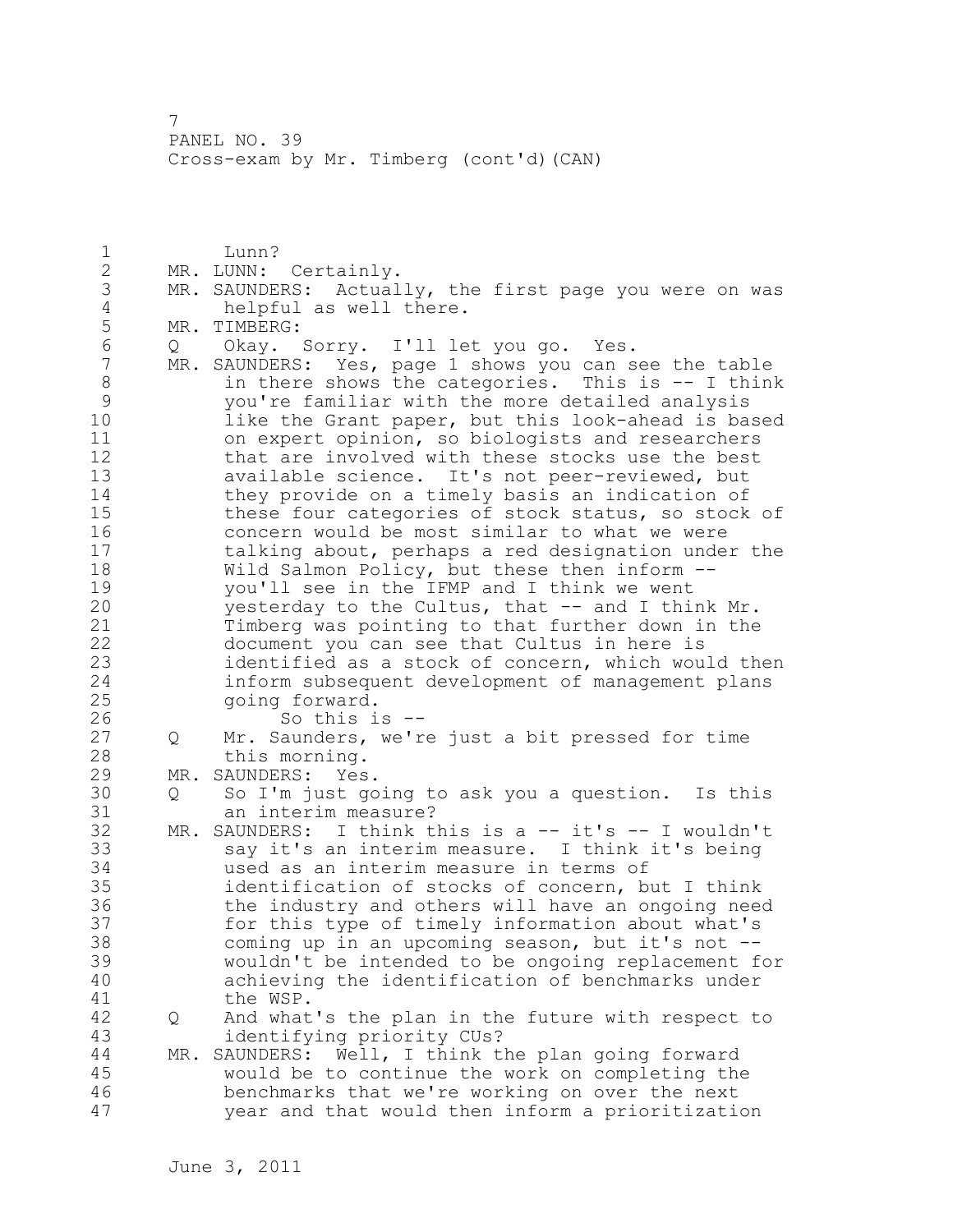1 process that would -- you know, as you've seen, 2 there have been a number of attempts to complete 3 that, but we would reinitiate that process to get<br>4 agreement on the identification of priority CUs. 4 agreement on the identification of priority CUs.<br>5 0 And is that Blair Holtby's work that you spoke 5 Q And is that Blair Holtby's work that you spoke 6 about yesterday?<br>7 MR. SAUNDERS: That's MR. SAUNDERS: That's -- again, that's one component of 8 it. Blair's is going to give us --<br>9 0 Right. 9 Q Right.<br>10 MR. SAUNDER MR. SAUNDERS: -- Blair's work is going to give us an 11 idea of conservation status which would inform 12 priority but like we discussed yesterday, there 13 are a number of other aspects, social and 14 economic, that would inform priority that would 15 have to be included in that prioritization. 16 Q Okay. Thank you. If we could turn to Exhibit 8, 17 please and to Appendix 2 at the back. 18 And my question will be for you, Mr. Ryall. 19 Can you describe the -- whether DFO is following<br>20 the five-step planning process set out in the Wi the five-step planning process set out in the Wild 21 Salmon Policy presently? 22 MR. RYALL: Well, in this -- 23 MR. TIMBERG: Oh, and before you answer that, I did not 24 mark the last exhibit, I understand. 25 THE REGISTRAR: Exhibit 947.  $\frac{26}{27}$ EXHIBIT 947: 2009 Salmon Stock Outlook 28 29 MR. TIMBERG: Thank you. 30 THE COMMISSIONER: Which tab is that in your binder, Mr. Timberg? 32 MR. TIMBERG: That's Tab 57. 33 THE COMMISSIONER: Thank you very much. 34 MR. TIMBERG: 35 Q Sorry, I interrupted you, Mr. Ryall. The question 36 was is DFO following the five-step planning 37 process in the Wild Salmon Policy Appendix 2? 38 MR. RYALL: Well, in this five-step planning process, 39 that's what we used in the FRSSI process. I think 40 we learned a few things as we went through this 41 process.<br>42 I t I think it is a good framework for a process 43 to use this type of outline to come to ground on 44 setting objectives and trying to come to 45 agreement. My recollection of this and going 46 through this, through the FRSSI process, when we 47 first started it, I think Step 1 and 2 were a bit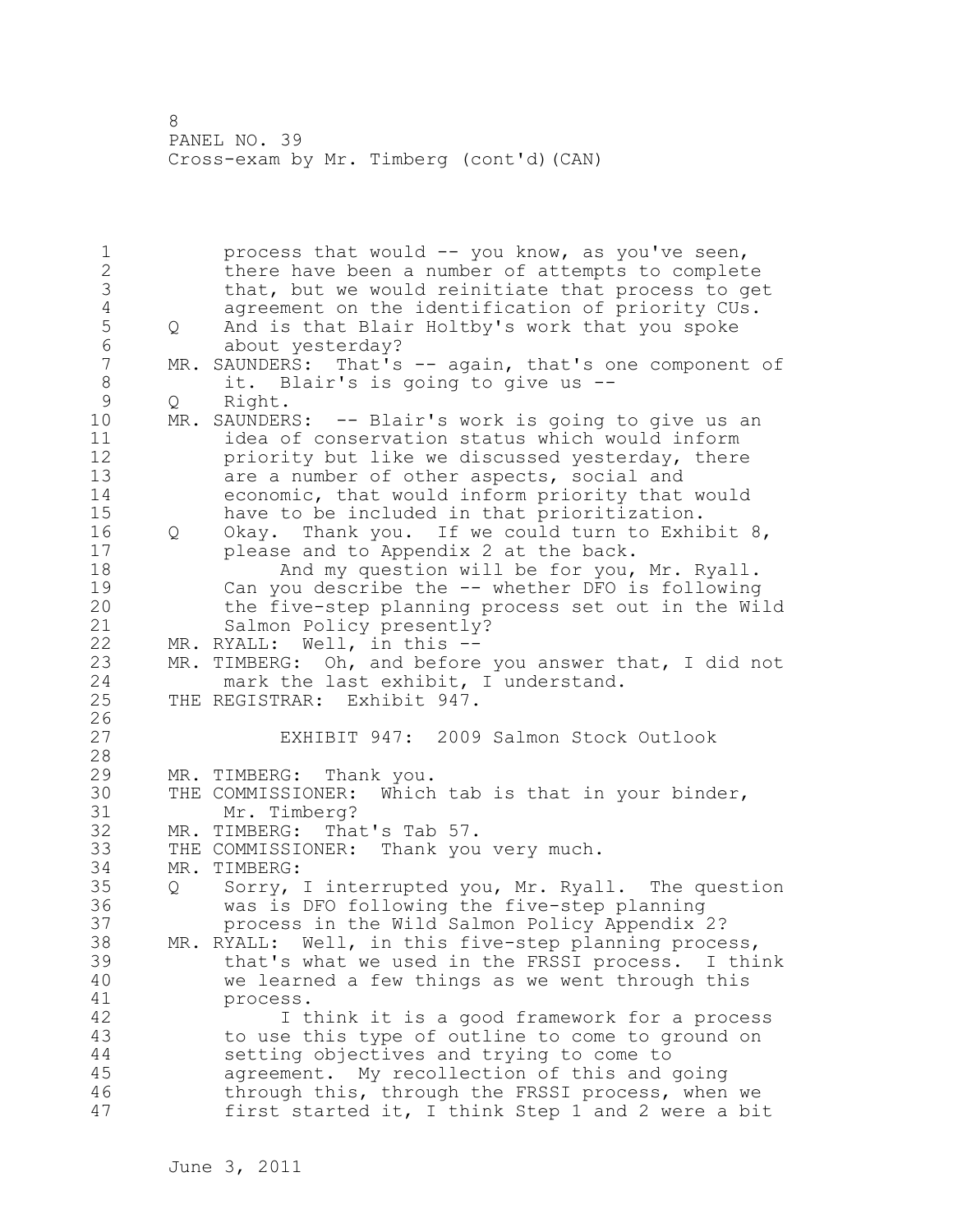1 of a challenge. You heard from Mr. Morley 2 yesterday about his thoughts that this was a good 3 process. I would endorse that, as well. I do<br>4 think it is a good process. I think that when 4 think it is a good process. I think that when we<br>5 first started it in the room we had quite a 5 first started it in the room we had quite a<br>6 mixture of people, technical and non-techni 6 mixture of people, technical and non-technical, and I don't know if I would do that again in that 8 type of process. I might separate the two and 9 have Steps 1, 2 and 3. Maybe it's a technical<br>10 focus. And that summarized and then Steps 4 a focus. And that summarized and then Steps 4 and 5 11 are taken into a broader forum for decision-12 making. 13 13 I found it useful. The outcome of it is is 14 what we've documented in the IFMP basically, using 15 this type of process. We are thinking of using a 16 similar process to this or made quite -- nearly 17 identical for another issue that we're facing 18 within B.C. on Southern Chinook. We think that 19 this is a good way to get at the core of what are<br>20 the planning priorities, what's the -- what are the planning priorities, what's the  $--$  what are 21 the resource management options and what sort of 22 strategies might one want to use? 23 In going on to Step 3 was around -- if we 24 could just scroll up to that. 25 MR. LUNN: One moment, please. 26 MR. RYALL: With also taking a look at socio and<br>27 economic and biological performance measure. economic and biological performance measures. You 28 need to have those performance measures so that 29 you have some yardstick to gauge what these 30 different alternative management strategies are going to output. And then you need to have some 32 tool to assess the likely inputs of those 33 management alternatives and the tool that we 34 choose in the FRSSI process was a management model 35 and I think there's been some discussion here 36 about the pros and cons of that management tool. 37 We have heard those concerns over the years and 38 have tried to address those by making changes to 39 that management tool, and having that peer-40 reviewed. And most recently, it was peer-reviewed 41 in 2010.<br>42 Ste Step 5, you know, select a preferred 43 management alternative - well, my experience has 44 been that it's a real challenge to come down to 45 one single preferred management alternative and 46 you really do see the evidence of that challenge 47 with -- we've identified a range of options in the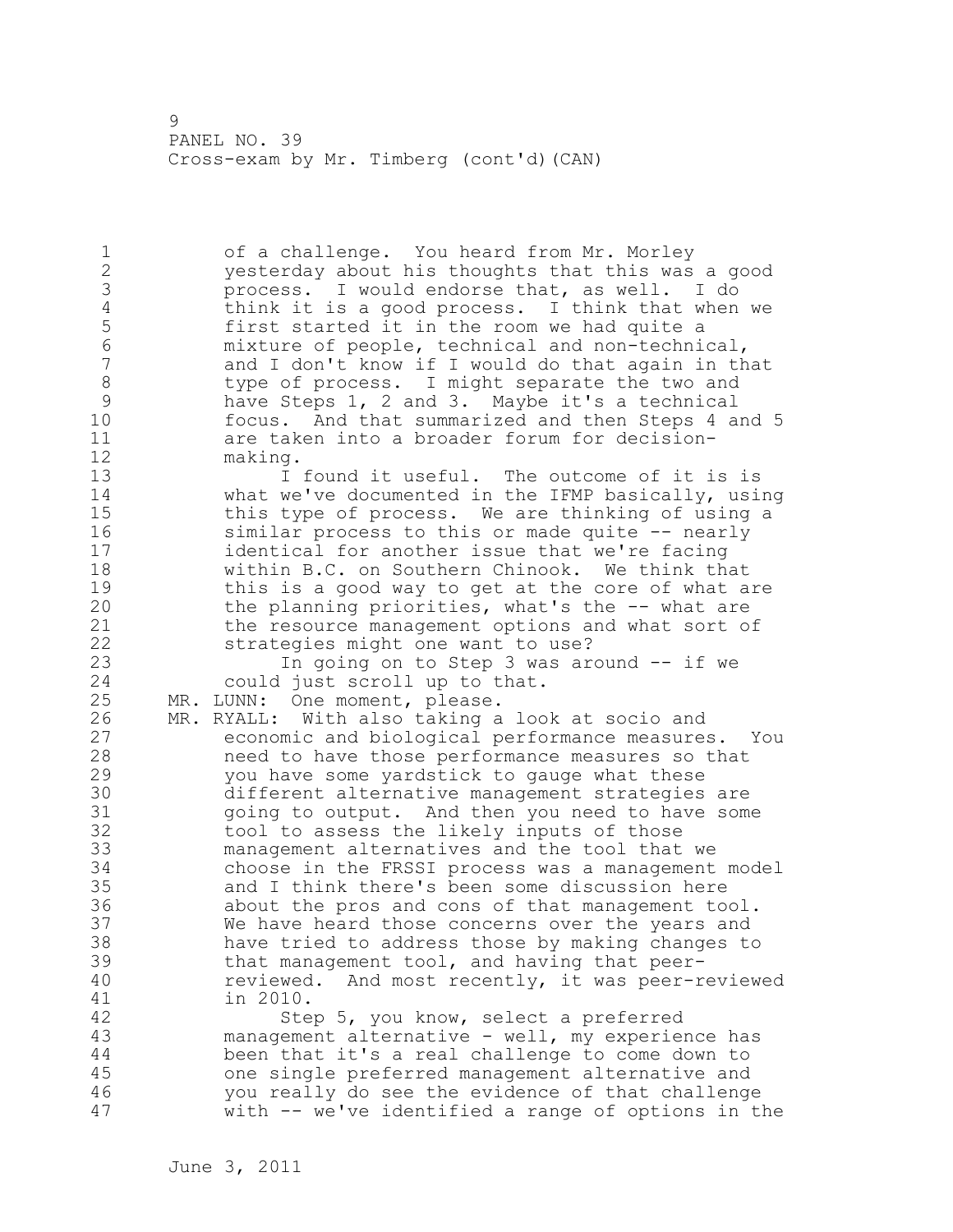1 IFMP each year. I don't think that's really a 2 drawback or a shortcoming of the process. I think 3 my view is that the overall process on FRSSI<br>4 and raised this to a range of options but narrow 4 raised this to a range of options but narrowed the<br>5 field considerably from a choice of fixed 5 field considerably from a choice of fixed 6 escapement goals versus fixed harvest rates to one that encompassed being responsive to changes in 8 run size and having a choice on harvest rates in<br>9 between those. 9 between those.<br>10 The debat The debate really then comes down to which 11 sort of harvest rates does one have at various 12 harvest run sizes. 13 I guess summary to me is that I think this is 14 a good process. We also tried it in a -- using 15 this process along with what's known as a 16 structured decision-making. It's very much 17 similar to this, but I would use that as well in 18 the future but once again, we learned some lessons 19 there and I'd modify that, as well.<br>20 MR. TIMBERG: Thank you. I have about 2 MR. TIMBERG: Thank you. I have about 20 exhibits that 21 I'd like to seek to have entered and a brief 22 explanation on each and I have about 20 minutes 23 left. So I'll move through a series of exhibits 24 now and I'll ask either Mr. Ryall or Mr. Saunders 25 to identify them and briefly explain why they're 26 of assistance to us.<br>27 MR. SAUNDERS: Mr. Timber MR. SAUNDERS: Mr. Timberg, I wonder if I might add a 28 few comments to what Mr. Ryall spoke to on the 29 structured decision-making? 30 MR. TIMBERG:<br>31 0 Sure. Q Sure. 32 MR. SAUNDERS: Or on the five-step process. 33 Q Okay. 34 MR. SAUNDERS: I just want to add that I was involved 35 in the FRSSI process, as well, and involved in the 36 development of the WSP and I -- and Strategy 4 in 37 particular, and I think yesterday Mr. Morley spoke 38 to -- and others have endorsed, as Mr. Ryall just 39 did, this procedure and I just want to highlight 40 that I absolutely endorse the five-step procedure 41 there, but I want to back up just a little bit to<br>42 say that in this -- what we're trying to do under say that in this -- what we're trying to do under 43 Strategy 4 is to develop plans and I think we 44 heard also from Mr. Morley yesterday about the 45 complexity and sort of the difficulty. We also 46 heard that as we were developing it within the 47 department over the last three to four years, our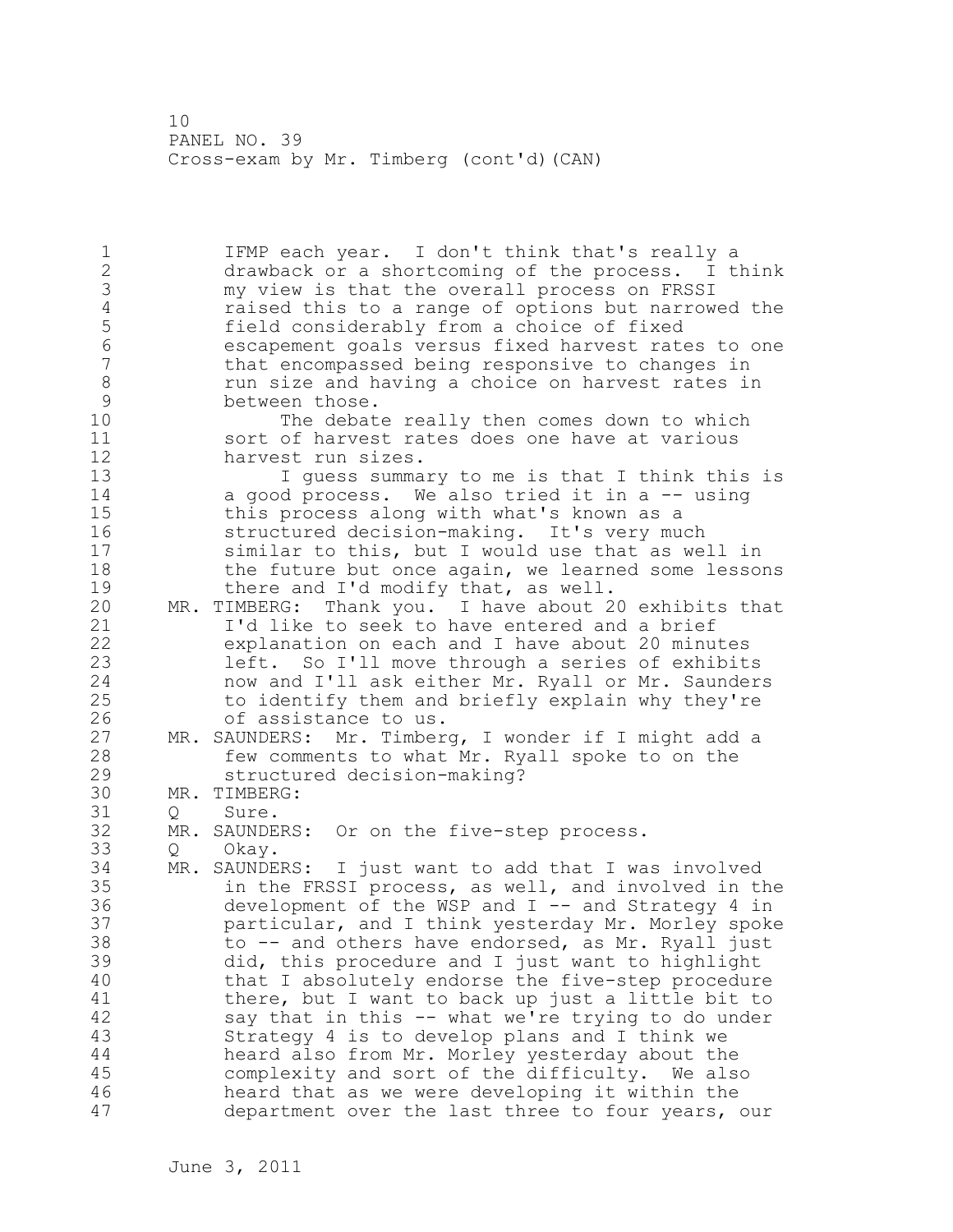1 senior managers have sent us back to the drawing 2 board a couple of times on re-evaluating how to 3 conduct -- how to build these pilots, go back and<br>4 learn about it, how big is it going to be? And I 4 learn about it, how big is it going to be? And I<br>5 think that you need to look at it in that we're 5 think that you need to look at it in that we're<br>6 trying to develop plans which is absolutely 6 trying to develop plans which is absolutely<br>7 essential. It's something that we really essential. It's something that we really -- a 8 longer-term strategic plan is something that we 9 don't have.<br>10 The IF

The IFMP is largely an annual tool. The 11 outlook is an annual tool. So we're trying to 12 move to an emphasis that's longer-term, where are 13 we going with this and how are we going to get all 14 of the parties that are affected by this longer-15 term plan at the table to build it? And Mr. 16 Sprout often said as we were contemplating this, 17 do we have to fill B.C. Place every time we try to 18 move forward on these longer-term plans?

19 So I think there are two attributes, Mr.<br>20 Commissioner, that we're trying to devise her Commissioner, that we're trying to devise here. 21 One is a structure to bring us together and then 22 the procedures once we come together. And what we 23 heard about the structure, I think we've learned 24 from the FRSSI, the pilots, the development of the 25 WSP that there are principles around transparency, 26 the need to engage First Nations through the<br>27 tiered process is absolutely essential, but tiered process is absolutely essential, but a very 28 complex process that almost -- the First Nations, 29 ourselves, and the other interests that are 30 involved don't have the capacity to be at<br>31 meetings. You know, there is a serious i meetings. You know, there is a serious issue 32 around burnout about our ability to come together 33 in the way the courts and the way we know we need 34 to come together, so we need to work towards some 35 efficiency on that structure.

36 And I agree with Mr. Morley that the 37 structure can be -- this idea of becoming more 38 efficient, we -- and the FRSSI process pointed out 39 that bringing people together technically, at 40 least on the fish side of things, we have quite a 41 high degree of experience and capacity to do that.<br>42 What we don't have is bringing representatives What we don't have is bringing representatives 43 together that can make decisions - and I say 44 around trade-offs - that require more political 45 buy-in from -- and particularly in the First 46 Nations case, the first examples of FRSSI grounded 47 out because the technical people could agree on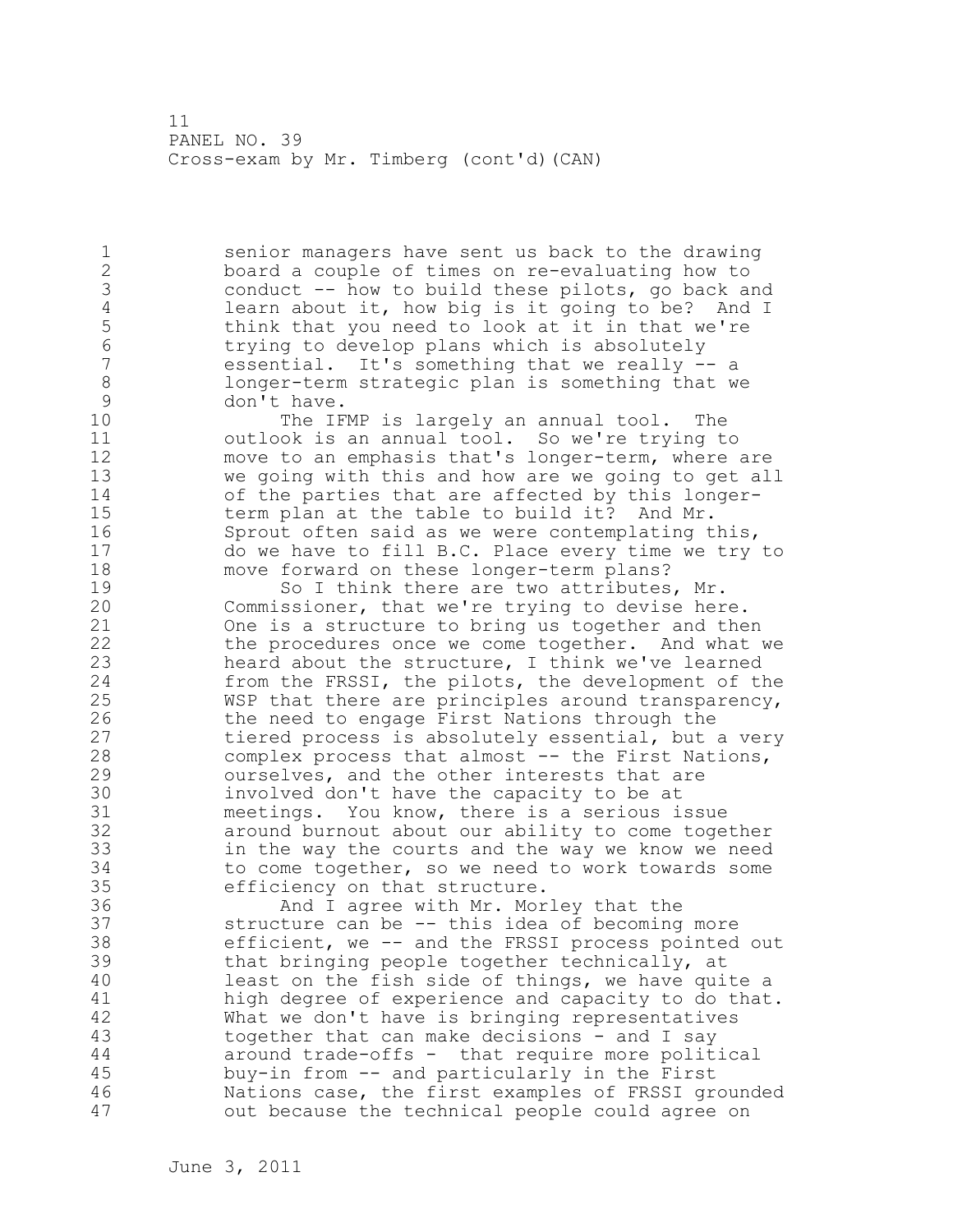1 the options, but we didn't have an ability to go 2 back and have -- they were there -- First Nations 3 participants were there as wise individuals to 4 inform a process, but had no mandate to go back to<br>5 the individual First Nations to get -- to agree to 5 the individual First Nations to get -- to agree to<br>6 an outcome. And I think we're -- we -- that sort 6 an outcome. And I think we're -- we -- that sort<br>7 6 of First Nations understand the lack of their of First Nations understand the lack of their 8 capacity, but the need for us to work differently. 9 So we need to really put our heads together on how<br>10 to come up with the right structure for bringing to come up with the right structure for bringing 11 us together.

12 And then I said the other component is the 13 procedure and this five-step planning process 14 that's articulated in Appendix 2 that's described 15 in there is a new -- it may be subtle at first but 16 it's a real -- it's fundamentally a new way of 17 doing business. Gone is the idea that science 18 produces a single document that outlines our 19 options for conservation going forward and a<br>20 socioeconomic report that will enter into ev socioeconomic report that will enter into evidence 21 shortly, some of those socioeconomic reports, but 22 it's not -- those are not going to allow groups to 23 come together and come to a decision. They need 24 to come together, decide what our objectives are, 25 which is the first part of that process.

26 The second part is to look at the -- agree on<br>27 potential options and then through an iterative potential options and then through an iterative 28 process, work through the social and -- how those 29 options, the implications of those options, to 30 social and economic objectives for all the parties<br>31 involved, as well as the conservation outcomes. 31 involved, as well as the conservation outcomes.<br>32 0nce vou've got -- and it's going to take

Once you've got  $-$  and it's going to take you 33 multiple iterations to come back and forth. I 34 agree with Mr. Morley the FRSSI process and others 35 have shown that this works. This is the way to 36 go. But it's expensive and time-consuming. So 37 are there ways that we can -- I agree with him 38 that can we send the -- can we turn this over to 39 the technical people to work through those 40 options? And then bring back at very judiciously 41 bring back the people that need to be involved in 42 the decision.

43 So I think it's a -- I think it's a new way 44 of doing science. What we learned from the FRSSI 45 is that we are pretty good at bringing the science 46 to the table. There's some gaps but what we lack 47 is -- and we built more capacity around the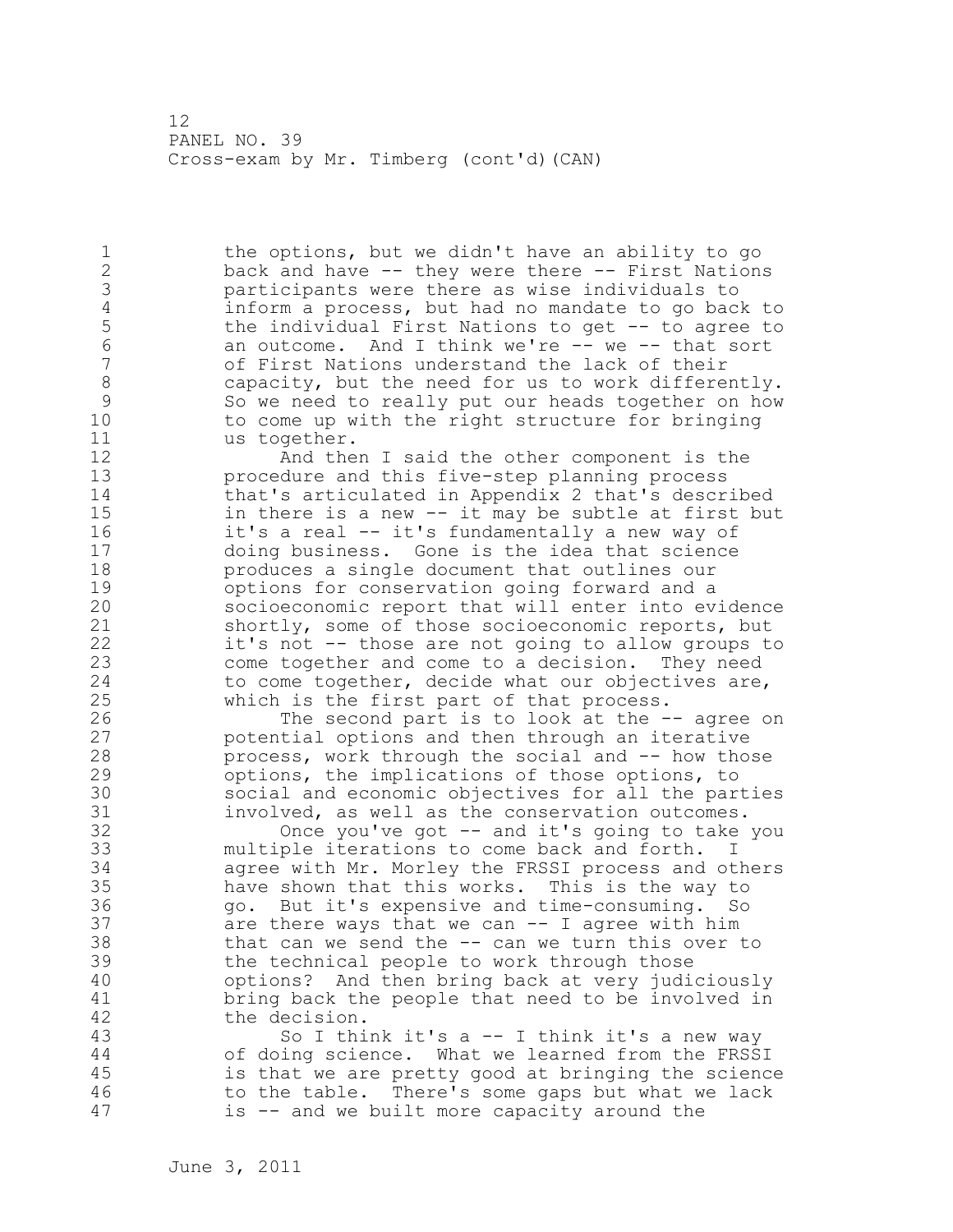1 economic -- identifying the economic objectives 2 and the social objectives, we're not particularly 3 adept in the department at bringing in particular 4 social objectives, as well as our stakeholders<br>5 have struggled and interests have struggled and 5 have struggled and interests have struggled and<br>6 how do we bring these -- and articulate these 6 how do we bring these -- and articulate these objectives and bring them forward. 8 But I think we're absolutely on the right<br>9 11 12 12 13 13 14 15 15 16 17 16 17 16 17 16 17 16 17 16 17 16 17 16 17 16 17 16 17 16 17 16 17 16 17 16 17 9 track in terms of the five-step process and coming<br>10 to types of -- while we do need to move forward on to types of -- while we do need to move forward on 11 procedures and bringing it together. 12 Q Thank you. That's a helpful overview. 13 I'll now just move through our series of 14 exhibits and ask for you to identify why they're 15 of assistance to us. If we could have Canada's 16 Tab 36, Mr. Lunn, please. And while that's coming 17 up, I note that -- I'm moving on to the documents 18 on socioeconomic reports, Mr. Commissioner. We 19 already have in evidence Exhibit 601 which is a<br>20 Fraser River sockeye management socioeconomic Fraser River sockeye management socioeconomic 21 consideration, so I will not have that raised this 22 morning. But I just mention it for the record. 23 If we could then -- I presume it's Mr. Ryall, 24 could you explain what this document is? 25 MR. RYALL: Yes. It was a contract that was let to Mr. 26 Gislason back in February of 2006, trying to come to ground on what some social and economic 28 indicators would be. As Mark as already 29 indicated, internally we didn't really have -- we 30 did not have the capacity. And it's -- the<br>31 economic ones, we have recently added the n 31 economic ones, we have recently added the number<br>32 of people that are within our Policy Branch that of people that are within our Policy Branch that 33 are economists, but I still think, as Mark's 34 indicated, the social ones are going to be a 35 challenge and we'll be looking externally. 36 MR. TIMBERG: Thank you. If this could be marked as 37 the next exhibit, please?<br>38 THE REGISTRAR: Exhibit 948. THE REGISTRAR: Exhibit 948. 39 40 EXHIBIT 948: Fraser River Sockeye Management 41 Socio-Economic Indicators - Discussion Document, February 2006 43 44 MR. TIMBERG: And if we could then have Canada's Tab 45 37, please? 46 Q And this, I understand, will be the economic 47 dimensions of the Skeena watershed salmonid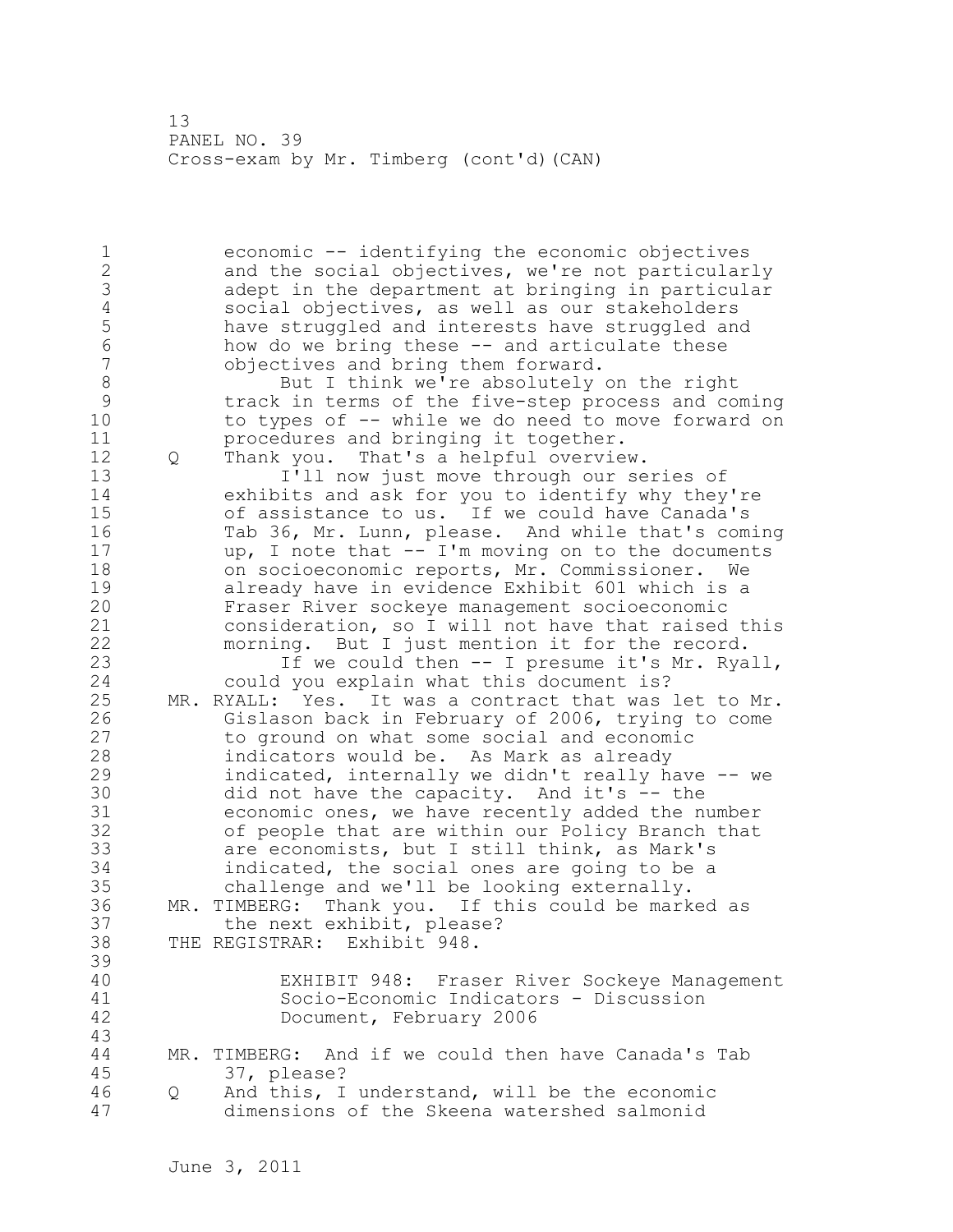1 fisheries. And Mr. Ryall, could you explain what 2 this document is? 3 MR. RYALL: Well, there's an independent science<br>4 committee that produced a report on the Skee 4 committee that produced a report on the Skeena<br>5 River. At the same time we wanted to get an 5 River. At the same time we wanted to get an<br>6 appreciation within the -- and also provide: 6 appreciation within the -- and also provide for our stakeholders the economics of the Skeena 8 salmon fisheries, and so this was undertaken by<br>9 counterpoint consulting. 9 counterpoint consulting.<br>10 MR. TIMBERG: Thank vou. If MR. TIMBERG: Thank you. If that could be marked as 11 the next exhibit. 12 THE REGISTRAR: 949. 13 14 EXHIBIT 949: Economic Dimensions of Skeena 15 Watershed Salmonid Fisheries - October 2008 16 17 MR. TIMBERG: If then we could have Canada's Tab 34. 18 And this is a letter from the Department of 19 Justice to the commission of inquiry. If we could<br>20 op to - and it's a list of socioeconomic reports 20 go to - and it's a list of socioeconomic reports 21 regarding Fraser River sockeye. 22 Q If you could look to the next page, 2 and 3. Mr. 23 Ryall, can you explain how this list was compiled 24 and what's included in this list? 25 MR. RYALL: This -- Amy Mar put this list together. 26 She talked with a number of her colleagues, both<br>27 here in the region and nationally to put this lis here in the region and nationally to put this list 28 together of economic reports that have been 29 undertaken by the department over the years. The 30 two -- the one that we just looked at is included in this list. 32 MR. TIMBERG: All right. And if this could be marked 33 -- and for the benefit of the participants this is 34 a compendium list of the socioeconomic reports. 35 If that could be marked as the next exhibit. 36 THE REGISTRAR: Exhibit 950. 37 38 EXHIBIT 950: Letter to Commission re Socio-39 Economic Reports Regarding Fraser River 40 Sockeye - May 11, 2011 41<br>42 MR. TIMBERG: 43 Q If we could then turn to Commission Tab 15 and if 44 we could -- Mr. Ryall, could you explain what this 45 document is? 46 MR. RYALL: This is a presentation that was made on 47 April 14th to the Strategic Directions Committee.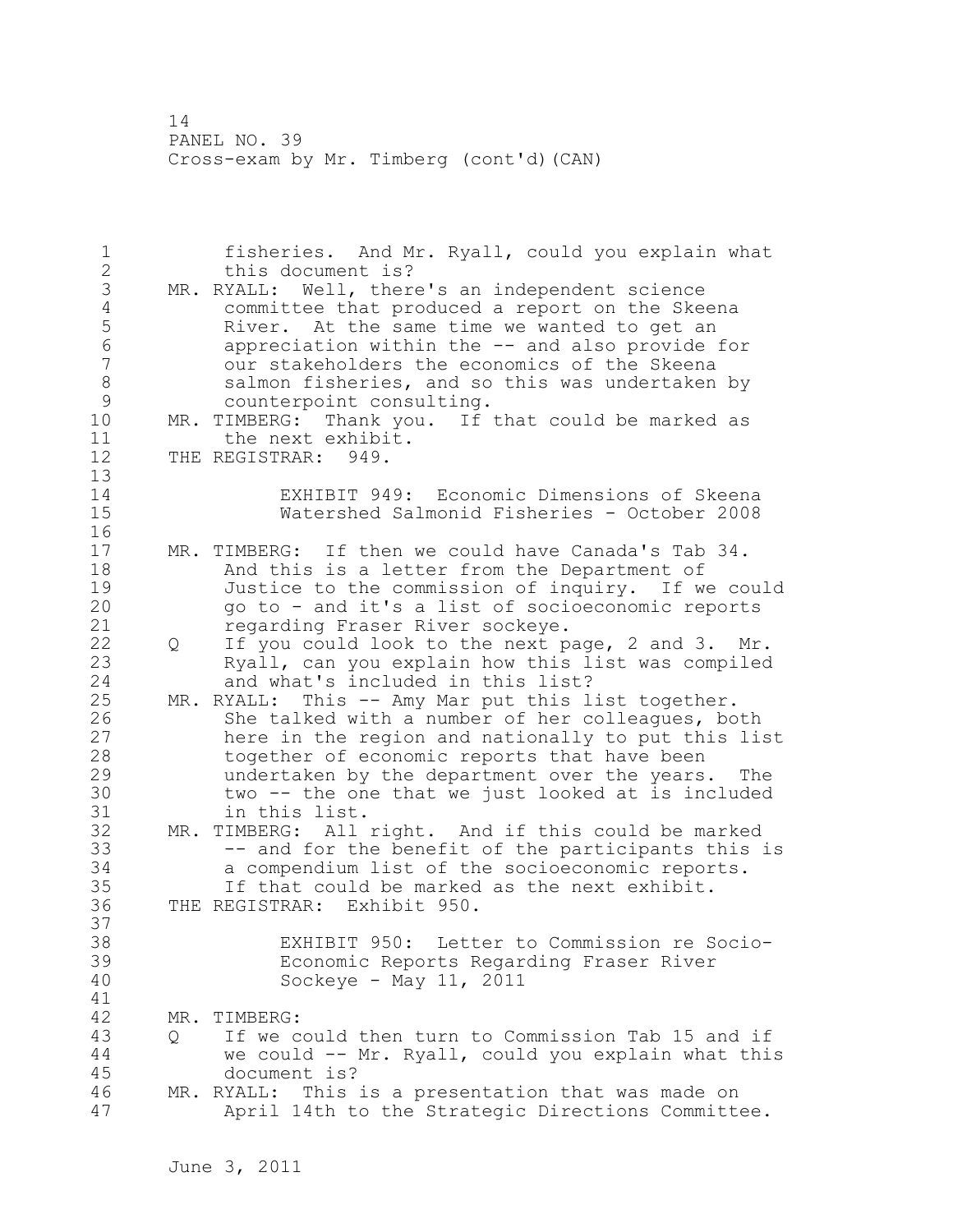1 It was to provide an update on the implementation 2 of Wild Salmon Policy Strategy 4. 3 MR. TIMBERG: All right. If this could be marked as 4 the next exhibit.<br>5 THE COMMISSIONER: Sor 5 THE COMMISSIONER: Sorry, what tab are you at?<br>6 MR. TIMBERG: We're at the commission's Tab 15 6 MR. TIMBERG: We're at the commission's Tab 15.<br>7 THE REGISTRAR: Exhibit 951. THE REGISTRAR: Exhibit 951. 8<br>9 9 EXHIBIT 951: Update and Strategic Approach to Implementation of WSP Strategy 4 - April 11 14, 2011 12 13 MR. TIMBERG: And Mr. Lunn, could we move to Slide 11 14 on this document? 15 Q And is this, Mr. Ryall, a helpful summary of what 16 DFO has learned from the FRSSI pilot? 17 MR. RYALL: It's a helpful summary. Some of the things 18 that Mark and I have spoken about in this meeting 19 would add to this, I think, or provide, like any<br>20 presentation, couple of bullets doesn't capture presentation, couple of bullets doesn't capture 21 everything but I think it is a helpful summary. 22 Q Mr. Ryall, will the FRSSI model be updated when 23 Sue Grant's work on WSP benchmarks is completed? 24 MR. RYALL: The model that issued in FRSSI was reviewed 25 in 2010 and coming out of that there was advice 26 back to make some changes to the model and they've<br>27 had a work plan in place to undertake those had a work plan in place to undertake those 28 modifications. 29 Q All right. And if we could then turn to 30 Commission's Tab 5 and yesterday, Mr. Ryall, you<br>31 were talking about the papers of Sandy Fraser, were talking about the papers of Sandy Fraser, 32 that they were of assistance on the concept of 33 scale of planning under the Wild Salmon Policy. 34 Can you identify this document for us? 35 MR. RYALL: Yes. This is some work that Mr. Fraser 36 did. We were struggling and, I think, still are 37 about what the appropriate scale is to undertake 38 these strategic plans and I'd asked Sandy to come 39 up with some thoughts on how he would undertake 40 that work and he proposed something that was 41 linked both to the biology of how conservation<br>42 units were identified, along with where these units were identified, along with where these fish 43 migrate and where they're harvested that would 44 provide some ideas around scaling. That's where I 45 mentioned yesterday that there could be 20 to 25 46 integrated strategic plans based upon this type of 47 work.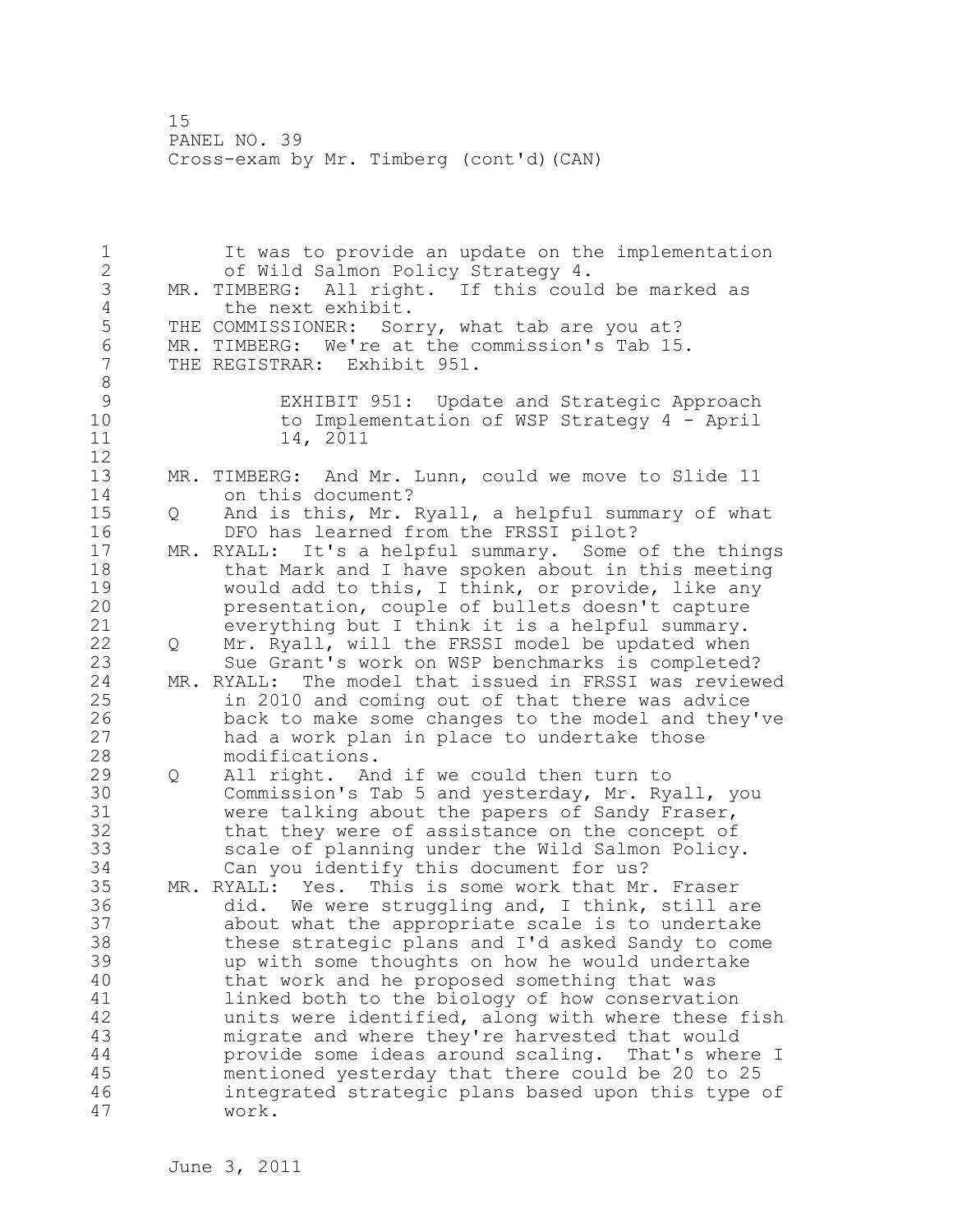1 Q Thank you. And if we could move to Commission's 2 Tab 6 -- 3 THE REGISTRAR: Do you want that --<br>4 MR. TIMBERG: Oh, if that could be m 4 MR. TIMBERG: Oh, if that could be marked as the next<br>5 exhibit. 5 exhibit.<br>6 THE REGISTRAR THE REGISTRAR: Exhibit 952 for Tab 5. 7 8 EXHIBIT 952: Identifying Planning Units and<br>9 Prioritizing Integrated Strategic Planning 9 Prioritizing Integrated Strategic Planning Initiatives Under the Wild Salmon Policy -11 March 2009 12 13 MR. TIMBERG: And then if we could move to Tab 6. 14 Q And could you identify this document, Mr. Ryall? 15 MR. RYALL: Basically a continuation of the earlier one<br>16 that Sandy undertook back in March of '09. 16 that Sandy undertook back in March of '09.<br>17 MR. TIMBERG: All right. And if this could be a MR. TIMBERG: All right. And if this could be marked 18 as the next exhibit. 19 THE REGISTRAR: 953. 20 21 EXHIBIT 953: Prioritizing Integrated 22 Planning Initiatives Under the Wild Salmon 23 Policy - October 2009 24 25 MR. TIMBERG: And then if we could move to Canada's Tab 26 1, please, Mr. Lunn.<br>27 0 And Mr. Ryall, if yo Q And Mr. Ryall, if you could identify this 28 document. 29 MR. RYALL: Yes. The authors are listed there. This 30 was a presentation that was made this year and the 31 intent here was to undertake work and update on<br>32 Barkley Sound pilot that's been undertaken. Barkley Sound pilot that's been undertaken. 33 MR. TIMBERG: All right. Thank you. If this could be 34 marked as the next exhibit. 35 THE COMMISSIONER: And that's Tab of Canada's Tab...? 36 MR. TIMBERG: Tab 1 of Canada's binder. 37 THE REGISTRAR: Exhibit 954. 38 39 EXHIBIT 954: Barkley Sound Sockeye: Intro to 40 Strategic Management Planning - April 27, 41 2011 42 43 THE COMMISSIONER: Is that 30-1? 44 MR. TIMBERG: No, Tab 1. It'll -- there's -- we have 45 two volumes. 46 THE COMMISSIONER: Oh, your second volume. 47 MR. TIMBERG: And I'll be going through these from 1 to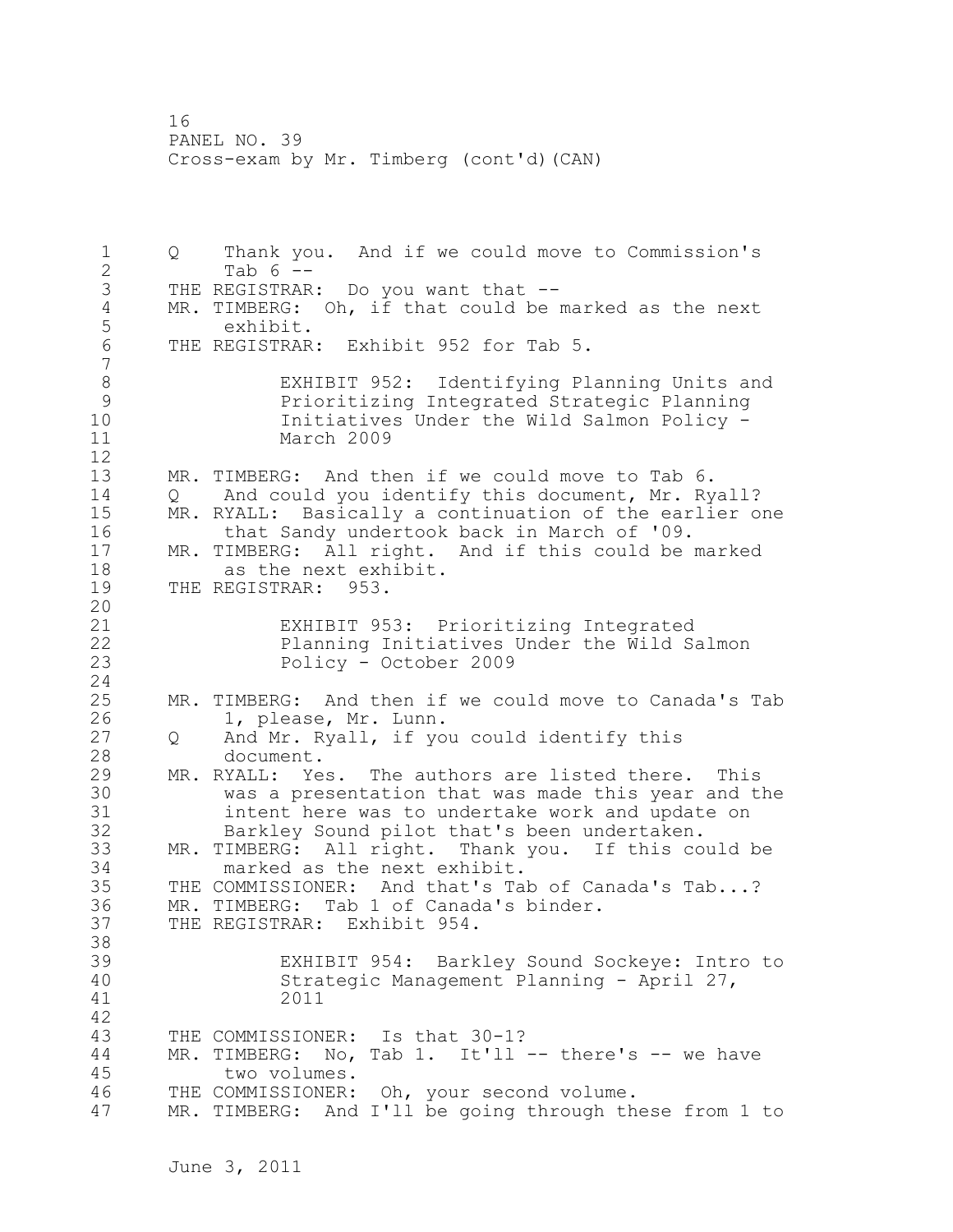1 the end. 2 THE COMMISSIONER: That's a different volume. Thank 3 you.<br>4 MR. TIMBE 4 MR. TIMBERG: And so this document entitled "Barkley<br>5 Sound Sockeye Intro to Strategic Management 5 Sound Sockeye Intro to Strategic Management<br>6 Ranning", if that could be marked as the n 6 Planning", if that could be marked as the next exhibit. Oh, that is marked. Okay. Thank you. 8 Q And then if we could move to Tab 2 of Canada's 9 binder. And Mr. Saunders, can you explain what<br>10 this document is? this document is? 11 MR. SAUNDERS: Yes. This is an outcome of some 12 planning work that was done across -- that was 13 initiated by Paul Sprout as Regional Director 14 General when I was with the Fraser Salmon and 15 Watersheds Program and it's a model that describes 16 the outcomes that all of -- a number of 17 organizations, including the province and a number 18 of First Nations and other NGO organizations that 19 were interested in collaborating on sustainability<br>20 in the Fraser basin. And I think it provided -in the Fraser basin. And I think it provided --21 the process that went around building this 22 provides a model for how different orders of 23 government and industry and organizations can come 24 together to jointly work towards shared outcomes. 25 And I think this could be part of a tool going 26 forward to ensure sustainability in the Fraser<br>27 basin. basin. 28 MR. TIMBERG: Thank you. If that could be marked as 29 the next exhibit. 30 THE REGISTRAR: Exhibit 955. 31<br>32 EXHIBIT 955: Draft - Fraser Watershed 33 Overarching Logic Model - January 27, 2009 34 35 MR. TIMBERG: 36 Q And then if we could move to Tab 6 of Canada's 37 binder. And Mr. Saunders, can you explain this 38 list of integrated planning round tables? 39 MR. SAUNDERS: Yes. This is a list of round tables. I 40 don't -- it's not exhaustive. There are others. 41 But I think it demonstrates when we talk about an<br>42 appropriate planning structure to go forward with appropriate planning structure to go forward with, 43 the department either directly or indirectly 44 through the Fraser Salmon Watersheds Program and a 45 number of other initiatives couple some of them 46 with the province have demonstrated that this -- 47 these round table processes can be very effective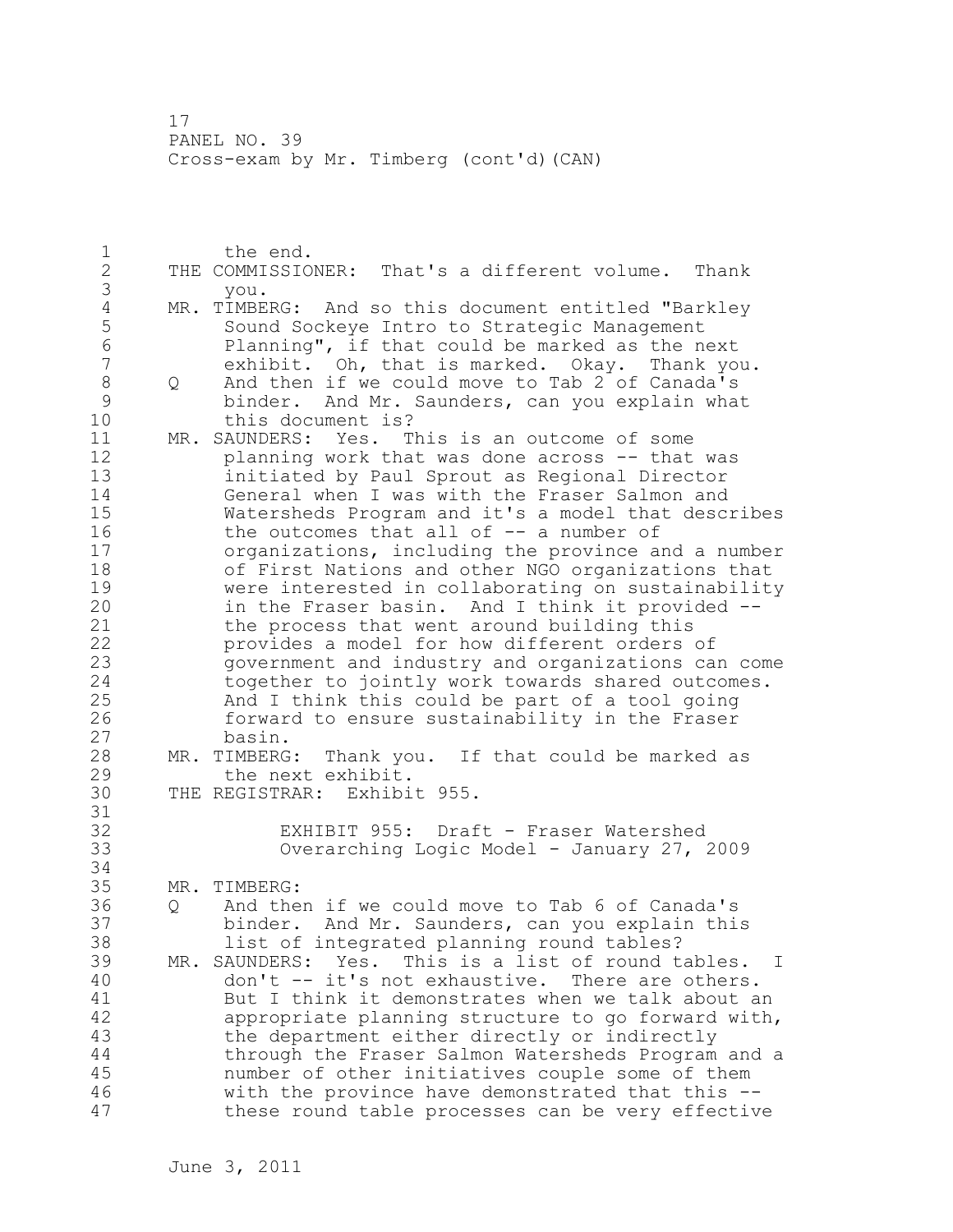1 in terms of integrated planning for the 2 environment. So I think it's worth keeping in 3 mind exposing ourselves to these processes that<br>4 have been in place. 4 have been in place.<br>5 0 Thank you. If we c 5 Q Thank you. If we could then move to Tab 10 of 6 Canada's --<br>7 MR. TIMBERG: Oh MR. TIMBERG: Oh, if that could be  $-$ - that was  $-$ - was 8 that marked? 9 MS. GAERTNER: I think that's already been marked as an<br>10 exhibit, if you could check Exhibit 655. exhibit, if you could check Exhibit 655. 11 MR. TIMBERG: Oh, thank you. Thank you, Ms. Gaertner. 12 THE COMMISSIONER: Tab 10 has not been marked? Is that 13 -- Mr. Timberg, is that what Ms. Gaertner was 14 indicating? 15 MR. TIMBERG: I think she was saying that Tab 6 is 16 already marked as Exhibit 655. And I appreciate 17 that input. 18 O If we could then move to Tab 10 of Canada's 19 binder. And if you could describe what this<br>20 agreement is between Canada and British Colum agreement is between Canada and British Columbia. 21 MR. WALLACE: Mr. Commissioner, this document is 22 attached to a PPR which is already in evidence. 23 MR. TIMBERG: Okay. If it's already in evidence, then<br>24 can you describe -- then I'll leave this. If we can you describe  $-$ - then I'll leave this. If we 25 could move on to Tab 11. 26 THE COMMISSIONER: Mr. Wallace, can you identify which<br>27 PPR you're talking about? PPR you're talking about? 28 MR. WALLACE: The habitat management PPR. 29 THE COMMISSIONER: Okay. 30 MR. TIMBERG:<br>31 0 And Mr. 31 Q And Mr. Saunders, can you describe this meeting note of Wild Salmon Policy Planning Implementation 33 Team? 34 MR. SAUNDERS: Yes. This would have been a record of a 35 meeting that was held of our Wild Salmon Policy 36 work planning, the implementation team -- 37 MR. TIMBERG: Okay. Thank you. If that could be 38 marked as the next exhibit. 39 THE REGISTRAR: 956. 40 41 EXHIBIT 956: Record of Meeting - Regional WSP Implementation Team - March 29, 2011 43 44 MR. TIMBERG: 45 Q And if we could move to Tab 12. And I'll just ask 46 Mr. Ryall if you can just confirm this is a 47 workshop that you asked -- that you asked this be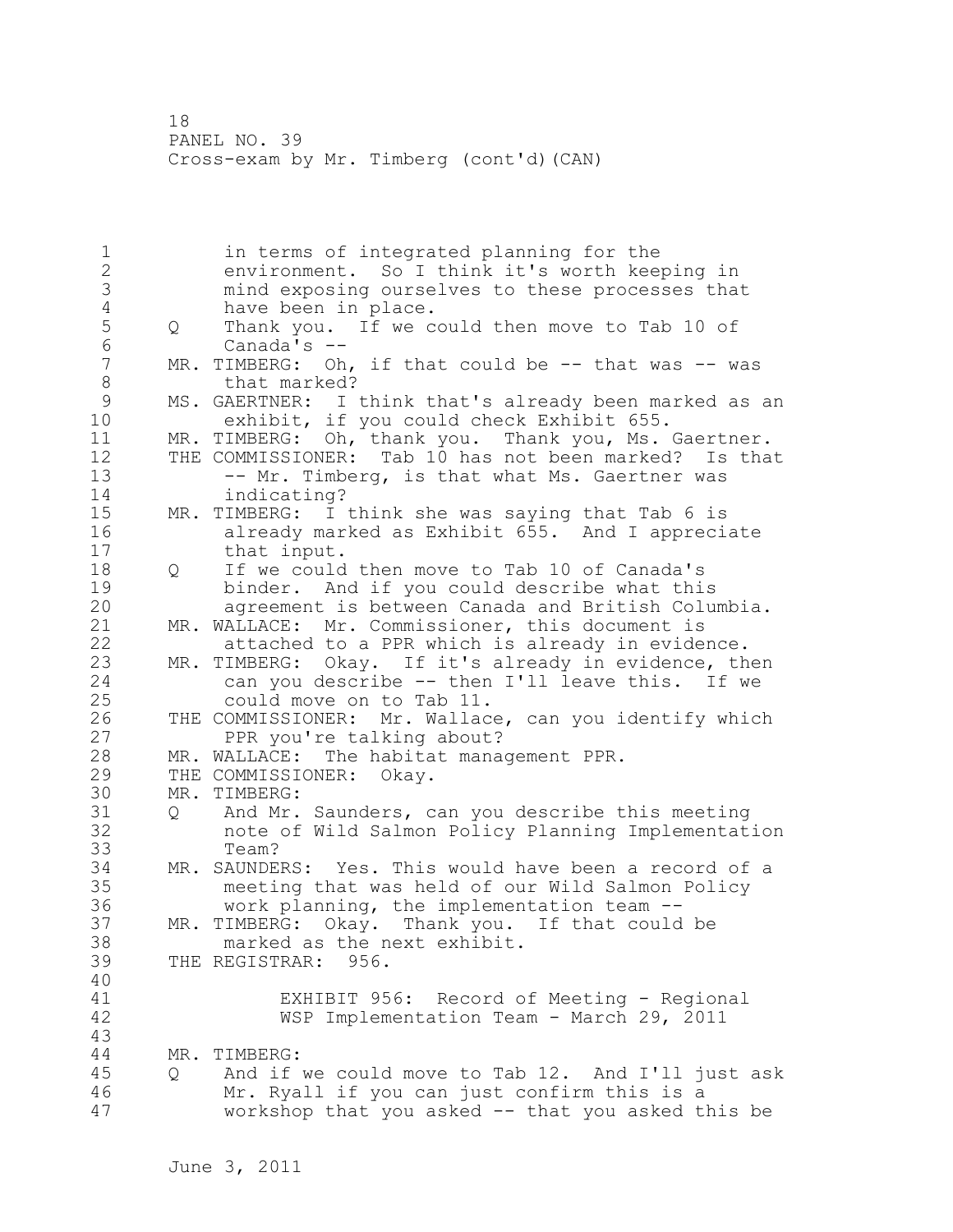1 prepared for you? 2 MR. RYALL: That's correct. 3 MR. TIMBERG: If that could be marked as the next 4 exhibit.<br>5 THE REGISTRAR THE REGISTRAR: 957. 6<br>7 EXHIBIT 957: Proceedings of DFO Workshop on 8 Wild Salmon Policy Strategy 4: Integrated 9 Strategic Planning - March 2009 10 11 MR. TIMBERG: 12 Q And if we could go to Tab 14. And, Mr. Saunders, 13 can you confirm this is another meeting of the 14 Wild Salmon Policy Implementation Team? 15 MR. SAUNDERS: Yes. 16 MR. TIMBERG: If that could be marked as the next 17 exhibit. 18 THE REGISTRAR: 958.  $\frac{19}{20}$ EXHIBIT 958: Record of Meeting - Regional 21 WSP Implementation Team - January 17, 2011 22 23 MR. TIMBERG: 24 Q And if we could go to Tab 15? And again, Mr. 25 Saunders, can you confirm this is a meeting 26 regarding -- it's a statement of work?<br>27 MR. SAUNDERS: Yes, it's a statement of wor MR. SAUNDERS: Yes, it's a statement of work for the 28 review of the Wild Salmon Policy. 29 MR. TIMBERG: Thank you. If that could be marked as 30 the next exhibit.<br>31 THE REGISTRAR: 959. THE REGISTRAR: 959. 32 33 EXHIBIT 959: Statement of Work - Performance 34 Review of the Wild Salmon Policy - May 5, 35 2011 36 37 MR. TIMBERG: 38 Q And if we could go to Tab 16. And Mr. Saunders, 39 can you confirm this is the Operations Committee 40 on Strategy 6 performance review? 41 MR. SAUNDERS: Yes.<br>42 MR. TIMBERG: And i MR. TIMBERG: And if that could be marked as the next 43 exhibit. 44 THE REGISTRAR: 960. 45 46 47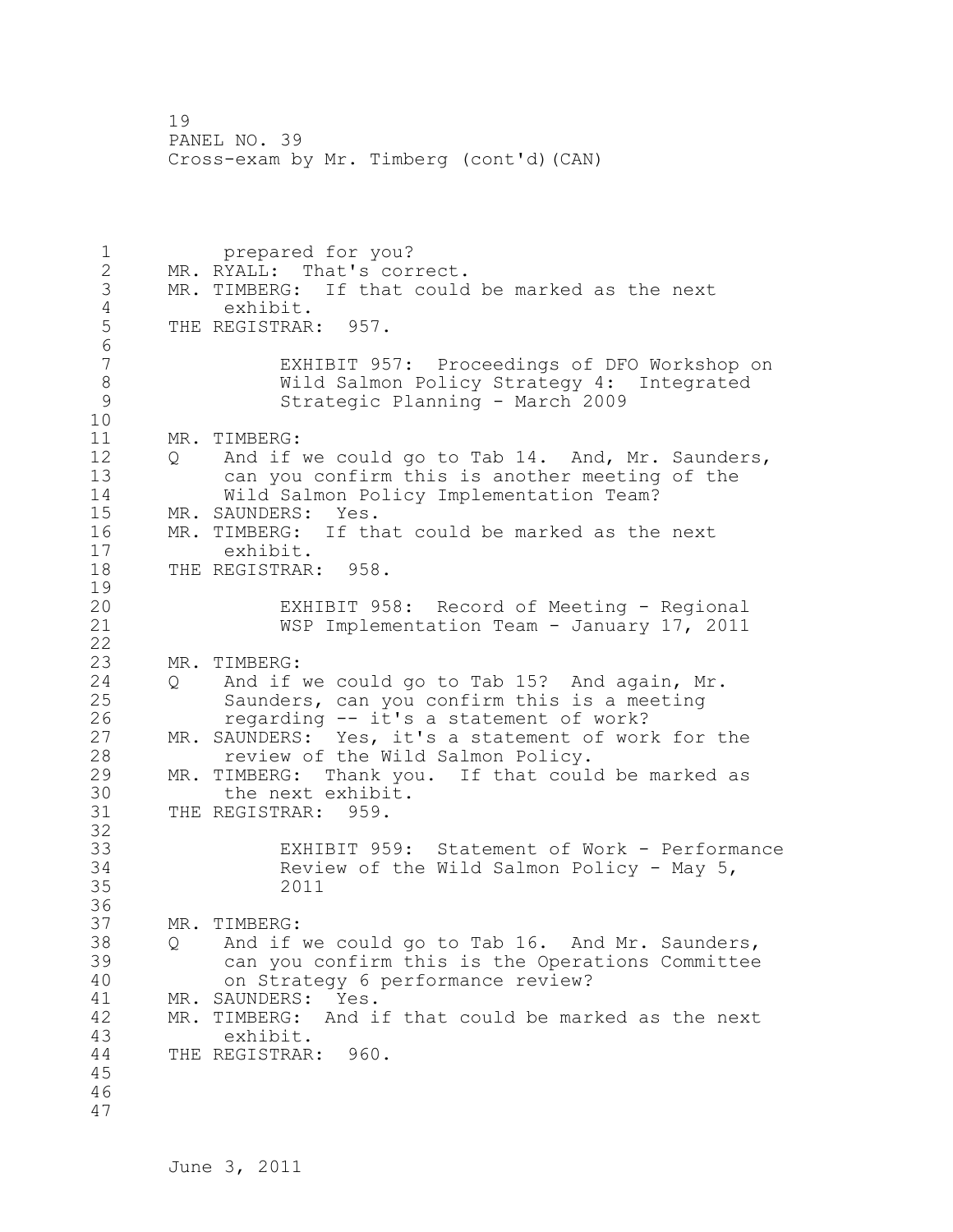1 EXHIBIT 960: Wild Salmon Policy Strategy 6 - 2 Performance Review - Operations Committee - 3 April 14, 2011  $\frac{4}{5}$ 5 MR. TIMBERG:<br>6 0 And the 6 Q And then if we could go to Tab 23, and Mr. Ryall, can you confirm this is a document providing 8 updated methods --<br>9 MR. WALLACE: Mr. Commi 9 MR. WALLACE: Mr. Commissioner, this is Exhibit 399.<br>10 MR. TIMBERG: Okav. Thank you. MR. TIMBERG: Okay. Thank you. 11 THE COMMISSIONER: I'm sorry, which tab are you at? 12 MR. TIMBERG: I'm at Tab 23. 13 THE COMMISSIONER: And that is 399. 14 MR. TIMBERG: That's 399. 15 Q And if we could go to Canada's Tab 38. Oh, 16 that's, I think, another one. Tab 38. Oh, yes. 17 And Mr. Ryall, can you identify this document? 18 MR. RYALL: Yes. This was some work that I asked 19 Gottfried Pestal to work with some of our<br>20 biologists to show what -- how the manage biologists to show what  $--$  how the management 21 groups linked to the modelled groups and how those 22 also linked to conservation units. There have 23 been quite a number of questions about all those 24 linkages and I thought the best way to do it was 25 to put together a summary. 26 Q So is this an attempt to address the scale issue?<br>27 MR. RYALL: Well, partially. But, I mean, really, it' MR. RYALL: Well, partially. But, I mean, really, it's 28 an attempt to show that when we have these 29 modelled groups and how the conservation units fit 30 into that. It was to show that we're<br>31 incorporating within the model the ma incorporating within the model the majority of the 32 returns within Fraser sockeye, both in harvest and 33 escapement and I think it also to me is the 34 complexity of the biological system that we're 35 dealing with here and how it's somewhat of a 36 challenge. 37 Q And so this helps to describe the interface 38 between the four run-timing groups and the Fraser 39 River sockeye conservation units? 40 MR. RYALL: That's right. 41 MR. TIMBERG: Okay. Thank you. If that could be 42 marked as the next exhibit. 43 THE REGISTRAR: 961. 44 45 EXHIBIT 961: Spreadsheet summary of Fraser 46 Sockeye Management Group/Model 47 Group/Conservation Unit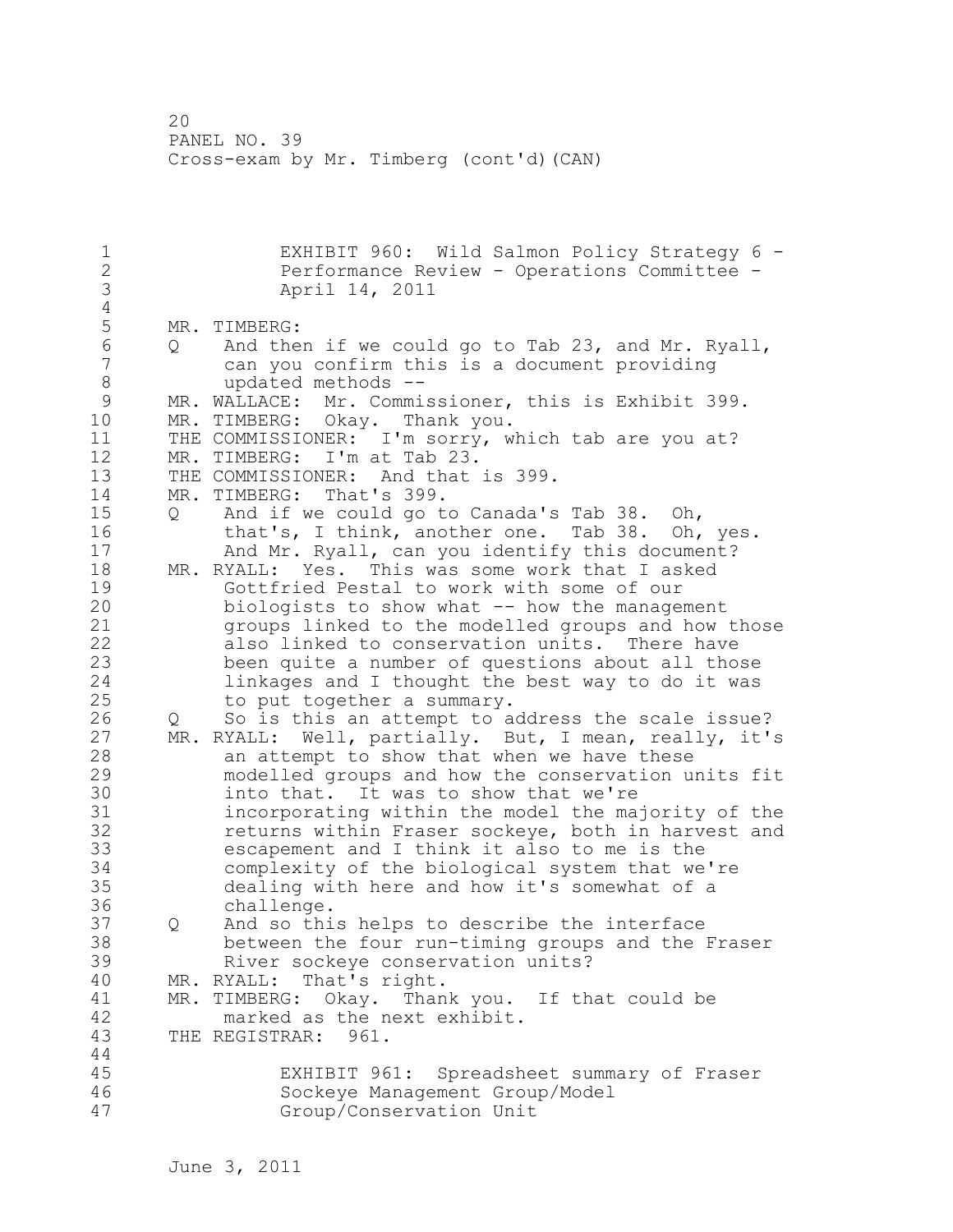1 MR. TIMBERG: 2 Q And if we can move to Tab 41. And Mr. Saunders, 3 can you confirm that's the Ops Committee meeting 4 of May 26th, 2011?<br>5 MR. SAUNDERS: Yes. MR. SAUNDERS: Yes. 6 MR. TIMBERG: If that could be marked as the next<br>7 exhibit. exhibit. 8 THE REGISTRAR: 962.  $\begin{smallmatrix} 9 \\ 10 \end{smallmatrix}$ EXHIBIT 962: Wild Salmon Policy - Work 11 Planning - Operations Committee - May 26, 12 2011 13 14 MR. TIMBERG: 15 Q If we could go to Tab -- I'm going to suggest that 16 Tabs 42, 43, 44 and 45, if we could review those 17 in order. And Mr. Saunders, can you identify this 18 document? 19 MR. SAUNDERS: Yes. It's a terms of reference for the<br>20 WSP Implementation Team. WSP Implementation Team. 21 MR. TIMBERG: Thank you. If that could be marked. 22 THE REGISTRAR: Tab 42, 963. 23 24 EXHIBIT 963: Wild Salmon Policy 25 Implementation Team - Terms of Reference - 26 Draft 27 28 MR. TIMBERG: 29 Q And Mr. Saunders, can you identify Tab 43? 30 MR. SAUNDERS: Yes, this would be the WSP<br>31 Implementation Team's draft work pla Implementation Team's draft work plan for 2011/12. 32 MR. TIMBERG: If that could be marked as the next 33 exhibit. 34 THE REGISTRAR: 964. 35 36 EXHIBIT 964: Wild Salmon Policy 37 Implementation Draft Work Plan 2011-2012 38 39 MR. TIMBERG: 40 Q And Tab 44? And, Mr. Saunders, that's the 41 Strategy 6 performance review?<br>42 MR. SAUNDERS: Yes, a 2010 discussie MR. SAUNDERS: Yes, a 2010 discussion on it. 43 MR. TIMBERG: Thank you. If that could be marked. 44 THE REGISTRAR: 965. 45 46 47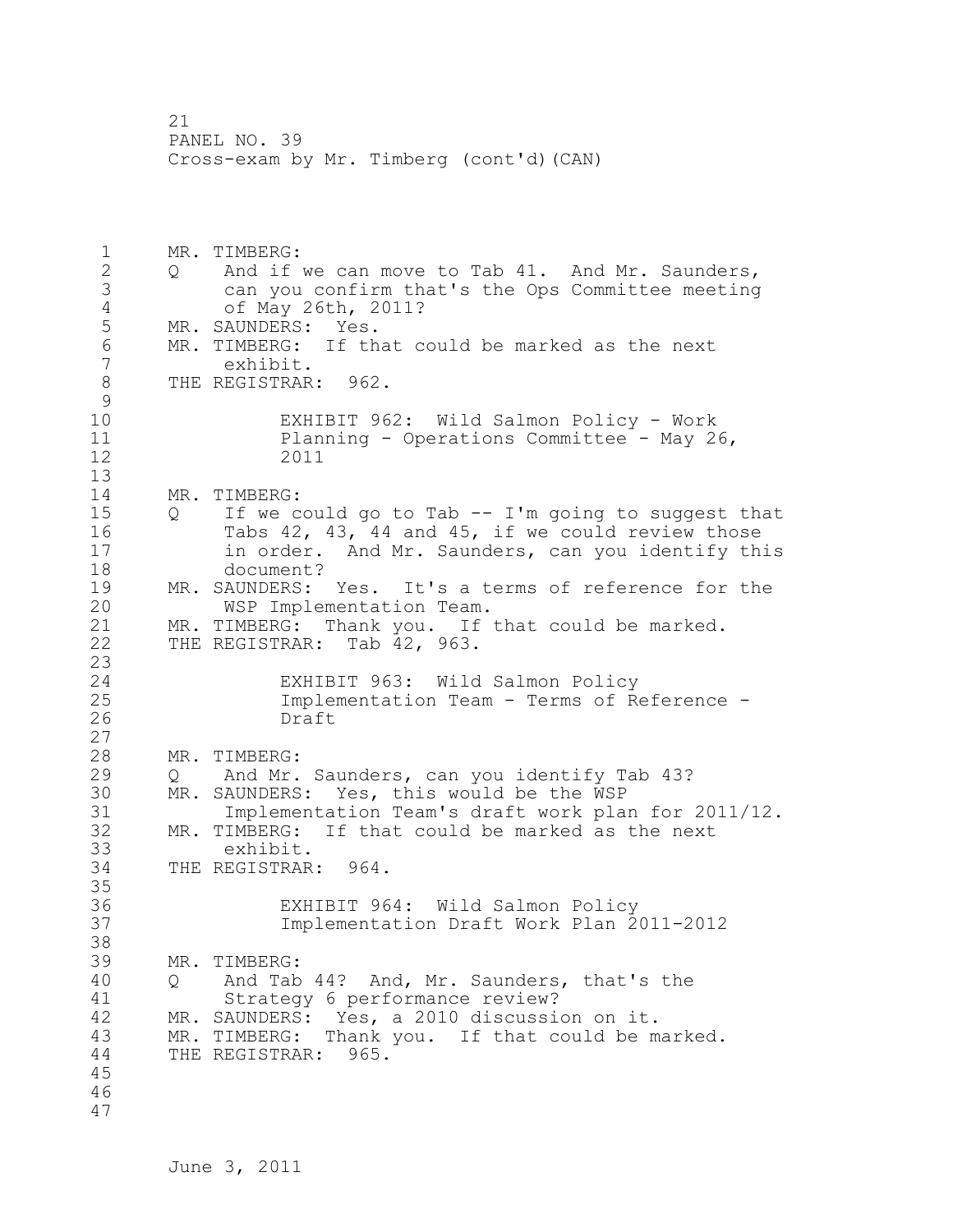1 EXHIBIT 965: Wild Salmon Policy Strategy 6 - 2 Performance Review - Operations Committee - 3 December 16, 2010  $\frac{4}{5}$ 5 MR. TIMBERG:<br>6 0 And if 6 Q And if we could go to Tab 45, and what's this WSP Implementation Gap Analysis? 8 MR. SAUNDERS: Sorry? Can you repeat the question?<br>9 0 Can you identify this document? 9 Q Can you identify this document?<br>10 MR. SAUNDERS: Yes, I can. MR. SAUNDERS: Yes, I can. 11 MR. TIMBERG: Okay. Thank you. If that could be 12 marked as the next exhibit. 13 THE REGISTRAR: 966. 14 15 EXHIBIT 966: Wild Salmon Policy Draft 16 Implementation Gap Analysis - December 14, 17 2010 18 19 MR. TIMBERG:<br>20 0 And if 20 Q And if we could go to Tab 47. We've done that. 21 And if you go to Tab 50, and could you identify 22 this document, Mr. Ryall? I note your -- 23 MR. RYALL: Oh, yes. This is all coming back to me 24 now. Is a meeting in Victoria where I attended 25 and provided a presentation on Wild Salmon Policy 26 with our colleagues in the...<br>27 MR. TIMBERG: Thank you. If this MR. TIMBERG: Thank you. If this could be marked as 28 the next exhibit. 29 THE REGISTRAR: Exhibit 967. 30<br>31 31 EXHIBIT 967: Pacific Fisheries and Aquaculture Committee - British Columbia 33 Meeting - October 23, 2009 34 35 MR. TIMBERG: 36 Q And a brief question, Mr. Ryall, have you attended 37 other meetings with other governments regarding 38 WSP implementation besides this one? 39 MR. RYALL: Over the last six years, I certainly have, 40 yes. 41 Q Thank you. And if we could move to Tab -- I have<br>42 two more documents. Tab 54. Mr. Rvall, can you two more documents. Tab 54. Mr. Ryall, can you 43 identify this contribution agreement between DFO 44 and the Pacific Salmon Foundation? Or Mr. 45 Saunders? 46 MR. SAUNDERS: Yes, it's an agreement, contribution 47 agreement between the two organizations.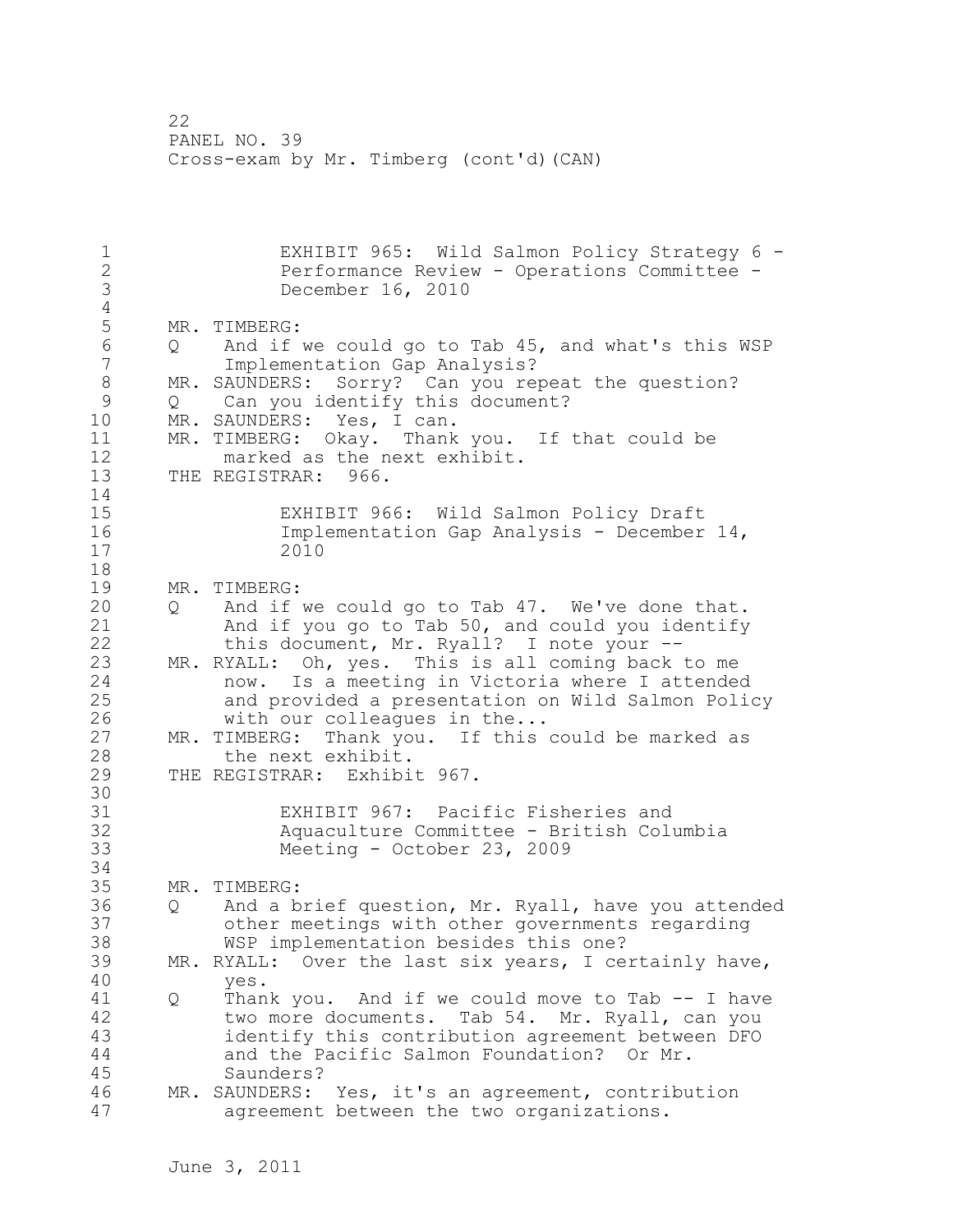1 MR. TIMBERG: All right. If that could be marked as 2 the next exhibit. 3 THE REGISTRAR: Tab 54, 968.  $\frac{4}{5}$ 5 EXHIBIT 968: Fraser Basin Initiative Program Contribution Agreement 7 8 MR. TIMBERG:<br>9 0 And do 9 Q And do you have -- does DFO have other agreements<br>10 with other non-governmental organizations besides with other non-governmental organizations besides 11 the Pacific Salmon Foundation? 12 MR. RYALL: Other agreements with non-governments? 13 Certainly we do. There's quite a number that we 14 have joint project agreements for a variety of 15 purposes. We have, for example, agreements with 16 -- financial agreements with the Marine 17 Conservation Caucus so they can participate, for 18 example, in advisory processes. 19 Q That's Jeffery Young?<br>20 MR. RYALL: It's -- the ag MR. RYALL: It's -- the agreement is through the 21 Watershed Watch is the umbrella organization that 22 -- where the funding goes to. 23 Q Okay. Are there other agreements than...? 24 MR. RYALL: Well, there's a -- there's agreements in 25 different fashions one way or the other around 26 joint project agreements to undertake salmon test<br>27 fishing, for example -fishing, for example  $-$ -28 Q Right. 29 MR. RYALL: -- that are embarked upon, as well. 30 Q All right. Thank you. And my last document is<br>31 Tab 56. And Mr. Rvall, can vou identify this 31 Tab 56. And Mr. Ryall, can you identify this<br>32 document? document? 33 MR. RYALL: This is a working document that I put 34 together and has input from quite a number of 35 staff within the Pacific Region. These are Marine 36 Stewardship Certification deliverables and their 37 status for sockeye. So the conditions 1 through 38 whatever, 36, and what the deliverable is, a bit 39 of a description and -- on a number of them, who's 40 accountable, what the deliverable timelines are 41 and as we move to the right on this table and the<br>42 last certification condition deadline is denoted last certification condition deadline is denoted 43 as whether it's to be for the surveillance that's 44 undertaken by the MSC. And last is what the 45 status is. Now, the status is my view of the 46 status. 47 Q Right.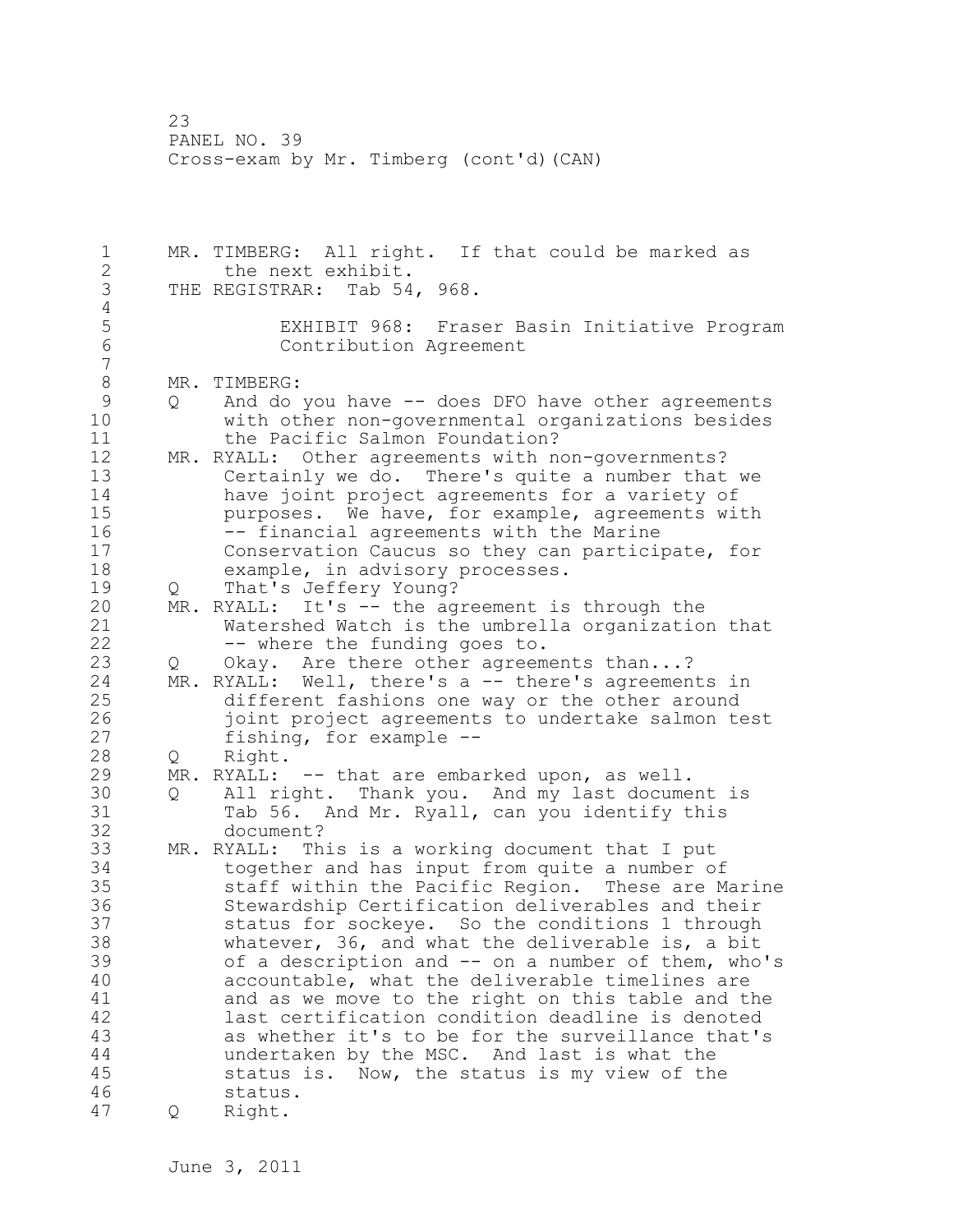24 PANEL NO. 39 Cross-exam by Mr. Timberg (cont'd)(CAN) Cross-exam by Mr. Hopkins-Utter (BCSFA)

1 MR. RYALL: And -- 2 Q Can you just -- my final question, just is what's 3 the present -- what is the present status of how<br>4 it's going? 4 it's going?<br>5 MR. RYALL: We h MR. RYALL: We had an audit May 10th, 11th and 12th on 6 sockeye with the MSC. We expect to see a report from them within  $-$  they have 30 days to provide 8 that report back. My expectation is that we've 9 made significant progress on meeting what's identified for the conditions identified for the 11 first surveillance audit. And I think like any 12 sort of planning exercise, we're ahead on a number 13 of them and we'll be behind on some and that's 14 because you learn things as you go and you need to 15 do -- make some changes to plans. But my overall 16 view of what occurred at the audit is that I think 17 I would expect a favourable outcome and we're 18 going to continue to meet these timelines. 19 MR. TIMBERG: Thank you. Those are all my questions.<br>20 THE REGISTRAR: Do you wish that marked? Tab 56, 969 THE REGISTRAR: Do you wish that marked? Tab 56, 969. 21 MR. TIMBERG: Thank you very much. 22

23 EXHIBIT 969: Summary of Key MSC<br>24 Certification Deliverables and t Certification Deliverables and their Status 25 for Sockeye - May 30, 2011

- MR. WALLACE: Thank you, Mr. Timberg. Next on my list 28 I have Mr. Hopkins-Utter, who gave most of his 29 time to me.
- 30 MR. HOPKINS-UTTER: Thank you, Mr. Commissioner. Mr. 31 Hopkins-Utter for the B.C. Salmon Farmers<br>32 Association. Association.
- 34 CROSS-EXAMINATION BY MR. HOPKINS-UTTER:
- 36 Q I just had one question for Mr. Ryall on the 37 question that was just put to you. You were 38 saying that the MCC is -- has the -- is it joint 39 participation or what was the term, the joint 40 agreement that you have with the MCC?

41 MR. RYALL: There's a financial contribution agreement<br>42 with -- I quess the way I would phrase it, with with  $-$  I guess the way I would phrase it, with 43 the Marine Conservation Caucus, and that is to 44 provide funding to attend meetings. They also 45 undertake some workshops to provide some 46 assistance in preparation for attending those 47 meetings.

 $\frac{26}{27}$ 

33

35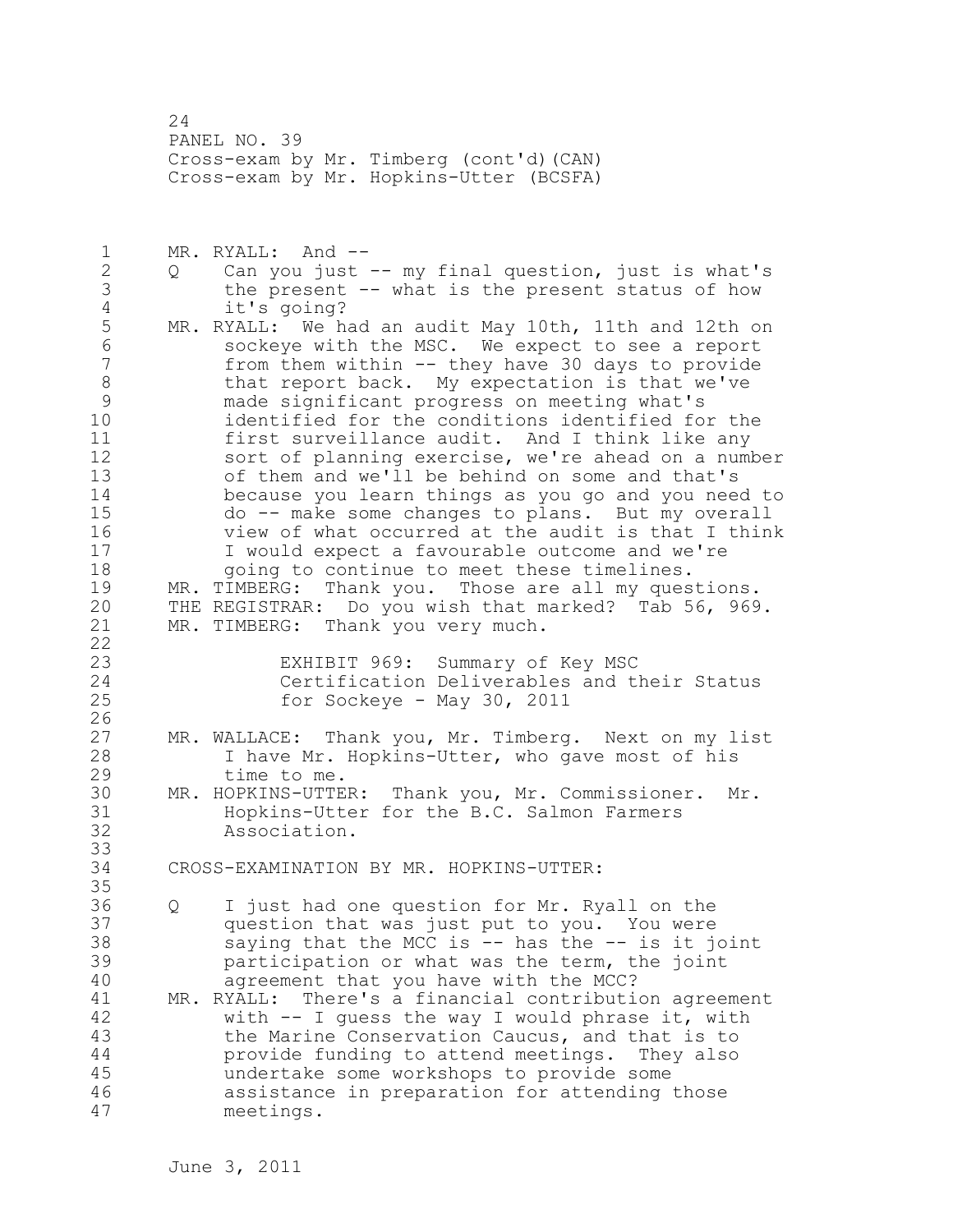25 PANEL NO. 39 Cross-exam by Mr. Hopkins-Utter (BCSFA) Cross-exam by Mr. Leadem (CONSERV)

1 Q And you said that was funded by the Watershed 2 Watch? 3 MR. RYALL: No. The funding goes to the Watershed<br>4 Watch. It's -- and under that they're the lee 4 Watch. It's -- and under that they're the legal<br>5 entity that we provide funding to and there's 5 entity that we provide funding to and there's 6 agreements with other organizations so that they participate in the Marine Conservation Caucus. 8 MR. HOPKINS-UTTER: Okay. Thank you. Those are my<br>9 duestions. 9 questions.<br>10 THE REGISTRAR: THE REGISTRAR: Excuse me, before we start, we're still 11 getting cell phone interference. If we have any 12 cell phones or BlackBerries on would you please 13 turn them off? 14 MR. LEADEM: Leadem initial T. for the Conservation 15 Coalition, Mr. Commissioner. And for the benefit 16 of Mr. Lunn, I expect to be primarily looking at 17 Tabs 14, 15 and 16 of the Commission documents, 18 Tab 15 I note has already been marked as Exhibit 19 951. 20 21 CROSS-EXAMINATION BY MR. LEADEM: 22 23 Q If I could have Tab 14 of the Commission's 24 documents. It appears to be a 2011 action log 25 from the Strategic Directions Committee. Did we 26 9et any evidence about what the Strategic<br>27 Directions Committee was and if not, maybe Directions Committee was and if not, maybe Mr. 28 Ryall or Mr. Saunders, you can elaborate on what 29 it is? 30 MR. RYALL: Are you asking what this committee does and its terms of reference? 32 Q Yes. I'm trying to get an idea -- let me ask you 33 this first. Who sits on that committee? Do 34 either of you gentlemen sit on that committee? 35 MR. RYALL: I'm not a member of that committee, no. 36 I've attended that committee to provide 37 presentations to it in the past but I was not in 38 attendance at this particular one. 39 Q I take it that it's a fairly high level committee; 40 is that correct? 41 MR. RYALL: Yes. It's made up of senior management in<br>42 the Pacific Region. It would be chaired by -- it the Pacific Region. It would be chaired by  $-$  it 43 is chaired by the Regional General Director, RDG, 44 and there would be regional directors in 45 attendance from Fish Management, from Science, for 46 example, and other operational branches and also 47 some area directors would be, so it's senior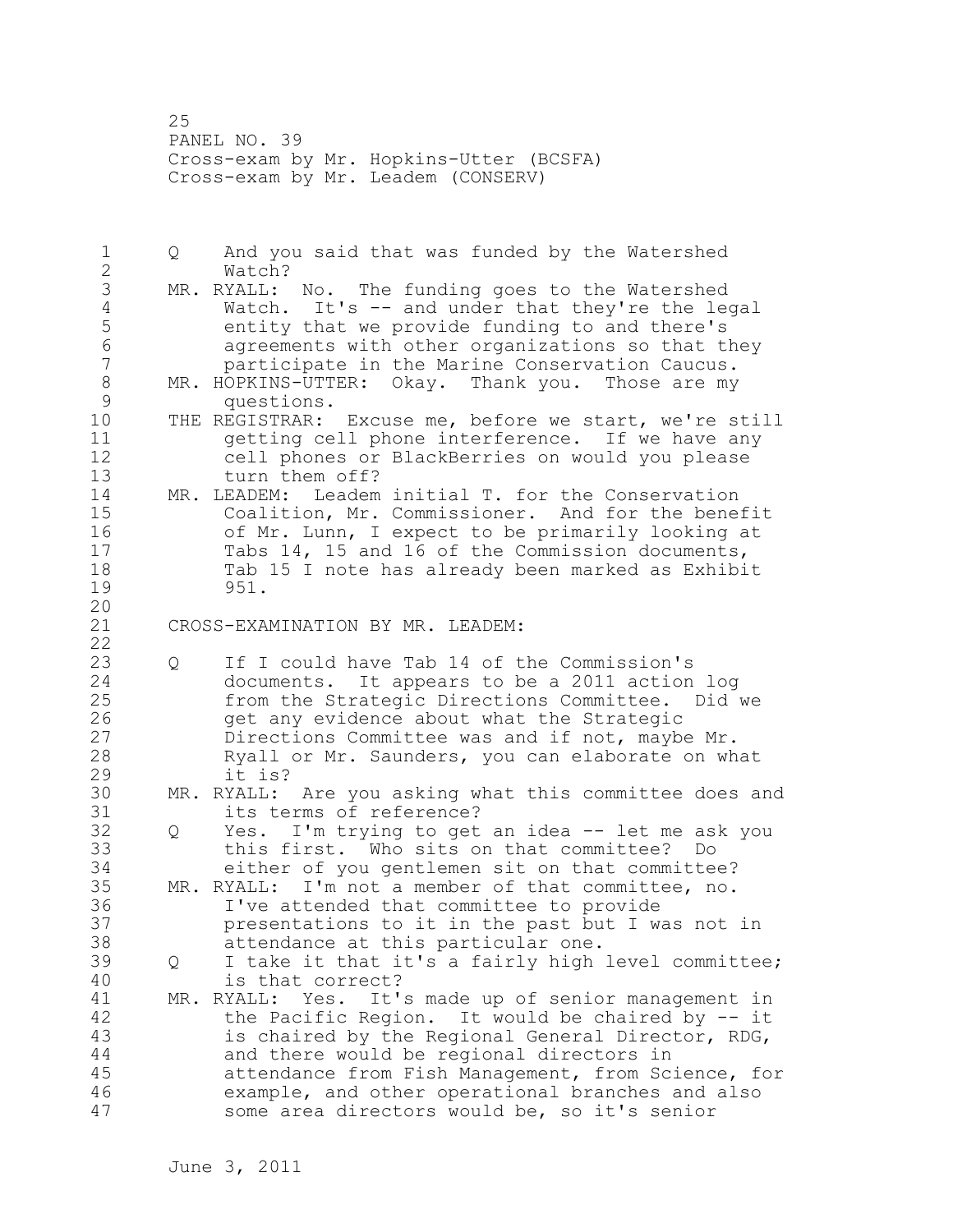26 PANEL NO. 39 Cross-exam by Mr. Leadem (CONSERV)

1 management within the region. It's a subset -- 2 put it in other words, it's a subset of the RMC 3 which is the Regional Management Committee.<br>4 0 Okay. And from time to time, people such a 4 Q Okay. And from time to time, people such as<br>5 vourself may come and give presentations to 5 yourself may come and give presentations to this<br>6 barticular committee: is that fair to sav? 6 particular committee; is that fair to say?<br>7 MR. RYALL: That's correct. MR. RYALL: That's correct. 8 Q All right. Mr. Saunders, is that...?<br>9 MR. SAUNDERS: Yes, that's my understandin 9 MR. SAUNDERS: Yes, that's my understanding and<br>10 occasionally have been there. It would be occasionally have been there. It would be very 11 similar to the makeup that would be almost 12 identical to the Operations Committee that we 13 discussed yesterday, but the purpose of it is 14 slightly different in that it's looking towards 15 policy or changes that might be considered by the 16 department going forward. So as the name 17 suggests, strategic directions. 18 Q So it appears that from this action log and April 19 14th of this year, that this particular committee<br>20 met to talk about specifically Wild Salmon Policy met to talk about specifically Wild Salmon Policy 21 Strategy 4; is that correct? 22 MR. RYALL: Yes, that's correct. There's a 23 presentation that is in the records, as well. 24 Q All right. We'll get to that in a moment. That's 25 -- there's a deck presentation that has already 26 been referenced and has been exhibited. I'm<br>27 curious, did you see this action log at the curious, did you see this action log at the time 28 that it was generated, either one of you? 29 MR. RYALL: I did not. 30 Q Mr. Saunders?<br>31 MR. SAUNDERS: I d MR. SAUNDERS: I did not. 32 Q So essentially it's something that would be shared 33 with you perhaps after the fact or is it 34 commonplace for you people on the ground to 35 actually receive action logs and what is going on 36 from the upper levels in your department? 37 MR. SAUNDERS: This would have come back to us through 38 the WSP Implementation Team, so Amy Mar as the 39 lead for that, would have been the person and she 40 would have reported the outcome of this back to 41 the implementation team and we would have<br>42 discussed the implications of the directi discussed the implications of the direction that 43 we got. 44 Q Under this document, under the heading "Next 45 Steps" about midway down it, I find these words: 46 47 It was agreed there has been lots of work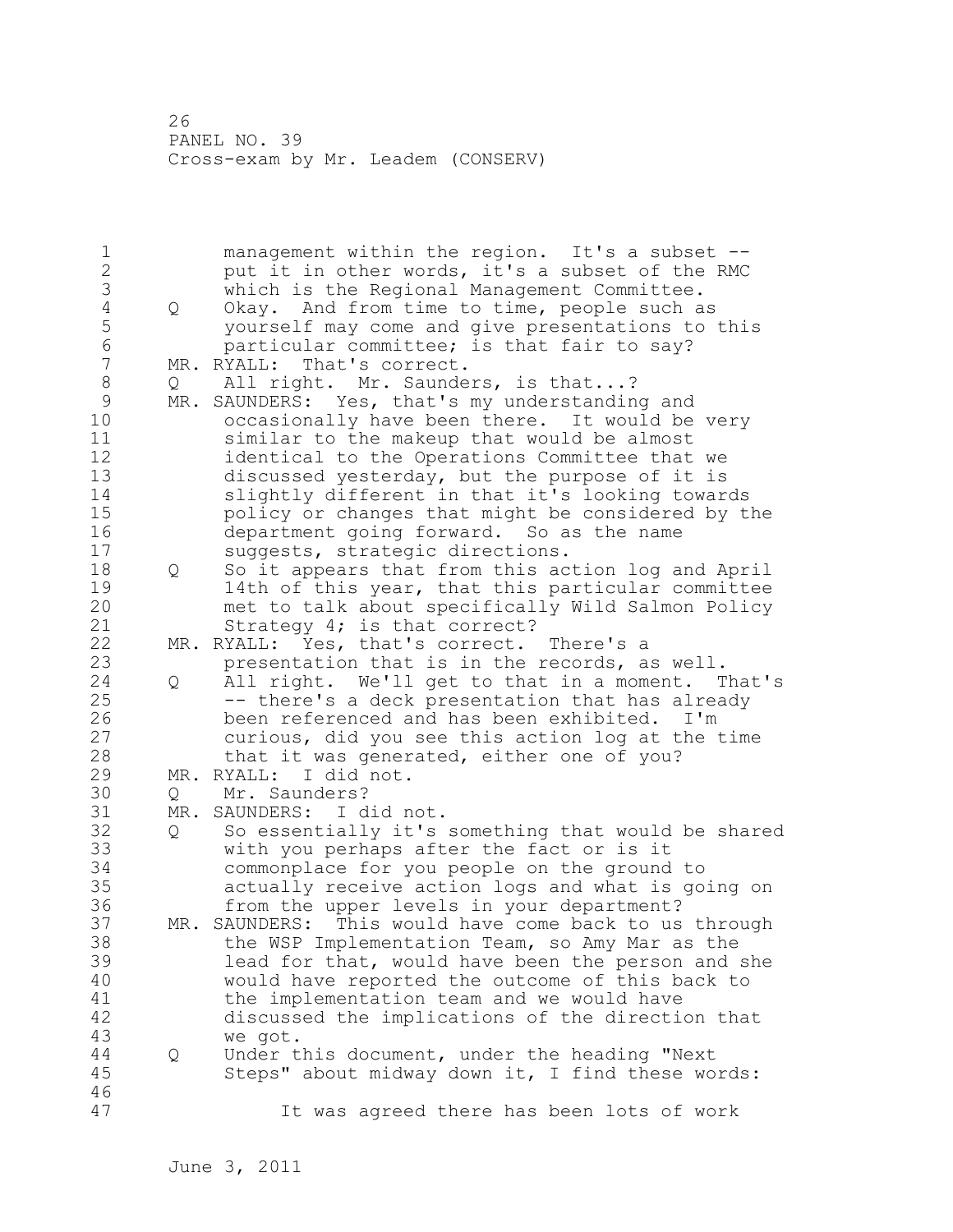27 PANEL NO. 39 Cross-exam by Mr. Leadem (CONSERV)

1 completed on the pilots and foundational work 2 under WSP but how do we move forward? There 3 was agreement to move forward with the<br>4 general approach outlined in the preser 4 general approach outlined in the presentation<br>5 with the following quidance... with the following quidance... 6 And then there's a number of bullets. The 8 presentation I take it to be the presentation that 9 you very briefly reviewed with your counsel as the<br>10 deck and we've now marked as Exhibit 951; is that deck and we've now marked as Exhibit 951; is that 11 right? 12 MR. RYALL: That's correct. 13 Q So the second bullet down I find to be 14 interesting. It says: 15 16 Need to clearly identify roles and 17 responsibilities as a department and a 18 region, as well as how we, DFO, plan to move 19 forward in this. 20 21 Was this communicated to you in the -- on the 22 ground as to what kinds of roles and 23 responsibilities the department or the region 24 would play in terms of WSP implementation? 25 MR. RYALL: Well, maybe just reflecting back on 26 yesterday, I've not been working on salmon for<br>27 awhile. I'm not currently working on the Wild awhile. I'm not currently working on the Wild 28 Salmon Policy file and so it wouldn't be directly 29 communicated back to me. 30 Q Am I fair in suggesting that the reason that the 31 Strategic Directions Committee was meeting on April the 14th was  $-$  had very much to do with 33 this commission, the work of this commission? 34 MR. RYALL: No, I think this is ongoing work of the 35 department. We have a task at hand of moving 36 ahead on implementation of the Wild Salmon Policy 37 and it's not in reaction. It's -- we had a number 38 of other documents that showed that over the years 39 that we've gone either through the direction of 40 the Strategic Direction Committee or the 41 Operations Committee and it's ongoing work that 42 needs to be done. 43 Q If you look at the next page, at the very top of 44 the page, there's a reference in the first full 45 bullet there that says: 46 47 The Cohen Inquiry report and recommendations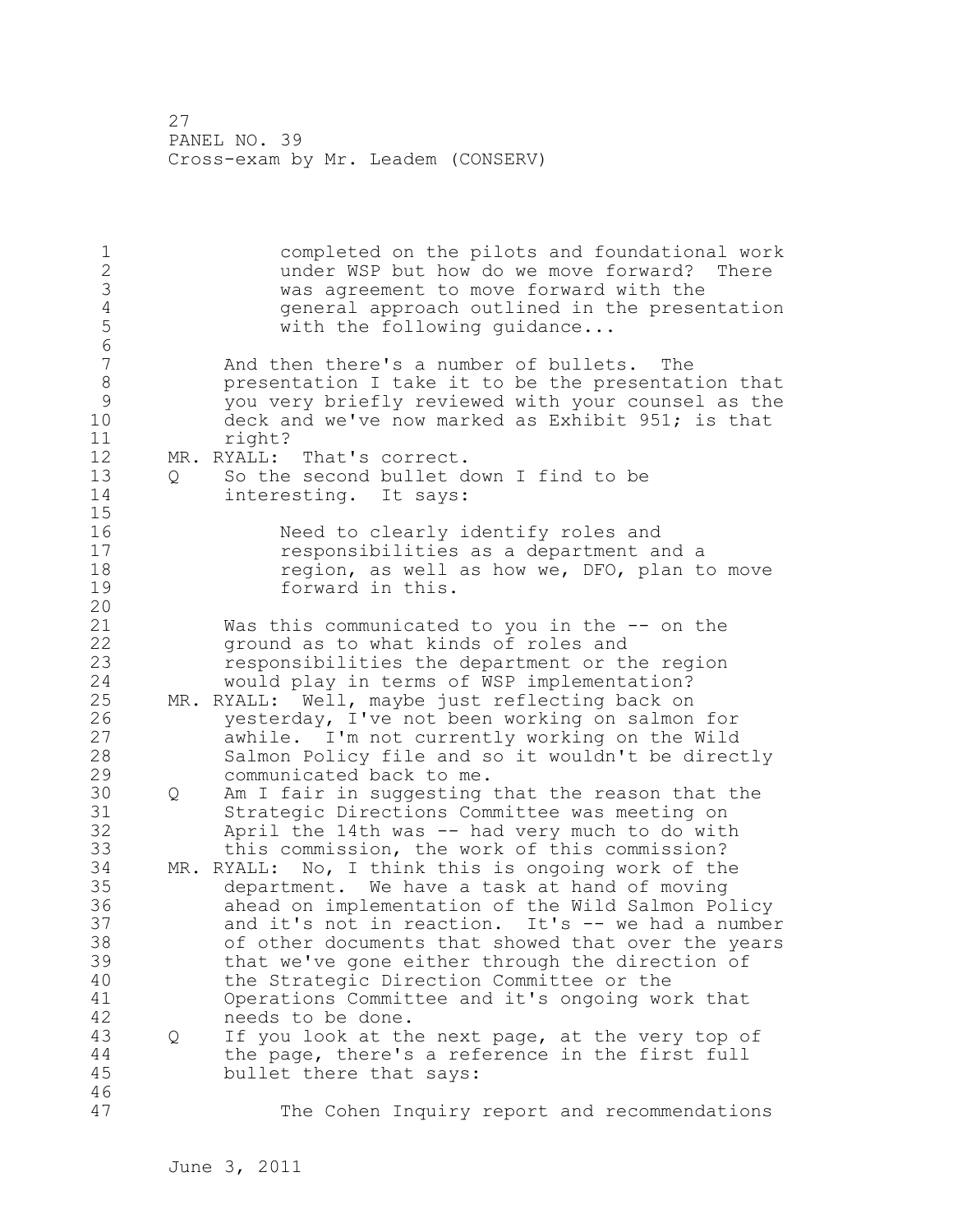1 will be released next year and we need to 2 build this into the equation. Recognition 3 that work done now will help the department<br>4 prepare to respond to Cohen findings and 4 **prepare to respond to Cohen findings and**<br>5 **prepare in term**endations. 5 recommendations. 6 Has that been communicated down to you on the 8 ground? 9 MR. RYALL: Well, I think, you know, my earlier answer<br>10 was that I'm not currently active on the Wild was that I'm not currently active on the Wild 11 Salmon Policy. I'm sure it's been communicated to 12 others that have, as Mark indicated. There is an 13 implementation team. They meet on a regular basis 14 and the discussion and outcome of this would have 15 been communicated to them. 16 Q And the third bullet down on that page says: 17 18 What approach are we taking to identify 19 priority CUs? 20 21 And that's a topic I want to come back to. 22 23 General agreement that we need to identify 24 priority CUs consistent with Action Step 4.1, 25 also a question of what level of consultation 26 will be required. 27 28 Has anybody reported from management down to you 29 about the level of consultation that you will need 30 to undertake with respect to determining priority CU<sub>s</sub>? 32 MR. RYALL: Are you asking myself or just the panel at 33 general? 34 Q I'm asking -- well, I'm asking you two gentlemen 35 from DFO. I don't -- Mr. Young and Mr. Morley, 36 you can certainly chime in, if you've been 37 consulted with respect to identification of 38 priority CUs. Well, maybe I'll start with them 39 and give you a little bit of chance to think about 40 this, Mr. Ryall and Mr. Saunders. 41 Mr. Morley, have you ever been consulted with<br>42 mespect to priority CUs and how that process is respect to priority CUs and how that process is 43 going to unfold? 44 MR. MORLEY: No, I have not. 45 Q Mr. Young? 46 MR. YOUNG: No. 47 Q So is there a plan in place with respect to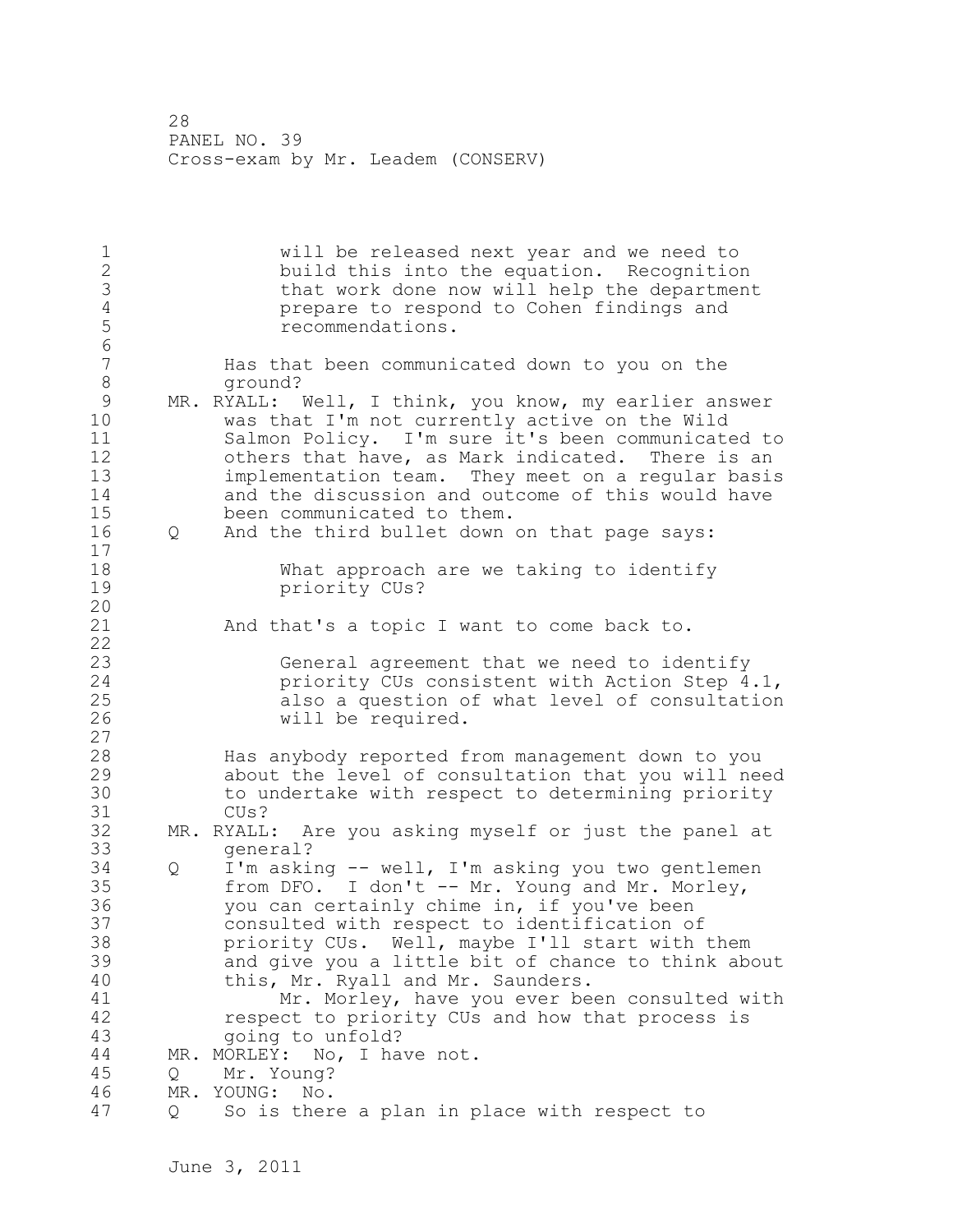29 PANEL NO. 39 Cross-exam by Mr. Leadem (CONSERV)

1 consultations on how we're going to identify 2 priority CUs? 3 MR. RYALL: I'm going to turn this over to Mark to talk<br>4 about how we are planning on moving ahead on 4 about how we are planning on moving ahead on<br>5 consultation -- not on consultation but 5 consultation -- not on consultation but 6 identification of priority CUs.<br>7 MR. SAUNDERS: Yes, I'm not aware of MR. SAUNDERS: Yes, I'm not aware of an overarching 8 plan to consult regarding priority conservation<br>9 munits. My work is primarily in the identificat: 9 units. My work is primarily in the identification of the benchmarks and the various components that 11 will feed into the prioritization discussion. But 12 I'm not -- I don't -- I'm not the person to ask. 13 We had hoped that Amy Mar would be with us in this 14 panel, but she's the one that's got the hands-on 15 -- the linkage between what's coming out of these 16 types of direction that we're getting and how it's 17 relayed and built upon by the implementation team. 18 MR. LEADEM: All right. Mr. Commissioner, might this 19 be marked as the next exhibit in these<br>20 proceedings, please? proceedings, please? 21 THE REGISTRAR: Exhibit 970. 22 23 EXHIBIT 970: Strategic Directions Committee 2011 Action Log 25 26 MR. LEADEM:<br>27 Q I want 27 Q I want to now go to the actual deck that's been 28 marked as Exhibit 951. It's also found at Tab 15, 29 Mr. Commissioner of the commission's documents. 30 Prior to your testifying here, had you seen this<br>31 deck before? Had you seen it, for example, in 31 deck before? Had you seen it, for example, in<br>32 April of 2011 as it was being prepared? April of 2011 as it was being prepared? 33 MR. RYALL: I had, yes. 34 Q You had? 35 MR. RYALL: Yes. 36 Q Did you have a hand in preparing this, Mr. Ryall? 37 MR. RYALL: The lead in preparing this was Corey 38 Jackson. I did discuss this deck with Corey, 39 along with some other colleagues, Jeff Grout, as 40 this was being prepared, and provided input. 41 Q All right. I was wondering if I could just<br>42 briefly go over some of these slides with y briefly go over some of these slides with you. If 43 I could ask Mr. Lunn to pull up Slide number 4, 44 Strategic Considerations. And under the second 45 bullet I found this comment to be a bit vague, so 46 I'm hoping that I can get some information fleshed 47 out from either you, Mr. Saunders, or you, Mr.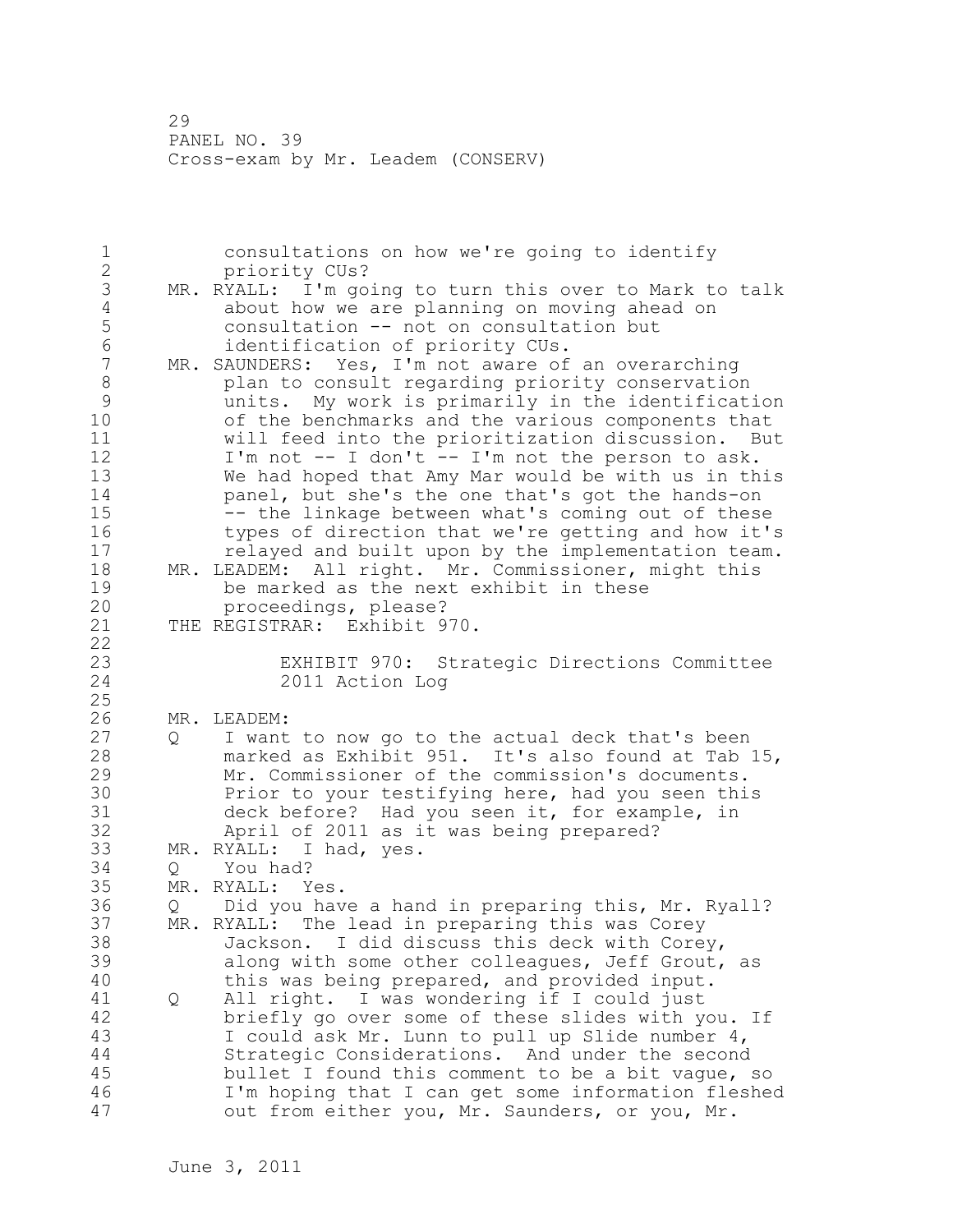1 Ryall. It says: 2 3 DFO holds some (but not all) of the policy<br>4 and management "levers" and management "levers" 5 6 Which ones don't you hold? Which policy and management levers does DFO not hold? 8 MR. RYALL: Well, I can think of two significant ones<br>9 dealing with water and habitat that the DFO does 9 dealing with water and habitat that the DFO does not. 11 Q And that would be the province that holds those 12 management levers, as it's worded here; is that 13 correct? 14 MR. RYALL: That's correct. I don't know if Mark wants 15 to add to that. 16 MR. SAUNDERS: That would be my response, as well. 17 Q And what consultations are taking place right now 18 with the province with respect to Wild Salmon 19 Policy implementation, specifically with regard to<br>20 water and habitat? water and habitat? 21 MR. RYALL: I'm not involved in that area, so I can't 22 answer that question. 23 Q Mr. Saunders, can you answer that question?<br>24 MR. SAUNDERS: I'm not involved either, but I do MR. SAUNDERS: I'm not involved either, but I do 25 understand there are some direct discussions 26 around water management are taking place, but I'm<br>27 hot involved. not involved. 28 Q Now, the third bullet down determines: 29 30 Linkage between Strategy 4 and other<br>31 **Exercicle** initiatives, both internal and exter initiatives, both internal and external 32 33 And Mr. Ryall, you already pointed out some 34 significant linkages between Strategy 4 and the 35 MSC certification; is that correct? 36 MR. RYALL: A number of the conditions that are 37 outlined in the sockeye certification are linked 38 to Wild Salmon Policy implementation, yes. 39 Q There's also a reference to high stakeholder 40 expectations regarding WSP Strategy 4 and pilots. 41 And I'm going to turn over to you, Mr. Morley and<br>42 Mr. Young, do you have high expectations with Mr. Young, do you have high expectations with 43 respect to Strategy 4? 44 MR. YOUNG: Yes. I think as indicated earlier, 45 Strategy 4 is a key kind of application 46 implementation component of the Wild Salmon Policy 47 and therefore, that's partly why we put so much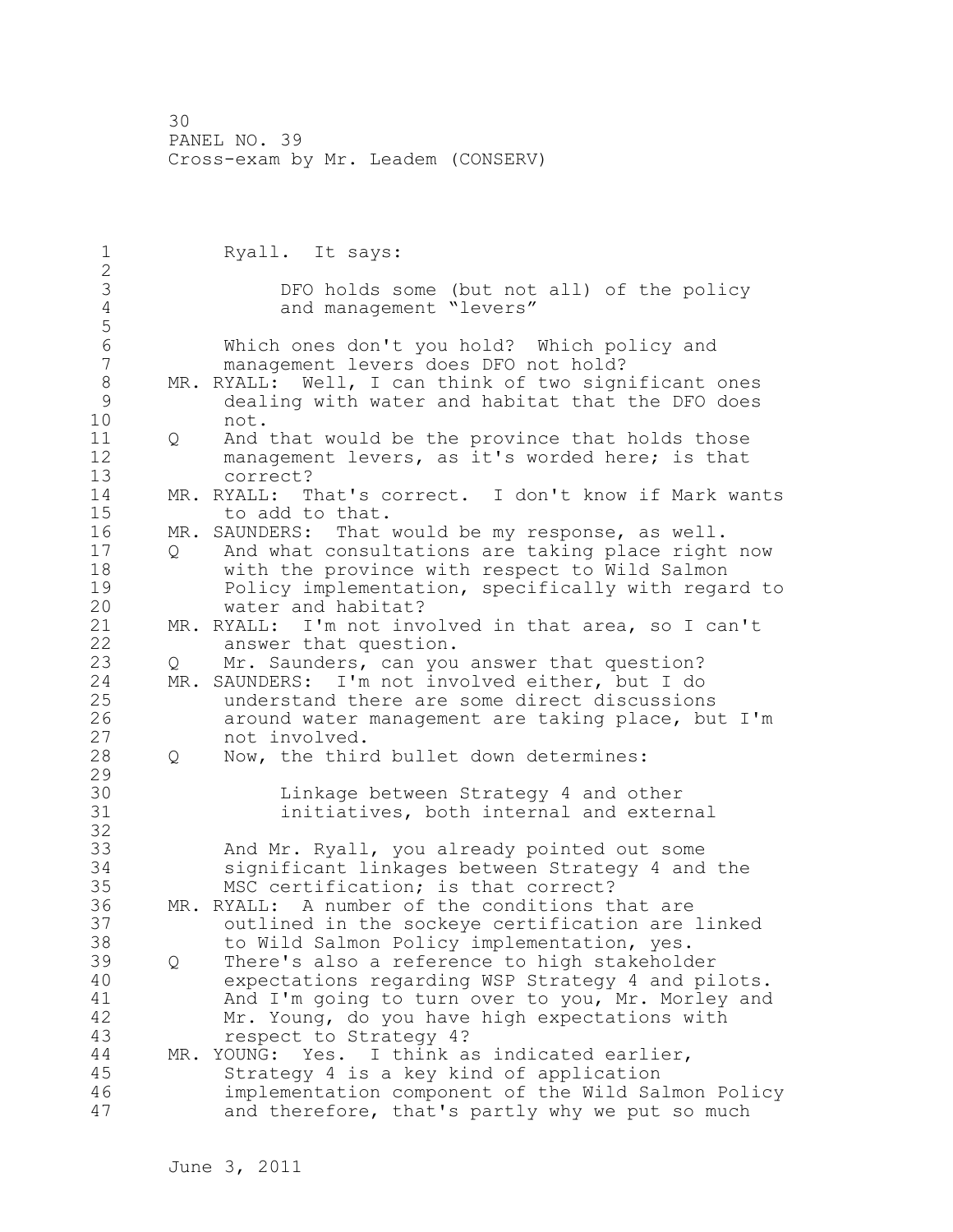1 effort into reviewing and providing input on that 2 material through some of our own reports and also, 3 yeah, just simply that we see it as a key 4 implementation element.<br>5 Q And Mr. Morley? 5 Q And Mr. Morley?<br>6 MR. MORLEY: Mr. Com 6 MR. MORLEY: Mr. Commissioner, Strategy 4 are really<br>7 the guts of the Wild Salmon Policy. It's where the guts of the Wild Salmon Policy. It's where 8 the rubber hits the road. All this stuff<br>9 preceding that is really just -- it's not 9 preceding that is really just -- it's not where<br>10 vou sit in the red or the vellow or the green you sit in the red or the yellow or the green 11 zone. It's what you do about it when you're there 12 and that's all about Strategy 4. So I think it's 13 the critical part of this Wild Salmon Policy. 14 Q If I can now look at Slide number 7, Strategy 4 15 Update and Progress to-Date. The third bullet 16 down says: 17 18 Internal and external engagement re: Strategy 19 4 20 21 Are either of you representatives from DFO on the 22 panel able to tell me what types of internal or 23 external engagement has been ongoing with your 24 knowledge with respect to Strategy 4? 25 MR. RYALL: Well, earlier in my testimony we put in a 26 document, a spreadsheet attached to it, that<br>27 demonstrated a number of meetings that DFO h demonstrated a number of meetings that DFO has had 28 over since 2005 and onwards about engagement. I 29 think there's been considerable engagement on Wild 30 Salmon Policy over the years and significant<br>31 effort has been made in that area. 31 effort has been made in that area.<br>32 0 Is that with specific reference to Q Is that with specific reference to Strategy 4 that 33 those meetings occurred or is that just generally 34 the Wild Salmon Policy? 35 MR. RYALL: They are not all -- they're not all 36 specific to Strategy 4, no. There's Wild Salmon 37 Policy and development of that. 38 Q Can you tell me that you've had lots of meetings 39 and consultations with ENGOs and First Nations 40 groups, for example, on Strategy 4 specifically? 41 MR. RYALL: I can say yes, we have had a lot of<br>42 meetings around Strategy 4 and its impleme: 42 meetings around Strategy 4 and its implementation,<br>43 ves. yes. 44 Q Oh -- 45 MR. RYALL: We could go back and categorize those, for 46 example on the FRSSI implementation since 2005 47 we've had a lot of meetings, workshops and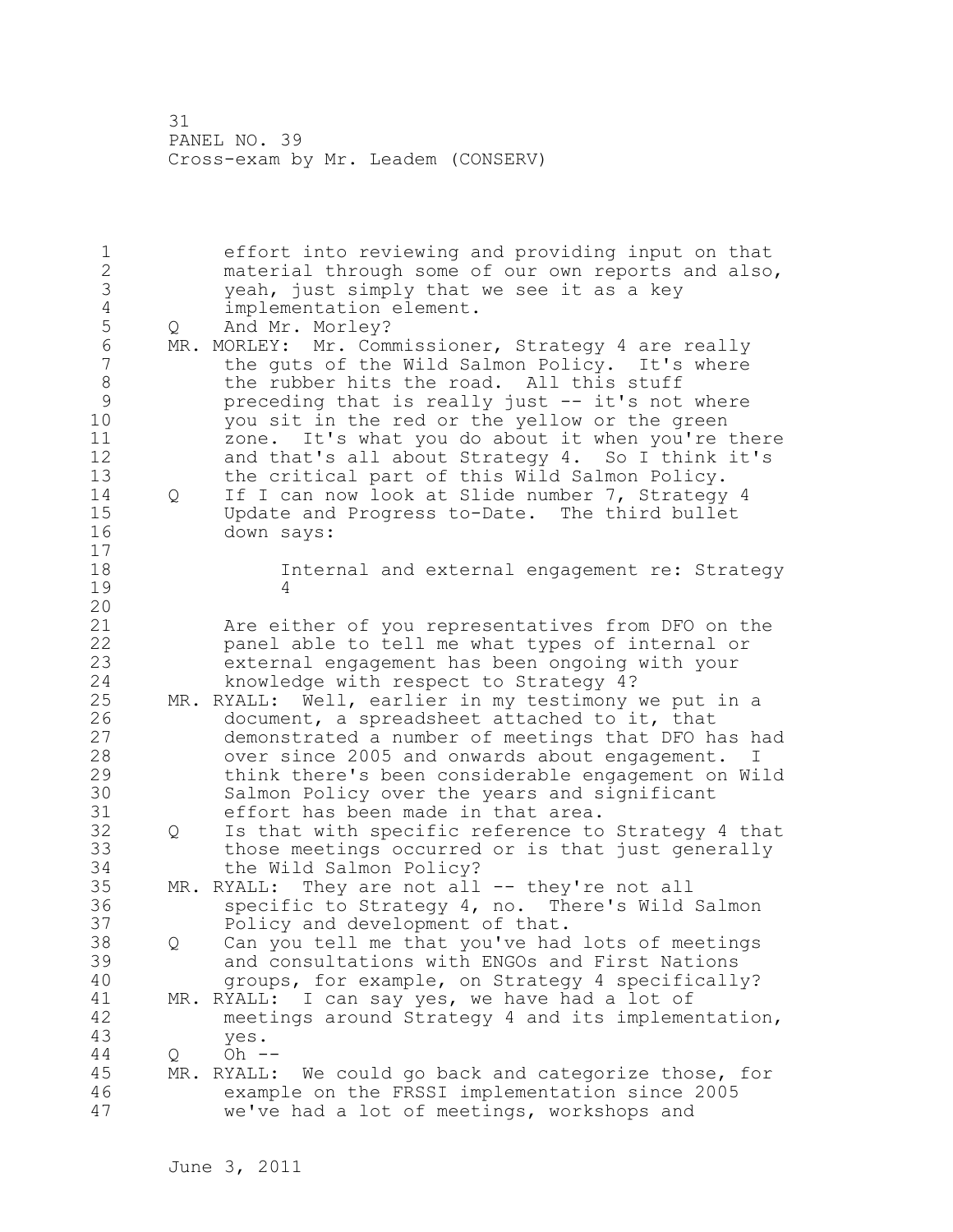1 meetings and discussions around the implementation 2 of that. 3 Similarly, on Barkley Sound, we've had quite<br>4 a host of public meetings and those are ongoing to 4 a host of public meetings and those are ongoing to<br>5 date. And similarly there's been also some in the 5 date. And similarly there's been also some in the 6 Skeena and I would also talk about meetings that I've attended personally talking about Strategy 4 8 with First Nations that I've attended personally 9 and provided presentations.<br>10 0 And Mr. Morlev, vou've been 10 Q And Mr. Morley, you've been a representative of 11 the commercial fishing sector for some time with 12 regard to the Wild Salmon Policy. Do you recall a 13 lot of meetings specifically with respect to the 14 implementation of Strategy 4? 15 MR. MORLEY: Mr. Commissioner, no meetings really to 16 talk about how Strategy 4 should be implemented 17 other than being directly involved in a couple of 18 the cases they call pilots of implementation being 19 the Skeena watershed process and the FRSSI<br>20 process, but no real general discussion ab process, but no real general discussion about how 21 this should happen. 22 Q And Mr. Young, you're a representative of the 23 Marine Conservation Caucus; do you recall specific 24 meetings with DFO representatives around Strategy 25 4? 26 MR. YOUNG: I agree with Rob firstly that there has<br>27 been meetings around the pilots. I have been been meetings around the pilots. I have been 28 involved in some of those, not all of those. 29 Later on perhaps I'll get a chance to comment on 30 whether FRSSI really represents Strategy 4 well,<br>31 but we did have meetings with the department but we did have meetings with the department 32 following the preparation of the reports that are 33 identified here, but beyond that, not really, no. 34 Q Well, I may not get a chance to ask you later 35 about your evidence with respect to FRSSI, so I 36 might as well get it from you now that you opened 37 the door. What's your take on FRSSI and whether 38 it's actually -- there's some linkage with 39 Strategy 4? 40 MR. YOUNG: I think this relates to both FRSSI and 41 Strategy 4 as well as comments that were made<br>42 earlier on the whole process of developing the earlier on the whole process of developing the 43 IFMP but essentially around -- well, firstly FRSSI 44 is truly around fishing, so it's not comprehensive 45 in terms of considering the habitat and ecosystem 46 components and therefore also doesn't include 47 stakeholders around those issues.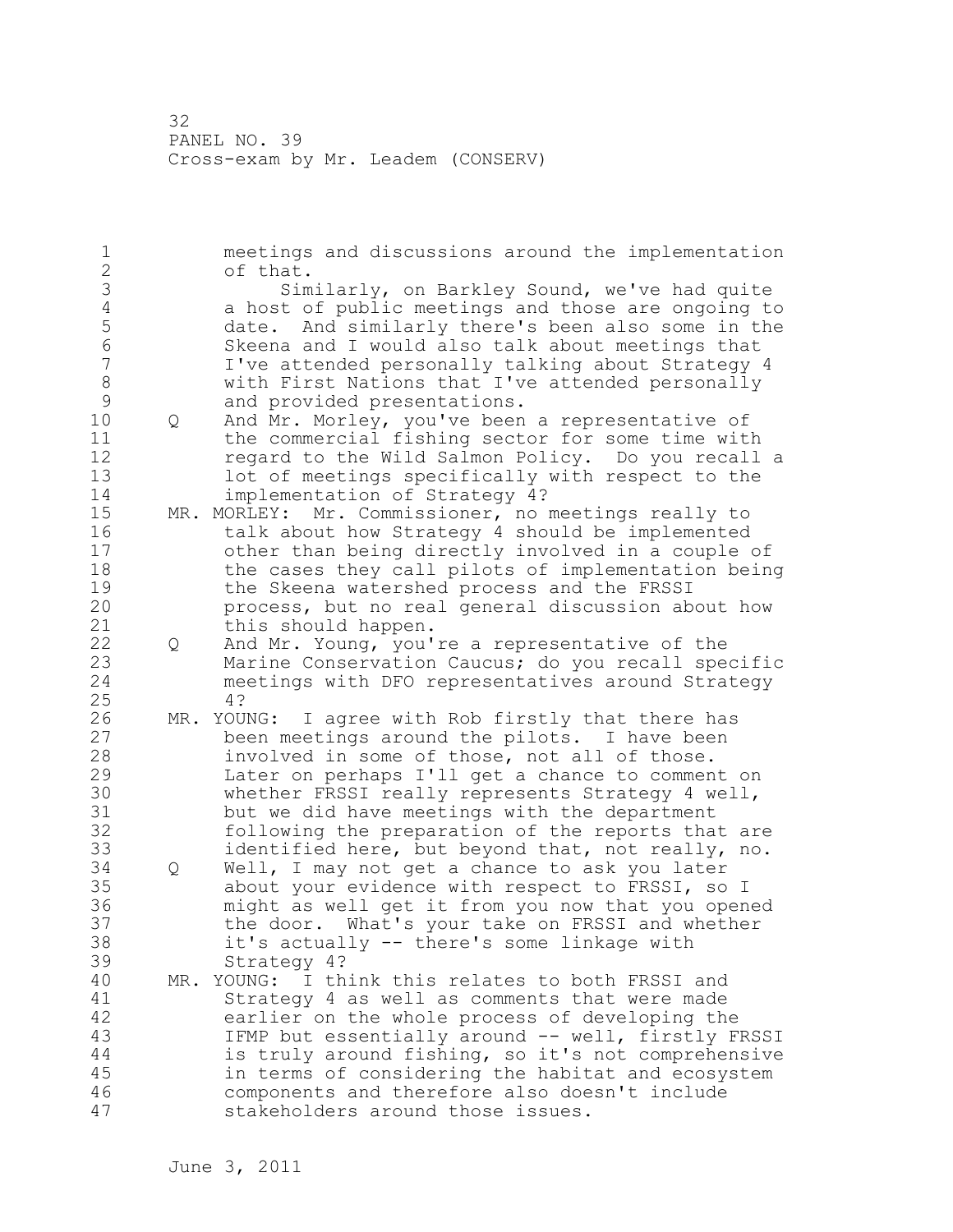1 Around fishing and the IFMP itself, it's my 2 best interpretation of the policy that essentially 3 to be consistent with the policy we'd have to know<br>4 which conservation units were being caught in a 4 which conservation units were being caught in a<br>5 fishery, what the status of those conservation 5 fishery, what the status of those conservation 6 units are. For those conservation units in the red zone, a recovery plan is developed. I think 8 that's very clear within the policy, including<br>9 having a response team around that, something 9 having a response team around that, something<br>10 11kely consistent with what was developed likely consistent with what was developed 11 initially under the COSEWIC listing of Cultus and 12 that clear demonstration is provided that 13 exploitation rates on those CUs are at a level 14 consistent with that recovery plan. 15 FRSSI doesn't do that and the IFMP itself 16 doesn't include that information either. 17 Q Thank you. Mr. Morley, do you have any comments 18 with respect to FRSSI and your knowledge of it and 19 how it works?<br>20 MR. MORLEY: Mr. C MR. MORLEY: Mr. Commissioner, I would generally agree 21 with virtually all the comments that Mr. Young has 22 just made to do with FRSSI and I think it's again 23 symptomatic of the -- it is definitely not 24 comprehensive and it's really focused really on 25 harvest management and clearly not comprehensive 26 in the way the Wild Salmon Policy would indicate<br>27 vou should be planning under Strategy 4. Now, i you should be planning under Strategy 4. Now, it 28 -- so while it has some of the elements - and I've 29 also suggested the way in which socioeconomic 30 analyses have been done within FRSSI is not 31 adequate with respect to what I would expect to 32 see under Strategy 4. 33 MR. LEADEM: I'm going to go back to the -- I note the 34 time, Mr. Commissioner. I don't know when you 35 would like to take a break. I have a few more minutes of questions. 37 THE COMMISSIONER: Why don't we take a break at this 38 point? 39 MR. LEADEM: Thank you. 40 THE REGISTRAR: Hearing will now recess for 15 minutes. 41 MR. PROWSE: Excuse me, Mr. Commissioner. Mr.<br>42 Commissioner, Cliff Prowse --Commissioner, Cliff Prowse --43 MR. WALLACE: Oh, Mr. Prowse. I'm sorry. 44 MR. PROWSE: As I understand the rules we play by here 45 in terms of talking to witnesses because Mr. 46 Hopkins asked a minute of questions that these 47 witnesses are now in cross-examination, the usual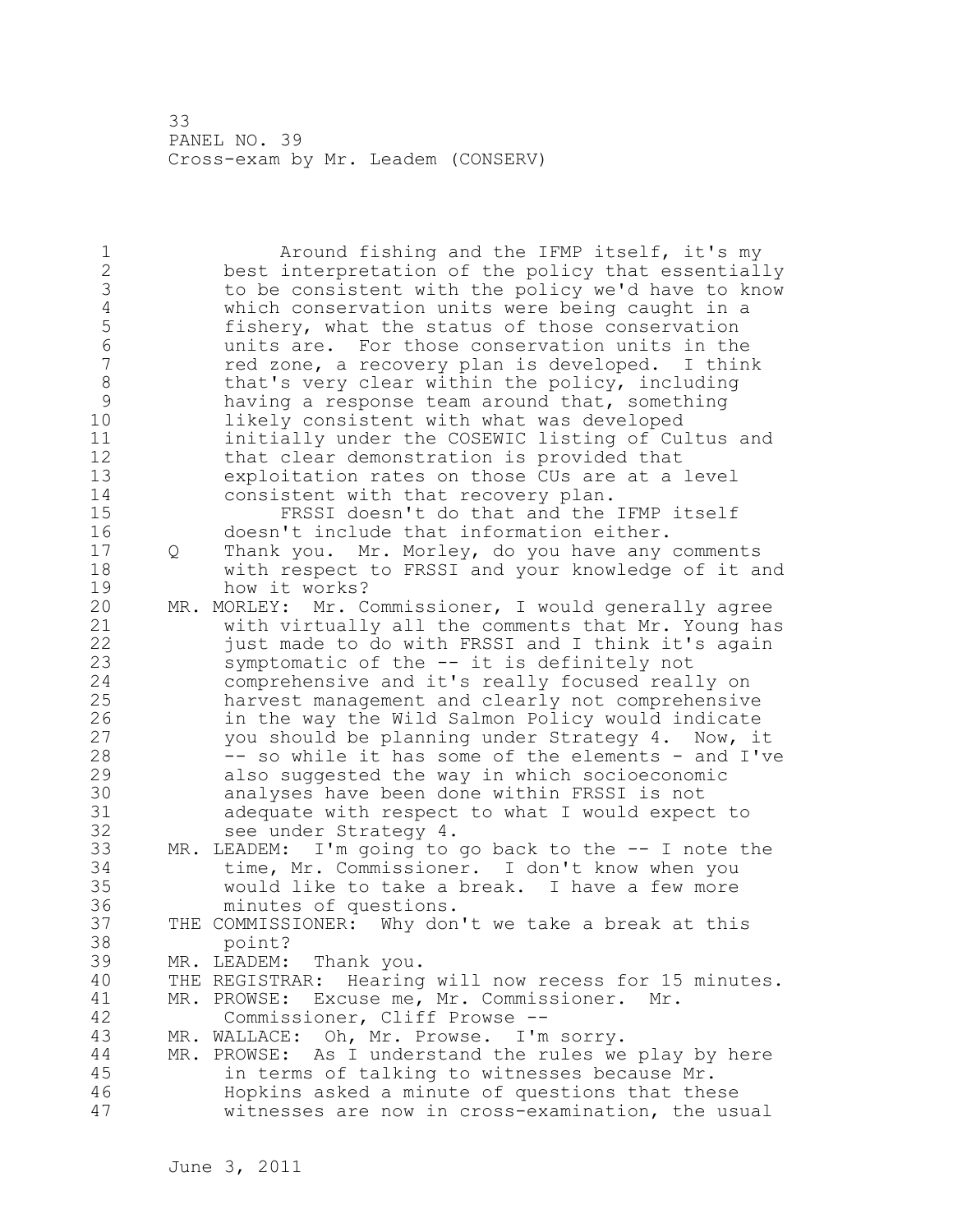1 rules, we can't talk to them. I would like to be 2 able to speak to Mr. Morley, who's not 3 represented, and who's been largely silent for the<br>4 last time and just make sure there are not things 4 last time and just make sure there are not things<br>5 that he wants to cover, particularly with respect 5 that he wants to cover, particularly with respect<br>6 to marine certification. So I would ask leave to 6 to marine certification. So I would ask leave to<br>7 be able to do that. be able to do that. 8 THE COMMISSIONER: Unless your friends have some<br>9 objection, Mr. Prowse, I don't have a conce 9 objection, Mr. Prowse, I don't have a concern about that. I don't know if anyone of counsel 11 would have a concern. Mr. Wallace? 12 MR. WALLACE: Mr. Commissioner, perhaps Mr. Prowse 13 would not object if I joined in that conversation, 14 if that might be helpful. 15 THE COMMISSIONER: Well, he's smiling. I gather that 16 means that he has no objection. 17 MR. PROWSE: Yes. 18 THE COMMISSIONER: Do you have an objection? 19 MR. PROWSE: I think anybody should be able to join in<br>20 that conversation. Thank you, Mr. Commissioner. that conversation. Thank you, Mr. Commissioner. 21 THE COMMISSIONER: Thank you very much. 22 THE REGISTRAR: Hearing will now recess for 15 minutes. 23 24 (PROCEEDINGS ADJOURNED FOR MORNING RECESS) 25 (PROCEEDINGS RECONVENED)  $\frac{26}{27}$ THE REGISTRAR: Hearing is now resumed. 28 29 CROSS-EXAMINATION BY MR. LEADEM, continuing: 30<br>31 Q Before the break, gentlemen, we had been 32 discussing Exhibit 951, and we had been examining 33 Slide 7. Before I leave Slide 7 for another 34 slide, I want to get your comments on, I note that 35 the last bullet on that slide references guidance 36 papers and analysis, partial list. And there's a 37 few of them there. The Sandy Fraser papers, which 38 we've now marked as exhibits on planning units and 39 interim guidance for integrated plans, they're 40 part of the guidance papers that informs the 41 discussion at DFO with respect to Strategy 4; is<br>42 that correct? that correct? 43 MR. RYALL: That's correct. 44 Q And then Julie Gardner's report on the DFO 45 workshop which we've also very recently marked as 46 an exhibit is there and that helps inform the 47 discussion on Strategy 4; is that right?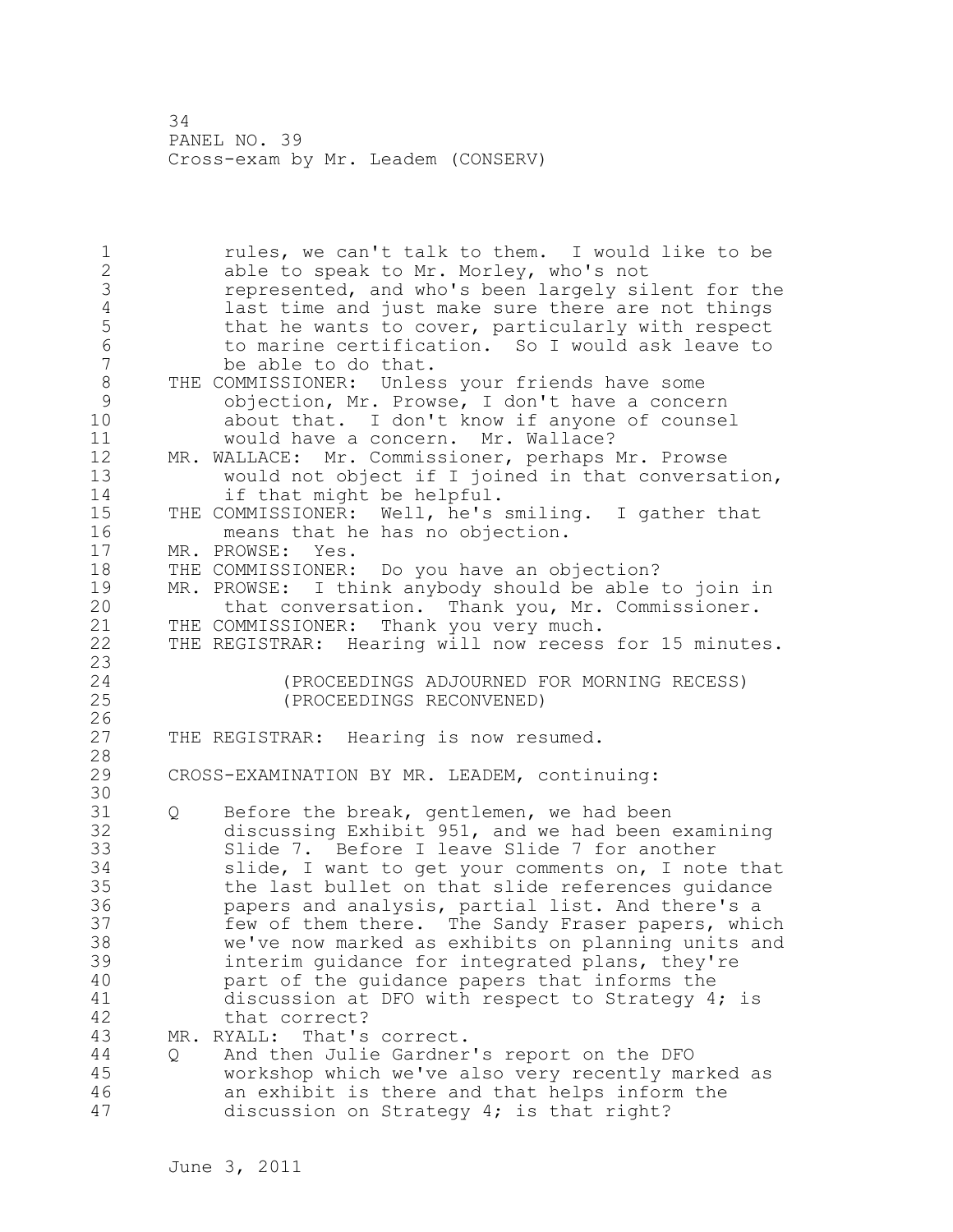1 MR. RYALL: That was the intent, yes. 2 Q Right. And then Julie Gardner's work that she did 3 while she was with Dovetail for Watershed Watch 4 Suzuki Foundation, are you familiar with that<br>5 Teport, Mr. Ryall? 5 report, Mr. Ryall?<br>6 MR. RYALL: Not really. 6 MR. RYALL: Not really.<br>7 0 All right. Mr. Sa 7 Q All right. Mr. Saunders, are you familiar with 8 that report?<br>9 MR. SAUNDERS: I' 9 MR. SAUNDERS: I've read the report but can -- not recently. 11 Q Okay. 12 MR. SAUNDERS: Yes. 13 Q Maybe just to see if I can refresh your memory, 14 Exhibit 244, I think is -- is it 244 or 224? I 15 can't recall now. 16 MR. LEADEM: I'm becoming dyslexic in my waning years, 17 Mr. Commissioner. You have to forgive me. There 18 it is. Thank you, Mr. Lunn. I knew I could count 19 on him. Is it 244?<br>20 MR. LUNN: 224. MR. LUNN: 224. 21 MR. LEADEM: 224, thank you. 22 Q Is this the report, Knowledge Integration and 23 Salmon Conservation and Sustainability Planning, 24 that you read a long time ago, Mr. Saunders? 25 MR. SAUNDERS: That's correct, yes. 26 Q All right. Mr. Young, this report was<br>27 commissioned by Watershed Watch along commissioned by Watershed Watch along with David 28 Suzuki Foundation. Once again, why was a report 29 like this commissioned? 30 MR. YOUNG: Given our perspective of the importance of<br>31 Strategy 4 to the implementation of the policy, we 31 Strategy 4 to the implementation of the policy, we<br>32 commissioned this report to try to facilitate that commissioned this report to try to facilitate that 33 implementation. 34 Q Okay. And then going back now to Slide 7, the 35 Marc Nelitz paper for the Suzuki Foundation of 36 March 2009, are either of you gentlemen from DFO 37 familiar with that work? 38 MR. RYALL: Yes, I've read the report. 39 Q All right. And just for reference, I think it's 40 Exhibit 937, Mr. Lunn, if I could just pull it up 41 briefly, just to make sure. It's entitled<br>42 TReturning Salmon Integrated Planning and t "Returning Salmon Integrated Planning and the Wild 43 Salmon Policy in B.C." Have you read that report, 44 Mr. Saunders? 45 MR. SAUNDERS: Yes. 46 Q And does that provide some guidance and analysis 47 with respect to Strategy 4 that is of some benefit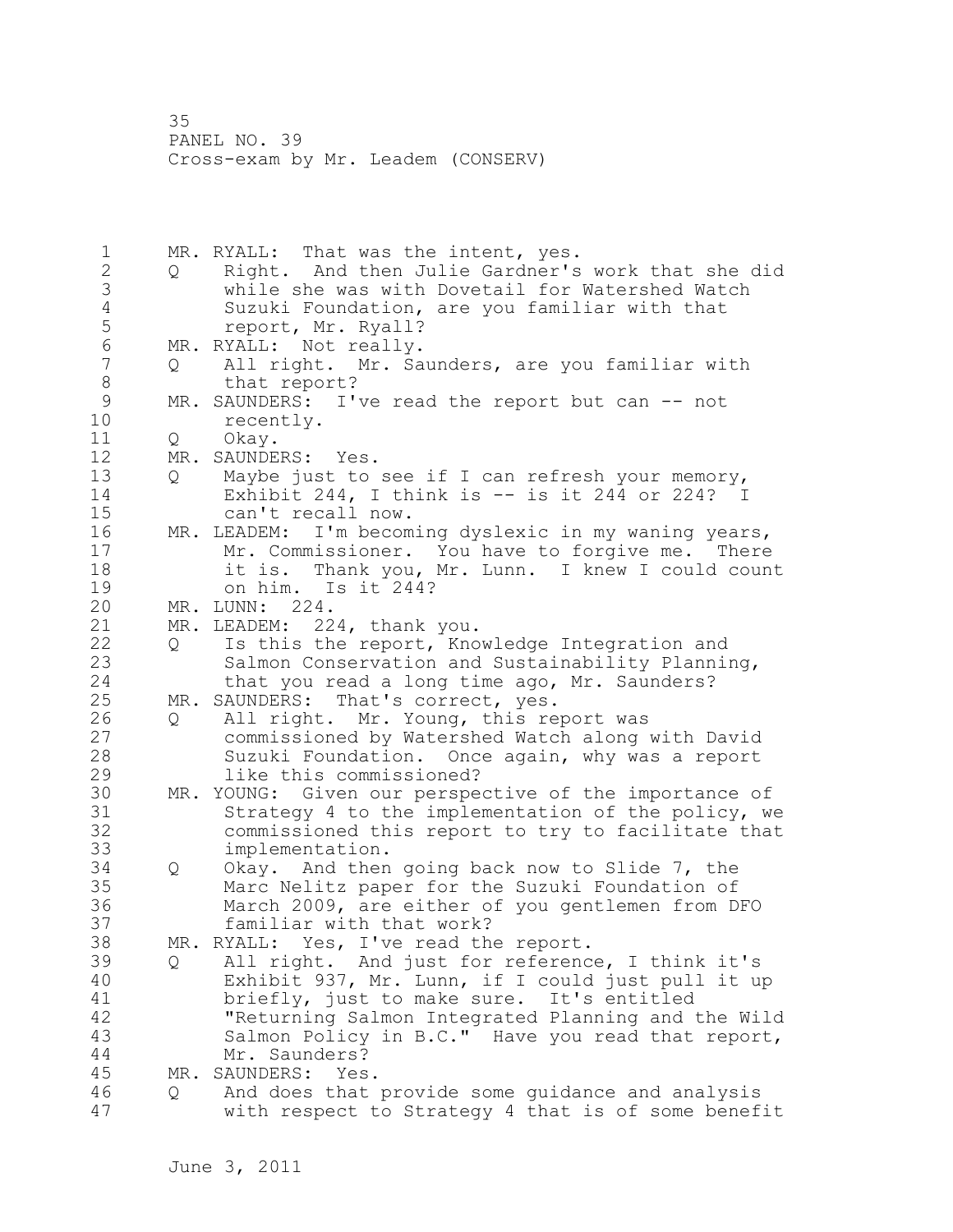1 to DFO? 2 MR. SAUNDERS: Yes, I would say it is, yes. 3 Q Could we now have Tab 8, please? Or, sorry, Slide 4 8. 5 MR. LEADEM: Not used to sitting on Fridays, Mr.<br>6 Commissioner. It's usually my informal dav 6 Commissioner. It's usually my informal day. 7 Q I found this graph to be quite interesting because 8 diagrammatically it attempts to place WSP planning 9 units on a scale of how it's going to fit in and<br>10 if I interpret the graph correctly -- well, let i if I interpret the graph correctly  $--$  well, let me 11 ask you first. Mr. Ryall, you're familiar with 12 this depiction? 13 MR. RYALL: Yes, I am. 14 Q All right. So if I have it right, at the bottom 15 of this pyramid, you start with individuals - you 16 use some 400 in number, because we're talking 17 about all of the salmon within B.C.; is that 18 right? 19 MR. RYALL: That's correct. 20 Q And then from there as you move up, you encounter 21 something called management units. What are 22 management units? How are they fitting into the 23 scheme? Are they the aggregate runs or the 24 management units are the stock timing groups? I'm 25 not sure what management units are. 26 MR. RYALL: Well, it's discussed in the Wild Salmon<br>27 Policy as well that one would put together Policy as well that one would put together 28 management units. Using Fraser River sockeye as 29 the example we have four management units: Early 30 Stuart, Early Summers, Summers and Lates, so<br>31 they're going to be a combination of conserve they're going to be a combination of conservation 32 units and the graph that we showed earlier shows 33 the linkage between management units and 34 conservation units. 35 Q And so moving then up, we've got Wild Salmon 36 Policy planning units and are they meant to take 37 into consideration the CUs, somehow -- is that how 38 they're supposed to work? 39 MR. RYALL: Yes. They would be taken into account, 40 CUs. I think we've -- you know, we've heard 41 testimony from all of the panel members here about<br>42 the challenges of how to -- and what scale to the challenges of how to  $--$  and what scale to 43 undertake the strategic plans. And it's our view 44 that within DFO is that we're not going to develop 45 those strategic plans on a scale of CUs, but we'll 46 be -- take those into account broader. There's a 47 lot of biological reasons for doing that and also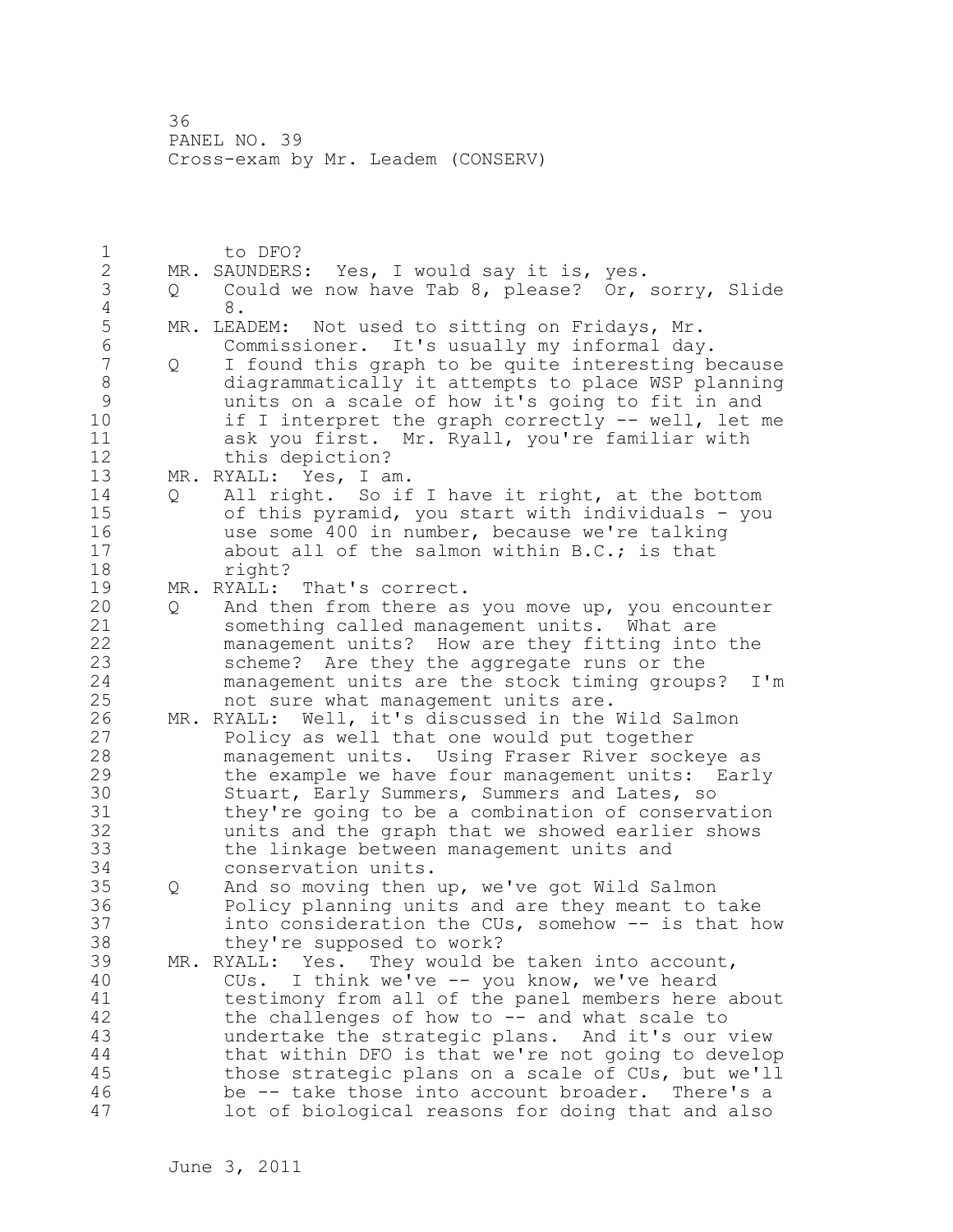1 where these fish are harvested. And as, you know, 2 I talked about earlier, it's my view that the 3 FRSSI process does represent a Wild Salmon Policy 4 implementation and why do I say that? Is it<br>5 perfect? No. That's not my testimony. It' 5 perfect? No. That's not my testimony. It's not 6 perfect and it doesn't encompass everything. It did not, I would agree with Mr. Young and Mr. 8 Morley that it doesn't include the habitat and<br>9 ecosystem parts, but it includes a very import 9 ecosystem parts, but it includes a very important part of Wild Salmon Policy which is specifying 11 biological targets for conservation units and 12 groups of conservation units to ensure 13 conservation and sustainable use. 14 So the issue around developing FRSSI to me is 15 a portion of implementation of WSP, and one 16 doesn't -- not going to wait till you have all the 17 answers. You need to act and put those pieces 18 together, and to me it's a really fundamental 19 **piece of Wild Salmon Policy implementation.** And I<br>20 **https://will.**this concept of response teams, I think, as well, this concept of response teams, I 21 don't personally think that there's one answer 22 that fits all in response teams and I note in the 23 actual Wild Salmon Policy document that response 24 teams is in quotations, meaning that there is a 25 lack of prescription around what a response team 26 is and I think that's one of the things that we<br>27 have struggled with. What is a response team have struggled with. What is a response team 28 going to look like? Are you going to have a body 29 sitting, working on one conservation unit? Are 30 you going to bring these people together at<br>31 barticular times? And I think that's why. particular times? And I think that's why, you 32 know, we need to carefully consider what a 33 response team is and what its tasks are going to 34 be. 35 Undertaken in the work that Sandy did, 36 underlined a template and it's not meant to be 37 prescriptive either. It's meant to be a guide of 38 how one would develop an integrated strategic 39 plan. 40 Q All right. I thank you for that answer. And 41 right at the pinnacle of this pyramid you have the 42 Integrated Fisheries Management Plan. I just want 43 to turn to you, Mr. Morley and Mr. Young. Do you 44 have any comments on this schematic depiction of 45 how conservation units and Wild Salmon Policy 46 planning units are depicted here? Maybe I'll 47 start with you, Mr. Young.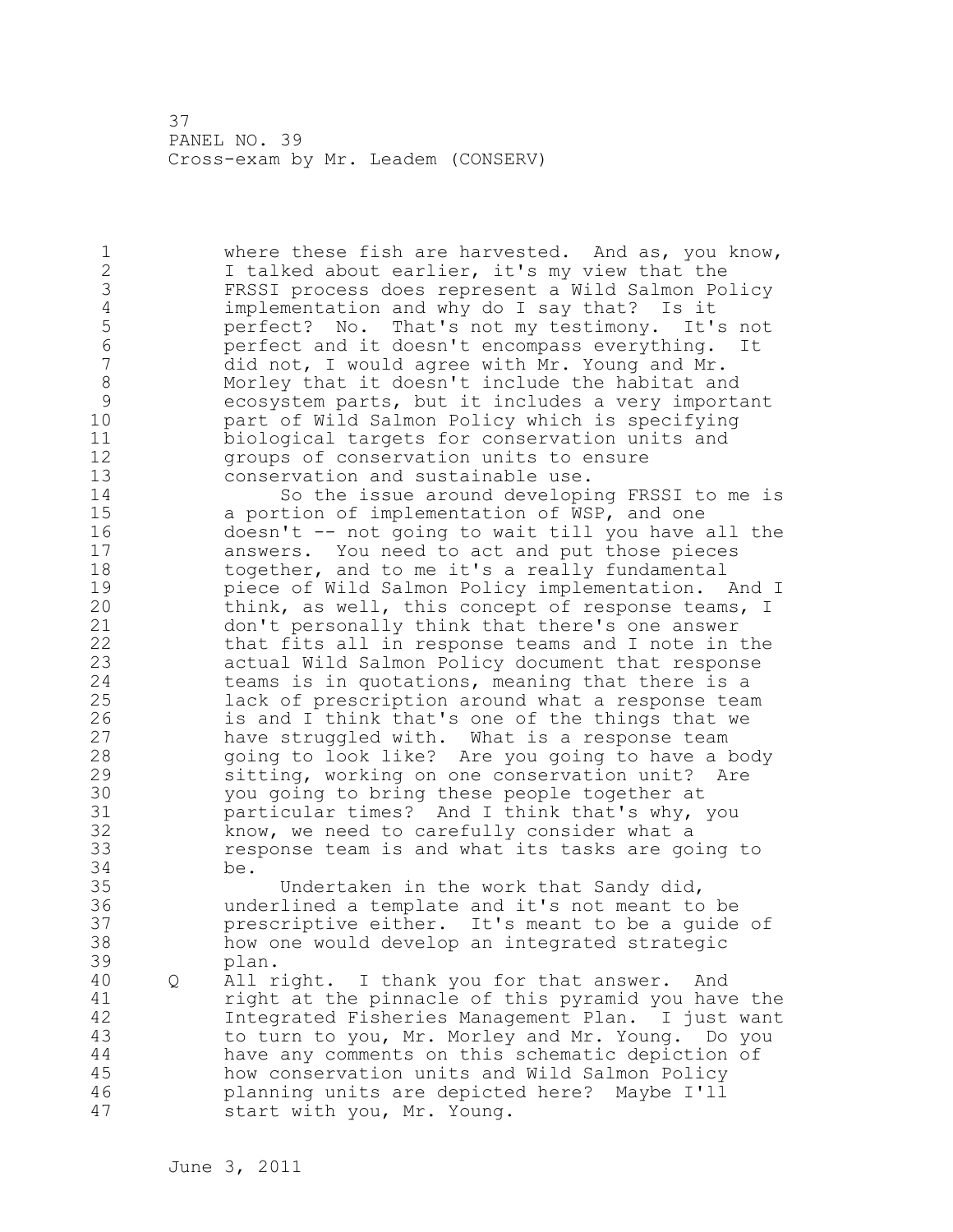1 MR. YOUNG: If possible I'd like to comment on both, 2 and particularly the definition of a management 3 unit, as well as the term "prescription" that Paul 4 Ryall used. I'll start with management units.<br>5 The first is that my interpretation of th 5 The first is that my interpretation of the 6 policy is that a management unit could be an appropriate unit for management in so much as it 8 adequately represents the component CUs, in<br>9 particular that decisions made around a mana 9 particular that decisions made around a management unit ensure that the components used are 11 adequately protected, for example. If there's a 12 CU in the red zone that -- exploitation rate is 13 assigned to a management unit, that it's 14 consistent with maintaining that exploitation rate 15 for recovery at the CU level. 16 With respect to FRSSI and the management of 17 the Fraser sockeye fisheries I do not see the four 18 timing aggregates as consistent with that 19 definition of a management unit for a number of<br>20 measons. One is that it does not -- it is not reasons. One is that it does not -- it is not 21 reflective of the component CUs; two, assignment 22 of the stocks that are used in that, I think, is 23 problematic. I think it's fairly loosely 24 associated with timing. I think there's some 25 stocks that are kind of misassigned within that 26 and that as a result exploitation rates targeting<br>27 on one management unit do not result in a on one management unit do not result in a 28 consistent impact on component CUs or the stock 29 CUs there, so that's one problem. 30 With respect to prescription, if it's okay if<br>31 We go to Appendix 2 of the Wild Salmon Policy. we go to Appendix 2 of the Wild Salmon Policy. 32 Q That's Exhibit 8. 33 MR. YOUNG: I'll agree with Mr. Ryall that the response 34 team element is relatively unprescriptive, but 35 what is prescriptive within the policy is 36 essentially what, as a baseline, needs to be done 37 with respect to CUs and that's particularly CUs in 38 the red zone. So in the very beginning of Step 1 39 I think it clearly identifies some of the 40 elemental steps of WSP implementation and that we 41 need to start with an understanding of CUs<br>42 exploited in the fishery, what their statu. exploited in the fishery, what their status is, 43 habitat and ecosystem constraints for each of 44 these CUs and then, in particular, for CUs in the 45 red zone, more detailed reports will also be 46 provided as they become available. They'll 47 incorporate ATK.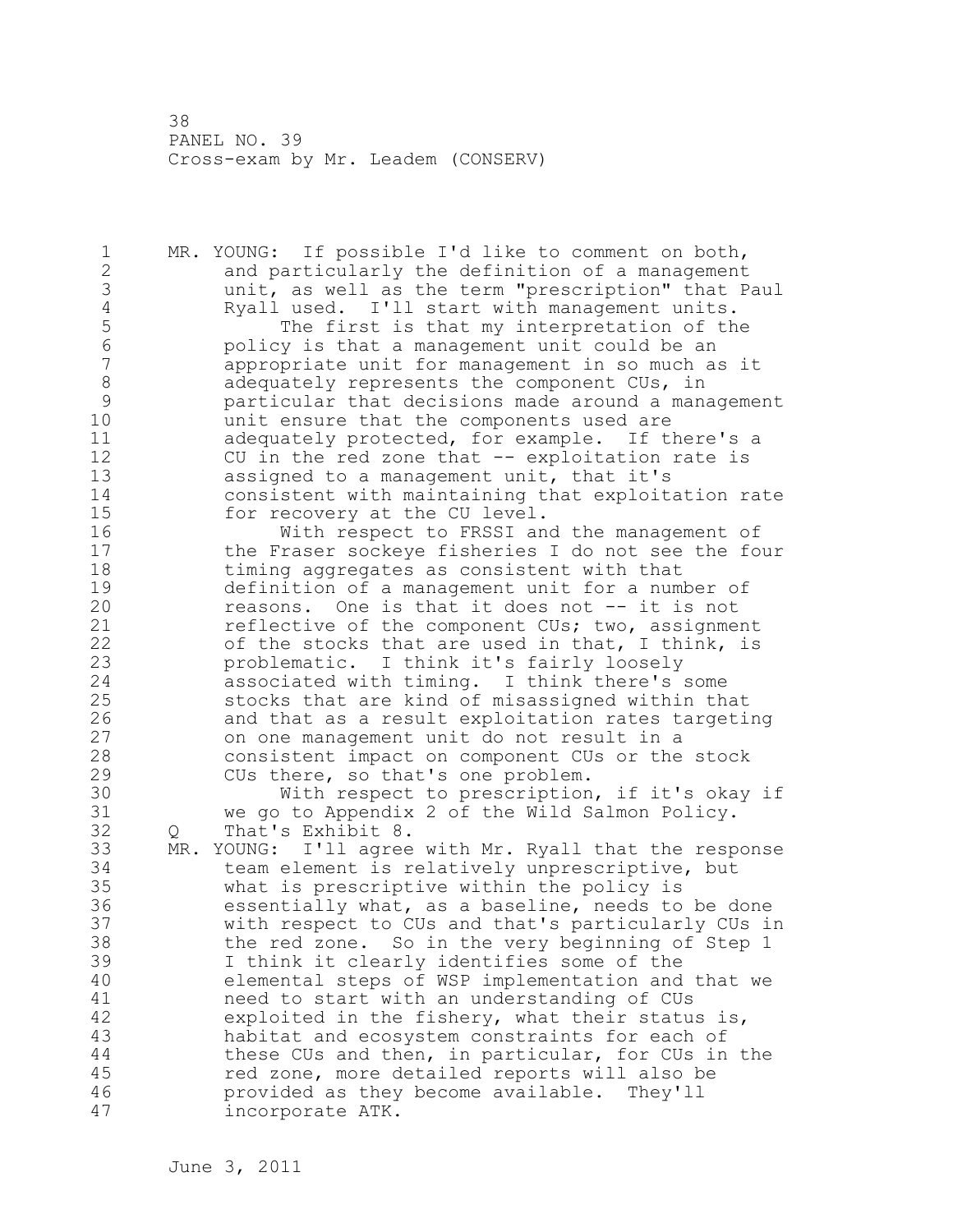1 And then if we go -- I don't think it's 2 necessary to go there, but if we go into Strategy 3 4 within the WSP, as well, it provides that<br>4 prescription about the need to develop reco 4 prescription about the need to develop recovery<br>5 blans for CUs in the red zone. So this is the 5 plans for CUs in the red zone. So this is the 6 place I think we need to get to around fisheries, as well as habitat and ecosystem management and 8 that we're clearly not there yet.<br>9 0 Mr. Morley, did you want to add a 9 Q Mr. Morley, did you want to add anything?<br>10 MR. MORLEY: I would like to add that just tha MR. MORLEY: I would like to add that just that 11 schematic you had up previously with the pyramid 12 there, and it -- it sort of expands a little bit 13 on what Jeffery is saying here is that the whole 14 way this is directed sort of heading up to an IFMP 15 is really -- tends to result on -- and the 16 terminology of management units really is focusing 17 on the whole area of harvest management as opposed 18 to a holistic view of the world. And I think just 19 taking the example of my involvement in the Cultus<br>20 Lake Recovery Team as an example of dealing with a Lake Recovery Team as an example of dealing with a 21 CU that clearly is going to be in the red zone is 22 that the evidence from that experience is -- was 23 that while over-harvesting may have been a 24 contributing factor to the decline of Cultus that 25 certainly all the evidence when we looked at it in 26 detail and the threats it's currently facing and<br>27 the issues that need to be addressed if you're the issues that need to be addressed if you're 28 actually going to rebuild that are that harvest 29 management was the least of the issues that was a 30 problem going forward, given the rate we've cut<br>31 back harvest in recent vears and that unless th back harvest in recent years and that unless the 32 holistic view is taken to deal with the issues of 33 fresh water productivity and survival, looking at 34 what was happening to these fish en route and 35 early entry and looking at oceans viable, that in 36 fact it did not matter what you did in harvest 37 management, whether you harvested at zero percent 38 or at 50 or 60 percent, that you could never 39 possibly hope to rebuild Cultus sockeye. And 40 using that example and saying that we're now 41 developing a planning process, it's still really<br>42 focused on how we're harvesting these fish and focused on how we're harvesting these fish and 43 doesn't incorporate a number of the other areas, I 44 think is a major problem of import. I do agree 45 though that the idea that we're going to develop 46 comprehensive strategic plans for 400 CUs is not 47 going to happen, and that we do need to find some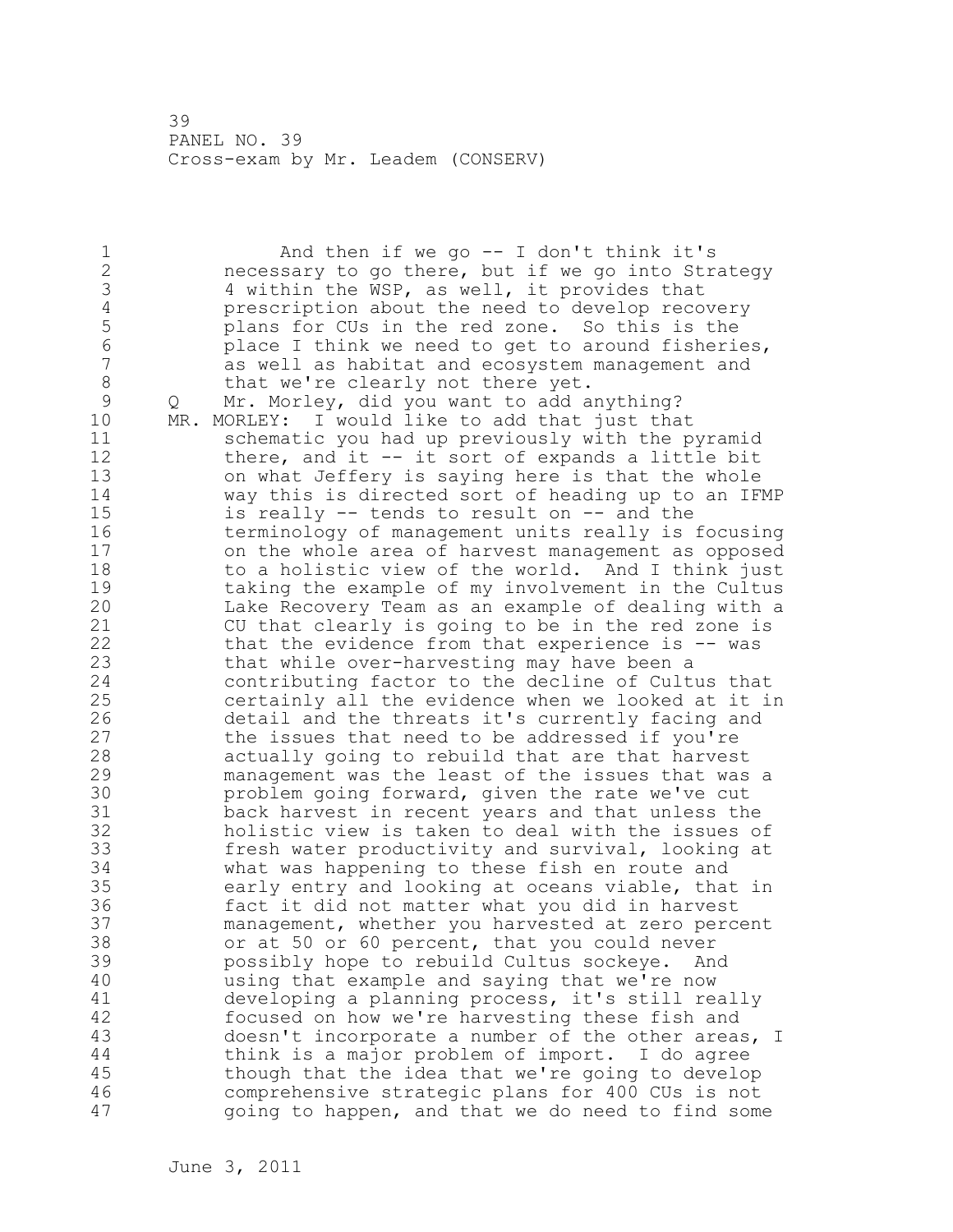1 way to aggregate these and I do believe that 2 looking at something that is more focused on 3 watershed or broader areas is a -- as developing a<br>4 1 10ng-term strategic plan is the right approach to 4 long-term strategic plan is the right approach to 5 go. 6 But we certainly still need to deal with what<br>7 
the implications are for individual CUs in the red the implications are for individual CUs in the red 8 3 3 20 zone and what the options are in dealing with them<br>8 3 3 20 and where we're going on those in a more holistic 9 and where we're going on those in a more holistic way. 11 Q Thank you. If I can now look at Slide 12, you 12 should have a slide that shows Gaps, Challenges 13 and Opportunities. And under the heading: 14 15 Resources (human and financial) 16 17 So obviously you need bodies and you need money in 18 order to make this function. And so this is now 19 being identified as the significant gap or<br>20 challenge: is that right, Mr. Ryall? challenge; is that right, Mr. Ryall? 21 MR. RYALL: Yes, that's right. 22 Q And then the second one I think is also fairly 23 instructive: 24 25 Clarity regarding DFO's role, objectives and 26 governance 27 28 And there's a couple of subheadings there: 29 30 - Role in leading or supporting planning<br>31 - Thitiatives is not always clear initiatives is not always clear 32 33 – Internal coordination is lacking in 34 some cases 35 36 – Lack of clear governance structure for 37 implementation of Strategy 4 38 39 – Lack of a strategic plan or 40 operational guidance for Strategy 4 41<br>42 So those are essentially  $--$  you would agree with 43 those comments, would you not, Mr. Ryall? 44 MR. RYALL: I would agree with those comments as 45 written, yes. 46 Q 47 Lack of a clear or consistent governance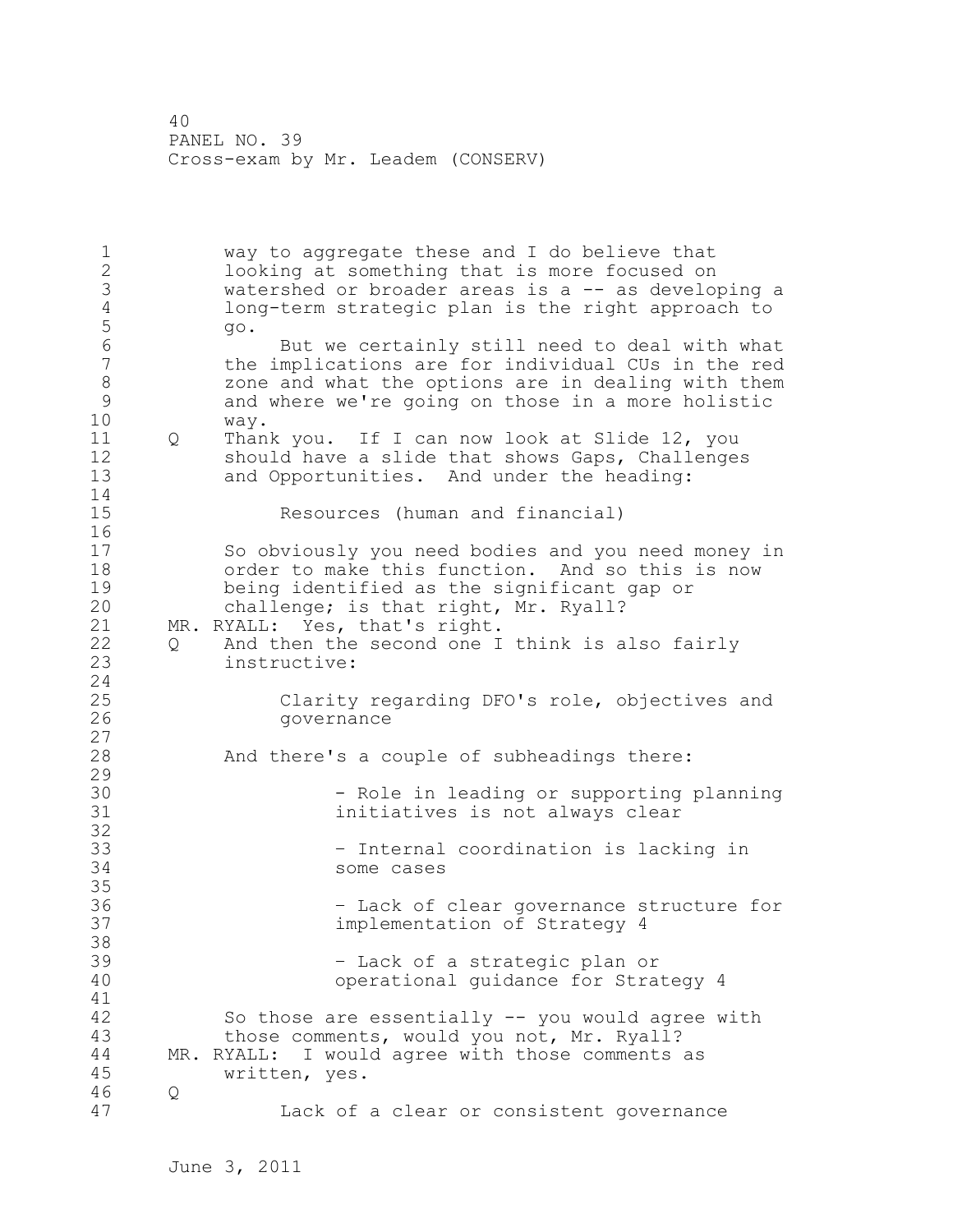| $1\,$<br>$\overline{2}$                                                                         |   | structure for integrated planning processes                                                                                                                                                                                                                                                                                                      |
|-------------------------------------------------------------------------------------------------|---|--------------------------------------------------------------------------------------------------------------------------------------------------------------------------------------------------------------------------------------------------------------------------------------------------------------------------------------------------|
| $\mathfrak{Z}$<br>$\sqrt{4}$<br>5<br>$\sqrt{6}$<br>$\boldsymbol{7}$<br>$\,8\,$<br>$\mathcal{G}$ |   | We talked a bit about that.<br>The need for an approach for integrating<br>strategic plans into the Integrated Fisheries<br>Management Plan, that needs to be done; is that<br>correct, Mr. Ryall?<br>MR. RYALL: Yes. And we've heard previous questions,<br>testimony today and yesterday about how we're                                       |
| 10<br>11<br>12<br>13<br>14                                                                      |   | planning on moving ahead on some of these things,<br>but I think, you know, just a recent conversation<br>we had about the complexity of what sort of scale<br>is one going to develop these around, some of<br>those challenges.                                                                                                                |
| 15                                                                                              | Q | And then some of the opportunities are:                                                                                                                                                                                                                                                                                                          |
| 16<br>17<br>18<br>19                                                                            |   | Increased role for First Nations, others via<br>co-management initiatives                                                                                                                                                                                                                                                                        |
| 20<br>21<br>22<br>23                                                                            | Q | Is that moving forward, to your knowledge?<br>MR. RYALL: Yes, it is.<br>And then there's a reference to the:                                                                                                                                                                                                                                     |
| 24<br>25<br>26                                                                                  |   | Province of BC (Living Rivers) funding and<br>capacity                                                                                                                                                                                                                                                                                           |
| 27<br>28<br>29                                                                                  |   | And the changes to the <b>Water Act</b> . You're familiar<br>with the so-called modernization of the Water Act,<br>the Provincial Water Act, are you?                                                                                                                                                                                            |
| 30                                                                                              |   | MR. RYALL: Yes, I am.                                                                                                                                                                                                                                                                                                                            |
| 31<br>32<br>33<br>34                                                                            | Q | And so there's a challenge and an opportunity at<br>the same time with respect to liaison with the<br>province with respect to this modernization of the<br>Water Act; is that fair to say?                                                                                                                                                      |
| 35<br>36<br>37                                                                                  |   | MR. RYALL: I think there's an opportunity there and I<br>think that we need to take advantage of that and<br>work with the province.                                                                                                                                                                                                             |
| 38<br>39<br>40<br>41<br>42<br>43<br>44                                                          | Q | And so then if I look at the next slide, "Proposed<br>Approach", number 13, there are some solutions<br>being proposed and you read through these. I'm<br>not going to go through them in the interest of<br>time, but you would agree with these approaches in<br>order to address some of the challenges and gaps<br>that we've just reviewed? |
| 45<br>46<br>47                                                                                  |   | MR. RYALL: I would. The intent of this presentation<br>was to provide the previous slide that we talked<br>about the gaps and the challenges and get some                                                                                                                                                                                        |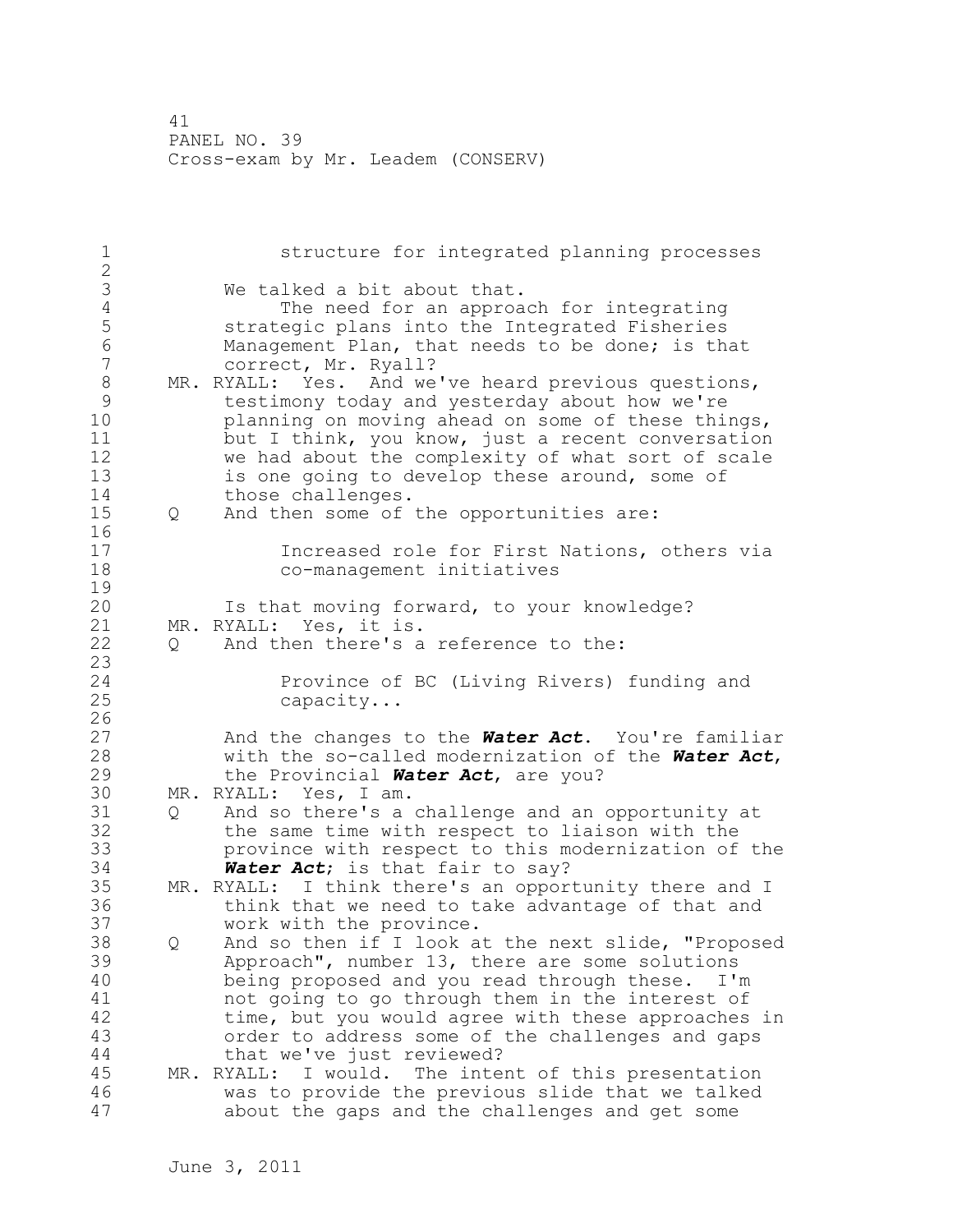1 discussion and direction from the committee on the 2 proposed approach. 3 Q And then under the next slide, number 14:  $\frac{4}{5}$ 5 Potential Next Steps 6 And these are defined in aspects of time and 8 there's actually some discrete time intervals<br>9 here. So in the short term, May through Dece 9 here. So in the short term, May through December<br>10 of 2011 FAM, that's the Fisheries Aquaculture of 2011 FAM, that's the Fisheries Aquaculture 11 Management, is that what that acronym stands for? 12 MR. RYALL: That's correct. 13 Q I'm getting better at this. 14 MR. RYALL: Yeah. 15 Q I used to see these acronyms and sort of panic, 16 but I guess I'm becoming too inured to DFO -- 17 MR. RYALL: Well, not to upset you -- 18 Q -- language. 19 MR. RYALL: Not to upset you, but we changed the name 20 on FAM. 21 Q Please don't do that, Mr. Ryall. We lawyers don't 22 like it when you start changing names on us. 23 MR. RYALL: We just took an "A" out, that's all. 24 Q The short term says: 25 26 FAM / Science undertake rapid assessment to<br>27 determine priority CUs determine priority CUs 28 29 So the expectation is is that within the next six 30 months there's going to be -- and I was going to 31 be glib and ask you what "rapid" was in the<br>32 context of DFO, but I'm not going to go the context of DFO, but I'm not going to go there with 33 you. But "undertake rapid assessment to determine 34 priority CUs", so essentially this priority CUs -- 35 there's something that's going to unfold in the 36 next six months about that determination and are 37 you aware in your roles, either you, Mr. Saunders, 38 or Mr. Ryall, how that's going to unfold? 39 MR. SAUNDERS: Well, I'm certainly aware of the rapid 40 assessment approach, so that's a key part of my 41 responsibility.<br>42 0 Right. And so 42 Q Right. And so is that part of that approach is to 43 make sure that the Sue Grant paper which looked at 44 benchmarks for some of the conservation units and 45 which ones specifically with respect to Fraser 46 River sockeye I'm speaking, and specifically with 47 what conservation units are in the red zone, is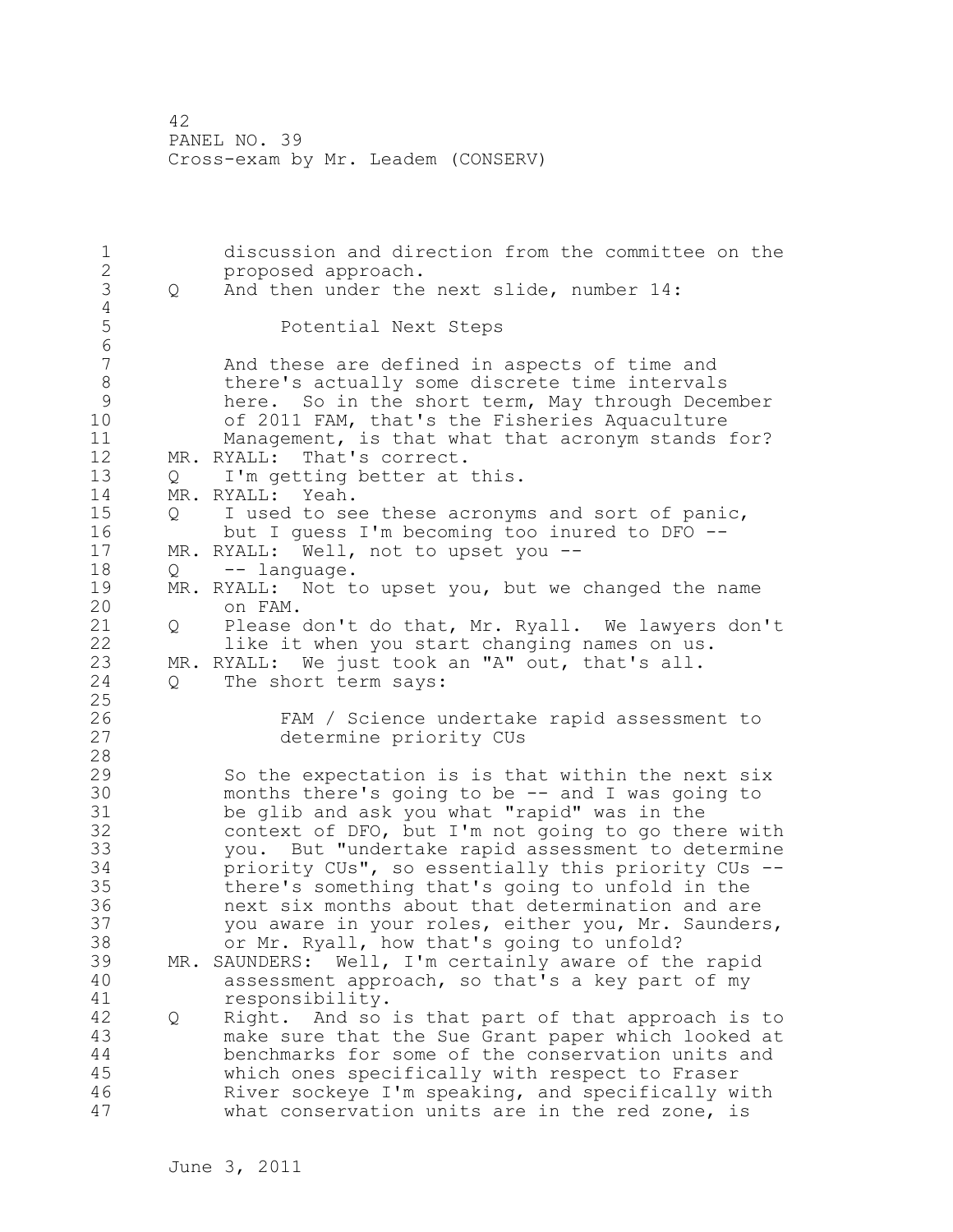1 that what we're -- what is meant here by this 2 assessment to determine priority CUs? 3 MR. SAUNDERS: We're certainly undertaking the<br>4 development of that rapid assessment tech 4 development of that rapid assessment technique.<br>5 1t's not meant to be absolutely definitive. It 5 It's not meant to be absolutely definitive. It's<br>6 more to quide planning going forward. So I 6 more to guide planning going forward. So I wouldn't -- it's not the final word on status, but 8 it's certainly intended to inform prioritization<br>9 and work going forward, planning for priority CU 9 and work going forward, planning for priority CUs.<br>10 1 can't sav that I fullv am engaged in I can't say that I fully am engaged in 11 understanding how we're going to move forward on 12 identification of those priority CUs 'cause as 13 I've said before, it's more than just the 14 conservation priority that needs to be included in 15 that. 16 Q Right. And the couple of the other bullets I just 17 want to highlight very quickly. The third one 18 down -- sorry, the last one under short-term, it 19 says: 20 21 Develop an approach for inclusion of socio-22 economic information (NHQ paper) 23 24 I take that to be National Headquarters; is that 25 right, Mr. Ryall? 26 MR. RYALL: That's correct.<br>27 0 Is there such a paper? Q Is there such a paper? Have we already seen that? 28 MR. RYALL: No, I don't believe we have. 29 Q So the Gislason paper and some of the other 30 material that your counsel submitted into<br>31 evidence, that's not what is meant by 31 evidence, that's not what is meant by<br>32 socioeconomic information in the conte socioeconomic information in the context of WSP? 33 MR. RYALL: No. Those were papers that I contracted 34 here within the Pacific Region. 35 Q All right. Could we now move to Tab 16 of the 36 commission documents, please? So the heading on 37 this is: 38 39 Strategic Directions Committee Discussion 40 Paper 41<br>42 Have either of you seen this at the time that it 43 was being prepared? If you go to the second page, 44 it might help you with respect to the date and the 45 author. The author appears to be Corey Jackson, 46 approved by Rebecca Reid, the date is April 14th, 47 2011 and the date submitted to the Strategic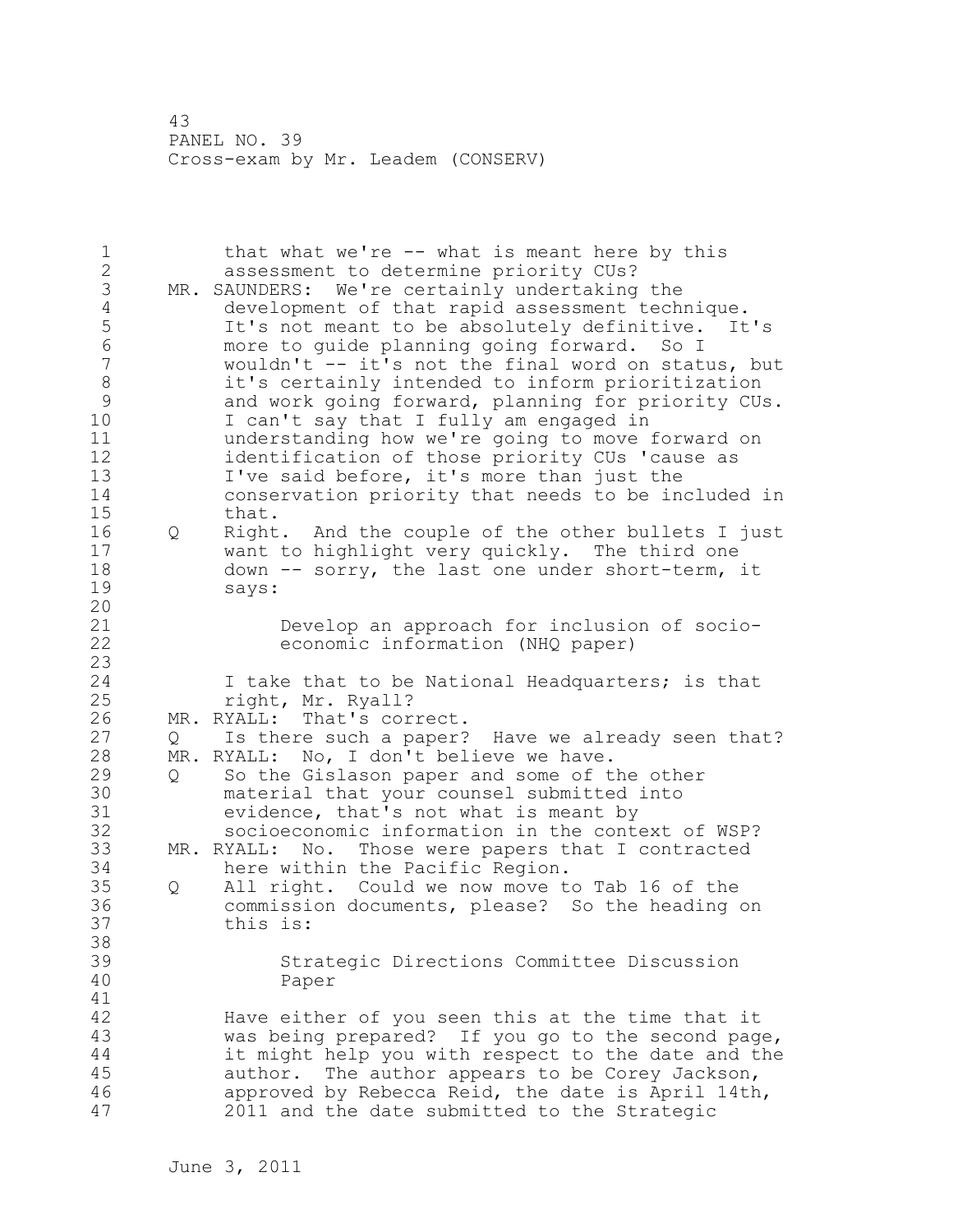1 Directions Committee was April 7, 2011. Did 2 either of you have a hand in drafting this or 3 vetting this paper before it went to the SDC?<br>4 MR. RYALL: I don't recall this. I mean, this is 4 MR. RYALL: I don't recall this. I mean, this is a<br>5 baper here that Corey put together as linked to 5 baper here that Corey put together as linked to<br>6 the presentation that we just went through. 6 the presentation that we just went through.<br>7 0 Yes. Q Yes. 8 MR. RYALL: I don't recall whether I commented on this<br>9 or not. 9 or not.<br>10 0 Okav. 0 Okay. Mr. Saunders, do you recall seeing this at 11 all? 12 MR. SAUNDERS: I don't recall, but that doesn't mean I 13 didn't. I'm not familiar with it though. 14 Q Okay. I take it that you -- you see a lot of 15 documents and a lot of papers cross your desk on a 16 fairly regular basis, so are you guys suffering 17 from too many papers, too many memos, too many 18 emails? 19 MR. RYALL: It's one of my challenges. 20 Q We're in the same boat there, Mr. Ryall. Let me 21 go back, because I understood that this paper was 22 basically prepared leading up to the SDC meeting 23 of April 14th, 2011; do I have that right? 24 MR. RYALL: I believe you do. It was to be a piece 25 that would go with it. But I don't recall the 26 actual content in here, so I'm not -- can't really<br>27 help you on that. help you on that. 28 Q And I want to just focus in the brief time I have 29 remaining to the next steps. We saw some of the 30 next steps - and I'm at page 2 of the document, 31 Mr. Lunn, at the very end. We're right there. 32 And I want to talk about over the longer term, 33 January 2012 and beyond work would include: 34 35 Initiate "interim" planning processes for 36 high priority CUs 37 38 And then it says: 39 40 Develop draft "framework" for long-term 41 integrated planning process 42 43 And I just want to see if I can understand what is 44 meant by the department when it refers to long-45 term integrated planning process. Can you provide 46 some information to me, Mr. Ryall or Mr. Saunders, 47 about what the department means when it says the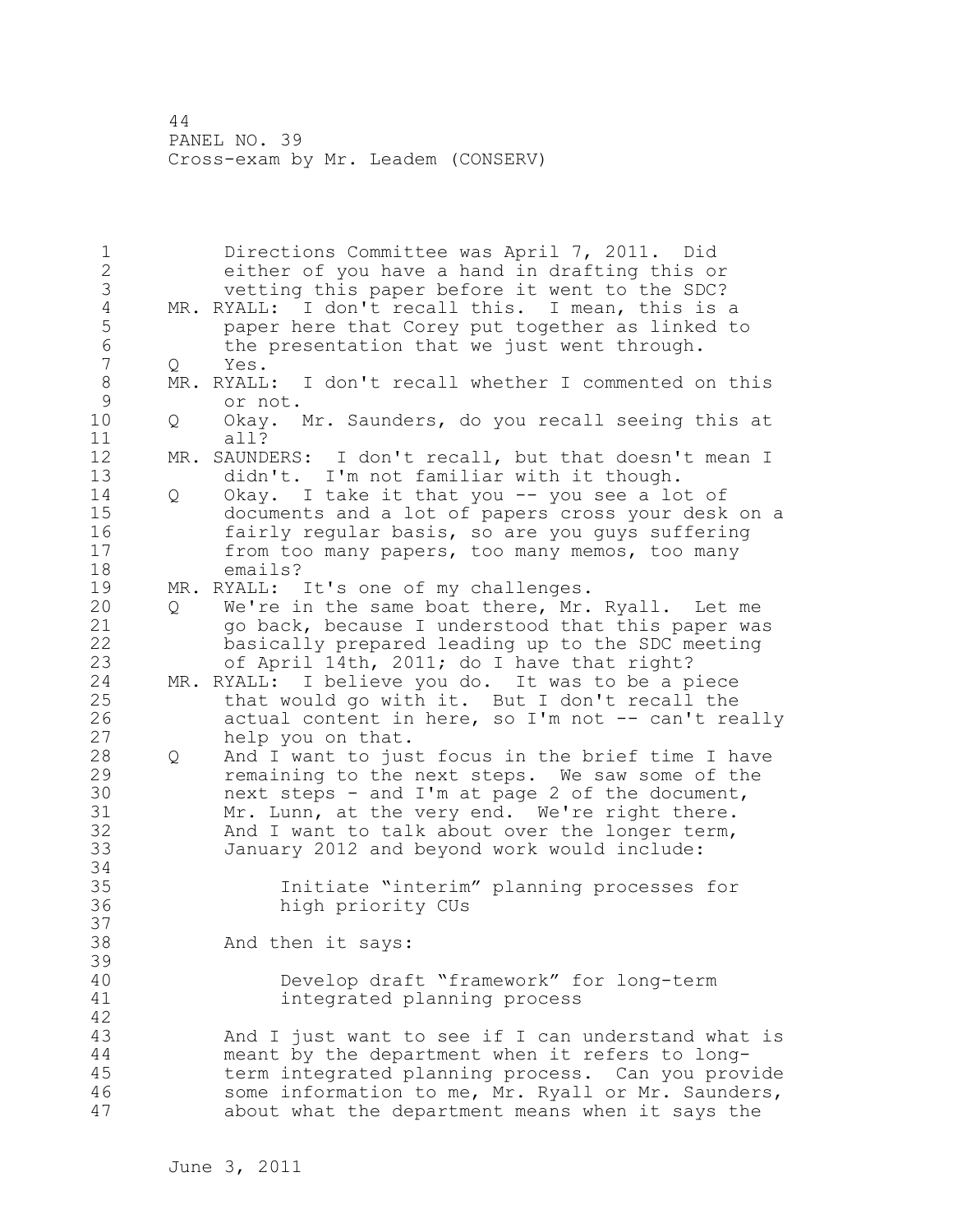1 long-term integrated planning process? 2 MR. RYALL: Well, what I see in this is I guess really 3 two pieces. One is -- and hence the process piece<br>4 of this is what is the governance and how you're 4 of this is what is the governance and how you're 5 going to undertake these and the other is as we've 6 talked about quite a bit today is around what the scale of -- so you need to determine the scale 8 before you can really determine the process.<br>9 0 Yes. 9 Q Yes.<br>10 MR.RYALL MR. RYALL: And my experience has been that you're not 11 going to find one exact solution around the 12 Pacific Region and there's different interests in 13 different parts of the region and who would 14 participate. I participated and attended meetings 15 with representatives of the Fraser basin, 16 municipal level and in some of those areas very 17 much -- they're very much interested in 18 **participating and others not so much.** And so 19 that's what I think this bullet is referring to is<br>20 to come up with some ideas and take the work that to come up with some ideas and take the work that 21 we talked about earlier that Sandy Fraser has 22 talked about, about a long-term integrated 23 planning process. 24 I think that there's various aspects under 25 development within the department that I'm aware 26 of already on a recovery rebuilding program, but<br>27 that really is more focused on harvest managemen that really is more focused on harvest management 28 again and it doesn't get to these other pieces 29 around habitat an ecosystem. Also, there's 30 documents that can provide us guidance that have<br>31 been used in **SARA** around development of recoverv 31 been used in *SARA* around development of recovery plans and there's -- and action plans that could 33 help provide some guidance. Because I really do 34 see, you know, the long-term plans, that's the 35 goals and the objectives and the IFMPs or the 36 implementation and operational arm of the -- if 37 you will. 38 Q I thank you for that explanation. And then the 39 last one, the last bullet, is consultation with 40 First Nations and stakeholders on a proposed 41 longer-term planning process. So under the<br>42 heading stakeholders, I would assume that w heading stakeholders, I would assume that we're 43 talking commercial fishing interests and we're 44 talking sports fishing interests and we're talking 45 also about ENGO community; is that right? 46 MR. RYALL: Those would be three key ones there. I 47 don't know that I would limit it to that. For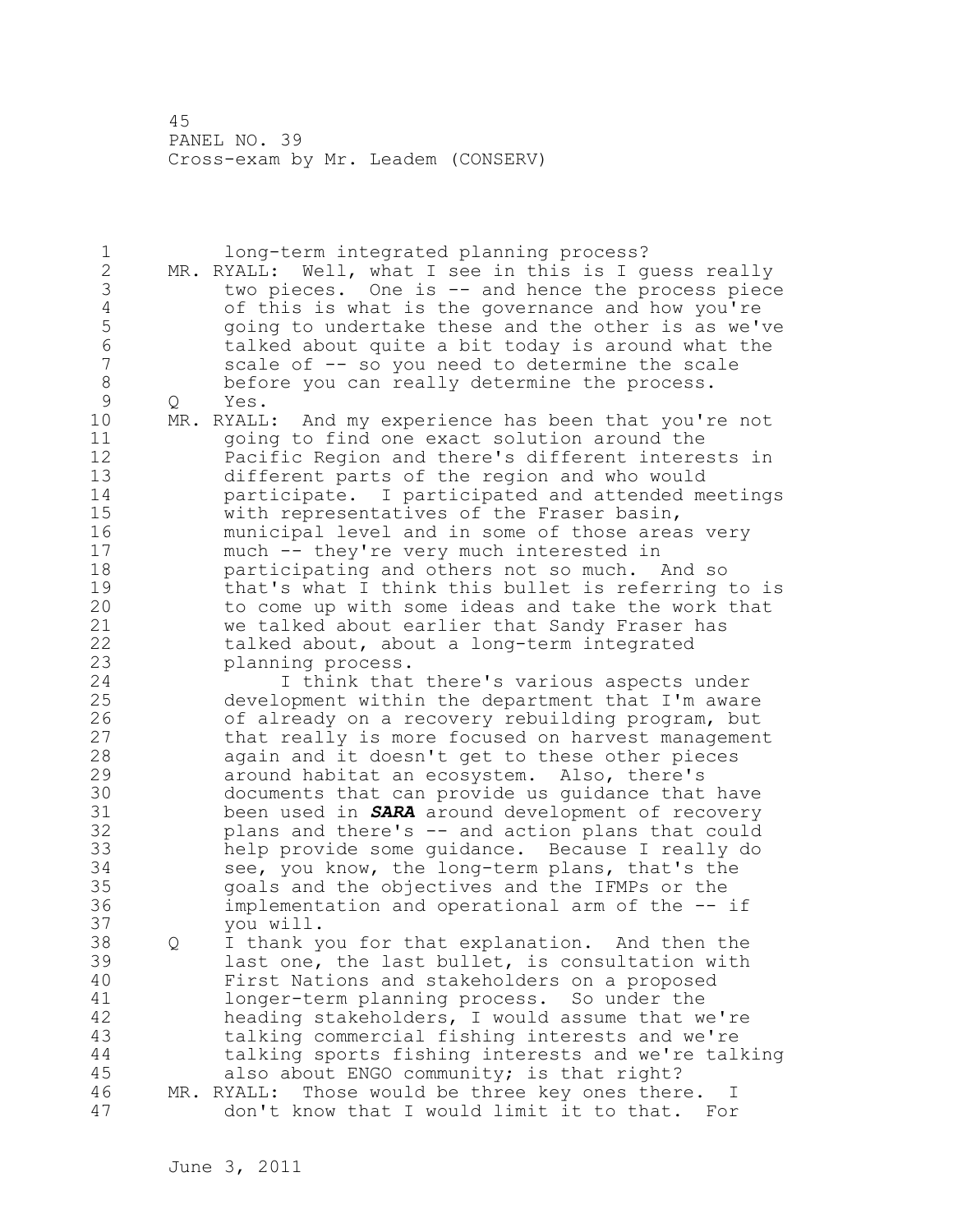| $\mathbf 1$<br>$\overline{2}$<br>3<br>$\overline{4}$<br>5<br>$\overline{6}$<br>7<br>$\,8\,$<br>$\mathcal{G}$<br>10<br>11<br>12<br>13<br>14<br>15<br>16<br>17 |   | example on the West Coast in the Barkley project<br>there's others and local governments that are very<br>much interested in the regional scale, as well.<br>And so what sort of role might they play and I<br>don't have a particular answer for you, but<br>there's -- they've written me a number of letters<br>about how they might see fitting into this, as<br>well. It's pretty clear that they have rules on<br>habitat and water use, as we've talked about, as<br>well. So there are -- and where does the province<br>fit into this, as well, so there's those pieces.<br>I wouldn't really particularly call the province a<br>stakeholder per se, but they need to be as part of<br>this, as well.<br>MR. LEADEM: Could this now be marked as the next<br>exhibit in these proceedings, please?<br>THE REGISTRAR: Exhibit 971. |
|--------------------------------------------------------------------------------------------------------------------------------------------------------------|---|---------------------------------------------------------------------------------------------------------------------------------------------------------------------------------------------------------------------------------------------------------------------------------------------------------------------------------------------------------------------------------------------------------------------------------------------------------------------------------------------------------------------------------------------------------------------------------------------------------------------------------------------------------------------------------------------------------------------------------------------------------------------------------------------------------------------------------------------|
| 18<br>19<br>20<br>21                                                                                                                                         |   | EXHIBIT 971: Strategic Directions Committee<br>Discussion Paper                                                                                                                                                                                                                                                                                                                                                                                                                                                                                                                                                                                                                                                                                                                                                                             |
| 22<br>23<br>24<br>25<br>26<br>27<br>28<br>29<br>30<br>31                                                                                                     | Q | MR. LEADEM:<br>And the last few minutes I have remaining, I want<br>to talk to the panel about Strategy 5 because lost<br>in the shuffle is Strategy 5. Strategy 4, as I<br>understand it, deals with long-term planning and<br>Strategy 5 is the annual workout of those -- of<br>that long-term plan. And so I suppose to some<br>extent it doesn't make sense to talk about<br>Strategy 5 until you have Strategy 4 in place. Do<br>I have that right, Mr. Young?                                                                                                                                                                                                                                                                                                                                                                        |
| 32<br>33<br>34<br>35<br>36<br>37<br>38<br>39<br>40<br>41<br>42<br>43<br>44<br>45<br>46                                                                       | Q | MR. YOUNG: I'd say partly. I do think that the<br>strategies are somewhat sequential, so to really<br>do Strategy 4 well we have to have the outputs<br>from Strategies 1 to 3 and to do 5, you know,<br>consistently in a way that allows us to evaluate<br>Strategies 1 through 4, you're going to have to<br>have those pieces there. However, I would suggest<br>that having a kind of an annual plan that's<br>reported out onto the public and other<br>stakeholders, that we can then look at and<br>evaluate would have been useful even prior to the<br>completion of those strategies.<br>Mr. Morley, do you have any comments about<br>Strategy 5?<br>MR. MORLEY: Nothing to add at this point, no, thank                                                                                                                        |
| 47                                                                                                                                                           |   | you.                                                                                                                                                                                                                                                                                                                                                                                                                                                                                                                                                                                                                                                                                                                                                                                                                                        |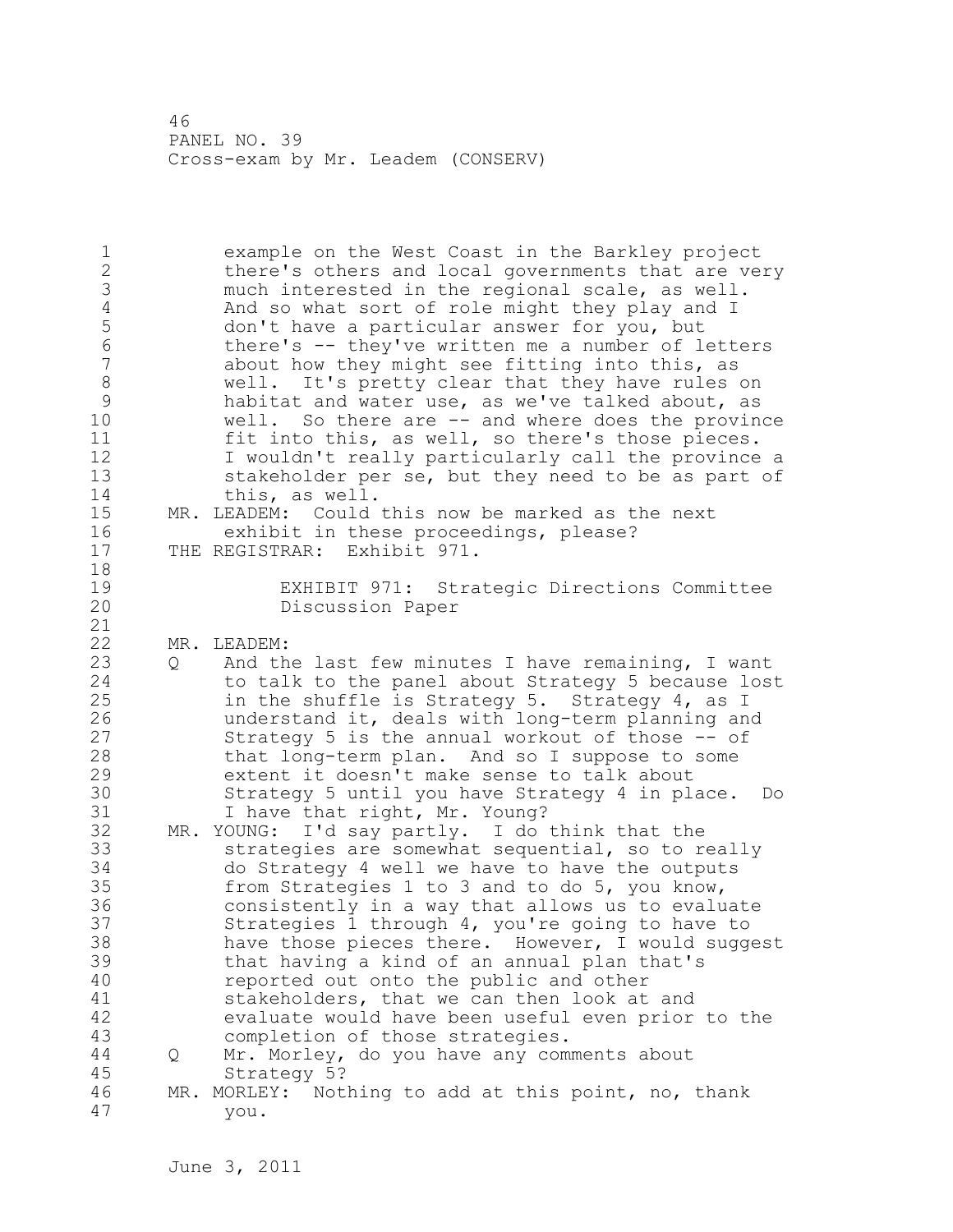47 PANEL NO. 39 Cross-exam by Mr. Leadem (CONSERV) Cross-exam by Mr. Rosenbloom (GILLFSC)

1 Q All right. And Mr. Saunders or Mr. Ryall, do you 2 want to talk about Strategy 5 at all? It seems to 3 be getting lost in the shuffle of talking<br>4 be primarily about Strategy 4. 4 primarily about Strategy 4.<br>5 MR. SAUNDERS: Well, I agree tha 5 MR. SAUNDERS: Well, I agree that the -- there is a<br>6 1inear situation here in terms of the 6 linear situation here in terms of the implementation and just as I would agree with Mr. 8 Young that it's difficult to move forward. So<br>9 this is really the annual implementation and 9 this is really the annual implementation and<br>10 continual assessment of how well vou're doine continual assessment of how well you're doing, how 11 your annual objective -- or management actions and 12 other actions that you might be taking are moving 13 forward in the context of the larger plan. So -- 14 but there are elements and -- of -- around, as we 15 finish Strategy 1, the starting to assess the 16 actual status of those conservation units, et 17 cetera, so there are elements that, in the absence 18 of the plan, that you'll see to start -- that 19 start getting invoked as we've completed parts of<br>20 Strategies 1 to 3. Strategies 1 to 3. 21 Q Mr. Ryall, do you want to add anything? 22 MR. RYALL: Just to support the comments that Mark 23 made, I think, under Action Step 5.2 - plan and 24 conduct annual fisheries, that there are -- there 25 is work underway in there in particular. 26 MR. LEADEM: Okay. Thank you. Those are my questions.<br>27 MR. WALLACE: Thank you, Mr. Leadem. Mr. Commissioner, 27 MR. WALLACE: Thank you, Mr. Leadem. Mr. Commissioner,<br>28 the next on the list is Mr. Rosenbloom for 15 the next on the list is Mr. Rosenbloom for 15 29 minutes. 30 MR. ROSENBLOOM: Thank you very much. Don Rosenbloom, 31 appearing on behalf of Area D Gillnet, Area B Seiner. 33 34 CROSS-EXAMINATION BY MR. ROSENBLOOM: 35 36 Q Gentlemen, I have about two hours of cross-37 examination for you, but as I've been afforded 38 only 15 minutes, I'm compressing things as much as 39 possible and to that end, Mr. Saunders, to speed 40 things up, if you simply agree with everything 41 that I put to you, we'll get through the 15<br>42 minutes very easily. minutes very easily. 43 MR. SAUNDERS: Understood. 44 Q Thank you. I appreciate you'll cooperate in that 45 end. 46 In fact, I want to start with Mr. Morley for 47 a moment and I would ask Mr. Lunn to put before us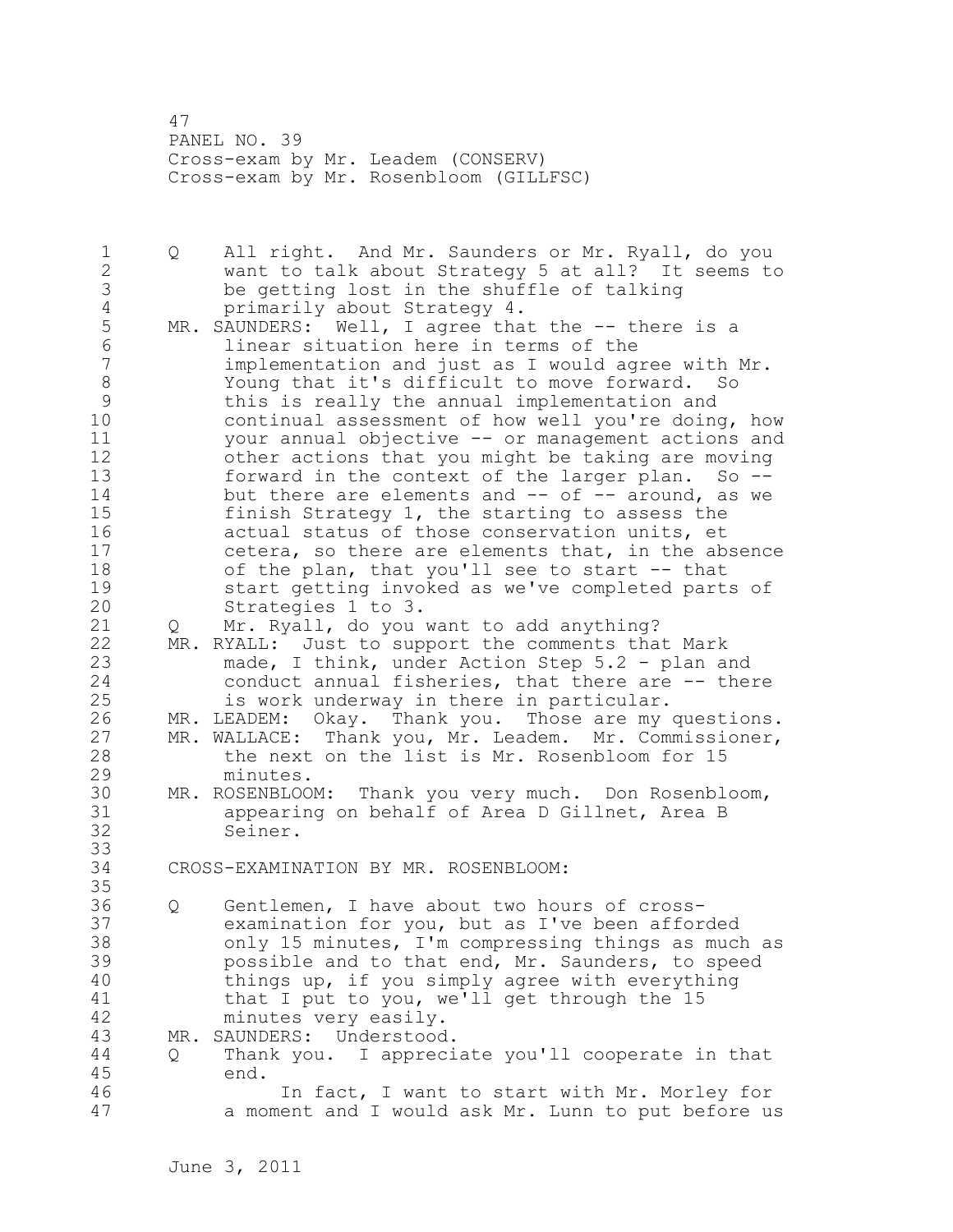1 yesterday's transcript at page 84 and Mr. Morley, 2 at that -- during the inquiry yesterday you 3 provided us with what I will describe as a very<br>4 sobering and depressing prognosis for the 4 sobering and depressing prognosis for the<br>5 implementation of WSP and we all recall you 5 implementation of WSP and we all recall your words<br>6 6 of vesterdav in terms of speaking of what I will 6 of yesterday in terms of speaking of what I will describe as the unrealistic schematic as is 8 currently the modus operandi as chosen by DFO for 9 future implementation. You recall giving that evidence yesterday? 11 MR. MORLEY: Yes, Mr. Commissioner, I do. 12 Q Yes. And regrettably the transcript at page 84 13 has your remarks as attributable to Mr. Young as 14 opposed to yourself and you would agree with me 15 that indeed, the words as set out there at page 84 16 line 11 are indeed your remarks and not that of 17 Mr. Young? 18 MR. MORLEY: I'm sure Mr. Young wishes he'd said them 19 but they were mine, yes.<br>20 0 Yes. And can I have tha 20 Q Yes. And can I have that confirmed by you, Mr. 21 Young? 22 MR. YOUNG: I can't agree with that. 23 Q I want you to explore a little bit further those 24 remarks. Quite frankly, from certainly my 25 perspective your remarks were very significant and 26 should be obviously part of the consideration and<br>27 deliberations of this commission at the end of the deliberations of this commission at the end of the 28 day. You spoke in part in -- at page 84 and on to 29 page 85 and 86 about the concerns you had with the 30 future direction as planned by DFO and you spoke 31 about your experience with the Skeena Watershed<br>32 **11** Initiative and you, in fact, said at page 84 tha Initiative and you, in fact, said at page 84 that 33 that was about to fall apart. Some of us 34 certainly know nothing about what would be the 35 foundation upon which you believe the whole thing 36 is falling apart. Can you explain to us how that 37 initiative has relevance to where DFO is heading 38 in respect to WSP implementation, what are the 39 lessons and why did you say what you said 40 yesterday? 41 MR. MORLEY: Mr. Commissioner, I think to elaborate on<br>42 Some of the issues I raised vesterday, and I ques, some of the issues I raised yesterday, and I guess 43 it -- go back to the background that I think why 44 DFO has adopted this consultative approach to 45 management that is very broad and tries to be all-46 encompassing and tries to be inclusive and the -- 47 and we have heard from several of the DFO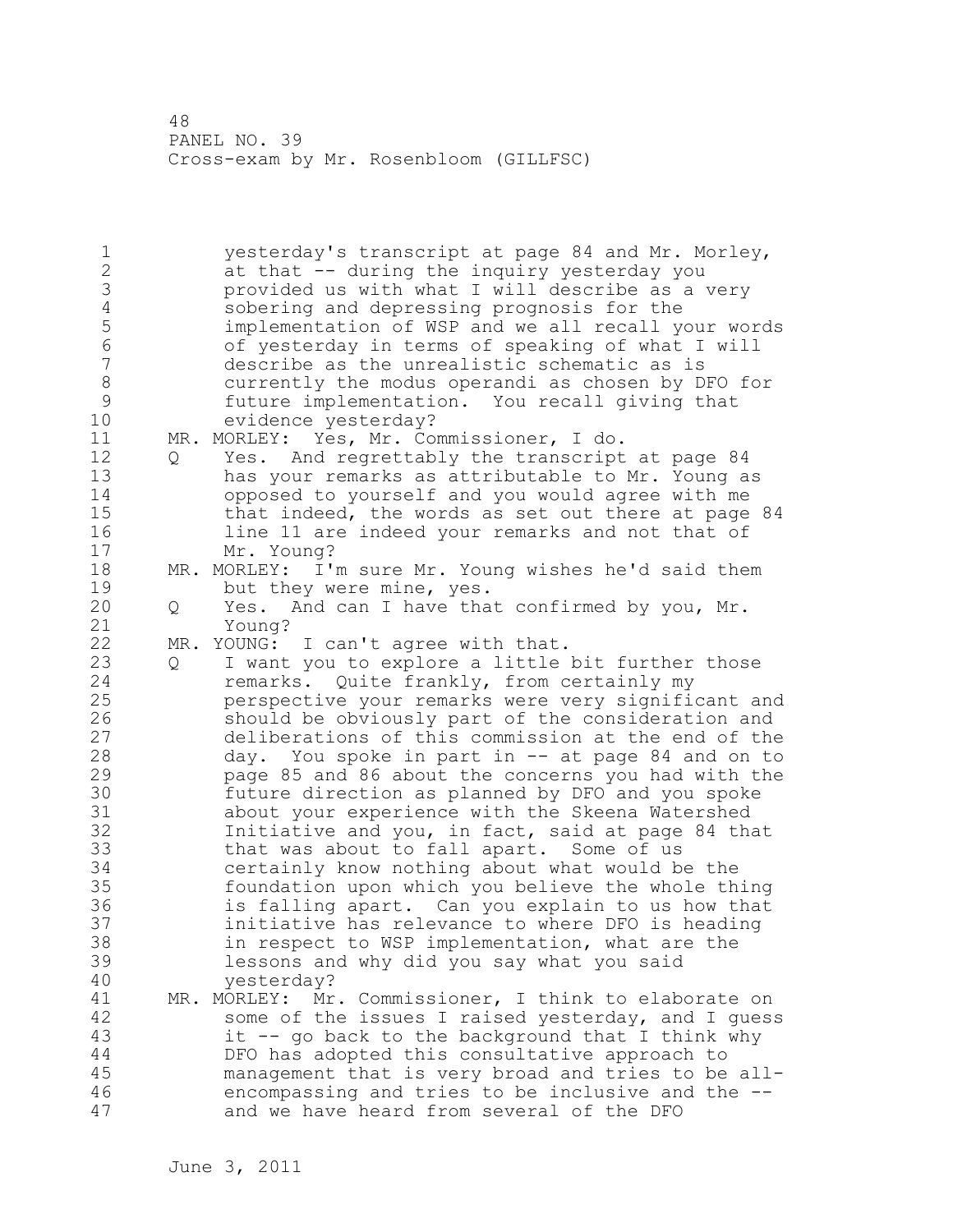1 witnesses that -- and I think it actually goes 2 back to Mr. Sprout, the RDG, and I've had many 3 conversations with him over the years. We both 4 started in the department at almost a similar time<br>5 and grew up through the department together and, 5 and grew up through the department together and,<br>6 vou know, the department has a verv difficult io 6 you know, the department has a very difficult job in trying to satisfy a huge number of competing 8 interests, and in the past they had various 9 stakeholder groups that they would meet with<br>10 independently and one group would complain w independently and one group would complain with 11 what the department is doing and saying that 12 you're bending over backwards to satisfy the 13 interests of the commercial sector when they were 14 meeting the recreational sector or the First 15 Nations or whatever, and I think the department 16 kind of felt that they were being the ham in the 17 sandwich and that they had to -- they were 18 defending sort of another group, and so I think 19 Mr. Sprout's idea at the time was if we can get<br>20 everyone into the same room, then at least they everyone into the same room, then at least they 21 can start to talk to each other and understand 22 each other's point of view and we won't be there 23 and between them they'll understand how difficult 24 our job is and they may even actually agree on 25 things and that we can reduce the areas where we 26 have to get involved.<br>27 **have to get involved.** Unfortunately, although, you know, I 28 sympathize with that point of view, what we have 29 developed now is a system wherein these multi-30 stakeholder processes that the department has decided and we've heard earlier testimony by Mr. 32 Ryall and Mr. Saunders this morning that the goal 33 here is to bring people together to make decisions 34 on trade-offs; that we want to sit down and agree 35 on objectives. And I guess my problem with that 36 approach and how it relates to what's happened in 37 the Skeena watershed and the Wild Salmon Policy is 38 that in fact various stakeholder groups -- as many 39 stakeholder groups as you have, you have that many 40 more objectives and, in fact, the objectives that 41 groups have are sometimes the same and sometimes<br>42 similar, but many times are in great conflict, a similar, but many times are in great conflict, and 43 that if we sit down with the idea that we're going 44 to agree on all the objectives, and that we are 45 going to somehow sit down through a process after 46 this planning process and agree on a plan that has 47 trade-offs when some people's objectives cannot be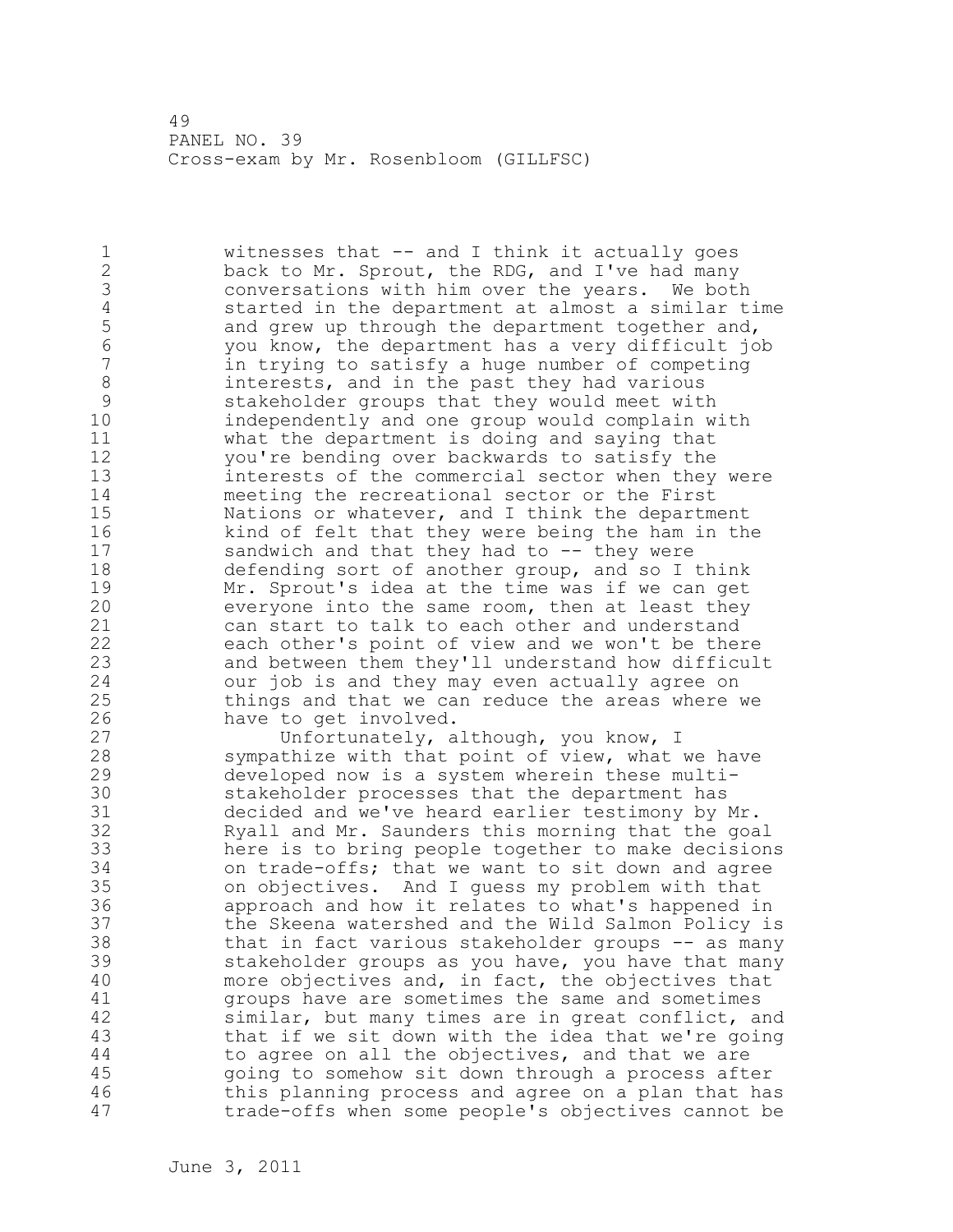1 met because they're irreconcilable with other 2 ones, that is problematic. 3 And although -- and the other part of the<br>4 process we've seen in the Skeena and part of t 4 process we've seen in the Skeena and part of the 5 **19 reason that it breaks down is that the department**<br>6 **19 reases has also developed these processes with outside** 6 has also developed these processes with outside facilitation involved and with again part of the 8 reason being that they, to a certain extent, want 9 to be seen as participants but not leaders of the process. And the result of that from an 11 efficiency point of view is such that facilitation 12 in these processes are people who have no 13 background or knowledge in the subject area. They 14 don't know, in many cases, do not know the players 15 and it takes a long time to get them up to speed. 16 In the Skeena process, we've been through two 17 separate sets of facilitators who are very skilled 18 in their field, but frankly, given the groups that 19 we have around the table here, and there's very<br>20 few of them, we all know each other. We've dea few of them, we all know each other. We've dealt 21 with each other for years. We, I think, have 22 respect for each other's positions and frankly, 23 I'd much rather see DFO chairing meetings and 24 taking responsibility for implementing actions 25 rather than simply being a participant at the 26 table.<br>27 A And so that  $-$  what we have seen again is 28 that when you try to get people involved, every 29 step of this process from defining conservation 30 units to assessing where they should be, as well as a lot of this habitat sort of the Strategy 3 32 issues that you have a mix of technical and policy 33 people who don't have the knowledge or skills to 34 deal with some of those things and when they're 35 all trying to agree on objectives from Day 1, you 36 end up running around in circles. 37 And it goes back again to the idea that 38 somehow we're developing a governance structure 39 that will enable all of these participants to 40 agree on a plan that involves trade-offs and I 41 guess from my point of view the responsibility<br>42 here is with the Department of Fisheries and here is with the Department of Fisheries and 43 Oceans constitutionally to be the manager, to 44 manage fisheries and protect fisheries habitat 45 that are required and that we have to get on with 46 the job and do it and develop technical teams that 47 will put forward all of the elements of the five-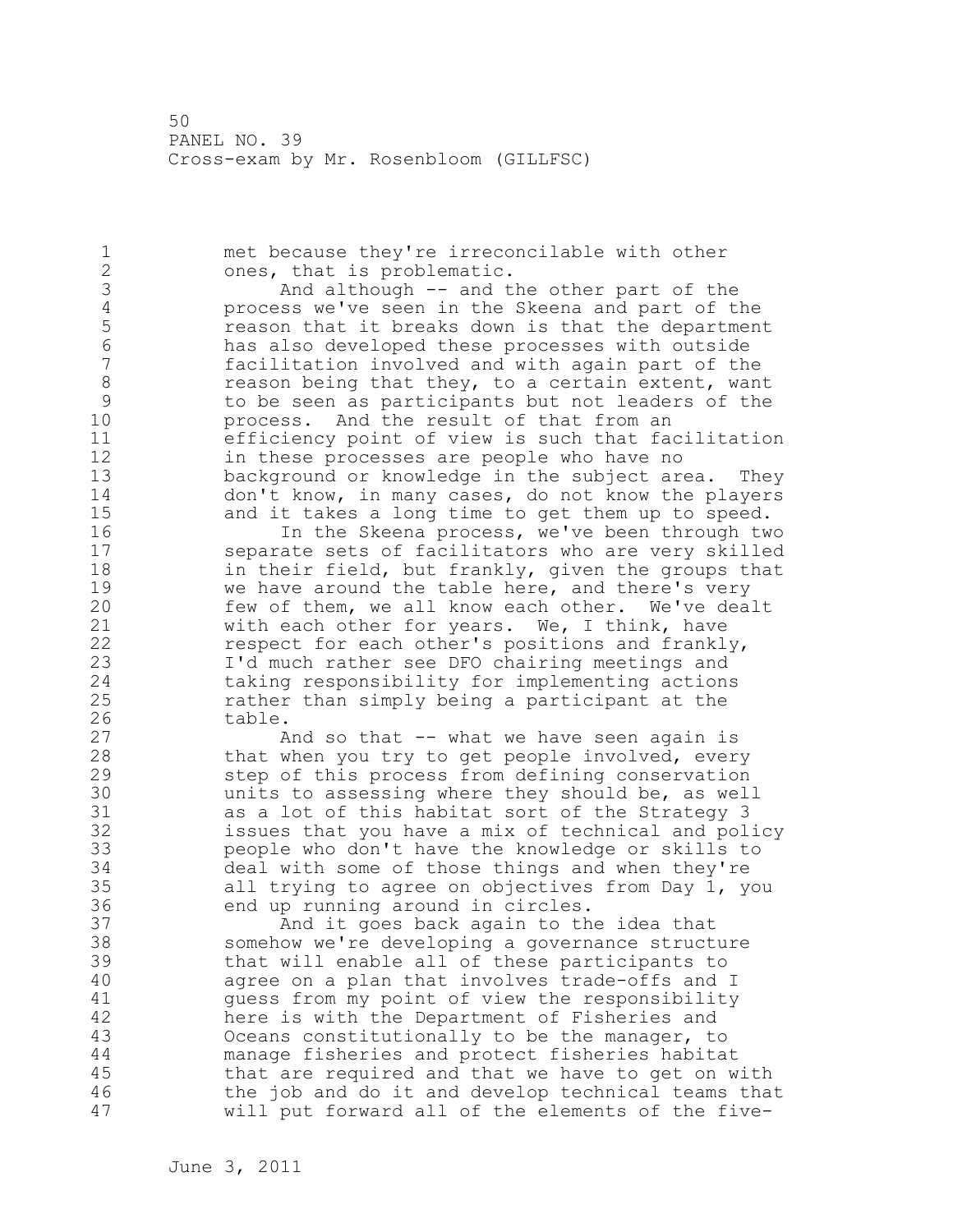1 step process in Appendix 2, seek input from groups 2 where they have information to contribute to some 3 of those elements, but really develop the options 4 moving forward for the plan, do an evaluation of<br>5 those options of the consequences and then seek 5 those options of the consequences and then seek<br>6 input from the stakeholders as to whether thev' 6 input from the stakeholders as to whether they've characterized those things properly at that point. 8 Q So you want the front end loading to this process 9 to be based upon technical committees within DFO doing that grunt work, as you used the term 11 yesterday before it's put before stakeholders; is 12 this correct? 13 MR. MORLEY: Yes. And where there are technical people 14 in First Nations communities who are doing a lot 15 of these programs and developing the data, where 16 there are outside technical people, I don't have 17 an issue with them being involved in -- 18 Q Yes. 19 MR. MORLEY: -- developing the background information 20 and they should be involved in that. 21 Q And you representing a stakeholder interest would 22 seem at first blush that your testimony may be 23 counter-intuitive to your interest in saying what 24 you've said to the commission. Can you inform the 25 commission whether your viewpoint as testified 26 yesterday and today is generally supported by my clients, Area B and Area D? 28 MR. MORLEY: I believe your clients Area B and Area D 29 are struggling with going to the number of 30 meetings that exist already, that they're some of<br>31 the few participants in these proceedings who are the few participants in these proceedings who are 32 there paying entirely their own way and may in 33 many cases be missing out on income generation 34 opportunities to participate in these processes. 35 Most of the other groups involved are either paid 36 a salary by their employer or are supported by 37 some funding from outside grant agencies like 38 Packard or the Moore Foundation. And I think your 39 members would fully support the view that we need 40 to make this more efficient and -- process because 41 there's only so many people to go around and we<br>42 can't support that many processes. And we also can't support that many processes. And we also 43 believe that ultimately we will provide our advice 44 but the decision will have to be made by the 45 Government of Canada, not -- 46 Q Thank you. 47 MR. MORLEY: -- not by these groups.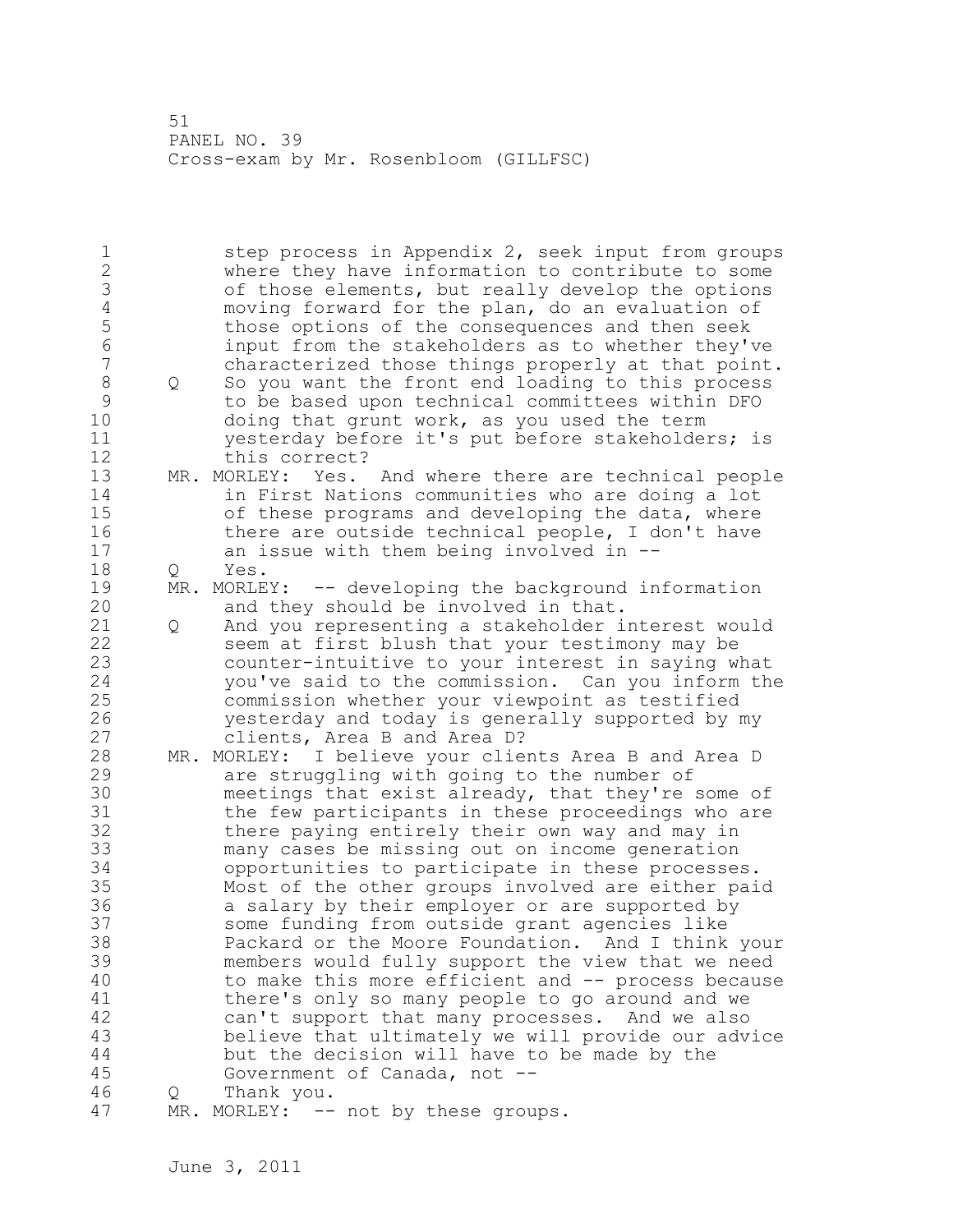1 Q Thank you. In your early testimony before this 2 commission last year, Mr. Morley, you spoke of the 3 capacity or lack of capacity by DFO in-house to do 4 socioeconomic work. Do you recall that testimony?<br>5 MR. MORLEY: Yes, Mr. Commissioner, I do. 5 MR. MORLEY: Yes, Mr. Commissioner, I do. 6 Q And you still stand by that testimony?<br>7 MR. MORLEY: I certainly do. I think that, MR. MORLEY: I certainly do. I think that, in fact, in 8 this -- and I'll broaden it a little bit. Is that<br>9 1 -- as I mentioned in my background when I first 9 I -- as I mentioned in my background when I first<br>10 Sat here, is that one of my roles in the sat here, is that one of my roles in the 11 department was the Director of Planning for the 12 Salmonid Enhancement Program and we had a 13 multidisciplinary team of biologists, scientists, 14 economists and sociologists and engineers who were 15 involved in developing a comprehensive plan for 16 the Salmonid Enhancement Program and evaluating it 17 against some of the indicators that are laid out 18 **in the Wild Salmon Policy.** And that was done with 19 a technical team with in-house expertise and was<br>20 bhen exposed to advisory processes and then exposed to advisory processes and 21 consultations with stakeholders and First Nations 22 groups to come up with a final plan. I think it 23 was an example of a planning process that could 24 provide a lot of instruction to the Wild Salmon 25 Policy. 26 In terms of in-house economic expertise, I<br>27 think one of the other things is that when you think one of the other things is that when you go 28 outside and hire consultants to do the work, you 29 may get a piece of work done and it's going to be 30 expensive, number one, more expensive than it<br>31 would be to do internally. Secondly, you don 31 would be to do internally. Secondly, you don't develop any of the human resources capability 33 within your organization to understand those 34 issues and wend them further into the upper 35 management when the junior people doing that work 36 get to more senior positions. So they actually 37 have a broader understanding of the kinds of 38 implications of fisheries and habitat management 39 has in the economy. 40 Q Yes. Thank you. Time is so short. But Mr. 41 Saunders or Mr. Ryall, do either of you have<br>42 comment as to the limited capacity currently comment as to the limited capacity currently of 43 DFO in terms of socioeconomic in-house capacity? 44 Do you agree with him generally? 45 MR. SAUNDERS: I'll say that -- and I'm not -- I can't 46 speak definitively on our capacity but in my time 47 -- and I understand in the last five years that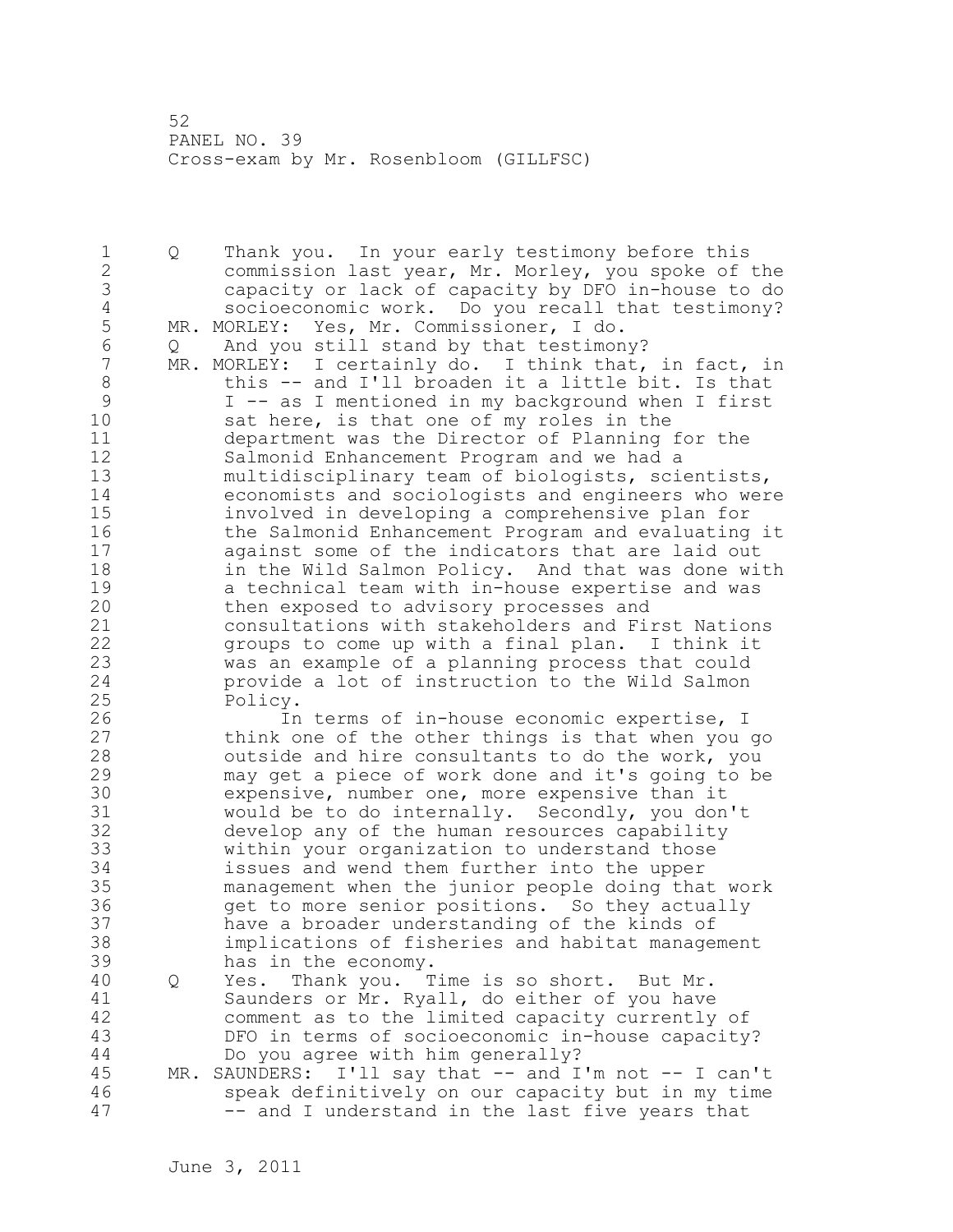1 the capacity within the department in the Policy 2 Branch, we've significantly increased our 3 economics capacity. Whether it's enough to 4 satisfy the needs of a process going forward, that<br>5 memains to be seen. I'm not -- I don't believe we 5 commains to be seen. I'm not -- I don't believe we<br>6 have the social -- the capacity on the social 6 have the social -- the capacity on the social side. 8 Q Thank you. Do you have anything further to say, 9 Mr. Ryall? MR. RYALL: No. I would agree with what Mark's 11 remarked. 12 Q Thank you. I want to briefly - I've got so few 13 minutes - speak or focus on habitat status reports 14 for a moment and I believe the evidence is that at 15 this moment in time, the only habitat status 16 reports that have been completed relate to three 17 watersheds: Somass, Bedwell and San Juan; is that 18 correct? 19 MR. RYALL: I don't know whether that's accurate or<br>20 mot. not. 21 Q Well, I take it actually from a document before 22 you. Do you believe there are any other habitat 23 status reports that have been completed in terms 24 of the Province of B.C., Pacific Region? 25 MR. RYALL: I don't work in that area so I can't 26 answer.<br>27 Q I see. Q I see. Mr. Saunders, do you know? 28 MR. SAUNDERS: I'm not -- I don't have a final word on 29 that. 30 Q All right. I had an exchange with a Mr. Schubert,<br>31 a witness in a previous panel because there a witness in a previous panel because there 32 certainly is evidence before this tribunal, this 33 commission, that there's never been a habitat 34 status report conducted in respect to Cultus Lake. 35 Mr. Schubert could not answer for us why that was 36 the situation. Do either of you from DFO have any 37 contribution to make to explain why Cultus Lake, 38 of all watersheds, has never had a habitat status 39 report done? 40 MR. SAUNDERS: I don't know that I have the definitive 41 answer on that but my understanding is that the<br>42 habitat status report was a convention that we habitat status report was a convention that we 43 developed as we were exploring how to move forward 44 in the implementation of WSP, and in particular, 45 Strategy 2, so many of the ones that have been 46 conducted have been in support of pilots. So and 47 we, in working with the province and others, did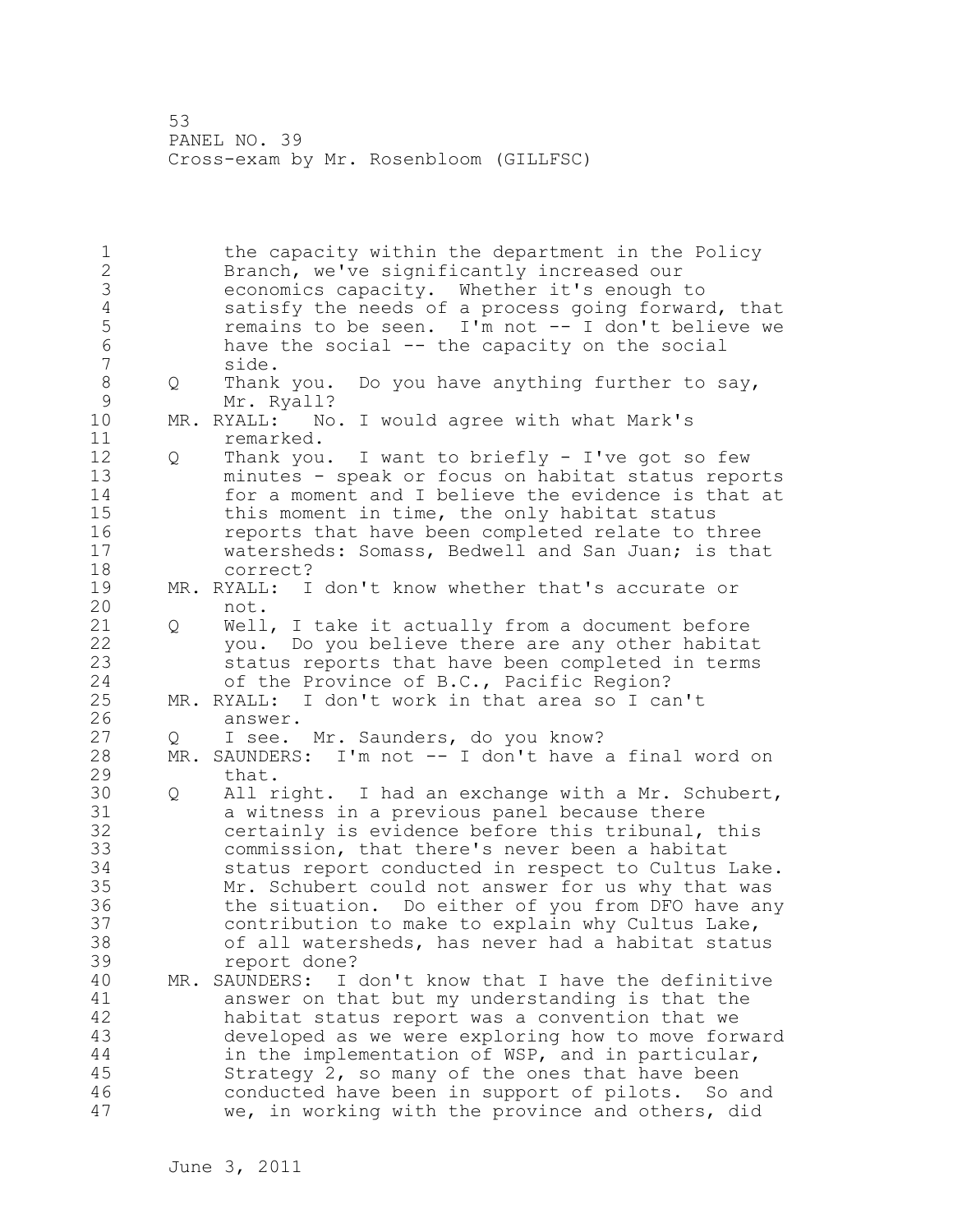| $\mathbf 1$<br>$\begin{array}{c} 2 \\ 3 \\ 4 \end{array}$<br>5<br>$\overline{6}$<br>$\overline{7}$<br>$\,8\,$<br>9<br>10<br>11<br>12<br>13 | Q        | do some extensive work in the Thompson on a number<br>of indicators and approaches, so it's largely --<br>it hasn't been an operational implementation.<br>It's been more of a pilot implementation in terms<br>of exploring how well those templates work.<br>Thank you. Also, I note that in some of the<br>documents provided to us, in fact in Exhibit 956,<br>Mr. Lunn, if you can put that up briefly, page 1,<br>Record of Meeting, under mid-page Strategy 1.<br>This, in fact, I think is a presentation of you,<br>Mr. Saunders, back in just a week or two ago,<br>March 29th. The first bullet under Strategy 1: |
|--------------------------------------------------------------------------------------------------------------------------------------------|----------|------------------------------------------------------------------------------------------------------------------------------------------------------------------------------------------------------------------------------------------------------------------------------------------------------------------------------------------------------------------------------------------------------------------------------------------------------------------------------------------------------------------------------------------------------------------------------------------------------------------------------|
| 14<br>15<br>16<br>17<br>18<br>19                                                                                                           |          | Difficult to assess budget for WSP for<br>upcoming years because of uncertainties<br>regarding strategic review and departmental<br>cuts, which are likely to affect core<br>business                                                                                                                                                                                                                                                                                                                                                                                                                                        |
| 20<br>21<br>22<br>23<br>24<br>25<br>26<br>27                                                                                               | Q        | I assume you were speaking of upcoming years,<br>including what's now the current fiscal year April<br>1, 2011 to 2012; is that correct?<br>MR. SAUNDERS: That's correct.<br>I'm a little shocked that, what, two weeks before<br>approximately -- sorry, three days before the<br>upcoming fiscal year you were unaware of the<br>budgetary situation for WSP. Are you now                                                                                                                                                                                                                                                  |
| 28<br>29<br>30<br>31<br>32<br>33                                                                                                           | MR.      | currently aware of what has been allocated to you<br>for WSP for what is, in fact, the current year?<br>SAUNDERS: We're awaiting the federal budget that<br>will come down shortly for final clarification on<br>what our budgets will be for this current fiscal                                                                                                                                                                                                                                                                                                                                                            |
| 34<br>35<br>36<br>37                                                                                                                       | Q        | year.<br>So as you leave this panel, the commission is<br>unaware as to what will be the fiscal restraints<br>to DFO in respect to WSP implementation for this<br>current year, let alone future current years?                                                                                                                                                                                                                                                                                                                                                                                                              |
| 38<br>39<br>40<br>41<br>42                                                                                                                 | Q        | MR. SAUNDERS: That's correct.<br>And once the federal budget has been -- I have<br>hopefully 30 seconds. Once the federal budget has<br>been approved, you hopefully will know within a<br>month or so what would be the restraints to DFO?                                                                                                                                                                                                                                                                                                                                                                                  |
| 43<br>44<br>45<br>46<br>47                                                                                                                 | MR.<br>Q | That's correct.<br>SAUNDERS:<br>Thank you. I have one last thing which is Exhibit<br>962, back to watershed for three seconds. I put<br>to you, Mr. Ryall, about the three watersheds<br>where habitat status reports have been completed,                                                                                                                                                                                                                                                                                                                                                                                   |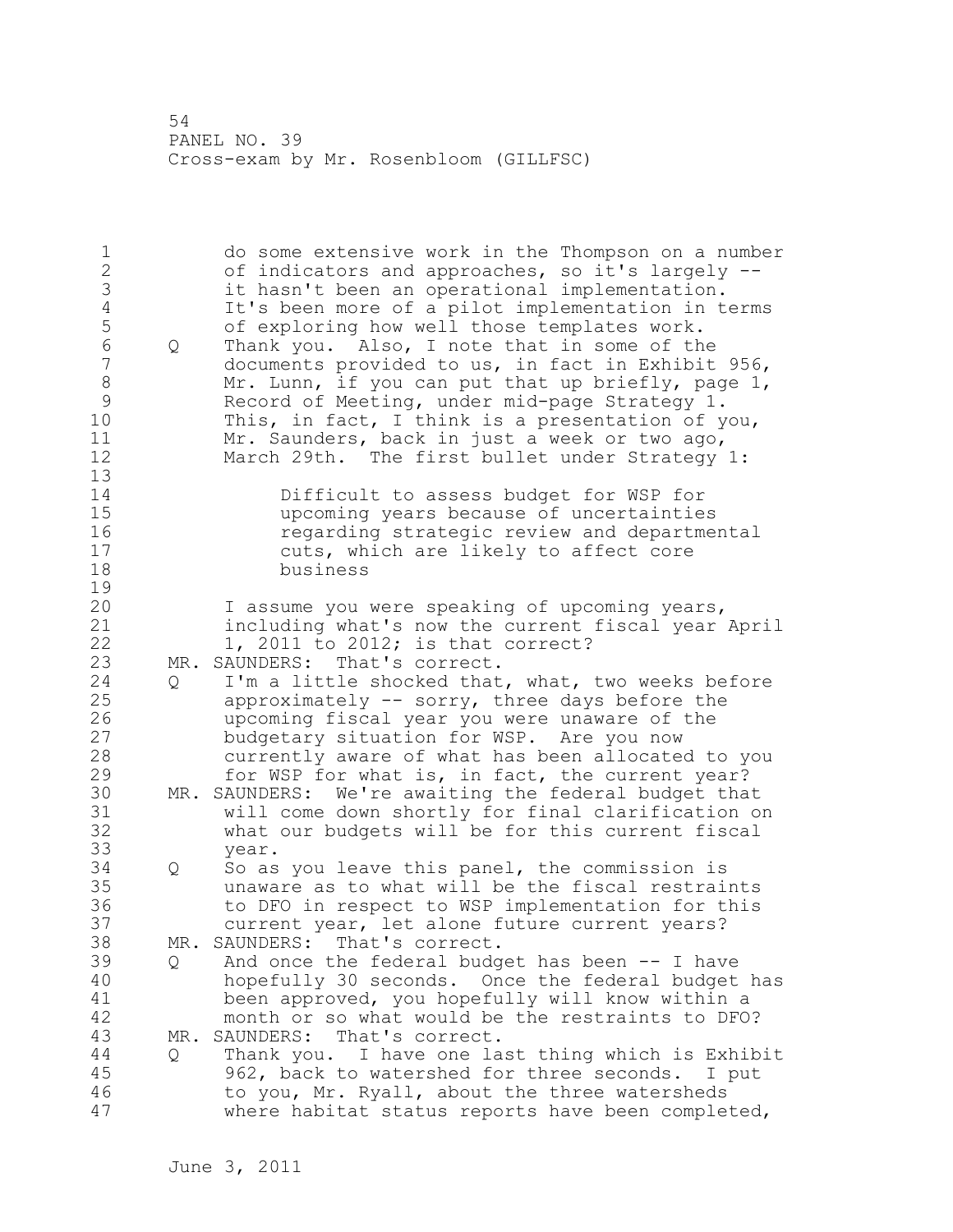55 PANEL NO. 39 Cross-exam by Mr. Rosenbloom (GILLFSC) Cross-exam by Mr. Harvey (TWCTUFA)

1 if Mr. Lunn would go to page 5 of that document, 2 headed "Towards Improved Understanding of CUs, 3 Habitat and Ecosystems Under Strategy 2", can we<br>4 Tely in this commission on the second bullet: rely in this commission on the second bullet: 5 6 Completed habitat status reports for three watersheds (Somass, Bedwell, San Juan) 8<br>9 9 Is that accurate? Am I reading it correctly, that<br>10 in terms of WSP those are the only three in terms of WSP those are the only three 11 watersheds that have had habitat status reports? 12 MR. RYALL: I can't answer your question whether that's 13 the complete list or not. 14 MR. ROSENBLOOM: You can't. I have no further 15 questions. Thank you. 16 MR. WALLACE: Thank you, Mr. Rosenbloom. And I thank 17 everybody for their working through these things 18 as efficiently as possible. 19 Mr. Harvey?<br>20 MR. HARVEY: So it's MR. HARVEY: So it's Chris Harvey for Area G and UFAWU. 21 22 CROSS-EXAMINATION BY MR. HARVEY: 23 24 Q Gentlemen, I'm going to start by asking Mr. Ryall 25 some questions about Exhibit 755, which are his 26 written answers to questions previously submitted<br>27 in writing. in writing. 28 Mr. Ryall, you recognize these as your 29 written responses to questions submitted in 30 writing?<br>31 MR. RYALL: Y MR. RYALL: Yes, I do. 32 Q If I could go to question 9, please. You were 33 asked there: 34 35 Was the Quesnel Lake component of the 2009 36 run the predominant contributor to the 2009 37 decline in Fraser River sockeye? 38 39 And you say you weren't part of the 2009 40 management - question best addressed by those 41 directly involved.<br>42 MR. WALLACE: Mr. Commi MR. WALLACE: Mr. Commissioner, I wonder if Mr. Harvey 43 could explain briefly how this relates to the 44 implementation of Strategy 4 on WSP, please? 45 MR. HARVEY: It all relates in that it -- this relates 46 to the setting of upper benchmarks. Most of my 47 cross-examination will be directed to upper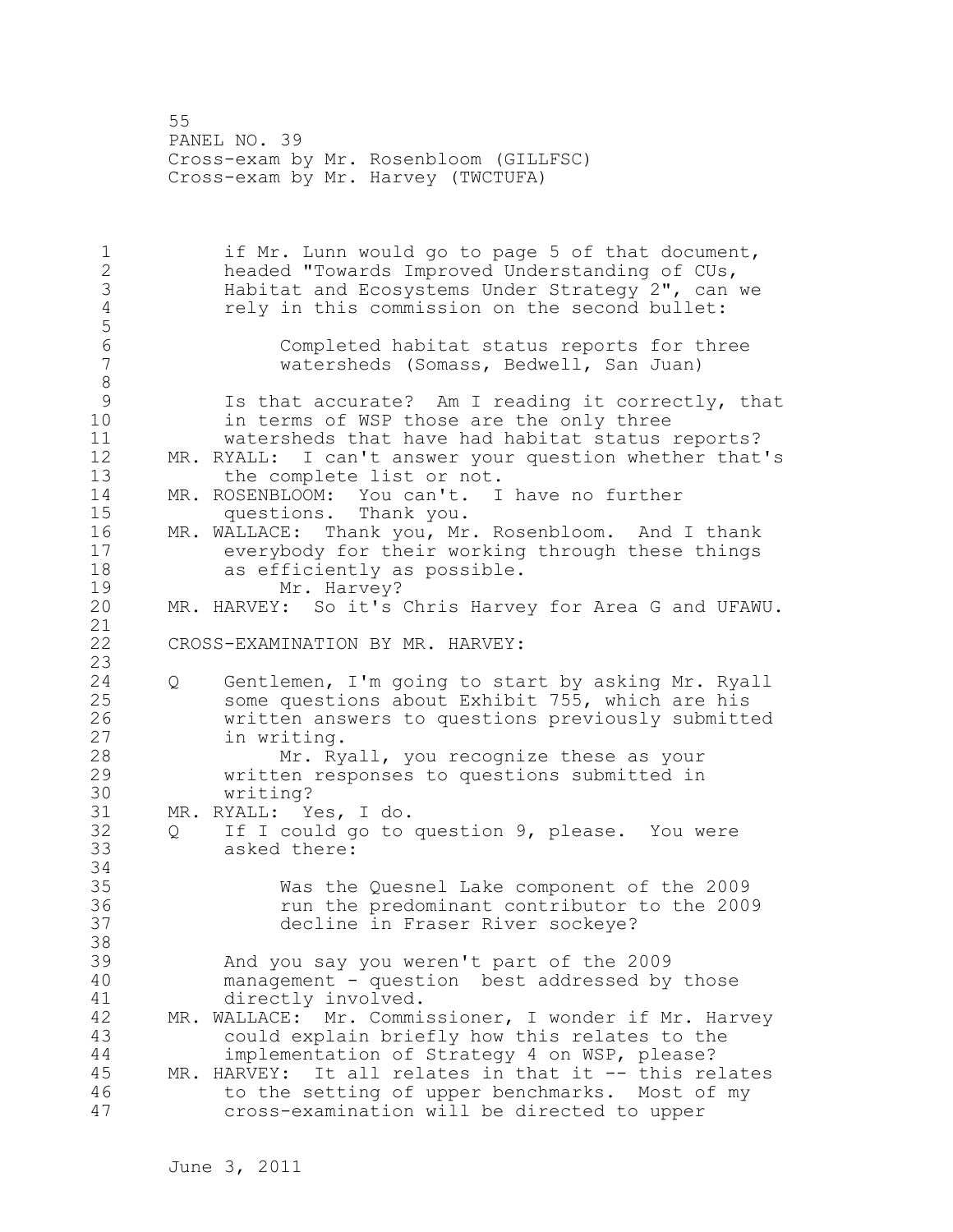1 benchmarks. 2 Q So can I ask some other panel members, just to -- 3 so we can satisfy ourselves that the Quesnel run<br>4 was meant to be the dominant and the major run in 4 was meant to be the dominant and the major run in<br>5 2009, perhaps Mr. Morley knows that. 5 2009, perhaps Mr. Morley knows that.<br>6 MR. MORLEY: Yes, Mr. Commissioner, that' 6 MR. MORLEY: Yes, Mr. Commissioner, that's correct.<br>7 0 Yes. Ouestion 10, roughly -- question 10: Q Yes. Question 10, roughly -- question 10: 8<br>9 9 What was the spawning escapement target for Quesnel Lake sockeye in 2001 and 2005? 11 12 And there's an answer that explains that the 13 escapement targets are at the level of management 14 groups, not at individual stocks. And then you<br>15 sav at the bottom of the page: say at the bottom of the page:  $\begin{array}{c} 16 \\ 17 \end{array}$ Applying that Escapement and TAM rule to the 18 final run size for Summer runs produces an 19 escapement target of 3,929,000 ( 2001 FRP 20 Annual Report Table 14) and 4,006,000 (2005 21 FRP Annual Report Table 2)... 22 23 In that answer you made reference to -- or you 24 determined the escapement target by referring to 25 the final run size; is it correct to infer from 26 that that the escapement target cannot be<br>27 identified until the final run size is kn identified until the final run size is known? 28 MR. RYALL: No. In 2001 and 2005 we'd have to go back 29 to what the escapement plan was in those years and 30 bring that up to see what the rules were in place<br>31 in 2001 and '05 and they would be included in the in 2001 and '05 and they would be included in the 32 Fraser River annual reports that are referenced. 33 Q All right. But they show, do they not, that the 34 escapement target is variable. It changes in 35 season according to changes in the run size? 36 MR. RYALL: They do change depending on run sizes, went 37 through in my previous testimony today, yes. 38 Q Yes. All right. So we can take it from that then 39 that the escapement targets are not based on the 40 carrying capacity of the freshwater ecosystem, 41 that is to say they're not biologically determined<br>42 escapement targets? escapement targets? 43 MR. RYALL: I would disagree with that totally. 44 They're biologically determined and as I talked 45 about earlier, you can make some choices on what 46 sort of escapement strategy one wants to take a 47 look at. You can have a choice around a fixed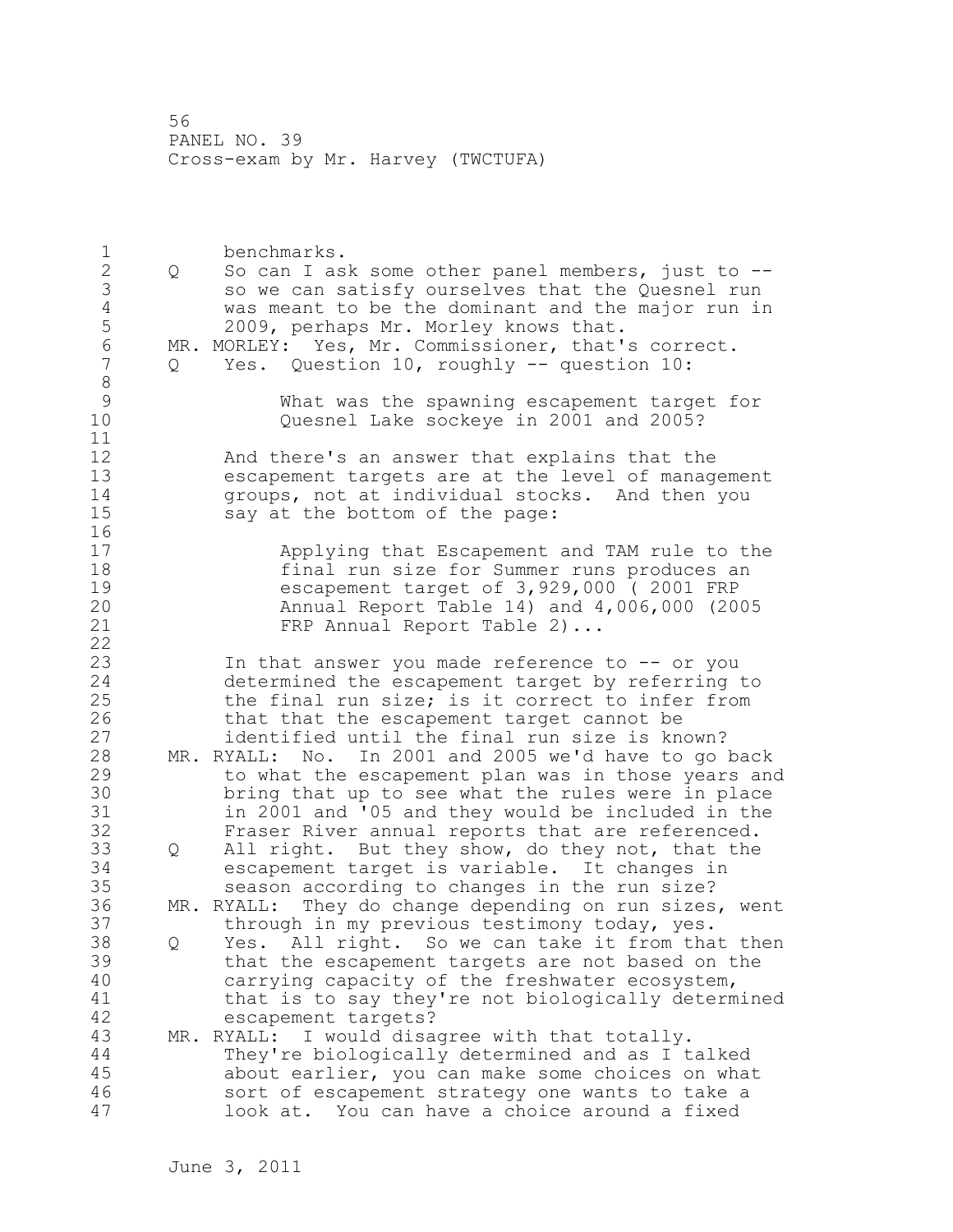1 escapement number. You can have a choice around 2 ones that are harvest rate based. 3 Q Yes. 4 MR. RYALL: And the whole point of going through the<br>5 FRSSI program was to explore those alternatives 5 FRSSI program was to explore those alternatives 6 and the impacts, and so the scientific reviews of<br>7 bthe outcome was that it would be best to use a the outcome was that it would be best to use a 8 harvest rate approach and that's what's in place<br>9 currently. 9 currently.<br>10 O Yes. And 10 Q Yes. And that results in an escapement target 11 that varies according to run size? 12 MR. RYALL: To some degree. 13 Q To some degree. 14 MR. RYALL: As I explained earlier, that there's a 15 point where the -- there is a fixed amount of fish 16 that are put on the ground over quite a wide range 17 of run sizes and at an upper point there is a 18 fixed harvest rate and the amount of fish that are 19 on the spawning grounds does increase.<br>20 0 Yes. The green line in the graph you 20 Q Yes. The green line in the graph you show always 21 goes up at an angle. 22 MR. RYALL: That's correct. 23 Q Yes. But yet the carrying capacity of the 24 freshwater system doesn't increase in season, does 25 it? 26 MR. RYALL: Well, does it change the carrying capacity?<br>27 1 think --I think  $--$ 28 Q No, no. No, no. My question was the carrying 29 capacity itself can be predetermined and it stays 30 the same throughout the season.<br>31 MR. RYALL: Well, you're stating tha MR. RYALL: Well, you're stating that there's an 32 absolute understanding of what the carrying 33 capacity is and I don't think that that is well-34 known and so the whole point of a fixed escapement 35 strategy is the reason that we're not having that 36 in place and that's why there was a lot of 37 scientific work undertaken on this particular 38 aspect and I think what you're looking for is that 39 we know exactly the carrying capacity, whether it 40 be the spawning grounds or the lakes that -- where 41 sockeye rear and that is not really what the 42 current understanding is. 43 Q Well, whether we know it or not, it wouldn't 44 change in season, would it? 45 MR. RYALL: Well, I don't know what the focus is on the 46 in-season, but carrying capacity can change, I 47 would say, substantially depending on what is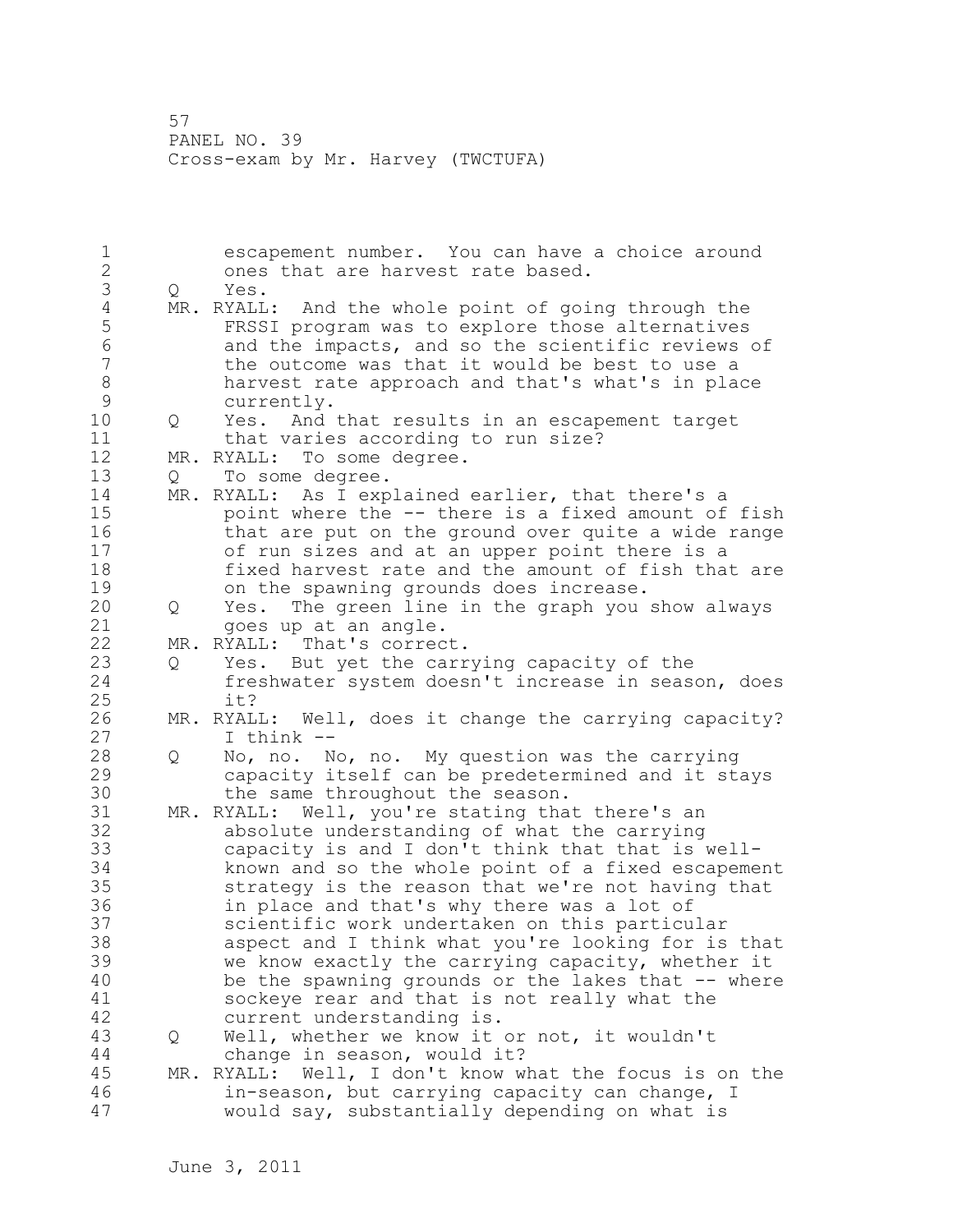1 available -- 2 Q Yes. 3 MR. RYALL: -- for spawning and what the condition of<br>4 the gravel is --4 the gravel is --<br>5 0 All right. 5 Q All right.<br>6 MR. RYALL: --6 MR. RYALL: -- what the status of the lake is as far as<br>7 food and groceries in the lake for the fish to food and groceries in the lake for the fish to 8 rear.<br>9 Q All r 9 Q All right.<br>10 MR. RYALL: So MR. RYALL: So it's not a static answer that you're 11 asking me. The habitat changes over time and as 12 the habitat, for example, in the Fraser watershed 13 has changed from what it was a decade ago and 50 14 years ago, and so there's not a one particular 15 fixed answer to this. That's one of our 16 challenges. 17 Q You wouldn't expect it to change between June and 18 October, would you? 19 MR. RYALL: I don't know. It could change. I've seen<br>20 it change. it change. 21 Q Yes. The -- is escapement target that is used in 22 this question and answer, is that the same term as 23 upper benchmark in the WSP? 24 MR. RYALL: Which part are you referring to? 25 Q Well, the -- this is question 10. I asked you 26 about the spawning escapement target and you gave<br>27 me -- then you explained how they are set and you me -- then you explained how they are set and you 28 explained what they were. Is that the -- what is 29 the relationship between that and upper benchmark? 30 MR. RYALL: Well, in these particular years that we're<br>31 100king at in question 10, it would be best to go looking at in question 10, it would be best to go 32 back to the actual escapement strategy. This is 33 trying to address the question that you asked 34 about the escapement targets specifically was, 35 2001 and 2005 and the way we -- I provided the 36 answer back was applying that escapement strategy 37 to what the final run size was. 38 Q All right. 39 MR. RYALL: And I guess just to be, you know, to expand 40 on my answer about things changing in season, as 41 far as capacity, I think that's probably more the 42 exception, given, you know, you talked about from 43 June, July. But the only reason I said it can 44 change, I've seen where there's flood events that 45 have made some changes. 46 Q Yes. 47 MR. RYALL: They're probably not the typical pattern,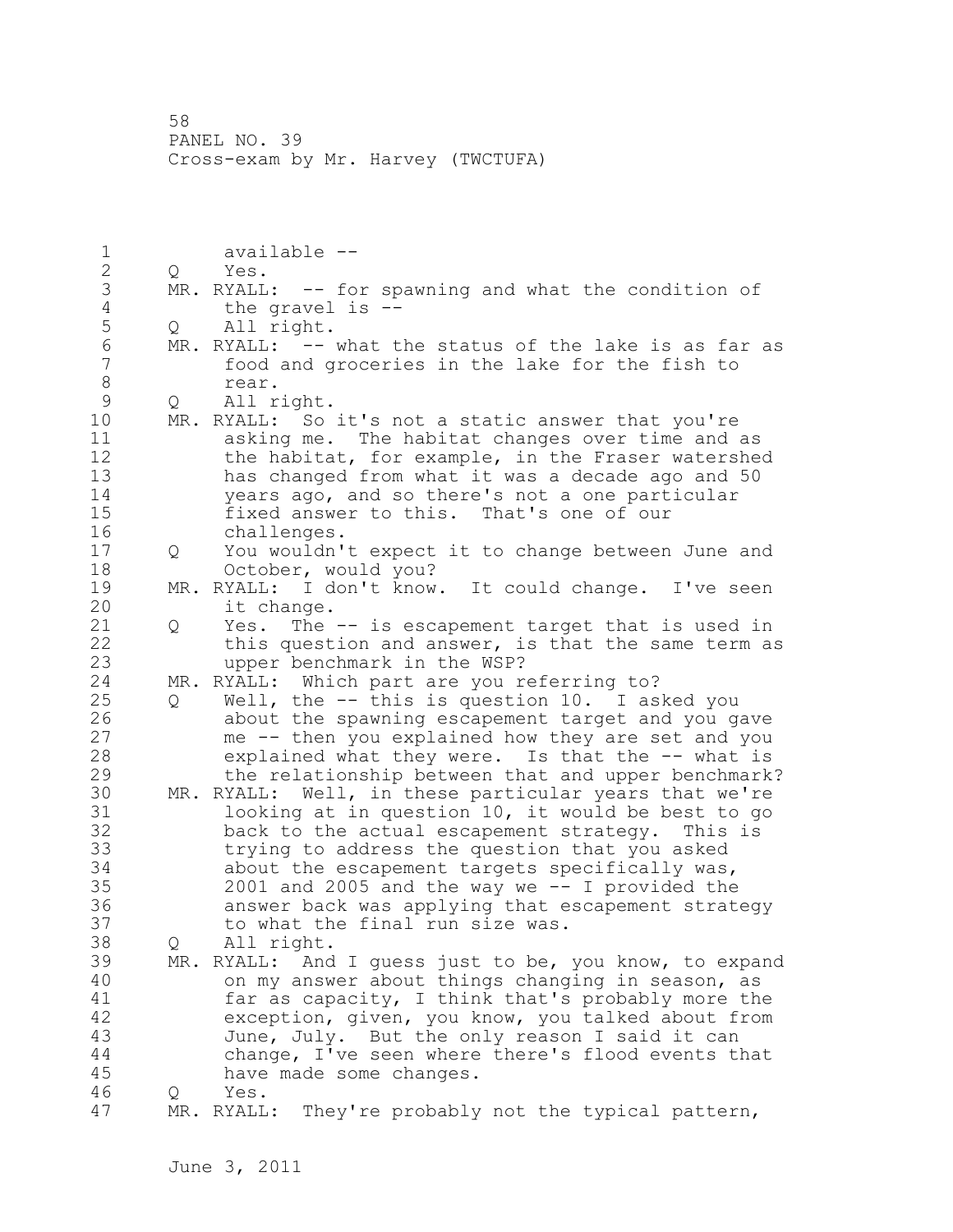1 but it -- to me it's -- things are not static. 2 It's a biological system and they do change. 3 Q All right. Question 11 is:  $\frac{4}{5}$ 5 What was the actual spawning escapement for Quesnel Lake sockeye in 2001 and 2005? 7 8 And you give it there, 3.5 million-odd, 1.4, and<br>9 then question 14 is the same question for 2002 a 9 then question 14 is the same question for 2002 and 10 2006. The actual escapement 2002 three million 11 and sixty-two. These are the results of the 12 application of the management system in place at 13 that time; is that correct? 14 MR. RYALL: It would be the outcome of the management 15 actions and the application of the escapement 16 strategy. It also would be the outcome of if 17 there were fish that died en route in any one of 18 those particular years, as well. 19 Q Yes.<br>20 MR. RYALL MR. RYALL: That has also been prevalent. But not 21 really with the Quesnel. 22 Q And finally before we take the lunch break, 23 question 26, the question is: 24 25 Dr. Riddell said on December 1, 2010 26 (transcript p. 78, line 21) that he expected<br>27 the upper escapement benchmarks to change as the upper escapement benchmarks to change as 28 a result of the publication of Exhibit 184 29 30 And then the question is: 31<br>32 Have they changed, and if so, how? 33 34 And you give a long answer but what it comes to is 35 this, isn't it, that the benchmarks are under 36 constant review but they have not changed as a 37 result of Exhibit 184. Is that a fair summary? 38 MR. RYALL: That is -- they have not changed, that's --39 I would agree. 40 MR. HARVEY: Yes. All right. I think it's exactly 41 12:30, so maybe I'll continue after lunch.<br>42 THE REGISTRAR: Hearing will now adjourn till 2 THE REGISTRAR: Hearing will now adjourn till 2:00 p.m. 43 44 (PROCEEDINGS ADJOURNED FOR NOON RECESS) 45 (PROCEEDINGS RECONVENED) 46 47 THE REGISTRAR: Order. The hearing is now resumed.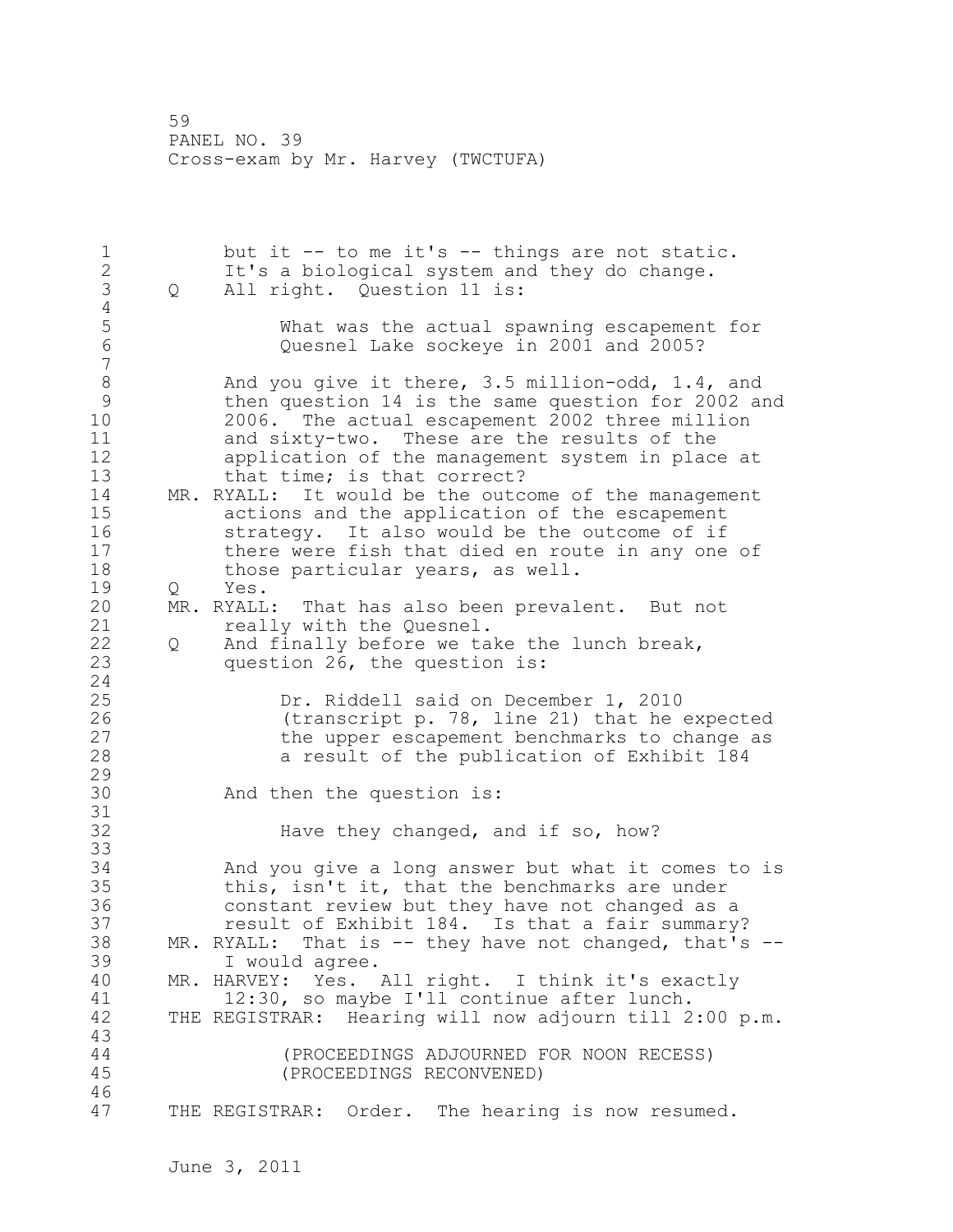1 MR. HARVEY: Yes, thank you, Mr. Commissioner. For the 2 record, Chris Harvey, continuing. 3 CROSS-EXAMINATION BY MR. HARVEY, continuing: 5 6 Q Mr. Ryall, I had referred to Dr. Riddell's evidence in that question that we discussed before 8 lunch, because he was involved in the development 9 of the WSP and presumably would know what its<br>10 intent was. I'm wondering, did you happen to intent was. I'm wondering, did you happen to 11 discuss the answer to your question with him 12 before you gave the written answers, or not? 13 MR. RYALL: No, I did not. I didn't discuss my written 14 answers to the questions that were posed to me 15 with anyone, with the exception of some that were 16 calculations that were done by biological staff -- 17 Q Yes, I see. 18 MR. RYALL: -- for the amount of fish that were on the 19 spawning grounds, so that was the input. But<br>20 other than that, I didn't discuss with anyone other than that, I didn't discuss with anyone. 21 Q I see. Okay, thank you. The document he was 22 referring to in his answer, and I referred to in 23 that question, was Exhibit 184, and I've asked Mr. 24 Lunn to pull that up on the screen. This is the 25 document that, in his view, would lead to changes 26 in the benchmarks -- in the upper benchmark. And<br>27 it contains evidence which, I think, you said, or it contains evidence which, I think, you said, or 28 inferred, didn't exist, relating to carrying 29 capacity. 30 At page 33, for example, if we could bring<br>31 that up, Mr. Lunn, there's a section in the that up, Mr. Lunn, there's a section in the 32 middle, shaded green, and this is a table, as the 33 title says, let's see: 34 35 ...parameter priors used to make benchmarks 36 for Ricker and Kalman Filtered Ricker models, 37 38 et cetera: 39 40 Summary spawning capacity based on lake 41 **rearing photosynthetic rate estimates...** 42 43 And the work, there, identifies the different 44 carrying capacities used based on SR models. The 45 Quesnel, you'll see, they use the figure -- the 46 authors use the figure one million and the Shuswap 47 about 1.5 million.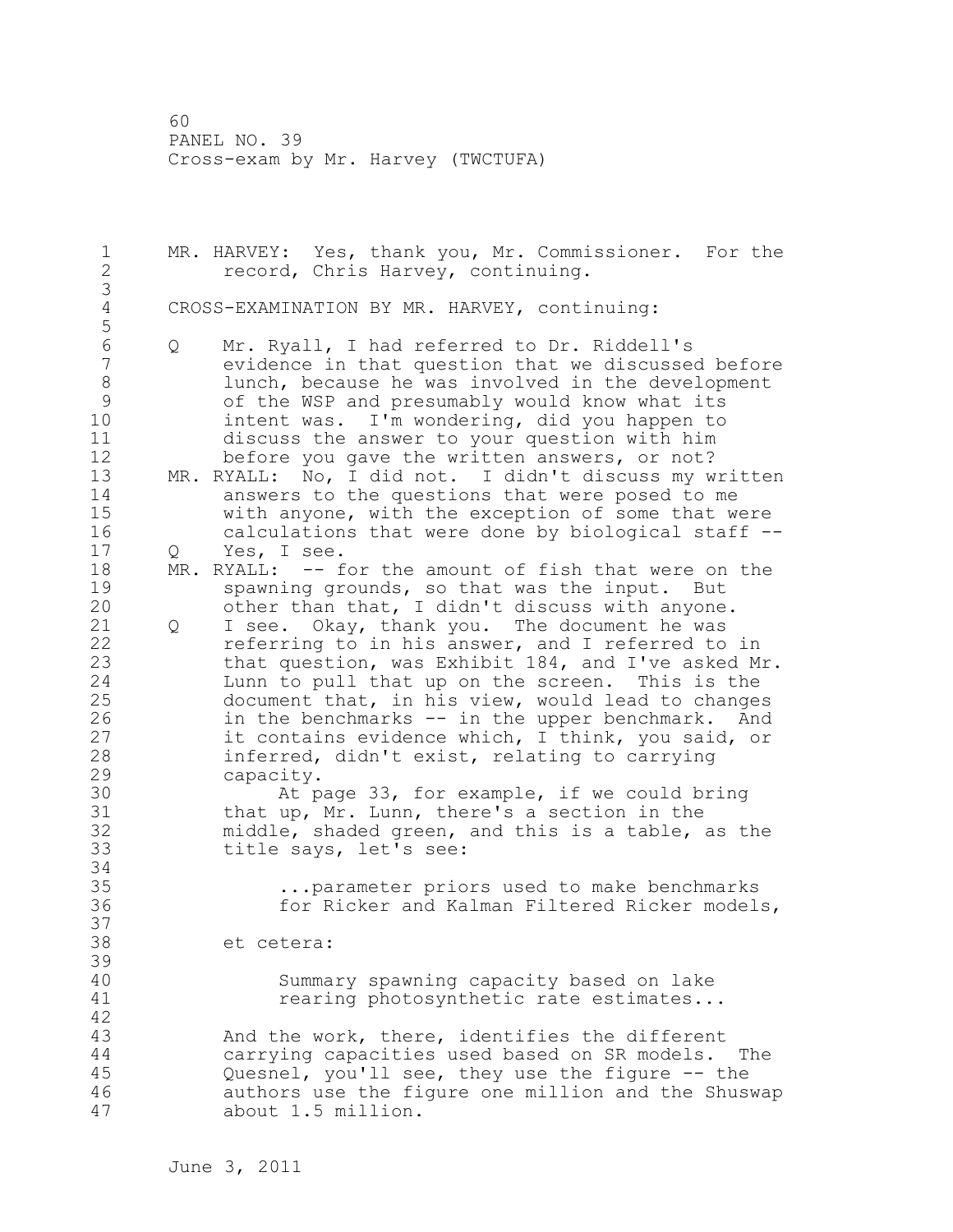1 The Quesnel figure, one million, compares 2 with what you had in your answers as to the 3 escapements in 2001, and 2002 of over three<br>4 million, I think. And so I wanted to point 4 million, I think. And so I wanted to point this<br>5 out to you and ask whether you don't -- you 5 out to you and ask whether you don't -- you<br>6 appreciate that this material relating to ca 6 appreciate that this material relating to carrying capacity and its reference to benchmarks exists in 8 this Exhibit 184? 9 MR. RYALL: Yes, I recognize there's estimates of<br>10 carrving capacity. My answer was that there carrying capacity. My answer was that there was a 11 lot of uncertainty in those carrying capacity 12 estimates. 13 Q All right. 14 MR. RYALL: And by (sic) meaning by that, is that we 15 could look elsewhere and come up with different 16 estimates as well, and so that that's the issue, 17 really, is that there's a lot of uncertainty in 18 those estimates. 19 Q Well, these are the best estimates that have been<br>20 compiled by DFO to date, are they not? compiled by DFO to date, are they not? 21 MR. RYALL: I don't know if these are the best 22 estimates or not. It would be a good question to 23 pose to the authors of this paper about -- 24 Q All right. Well, we -- 25 MR. RYALL: All I'm saying is there's other estimates 26 available and these folks would be the best ones<br>27 to put that question to  $$ to put that question to  $-$ -28 Q All right. 29 MR. RYALL: -- as far as carrying capacity. 30 Q Well, we've had evidence from Jeremy Hume, who's one of the authors. He described and discussed a 32 paper that he had published with Shortreed, I 33 think, and others, in 1996, and it appears that 34 the carrying capacity data has been studied since 35 and not changed. So there we have it. 36 But I wanted to refer you to the benchmarks 37 that are developed here. Page 135 and 136, for 38 the Quesnel, if we could go to page 135. 135, at 39 the top of the page, just identifies this as being 40 the Quesnel aggregates. 41 And then the next page, Mr. Lunn, continues 42 and the bottom graph I'd like to look at. You see 43 the bottom graph identifies lower and upper 44 benchmarks, one in red, one in green. This is for 45 the Quesnel system and the upper benchmark is 46 based on 80 percent SMSY, which is 80 percent of 47 maximum sustainable yield, I think. Is that as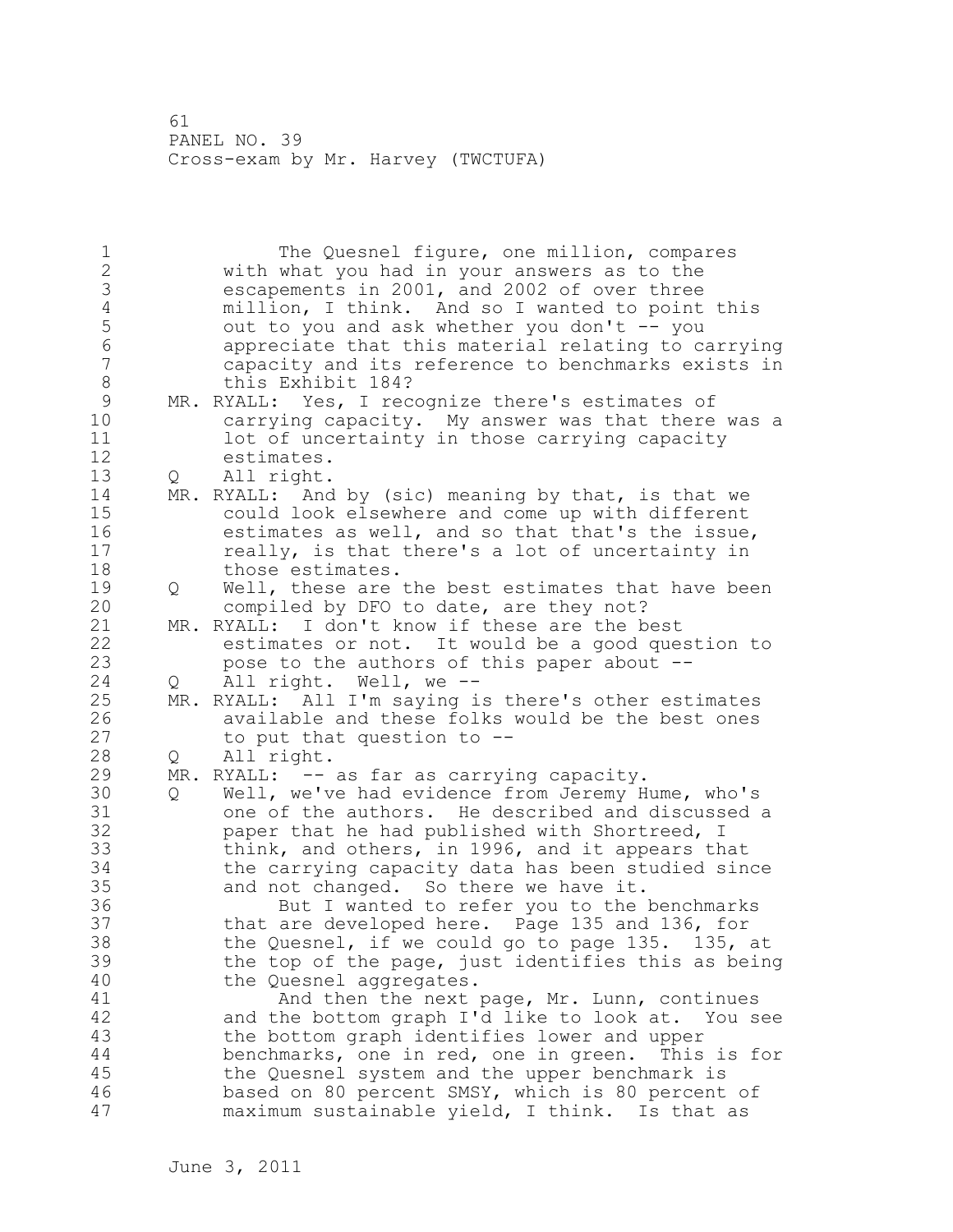| $\mathbf 1$<br>$\overline{c}$<br>3<br>$\overline{4}$<br>5<br>$\sqrt{6}$<br>$\overline{7}$<br>$\,8\,$<br>$\mathsf 9$<br>10<br>11<br>12<br>13 | Q        | you understand it, Mr. Ryall?<br>MR. RYALL: I would assume that's what this is.<br>Yes. And 80 percent of SMSY has been calculated<br>at 717,000 spawners. Now, if someone were to ask<br>-- if someone were to do a socioeconomic analysis<br>of the foregone harvest in 2001, I think it was,<br>the year that there was three and half million<br>spawners, you'd have to have an upper benchmark to<br>make that calculation, would you not, because<br>you'd want to measure the -- determine the number<br>of spawners between the upper benchmark, 717,000,<br>and the actual number of spawners, three and half<br>million. You'd need that information to get going |
|---------------------------------------------------------------------------------------------------------------------------------------------|----------|------------------------------------------------------------------------------------------------------------------------------------------------------------------------------------------------------------------------------------------------------------------------------------------------------------------------------------------------------------------------------------------------------------------------------------------------------------------------------------------------------------------------------------------------------------------------------------------------------------------------------------------------------------------------------|
| 14<br>15                                                                                                                                    |          | on a socioeconomic analysis of the foregone                                                                                                                                                                                                                                                                                                                                                                                                                                                                                                                                                                                                                                  |
| 16<br>17<br>18                                                                                                                              |          | harvest, would you not?<br>MR. RYALL: You would need more than just those two<br>numbers to (indiscernible - overlapping<br>speakers) --                                                                                                                                                                                                                                                                                                                                                                                                                                                                                                                                     |
| 19                                                                                                                                          | Q        | All right. I accept that.                                                                                                                                                                                                                                                                                                                                                                                                                                                                                                                                                                                                                                                    |
| 20<br>21<br>22<br>23<br>24<br>25<br>26<br>27<br>28<br>29                                                                                    |          | MR. RYALL: And I think if we looked further into this<br>paper you'd find that there's a range of<br>benchmarks of what might be the upper and what<br>might be the lower, as well, in Quesnel or the<br>Quesnel system. So I don't think it's a matter of<br>just saying, "Here is one upper benchmark," I<br>think what's been proposed, and one of our<br>challenges has been -- is determining those, and<br>that's why there's an ongoing scientific study on<br>this.                                                                                                                                                                                                  |
| 30<br>31                                                                                                                                    | Q        | All right. Well, but I'm just dealing with the<br>concepts, not necessarily the numbers.                                                                                                                                                                                                                                                                                                                                                                                                                                                                                                                                                                                     |
| 32                                                                                                                                          |          | MR. RYALL: Mm-hmm.                                                                                                                                                                                                                                                                                                                                                                                                                                                                                                                                                                                                                                                           |
| 33<br>34<br>35<br>36<br>37<br>38<br>39<br>40                                                                                                | Q        | The concept to determine -- well, let's put it<br>this way: if the purpose of an upper benchmark is<br>to determine -- to make the determination that is<br>essential for a socioeconomic analysis, you'd<br>expect to find an upper benchmark of this sort,<br>would you not? In other words, a fixed upper<br>benchmark that did not change with escapement --<br>run size?                                                                                                                                                                                                                                                                                                |
| 41<br>42<br>43                                                                                                                              |          | MR. RYALL:<br>That's one way of casting it, but there are<br>other ways to cast it as well, and one could look<br>at it as far as the harvest rate.                                                                                                                                                                                                                                                                                                                                                                                                                                                                                                                          |
| 44<br>45<br>46<br>47                                                                                                                        | Q<br>MR. | All right.<br>RYALL: So I don't think it's just a matter of<br>picking one number and saying, "Let's take 717,000<br>as what's on this page as an upper benchmark," and                                                                                                                                                                                                                                                                                                                                                                                                                                                                                                      |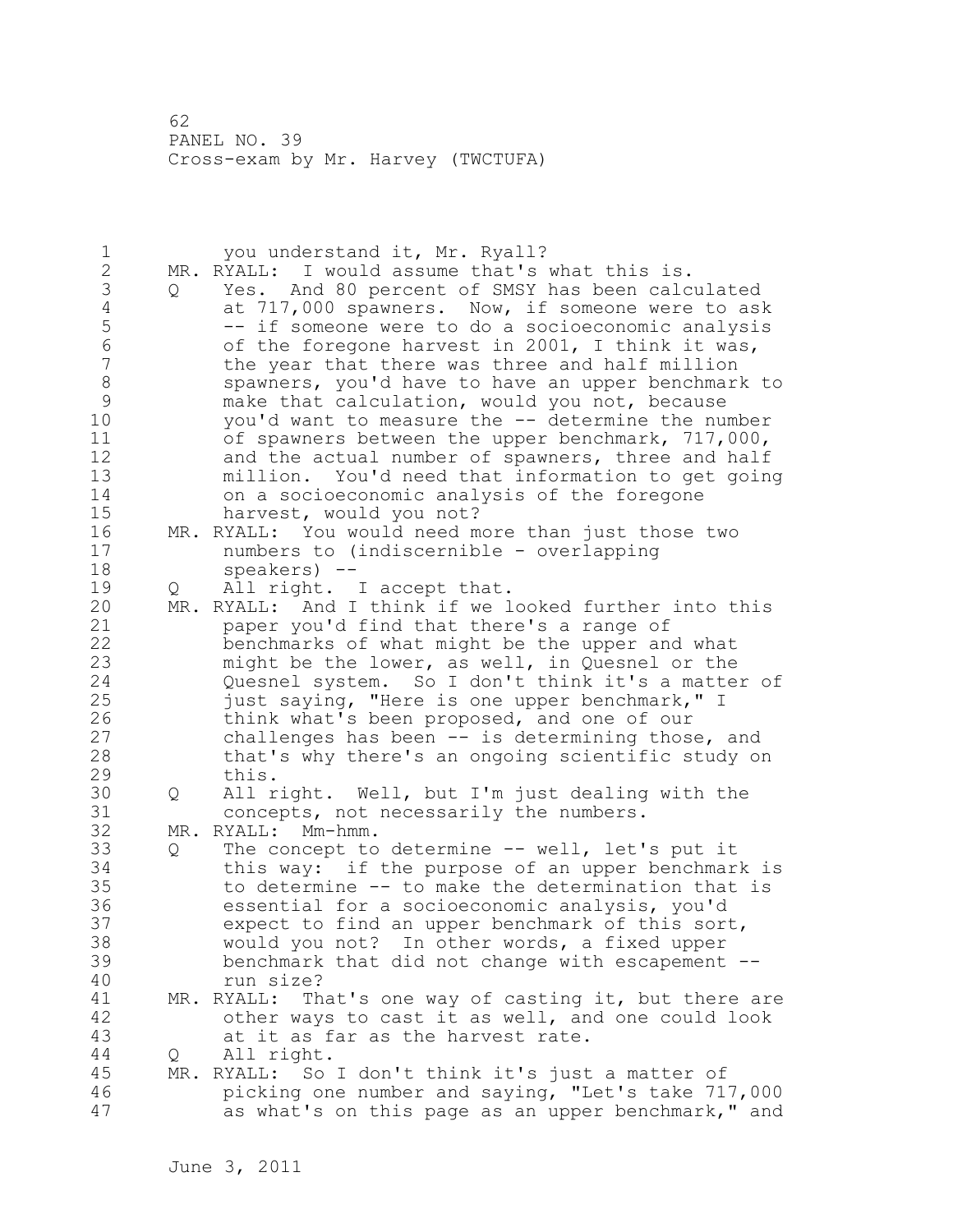1 saying, "Because we put more fish on the spawning 2 grounds, subtract the difference and say that's a 3 foregone economic value."<br>4 0 All right. 4 Q All right.<br>5 MR. RYALL: I w 5 MR. RYALL: I would say that there's other values that<br>6 meed to be incorporated, and as I've mentioned a 6 need to be incorporated, and as I've mentioned a few times I think there's quite a bit of 8 uncertainty in picking fixed numbers around the 9 capacity within salmon and, hence, the work around<br>10 cather than casting these as fixed numbers it's rather than casting these as fixed numbers it's 11 been cast as harvest rates. 12 Q But, Mr. Ryall, sometimes we have to do the best 13 we can, and this is the work of some very talented 14 people with a lot of expertise doing the best they 15 could to determine carrying capacity, is it not? 16 MR. RYALL: I agree with you that these are very good 17 people and the best they can with the information 18 they have at hand. I'm just saying that there's 19 other pieces of information and I'm not sure we've<br>20 explored them all within this paper, either. explored them all within this paper, either. 21 Q Just as a matter of interest, while we're on the 22 paper, if we could turn to page 142. Well, 141 23 identifies what this is. 141 is the Shuswap, you 24 see that at the top. 142 is the equivalent graph 25 at the bottom for the Shuswap. The 80 percent MSY 26 upper benchmark line is at 1.343 million spawners Do you see that? 28 MR. RYALL: I do see that. 29 Q And then 2010, the spawner level in that system 30 was around about 8.6 million, correct?<br>31 MR. RYALL: In which year? 31 MR. RYALL: In which year?<br>32 0 2010. Q 2010. 33 MR. RYALL: Yes. Well, you know, before I say, "Yes," 34 it was a large number, and if that's what the 35 record is, I'm willing to accept that, but -- 36 Q Yes. 37 MR. RYALL: -- I don't recall it was that large, but 38 regardless... 39 Q Mr. Morley, do you know whether that's the number 40 that's come out so far? 41 MR. MORLEY: I don't know the precise number, but<br>42 that's the right order and magnitude, for sup that's the right order and magnitude, for sure. 43 Q Yes. So in other words, if it was 8.6, my 44 calculation is that's 640 percent above the upper 45 benchmark recommended here. Now, have any of you 46 had the opportunity - now we're in early June - 47 have any of you had the opportunity to see the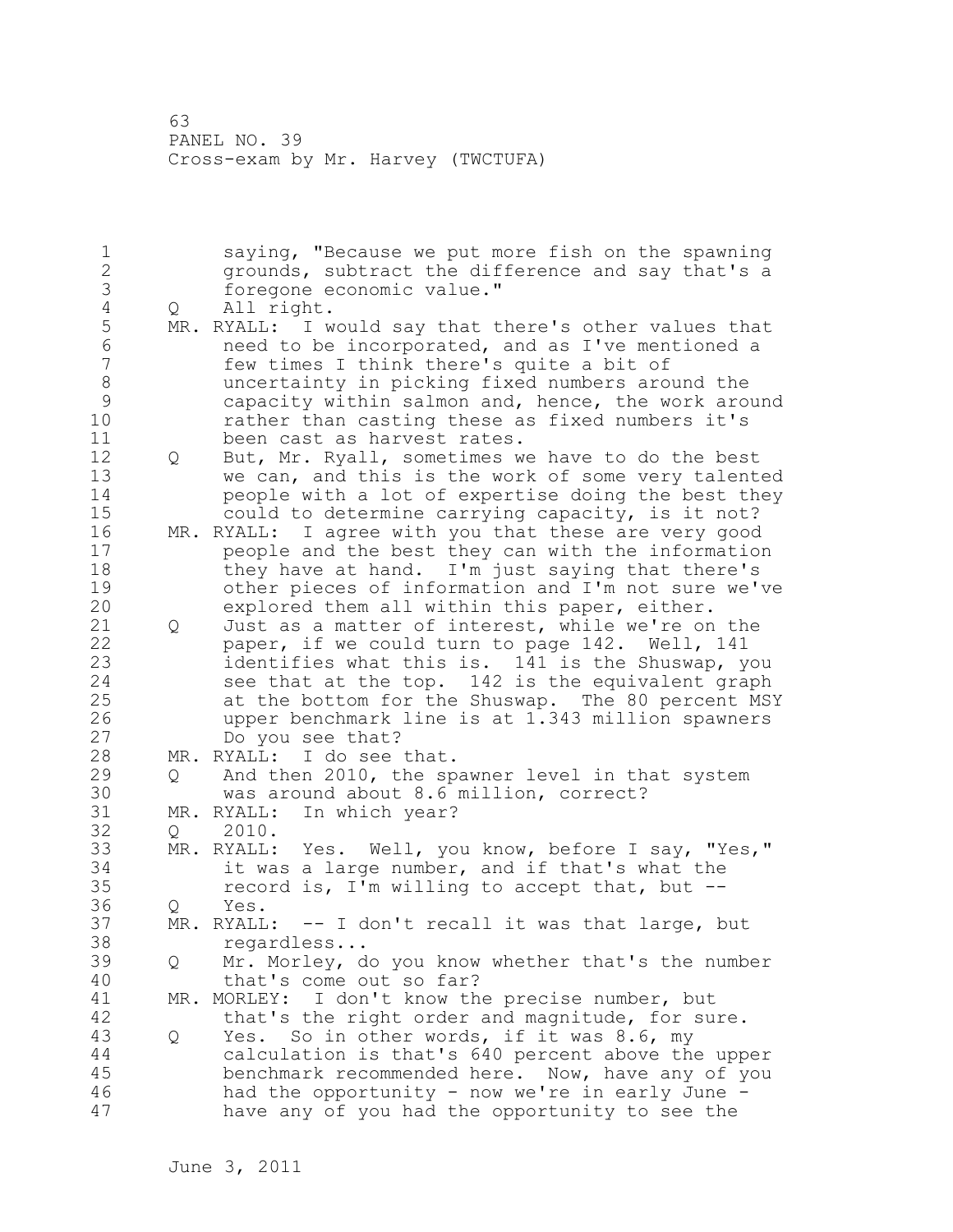1 large black mass of fry that emerged and came 2 along the beaches in April and May of this year? 3 The progeny of that large escapement?<br>4 MR. RYALL: I have not. 4 MR. RYALL: I have not.<br>5 0 Nobody else? So p 5 Q Nobody else? So perhaps the only one who's seen 6 that is our cameraman, who I understand has it on<br>7 film. I intend to ask Mr. Wallace if we can film. I intend to ask Mr. Wallace if we can 8 somehow get that before the Commission. But at 9 any rate, you would expect a large black mass of<br>10 fry emerging last month and the month before, fry emerging last month and the month before, 11 would you not? 12 MR. RYALL: Well, you know, it's an interesting 13 question you pose, and this will go back to why 14 there was that many fish on the spawning ground. 15 It was because we were trying to protect some 16 other stocks at the same time. 17 Q Oh yes, they're trade-offs, and I'll be getting to 18 trade-offs. But let's think for a moment. What 19 happens to these fry in June, right about now,<br>20 they're going out into the deep water, they be they're going out into the deep water, they begin 21 their summer foraging on the food web. In the 22 fall they can be measured by people like Jeremy 23 Hume. They'll have to survive the winter, and 24 there will be obviously a large die-off. And they 25 die off because of some shortage of food, 26 starvation, to put it bluntly. The survivors will<br>27 get down to the open sea in about a year's time, get down to the open sea in about a year's time, 28 in a half-starved state, one would assume. And 29 we'll see the results of that in 2014. 30 Now, I won't ask you to speculate on the<br>31 Sesults, but I've at least got the timeframe results, but I've at least got the timeframe 32 right, have I not? 33 MR. RYALL: For when the majority of those fish will 34 return that -- 35 Q Yes. 36 MR. RYALL: -- were spawned in 2010, yes. 37 Q Yes. Mr. Morley, I'd like to ask you this: Would 38 you say that there's something seriously wrong 39 with a system that results in 8.6 million spawners 40 when the maximum carrying capacity is around about 41 1.8?<br>42 MR. MORLE MR. MORLEY: Mr. Commissioner, I would agree that 43 that's a tremendous waste of economic opportunity 44 for many people, yes. 45 Q Yes. And are you aware of any discussion in the 46 stakeholder discussions, relating to Strategy 4, 47 where there has been a methodology put for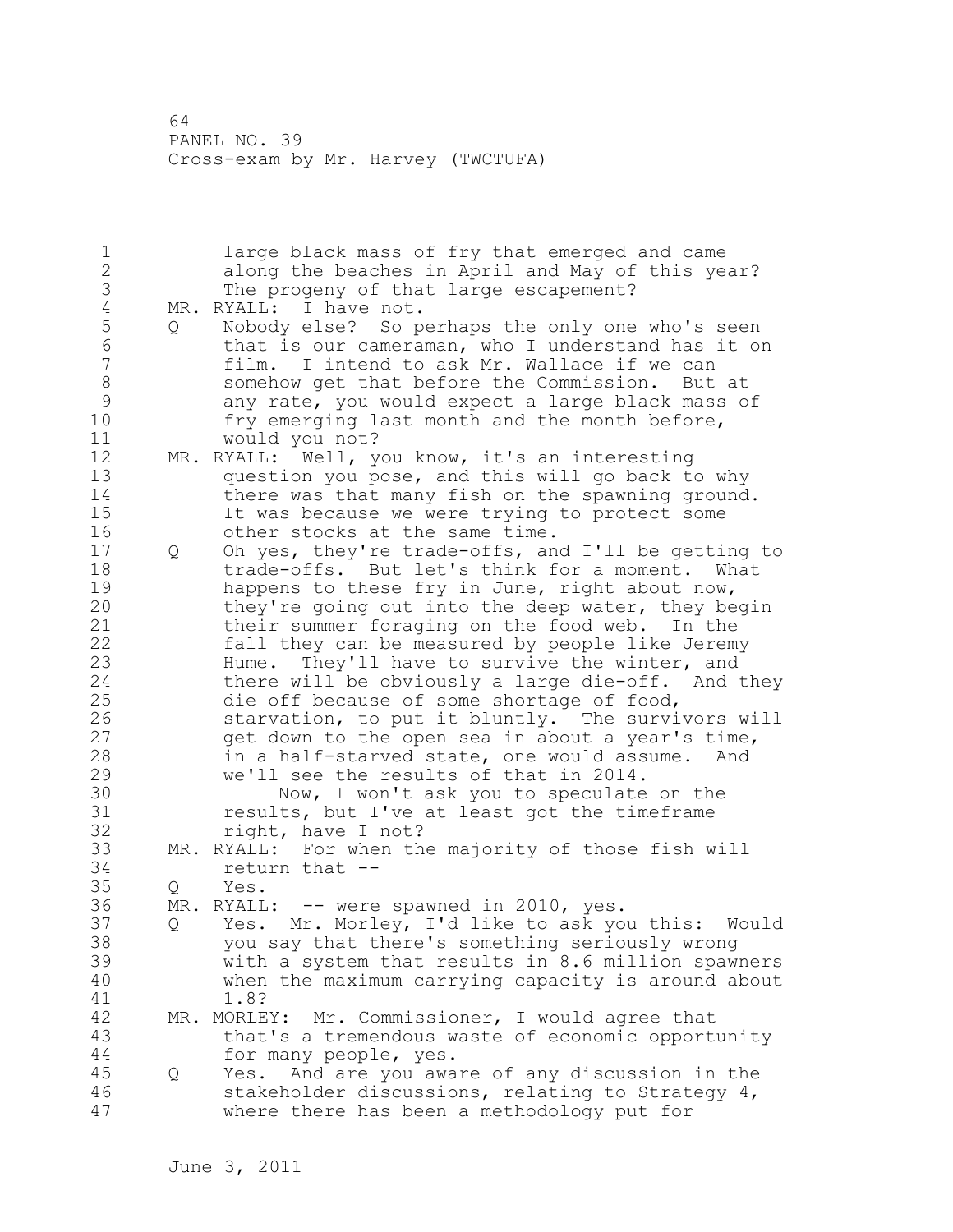| 1<br>$\mathbf{2}$<br>3<br>4<br>5<br>$\overline{6}$<br>$\overline{7}$<br>$\,8\,$<br>$\mathcal{G}$<br>10<br>11<br>12<br>13<br>14<br>15 |                   | identifying that value?<br>MR. MORLEY: In my conversations with respect to the<br>next stage in the FRSSI process, I have requested<br>that those kinds of evaluations form part of our<br>deliberations. I've also requested that the<br>exploitation rate, and we testified about this<br>previously, but essentially the upper benchmark,<br>as we have heard from Mr. Ryall, is really a 60<br>percent maximum exploitation rate on any<br>population, and that we certainly, as a group of<br>stakeholders, have asked for that approach to be<br>re-looked at and look at other alternatives which<br>would include some kind of maximum fixed number of<br>spawners in any one system to look at -- again,<br>analyze what the impacts of that strategy might be |
|--------------------------------------------------------------------------------------------------------------------------------------|-------------------|-------------------------------------------------------------------------------------------------------------------------------------------------------------------------------------------------------------------------------------------------------------------------------------------------------------------------------------------------------------------------------------------------------------------------------------------------------------------------------------------------------------------------------------------------------------------------------------------------------------------------------------------------------------------------------------------------------------------------------------------------------------------------|
| 16                                                                                                                                   |                   | on both the ongoing population levels as well as                                                                                                                                                                                                                                                                                                                                                                                                                                                                                                                                                                                                                                                                                                                        |
| 17<br>18<br>19<br>20<br>21                                                                                                           | Q                 | the potential socio and economic benefits<br>Yes, thank you. I'd like to ask whether any<br>members of the panel are familiar with the harvest<br>and escapement strategy adopted in the U.S., first<br>of all, in the Columbia River.<br>Has anyone got a                                                                                                                                                                                                                                                                                                                                                                                                                                                                                                              |
| 22<br>23                                                                                                                             |                   | familiarity with that process?<br>MR. RYALL: Well, which species are you talking about?                                                                                                                                                                                                                                                                                                                                                                                                                                                                                                                                                                                                                                                                                 |
| 24                                                                                                                                   |                   | There's not too many chinook in the Columbia.                                                                                                                                                                                                                                                                                                                                                                                                                                                                                                                                                                                                                                                                                                                           |
| 25                                                                                                                                   | Q                 | Sockeye.                                                                                                                                                                                                                                                                                                                                                                                                                                                                                                                                                                                                                                                                                                                                                                |
| 26<br>27<br>28<br>29                                                                                                                 |                   | MR. RYALL: Okay, excuse me, there's not too many<br>sockeye - I think I said chinook - there's not too<br>many sockeye in the Columbia River. There's a few<br>populations, most --                                                                                                                                                                                                                                                                                                                                                                                                                                                                                                                                                                                     |
| 30                                                                                                                                   | Q                 | Where $--$                                                                                                                                                                                                                                                                                                                                                                                                                                                                                                                                                                                                                                                                                                                                                              |
| 31                                                                                                                                   |                   | MR. RYALL: Okanogan and Snake River, but                                                                                                                                                                                                                                                                                                                                                                                                                                                                                                                                                                                                                                                                                                                                |
| 32<br>33<br>34                                                                                                                       | $Q \qquad \qquad$ | But those populations have returned in greater<br>numbers in 2008 and record numbers in 2009 and<br>2010, have they not?                                                                                                                                                                                                                                                                                                                                                                                                                                                                                                                                                                                                                                                |
| 35                                                                                                                                   |                   | MR. RYALL: To the Okanogan?                                                                                                                                                                                                                                                                                                                                                                                                                                                                                                                                                                                                                                                                                                                                             |
| 36                                                                                                                                   | $Q \qquad \qquad$ | Well, to the Okanogan, but I think to the Columbia                                                                                                                                                                                                                                                                                                                                                                                                                                                                                                                                                                                                                                                                                                                      |
| 37                                                                                                                                   |                   | system, generally.                                                                                                                                                                                                                                                                                                                                                                                                                                                                                                                                                                                                                                                                                                                                                      |
| 38<br>39                                                                                                                             |                   | MR. RYALL: There was a record return in 2010, is my<br>understanding, yes.                                                                                                                                                                                                                                                                                                                                                                                                                                                                                                                                                                                                                                                                                              |
| 40<br>41                                                                                                                             | Q                 | But also 2008, 2009, while the Fraser was having<br>record low returns, correct?                                                                                                                                                                                                                                                                                                                                                                                                                                                                                                                                                                                                                                                                                        |
| 42<br>43                                                                                                                             |                   | MR. RYALL: That could well be, as far as some of the<br>stocks, yes.                                                                                                                                                                                                                                                                                                                                                                                                                                                                                                                                                                                                                                                                                                    |
| 44                                                                                                                                   |                   | Yes. Mr. Morley, are you aware of that?                                                                                                                                                                                                                                                                                                                                                                                                                                                                                                                                                                                                                                                                                                                                 |
| 45                                                                                                                                   | Q                 |                                                                                                                                                                                                                                                                                                                                                                                                                                                                                                                                                                                                                                                                                                                                                                         |
| 46                                                                                                                                   |                   | MR. MORLEY: Yes, that's correct, they had very strong                                                                                                                                                                                                                                                                                                                                                                                                                                                                                                                                                                                                                                                                                                                   |
|                                                                                                                                      |                   | returns.                                                                                                                                                                                                                                                                                                                                                                                                                                                                                                                                                                                                                                                                                                                                                                |
| 47                                                                                                                                   | Q                 | All right. Now, we have had some evidence in this                                                                                                                                                                                                                                                                                                                                                                                                                                                                                                                                                                                                                                                                                                                       |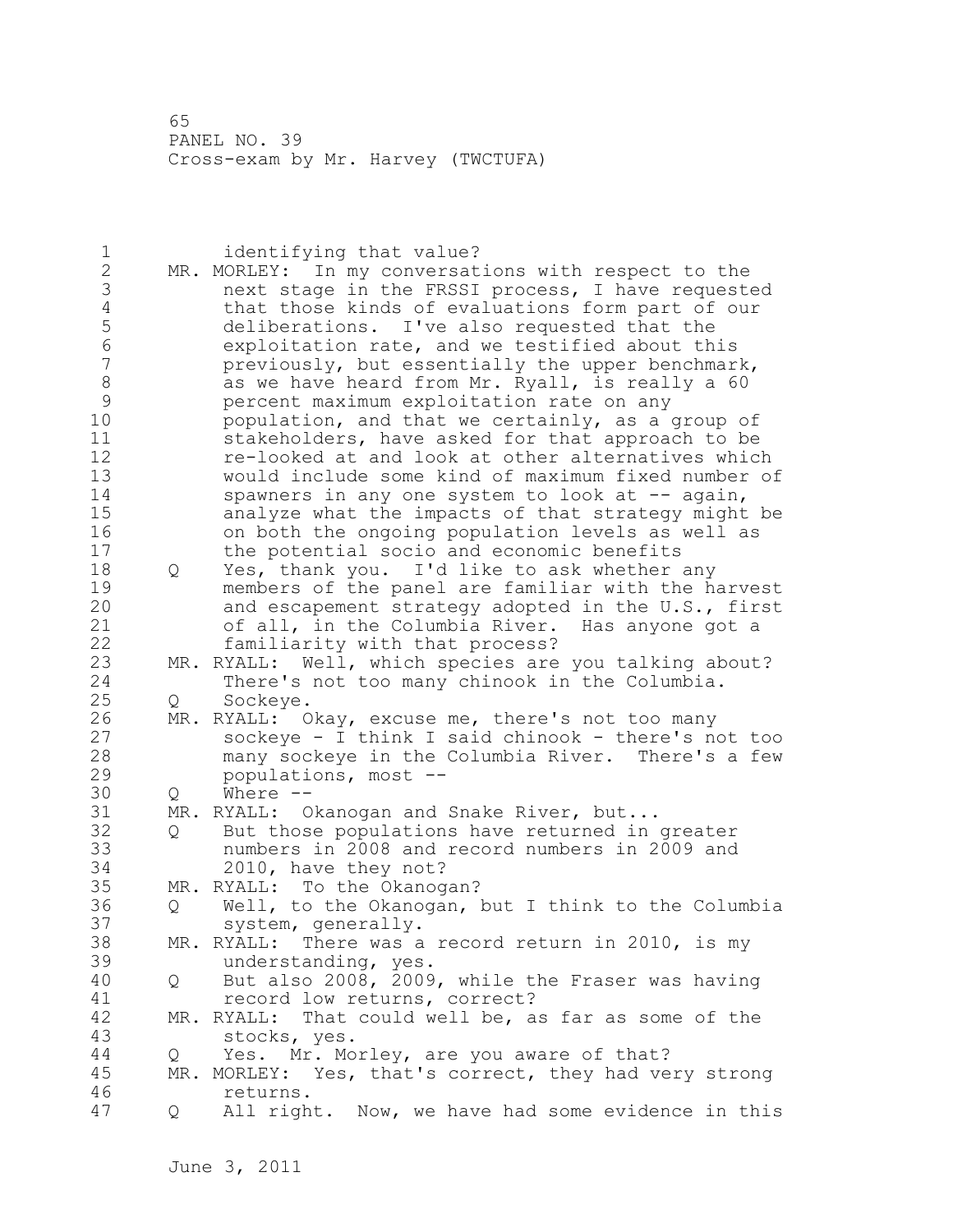1 Commission before about the U.S. management system 2 style in the Bristol Bay area. In one of my tabs, 3 Tab 7, I had Technical Report Number 7. That's, I<br>4 think, Mr. Lunn, you have an exhibit number for 4 think, Mr. Lunn, you have an exhibit number for<br>5 that. I'd like to turn to that. Exhibit 718. 5 that. I'd like to turn to that. Exhibit 718.<br>6 1'd like to start with page 125. 6 1'd like to start with page 125.<br>7 MR. TIMBERG: Mr. Commissioner, I hav MR. TIMBERG: Mr. Commissioner, I haven't risen before, 8 but my friend had not provided any notice of any 9 documents that he was going to be putting towards<br>10 this panel, and he keeps putting new documents this panel, and he keeps putting new documents 11 that I did not provide to our witnesses, because 12 there was no notice provided, so we're going some 13 ways along here on this line of questioning. 14 MR. HARVEY: Sorry, that was Tab, I said 7; I meant Tab 15 9 in the letter dated May 20th, 2011, to the 16 Commission, giving notice pursuant to *Rule 60 and*  17 *61*, et cetera, et cetera, for the evidentiary 18 hearings. 19 MR. TIMBERG: I've been proven wrong. I apologize.<br>20 MR. HARVEY: If we could look, please, at Tab -- p MR. HARVEY: If we could look, please, at Tab -- page 21 126. We've got the Bristol Bay system. 22 Q Just looking, briefly, at page 126, the next page 23 and, in fact, I'll skip over that, in the interest 24 of time, and go straight to 141. These show 25 examples, here. The figure at the bottom 26 describes what this is: 27 28 Catch and escapement of westside sockeye 29 stocks in Bristol Bay... Light bars are 30 catch, dark bars escapement, and black<br>31 correlates horizontal lines represent the upper a 31 horizontal lines represent the upper and<br>32 hower bounds of the current escapement q lower bounds of the current escapement goal 33 range... 34 35 Now, if you look at that, you'll see they do a 36 pretty good job of staying within their upper and 37 lower boundary markers for those stocks. And 38 perhaps if we just look at the next page, again, 39 looks like they do a pretty job there of keeping 40 within their escapement ranges. 41 And what these are, and how they're based, is<br>42 shown at page 139, if we could go to page 139, shown at page 139, if we could go to page 139, 43 that's back a couple pages, towards -- right at 44 the bottom of the page, just briefly. The last 45 paragraph, "ADF&G," that's the Alaska Department 46 of Fish and Game: 47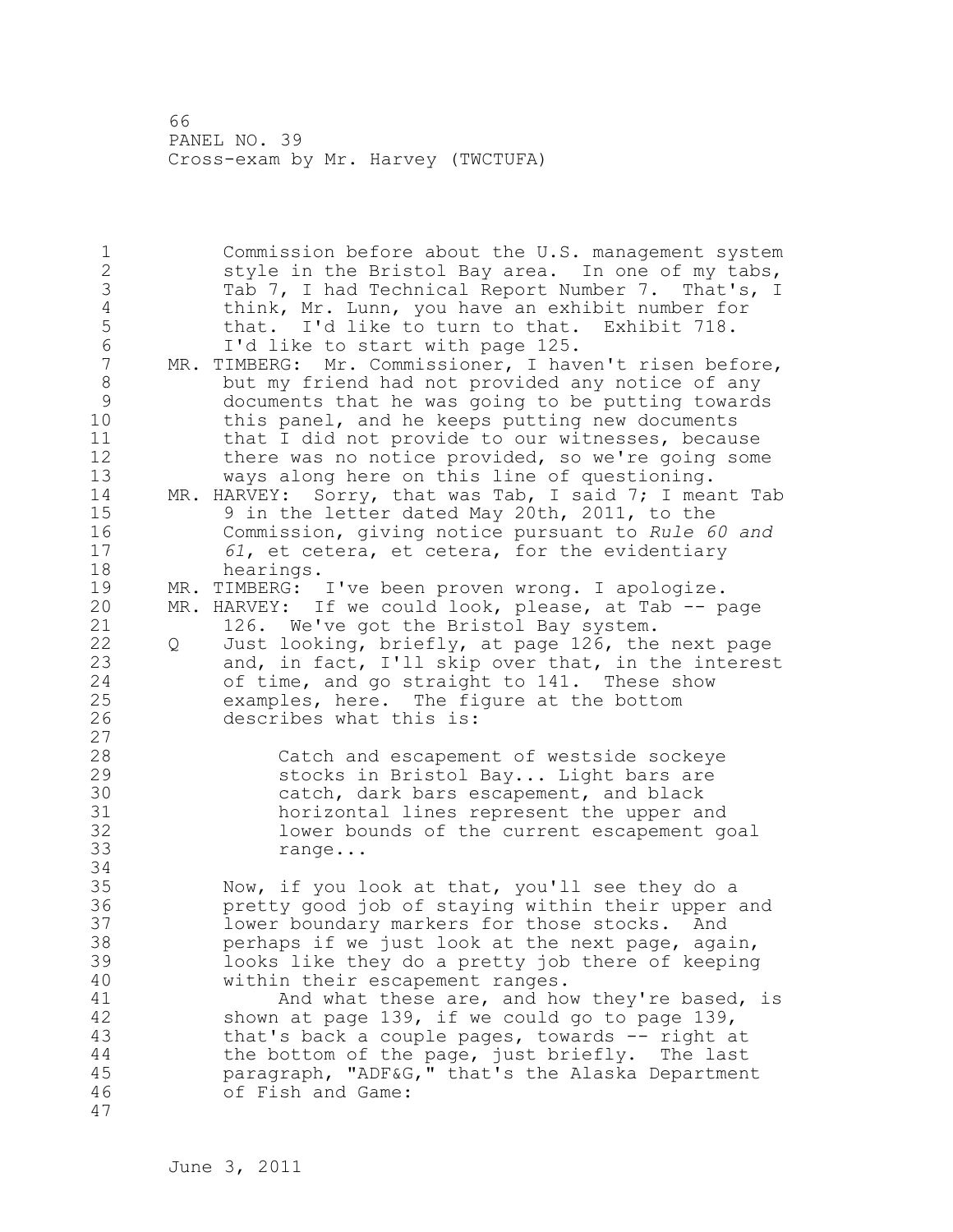1 1 research biologists develop biological<br>2 2 research coals for individual river escapement goals for individual river systems 3 based on sustained yield and/or maximum 4 sustained yield (MSY) principles using 5 relationships between escapement levels and 6 subsequent returns (termed stock recruit<br>7 analyses). In 2000, the BOF analyses). In 2000, the BOF  $-$ 8<br>9 et cetera: 10 11 - 11 - adopted a "Policy for the Management of 12 Sustainable Salmon Fisheries"...*Policy for*  13 *the management of sustainable salmon*  14 *fisheries*) that specifies guiding principles 15 and protocols for the management of salmon 16 fisheries to achieve maximum or optimum<br>17 salmon production. salmon production. 18 19 So there it is, Mr. Ryall. That's their<br>20 equivalent, it seems, of the Wild Salmon equivalent, it seems, of the Wild Salmon Policy, 21 and they -- I'd like to ask you: Do you 22 understand biological escapement goals to mean an 23 escapement goal based on the ecosystem's carrying 24 capacity? Mr. Ryall? Or do you know that. 25 MR. RYALL: Are you referring to this document here? 26 I've not read this document, and I'm not familiar<br>27 with how they particularly have chosen to with how they particularly have chosen to 28 development escapement targets for Bristol Bay 29 Lakes, but I would say that you're comparing 30 things that are not exactly comparable, they're<br>31 ouite different systems. quite different systems. 32 Q Yes. All right. Well, if you're not familiar, I 33 won't ask you any more about it, apart from this. 34 I want to look at page 171, which is the comment 35 -- the conclusion by the authors of this technical 36 paper. 171. I'm sorry. Under escapement goals, 37 yes. The first paragraph reads: 38 39 Currently, management goals for each - 40 41 -- and now they're commenting about the Canadian<br>42 system -system --43 44 - Tun-timing group of Fraser sockeye are 45 defined through the FRSSI process which has 46 employed shared decision making techniques 47 and a complex set of objectives and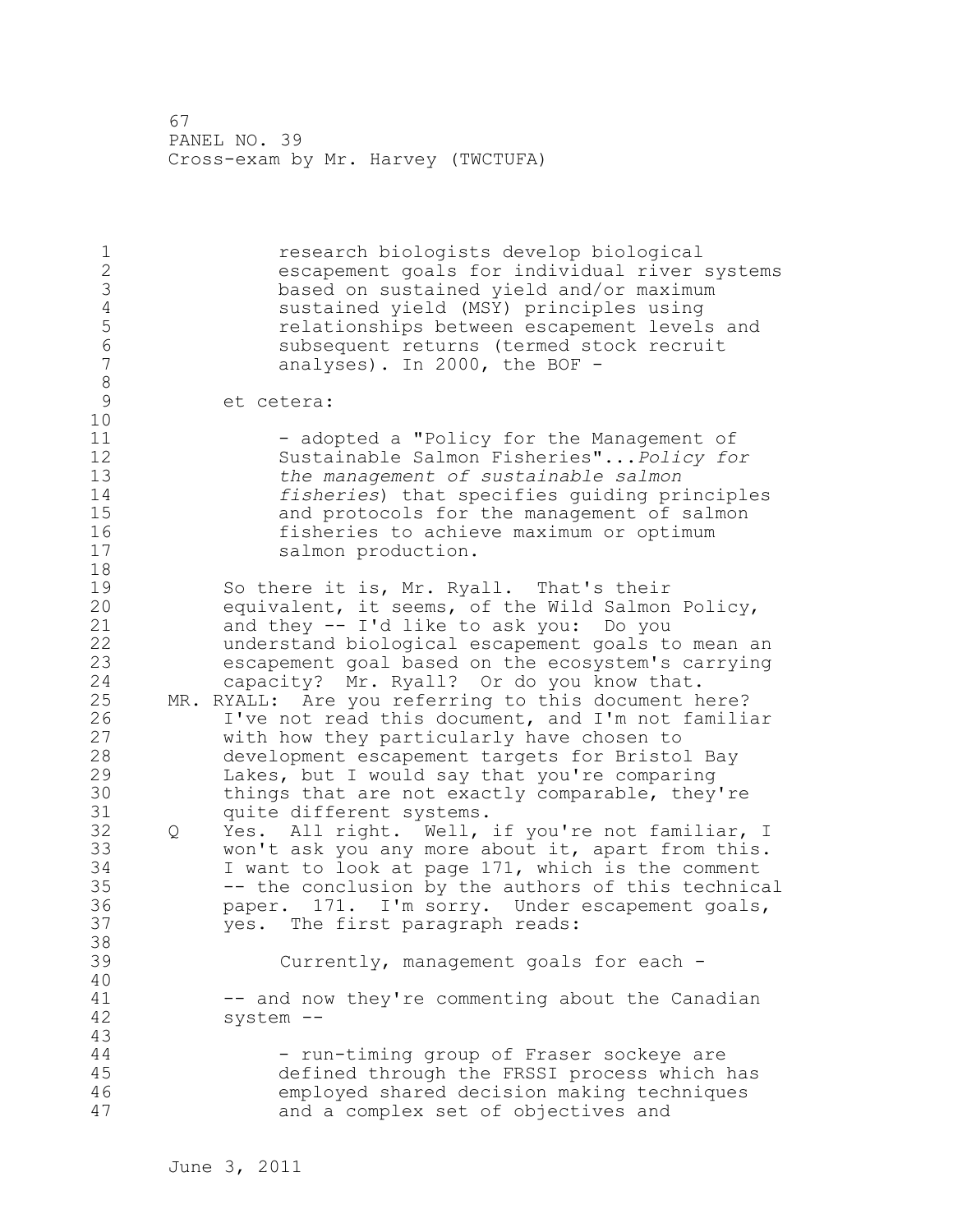| 1<br>$\overline{2}$<br>3<br>$\sqrt{4}$<br>5<br>$6\phantom{a}$<br>7<br>$\,8\,$<br>9<br>10<br>11<br>12 |   | evaluation criteria. The key missing pieces<br>from this process are (1) a clear definition<br>of the escapement goals for each stock by<br>cycle year, and (2) a method for integrating<br>stock-specific goals into a management rule<br>for each run-timing group. As demonstrated in<br>the Bristol Bay fisheries, clearly defined<br>escapement goals are critical for providing<br>managers with the targets needed to make<br>fisheries management decisions and assess<br>stock status. |
|------------------------------------------------------------------------------------------------------|---|-------------------------------------------------------------------------------------------------------------------------------------------------------------------------------------------------------------------------------------------------------------------------------------------------------------------------------------------------------------------------------------------------------------------------------------------------------------------------------------------------|
| 13                                                                                                   |   | I want to ask the four members of the panel                                                                                                                                                                                                                                                                                                                                                                                                                                                     |
| 14                                                                                                   |   | whether they agree with that statement.<br>Mr.                                                                                                                                                                                                                                                                                                                                                                                                                                                  |
| 15                                                                                                   |   | Morley, do you agree with that comment?                                                                                                                                                                                                                                                                                                                                                                                                                                                         |
| 16                                                                                                   |   | MR. MORLEY: I certainly agree that in any fishery                                                                                                                                                                                                                                                                                                                                                                                                                                               |
| 17                                                                                                   |   |                                                                                                                                                                                                                                                                                                                                                                                                                                                                                                 |
|                                                                                                      |   | management system you need to have clearly defined                                                                                                                                                                                                                                                                                                                                                                                                                                              |
| 18                                                                                                   |   | escapement goals as an underpinning of your                                                                                                                                                                                                                                                                                                                                                                                                                                                     |
| 19                                                                                                   |   | harvest management strategy.                                                                                                                                                                                                                                                                                                                                                                                                                                                                    |
| 20                                                                                                   | Q | Yes. Mr. Young, would you agree with that?                                                                                                                                                                                                                                                                                                                                                                                                                                                      |
| 21                                                                                                   |   | MR. YOUNG: Yeah, I'd agree as well, and add that                                                                                                                                                                                                                                                                                                                                                                                                                                                |
| 22                                                                                                   |   | stock, in this case, applied under the Wild Salmon                                                                                                                                                                                                                                                                                                                                                                                                                                              |
| 23                                                                                                   |   | Policy would be a conservation unit, and that this                                                                                                                                                                                                                                                                                                                                                                                                                                              |
| 24                                                                                                   |   | would include meeting -- the priority of meeting                                                                                                                                                                                                                                                                                                                                                                                                                                                |
| 25                                                                                                   |   | lower benchmarks for all CUs.                                                                                                                                                                                                                                                                                                                                                                                                                                                                   |
| 26                                                                                                   | Q | Yes. And you would agree, probably, it should be                                                                                                                                                                                                                                                                                                                                                                                                                                                |
| 27                                                                                                   |   | ecosystem-based, both upper and lower benchmarks?                                                                                                                                                                                                                                                                                                                                                                                                                                               |
| 28                                                                                                   |   | MR. YOUNG: Yes. Although that's quite a general                                                                                                                                                                                                                                                                                                                                                                                                                                                 |
| 29                                                                                                   |   | question, and we could probably have a fair                                                                                                                                                                                                                                                                                                                                                                                                                                                     |
| 30                                                                                                   |   | discussion about what "ecosystem-based" means.                                                                                                                                                                                                                                                                                                                                                                                                                                                  |
| 31                                                                                                   | Q | Okay. Now, I want to turn to the Wild Salmon                                                                                                                                                                                                                                                                                                                                                                                                                                                    |
| 32                                                                                                   |   | Policy, and I'll tell you why: because I read the                                                                                                                                                                                                                                                                                                                                                                                                                                               |
| 33                                                                                                   |   | Wild Salmon Policy as requiring DFO managers to                                                                                                                                                                                                                                                                                                                                                                                                                                                 |
| 34                                                                                                   |   | set upper benchmarks on a carrying capacity basis;                                                                                                                                                                                                                                                                                                                                                                                                                                              |
| 35                                                                                                   |   | in other words, a biological basis. And I'm going                                                                                                                                                                                                                                                                                                                                                                                                                                               |
| 36                                                                                                   |   |                                                                                                                                                                                                                                                                                                                                                                                                                                                                                                 |
|                                                                                                      |   | to suggest, Mr. Ryall, that it's the intent of the                                                                                                                                                                                                                                                                                                                                                                                                                                              |
| 37                                                                                                   |   | Wild Salmon Policy to use the upper benchmarks for                                                                                                                                                                                                                                                                                                                                                                                                                                              |
| 38                                                                                                   |   | the purpose of making transparent the amount of                                                                                                                                                                                                                                                                                                                                                                                                                                                 |
| 39                                                                                                   |   | fish that could have been harvested but have been                                                                                                                                                                                                                                                                                                                                                                                                                                               |
| 40                                                                                                   |   | traded off for the sake of some other value.                                                                                                                                                                                                                                                                                                                                                                                                                                                    |
| 41                                                                                                   |   | And I should say I noticed in the document                                                                                                                                                                                                                                                                                                                                                                                                                                                      |
| 42                                                                                                   |   | that Mr. Leadem put up referred to the April 2011                                                                                                                                                                                                                                                                                                                                                                                                                                               |
| 43                                                                                                   |   | update that referred to Strategy 4 and contained                                                                                                                                                                                                                                                                                                                                                                                                                                                |
| 44                                                                                                   |   | these words in one of the slides, and I think this                                                                                                                                                                                                                                                                                                                                                                                                                                              |
| 45                                                                                                   |   | may have been one of your slides, Mr. Ryall:                                                                                                                                                                                                                                                                                                                                                                                                                                                    |
| 46                                                                                                   |   |                                                                                                                                                                                                                                                                                                                                                                                                                                                                                                 |
| 47                                                                                                   |   | Strategy 4 is largely contingent on                                                                                                                                                                                                                                                                                                                                                                                                                                                             |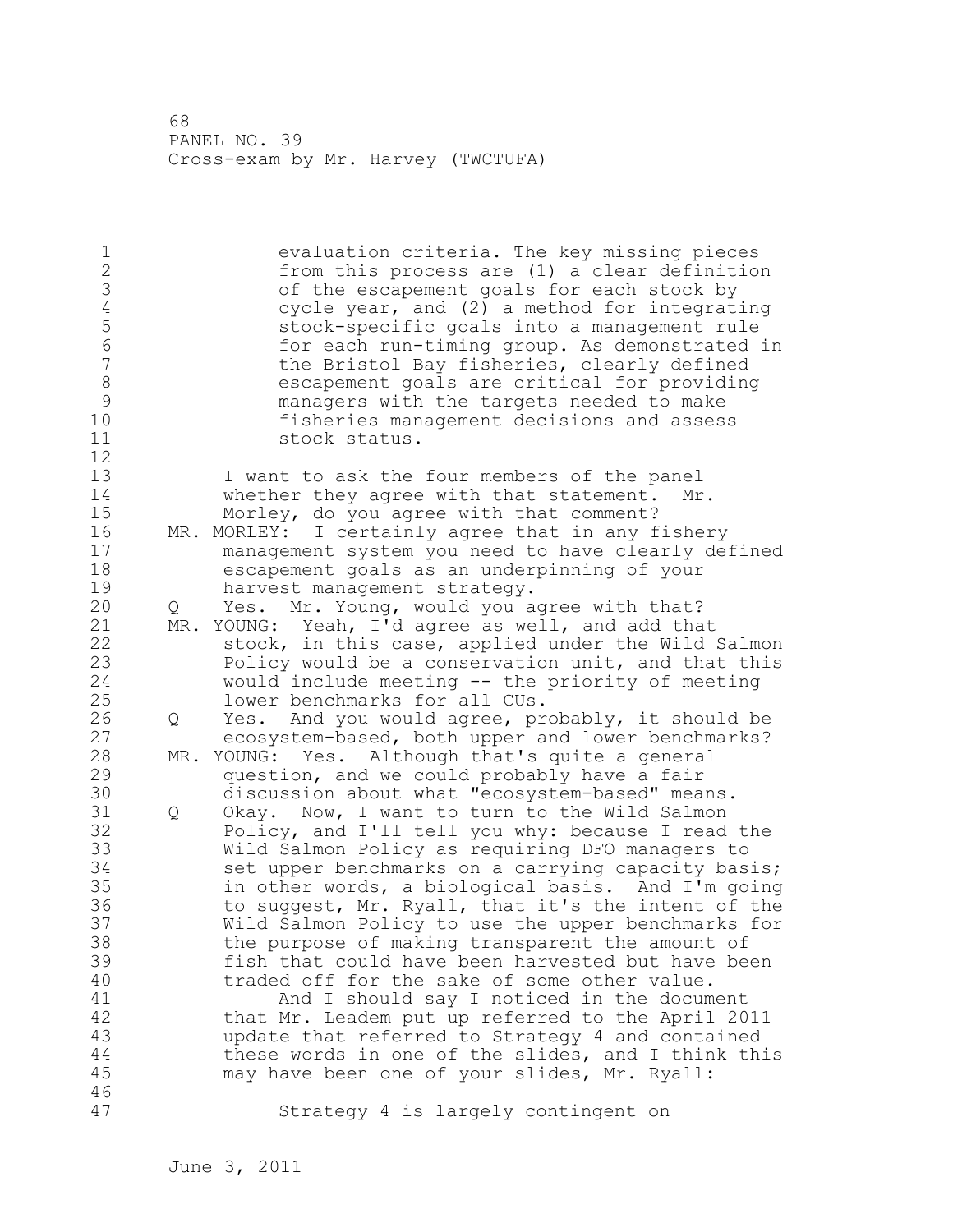1 Strategies 1 to 3. 2 3 Is that a fair statement, Mr. Ryall?<br>4 MR. RYALL: It's important to have that i 4 MR. RYALL: It's important to have that information<br>5 from Strategies 1 through 3, I agree. 5 from Strategies 1 through 3, I agree.<br>6 0 Now, I want to look at the Wild Salmo 6 Q Now, I want to look at the Wild Salmon Policy Strategy 1, at page 18 of Exhibit 8, I believe it 8 is. Now, I should apologize to everyone, it's 9 late in the week, it's a Friday, but I'm going to<br>10 -- I want to put it to the panel what the bottom.  $-$  I want to put it to the panel what the bottom, 11 **left-hand paragraph is intended to mean, because** 12 my point is that I think, Mr. Ryall, you've been 13 misinterpreting the Wild Salmon Policy with 14 respect to upper benchmarks. 15 The wording is: 16 17 The higher benchmark between Green and Amber 18 will be established to identify -  $\frac{19}{20}$ -- so pausing there, it's being established for a 21 purpose, is to identify -- 22 23 - The whether harvests are greater or less than 24 the level expected to provide, on an average 25 annual basis, the maximum annual catch for a 26 CU, given existing environmental conditions. 27 28 So there's a reference to environmental 29 conditions. There's a reference to maximum annual 30 catch, which, presumably, is the same as maximum<br>31 sustainable vield, and it states that the purpose sustainable yield, and it states that the purpose 32 of the higher benchmark is to identify whether the 33 harvests are greater or less than that MSY 34 benchmark. 35 I'm interpreting that correctly, am I not, 36 Mr. Ryall? 37 MR. RYALL: Well, I think you started your question 38 with stating that I was misinterpreting, so maybe 39 I could address that part? 40 Q Well, let's -- 41 MR. RYALL: So I would go onto the other side of the<br>42 **page on page 18, where it provides some example** page on page 18, where it provides some examples. 43 Q All right. Let's do that. It says -- 44 MR. RYALL: And, for example, one of them is: 45 46 A proportion of the number of spawners (S) 47 estimated necessary to provide maximum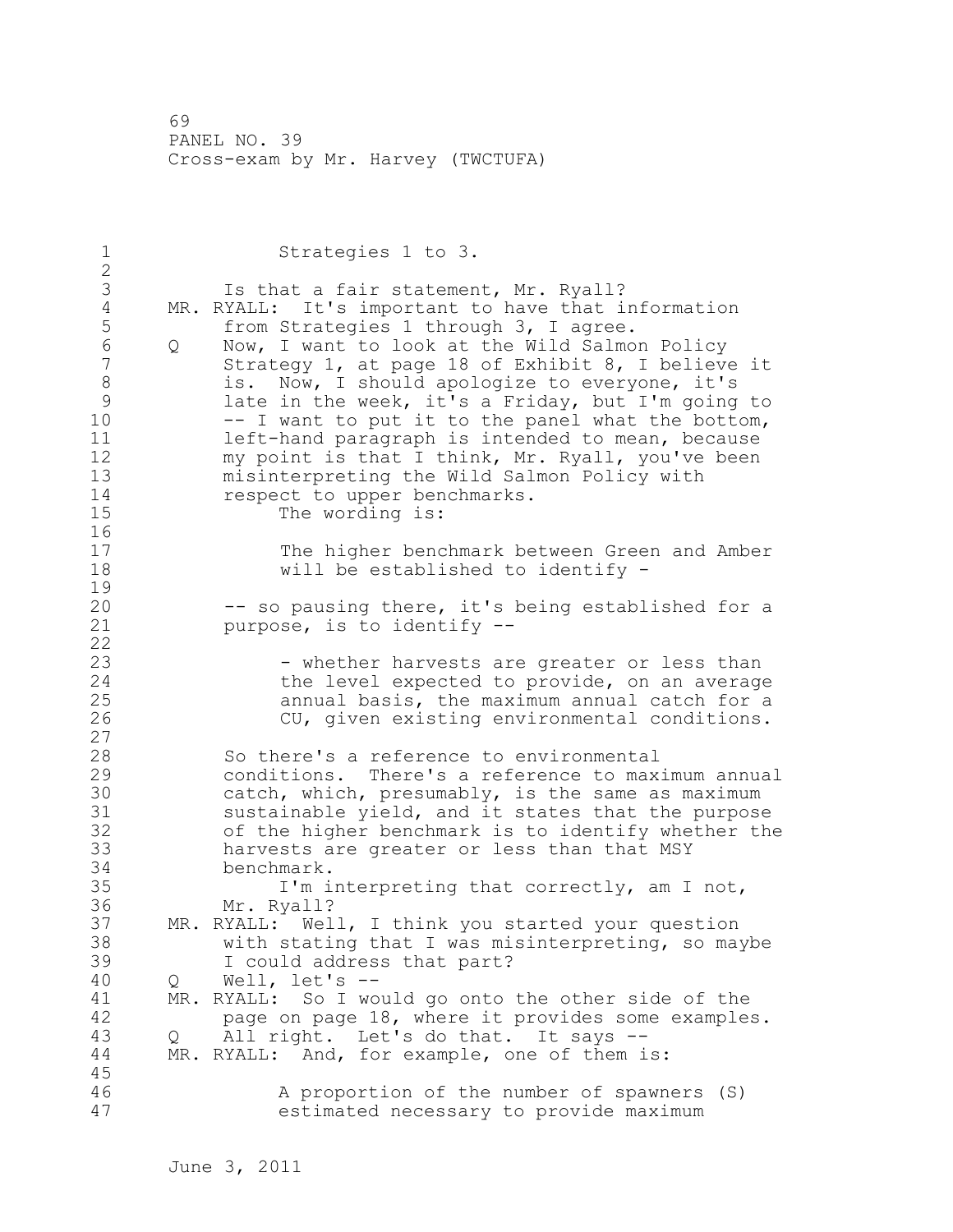1 sustainable yield (MSY) on an average annual<br>2 basis... 2 basis... 3 And the next bullet says: 5 An exploitation rate --7 8 Q Wait a minute, shouldn't we stop there for a<br>9 moment to determine what that means? 9 moment to determine what that means?<br>10 MR. RYALL: Sure. MR. RYALL: Sure. 11 Q And as an example, SMSY, but earlier it said a 12 "portion" -- 13 14 A proportion of the number of spawners (S) 15 estimated necessary to provide maximum 16 sustainable yield... 17 18 So is it 100 percent or is it slightly less than 19 100 percent, such as the 80 percent that Grant and<br>20 bthers came up with? others came up with? 21 MR. RYALL: Yeah, it could be a proportion -- 22 Q Okay. 23 MR. RYALL: -- of what that's referring to, I think.<br>24 0 Okay. All right. You wanted to continue? Q Okay. All right. You wanted to continue? 25 MR. RYALL: Sure. Let's go to the next one.  $\frac{26}{27}$ 27 An exploitation rate for the CU that would limit harvest based on a rate of fishing 29 mortality rather than the number of fish 30 killed. 31 32 Q Yes, so we want to look at the whole of the 33 mortality, not just the fish that are killed by 34 harvest? 35 MR. RYALL: Right. 36 Q All right. 37 MR. RYALL: So that example would be an exploitation 38 rate type strategy, which is what we have in 39 FRSSI. 40 Q Yeah, all right. 41 MR. RYALL: Somy --<br>42 0 And that's one 42 Q And that's one component. Now, I think you want 43 to deal with the next one, too, don't you? 44 MR. RYALL: Sure. We can deal with all of them. They 45 are put here as examples. 46 Q Okay.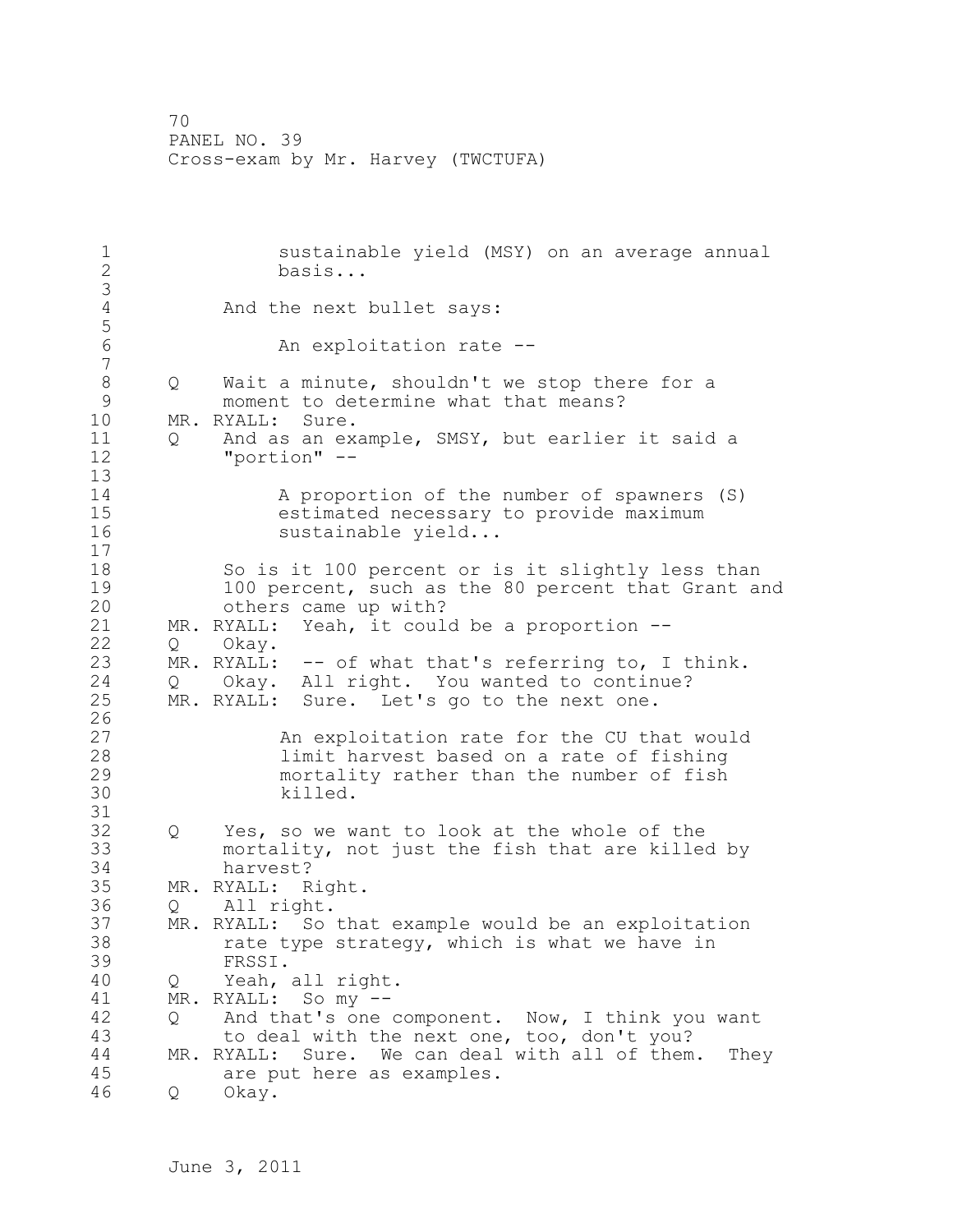1 MR. RYALL: And the reason that these examples were put 2 in this report was not to be prescriptive about 3 picking one or the other -- 4 Q No, but we --<br>5 MR. RYALL: -- it  $MR.$  RYALL:  $-$  it was to be prescriptive about, "Here 6 are some examples," --<br>7 0 All right. But --Q All right. But --8 MR. RYALL: -- and the --9 Q Sorry.<br>10 MR.RYALL: MR. RYALL: Okay. 11 Q Read the next one. It says -- 12 MR. RYALL: Okay, but before we read the next one, I 13 was going to provide some explanation. 14 Q All right. Sorry. 15 MR. RYALL: And so there's a number of examples here 16 that one could choose, and you need to match those 17 examples up with a system that you're trying to 18 manage. 19 Q All right.<br>20 MR. RYALL: And MR. RYALL: And my earlier comment about Bristol Bay 21 and the Fraser are quite different systems to 22 manage. They've chosen Alaska, and I'm sure they 23 have very good reasons for doing that, to fix, in 24 a proportion, similar to the first bullet. 25 There's been quite a body of work around the 26 exploitation rate that's been applied within the<br>27 Fraser River and there's been peer reviews of the Fraser River and there's been peer reviews of that 28 work that were taken by some of the authors of the 29 paper that you were directing me towards earlier, 30 that attended workshops and attended documents<br>31 that were -- been scientifically peer reviewed that were -- been scientifically peer reviewed. 32 So I don't think it's, you know, necessarily 33 (sic) to cast it as my misinterpretation; I think 34 these are just some examples that the Department 35 put in this document, the Wild Salmon Policy, that 36 one could use to look at how you're going to 37 choose an exploitation rate strategy. 38 I view these, as one gains more knowledge, 39 that things could change. And you were asking 40 about whether there'd be changes to upper 41 benchmarks and lower benchmarks. The ones that 42 are currently used in the lower benchmarks were 43 labelled "interim benchmarks" and I'm hopeful that 44 the paper that Ms. Grant is putting forward is 45 going to further educate us as far as benchmarks, 46 and at this point in time not land it in a spot.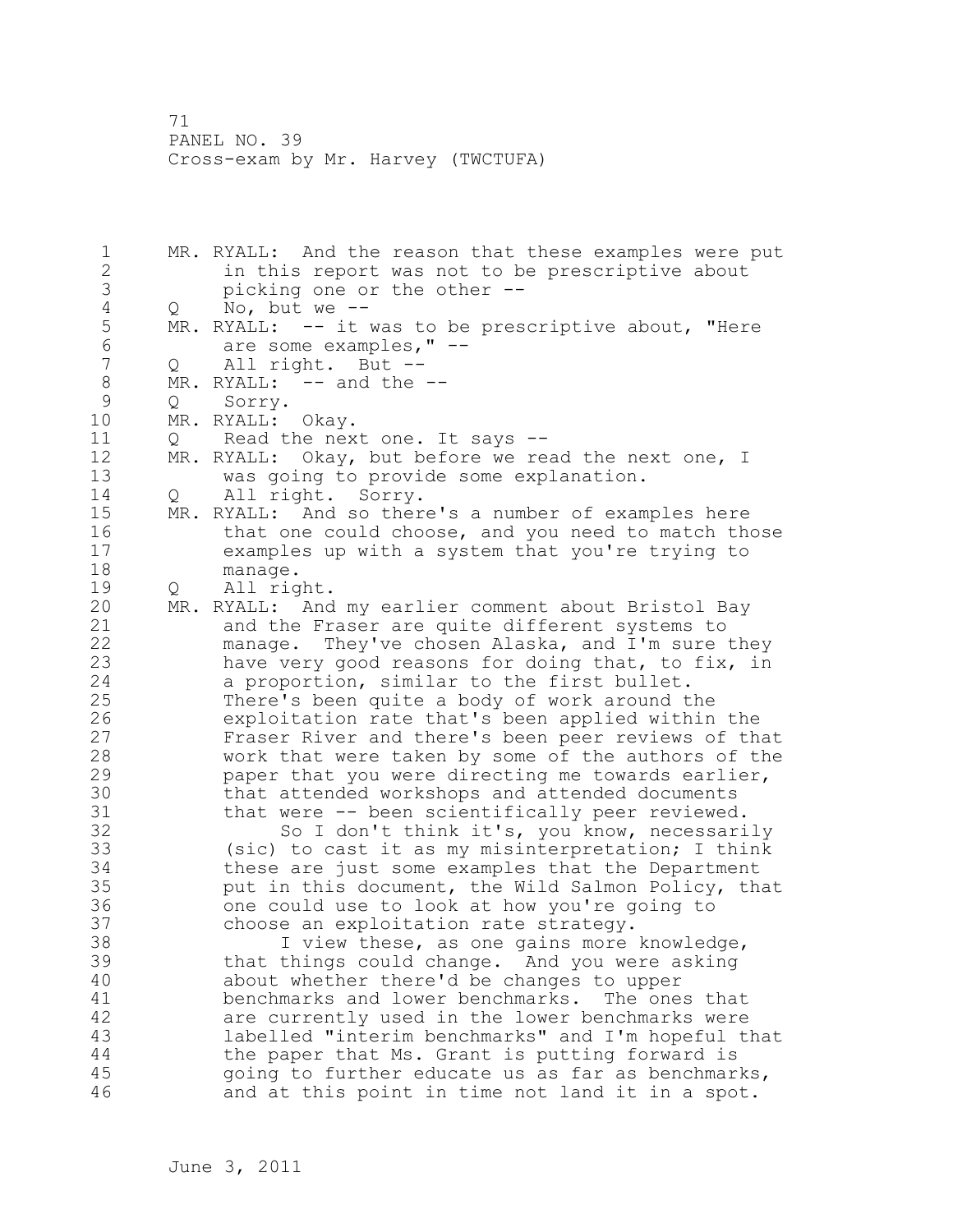1 I'm also hopeful that as far as the upper 2 benchmark goes, that we can explore along the 3 lines that Mr. Morley has talked about, whether it 4 should be some different number, and to me some<br>5 different number does not necessarily mean highe 5 different number does not necessarily mean higher 6 or lower; it needs to be exploring what the<br>7 implications of that are. implications of that are. 8 Q The third bullet point refers to habitat. It<br>9 savs: says: 10 11 The number of smolts (or spawners) estimated 12 to correspond with habitat capacity, 13 14 That means carrying capacity, doesn't it? 15 MR. RYALL: Yeah, it could be the carrying capacity -- 16 Q All right. 17 MR. RYALL: -- within the lake, and this --18 Q Well, it could be -- 19 MR. RYALL: -- particular system where it could be the<br>20 carrying capacity within the river where the fish carrying capacity within the river where the fish 21 spawn. It could be either of those things. And 22 so that's another example that could be used, I 23 agree. 24 Q But do you not agree with me that the intent of 25 the upper benchmark is to set an ecosystem-based 26 benchmark?<br>27 MR. RYALL: I'm MR. RYALL: I'm not sure what you're capsulating in 28 ecosystem benchmark" and so like my colleague, 29 Jeffery Young, I don't know what you're referring 30 to when you cast it that way. I don't know if it<br>31 means anything or whether you're -- what label means anything or whether you're -- what label 32 you're putting on it. 33 Q Well, at any rate, Grant and Holt and Hume and 34 others apparently understand that; would you agree 35 with that? 36 MR. RYALL: I don't know. 37 Q All right. One final question before I sit down, 38 on another subject -- well, let me make this 39 comment: You've got to, if you're going into a 40 consultation process, you have to first set the 41 benchmarks on the technical basis. You have to<br>42 make use of the benchmarks for the purpose of make use of the benchmarks for the purpose of 43 doing a socioeconomic analysis valuing foregone 44 harvest and other thing, before you get into 45 Strategy 4, consultation, do you not? Or else 46 you're in the situation that Mr. Morley has 47 described where a whole lot of uninformed people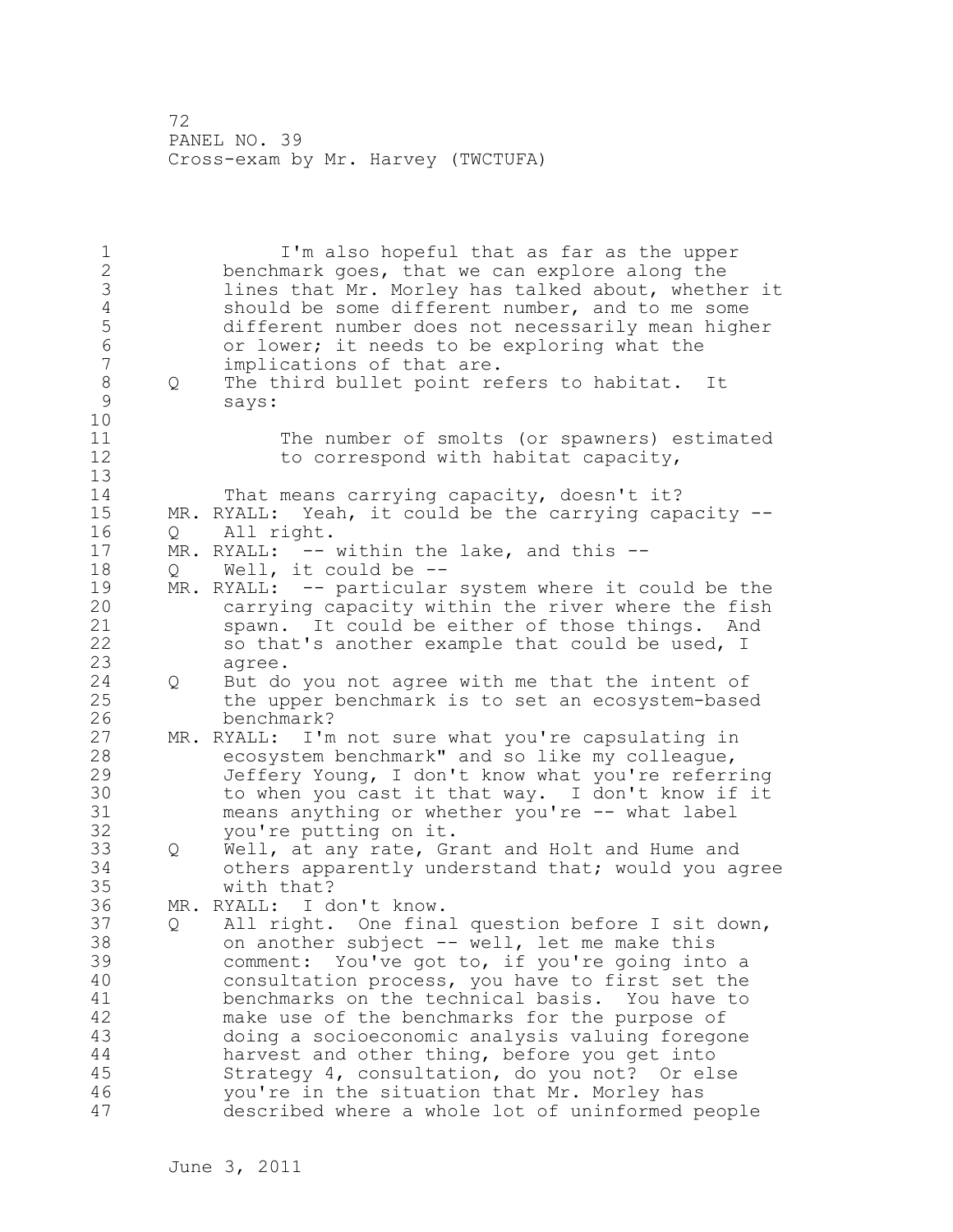1 are basically having a tea party; is that not a 2 fair comment? 3 MR. RYALL: The Appendix 2 that we talked about earlier<br>4 today, lays out a five step planning process that 4 today, lays out a five step planning process that<br>5 1 think you've heard from the panel here, we thin 5 1 think you've heard from the panel here, we think<br>6 that is a good way to go within that five-step 6 that is a good way to go within that five-step process. It talks about, in step 3, identifying 8 those indicators. So we don't want to waste time, 9 and one of the issues that Mr. Morley raised is<br>10 mavbe steps 1 through 3 should be done through maybe steps 1 through 3 should be done through 11 technical working groups that are then brought to 12 a panel that would then focus on steps 4 and 5. 13 Q Yes. And the technical analysis would be the sort 14 of thing that Grant, Holt and Hume and others have 15 done, correct? 16 MR. RYALL: When you say that, you're referring just to 17 the paper? 18 Q Yes. 19 MR. RYALL: What I would take from your question is<br>20 that we'd be looking at those type of people the that we'd be looking at those type of people that 21 do that biological assessment, but that's only a 22 piece of it -- 23 Q All right. 24 MR. RYALL: -- and we need that biological assessment 25 to be undertaken, I would agree. 26 Q All right. So I'm not going to ask anything more<br>27 about the Wild Salmon Policy, because I've run out about the Wild Salmon Policy, because I've run out 28 of time, but I have one question for Mr. Morley, 29 and that relates to the marine stewardship 30 certification process, because I think, Mr.<br>31 Morlev, you've definitely got some expertis Morley, you've definitely got some expertise and 32 experience in that process. 33 We had a panel a few weeks ago, DFO 34 conservation and protection section, which -- 35 where we had a description of large numbers of 36 sockeye in freezers and an account of how 37 difficult it is to trace those from harvest to 38 ultimate consumer. In the certification process, 39 is one of the essential elements that there be 40 traceability of a commercial product back to a 41 legal harvest? MR. MORLEY: Mr. Commissioner, there's two elements in 43 terms of what would impact on this. One, is that 44 for this certification that the fishery is 45 properly managed, there needs to be an accurate 46 reporting of all catches so that the management 47 agency is aware of the level of harvest and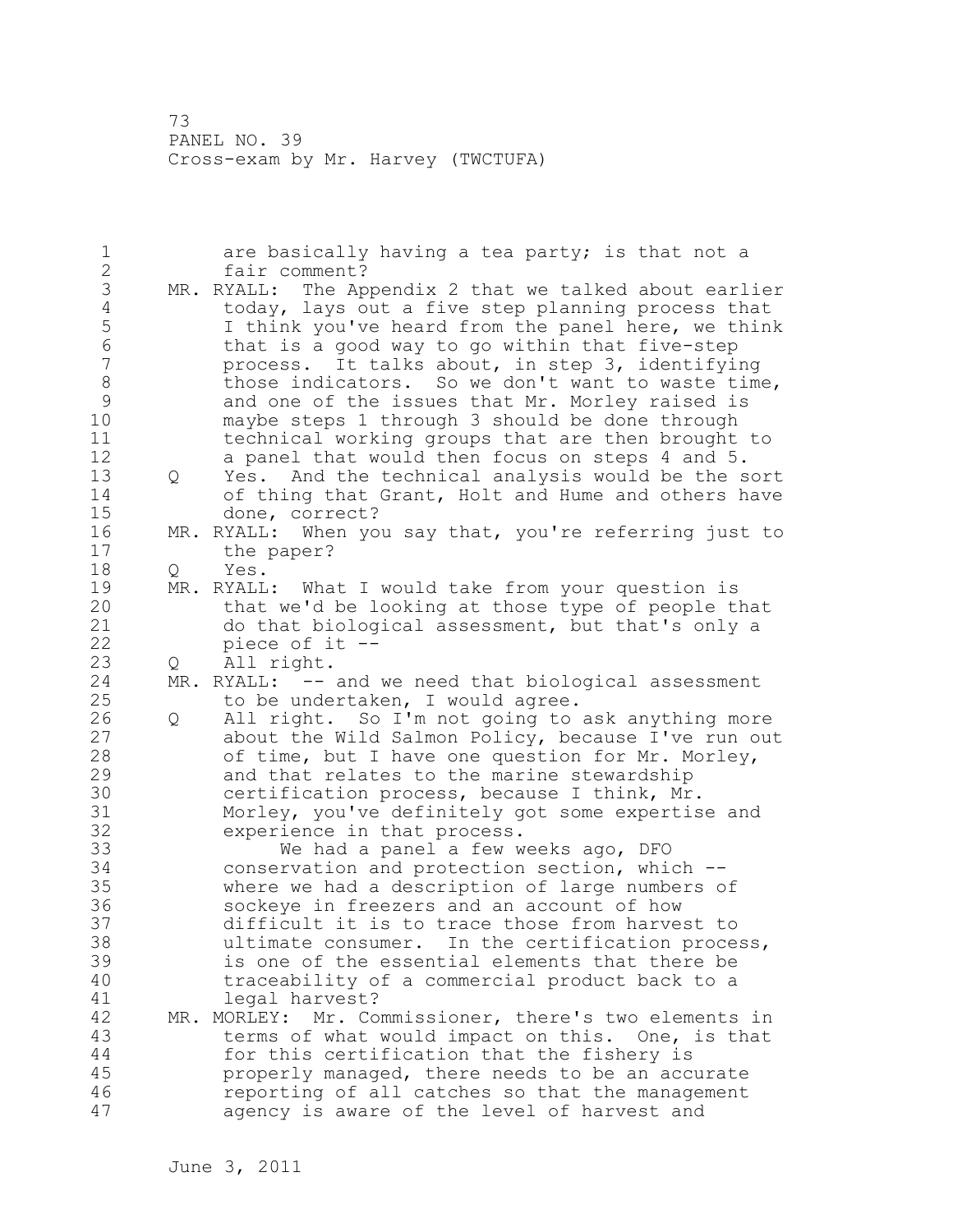74 PANEL NO. 39 Cross-exam by Mr. Harvey (TWCTUFA) Cross-exam by Mr. Eidsvik (SGAHC)

1 ensures that it stays within their management 2 regime. Beyond that, for when -- once a fishery 3 is certified, then in order for anyone to market a<br>4 product that comes from a certified fishery, any 4 product that comes from a certified fishery, any<br>5 company or individual that wants to sell a produ 5 company or individual that wants to sell a product 6 and claim that it's certified, needs to have a chain of custody certification, also, where their 8 systems for traceability are reviewed and ensure<br>9 bthat they know the source of the product and that 9 that they know the source of the product and that<br>10 through this chain of custody you can trace through this chain of custody you can trace 11 whatever product is going through their hands as 12 coming from a fishery that was certified. So it 13 has to be traced back to that fishery. 14 And within British Columbia right now in 15 sockeye fisheries, that would be -- all the 16 fisheries that have that certification would be 17 the gillnet, seine and troll commercial sockeye 18 fisheries, as well as the in-river economic 19 opportunity fisheries that are, again, set forward<br>20 as a legal commercial fishery. So as long as you as a legal commercial fishery. So as long as you 21 have a traceability system that ensures you can 22 demonstrate to a certifier that you can trace 23 those fish back to those fisheries, then you're 24 authorized to attach an MSC label to that product. 25 Q Yes. And if you don't have that, it might risk 26 your certification; is that --<br>27 MR. MORLEY: The certification, its MR. MORLEY: The certification, itself, again, that 28 would apply to the individual product (sic) who 29 wants to sell the product. The certification, 30 itself, is more dependent on the managing agency<br>31 being able to ensure that they have an accurate being able to ensure that they have an accurate 32 reporting of all the catches. 33 Q The managing agency is DFO, of course? 34 MR. MORLEY: That's correct, yes. 35 MR. HARVEY: Thank you. Those are my questions. 36 MR. WALLACE: Thank you. Mr. Commissioner, Mr. 37 Eidsvik. 38 MR. EIDSVIK: Good afternoon, Mr. Commissioner, Philip 39 Eidsvik on behalf of Area E Gillnetters and the 40 B.C. Fisheries Coalition. 41<br>42 CROSS-EXAMINATION BY MR. EIDSVIK: 43 44 Q Mr. Morley, perhaps I could start with yourself. 45 We often talk about harvesting fish in a 46 commercial fishery, had we often forget that the 47 purpose of the harvest is -- is not Fraser sockeye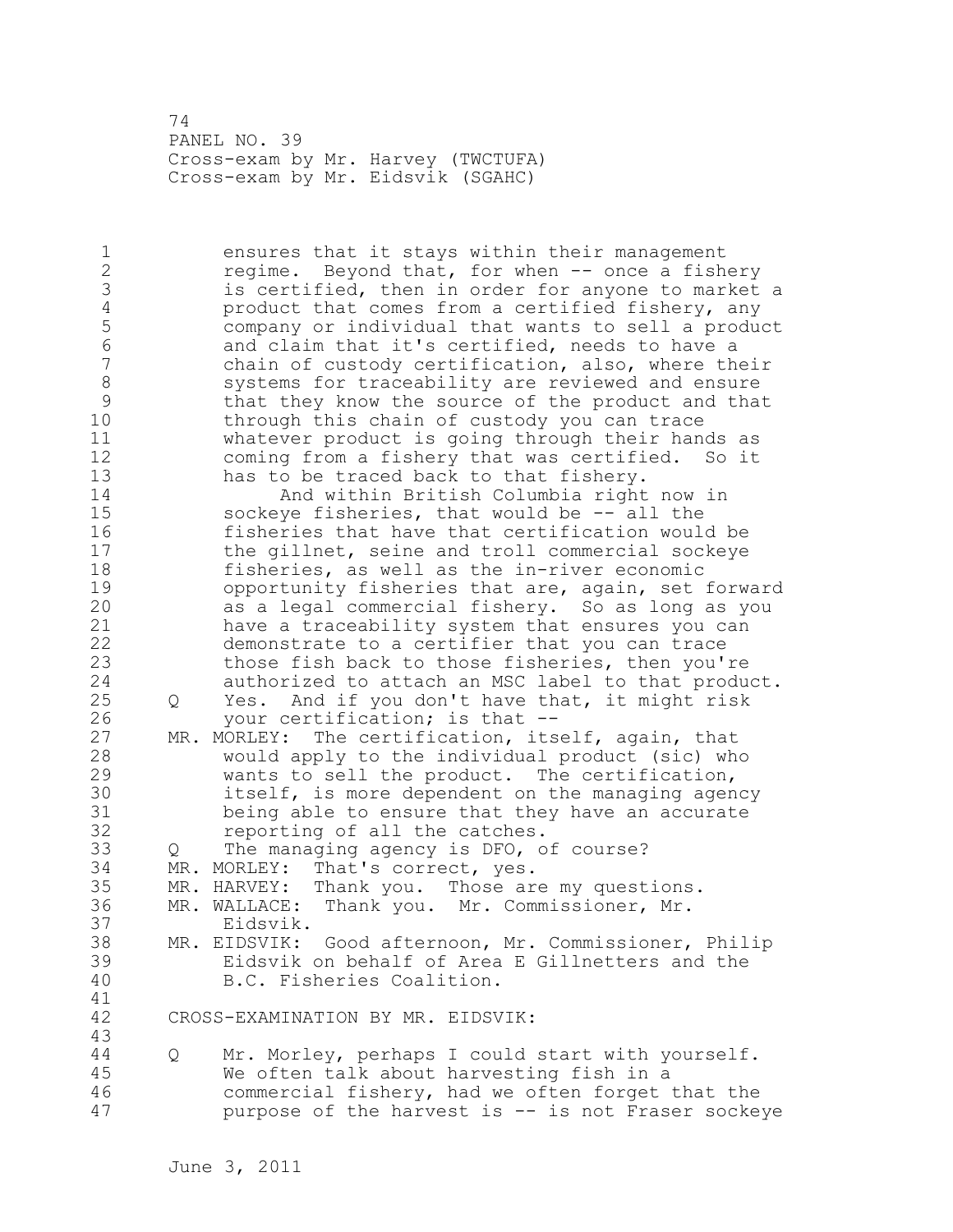1 a great natural or local food source, and really 2 what we're doing is harvesting food? 3 MR. MORLEY: I always have to remind people that we<br>4 are, in fact, in the food business, and the on 4 are, in fact, in the food business, and the only<br>5 ceason that people are paying us to do the thing 5 **1992** reason that people are paying us to do the things<br>5 6 The velogical vecause, ultimately, it's going to 6 we're doing is because, ultimately, it's going to go on someone's plate to eat. 8 Q And, indeed, it's a great, healthy, wonderful<br>9 thing to eat. I know you eat it, yourself. 9 thing to eat. I know you eat it, yourself.<br>10 MR. MORLEY: I eat a lot of sockeve, myself, and MR. MORLEY: I eat a lot of sockeye, myself, and it's 11 certainly one of the most nutritious sources of 12 protein there is. 13 Q Thank you. Prior to the Wild Salmon Policy and 14 multi-stakeholder-facilitated processes, I mean, 15 we've long had a problem with certain weak stocks 16 on the Fraser River, and I think of the Horsefly 17 stock. That was rebuilt pretty successfully from 18 very, very low numbers to millions of fish over a 19 **period of fish without the Wild Salmon Policy; was**<br>20 **it not**? it not?<br>MR. MORLEY: 21 MR. MORLEY: That's correct. 22 Q Now, if you could pick a couple of the good people 23 out of DFO, and I'm comparing what we've done on 24 Cultus to what we potentially could do, you know 25 lots of good people in DFO, if you could have gone 26 in there tomorrow, pick a couple of good people, give them a million dollars a year, would we still 28 be dealing with the difficulties we've had in 29 moving Cultus forward and getting that stock 30 rebuilt?<br>31 MR. MORLEY: MR. MORLEY: Mr. Commissioner, in my opinion, there are 32 three significant issues facing Cultus Lake right 33 now that are very difficult to deal with, one 34 being the freshwater survival things; we tried to 35 deal with things like the milfoil removal and 36 predator control and other issues in the lake. 37 The second whole area being early upstream 38 migration of those fish and getting *Parvicapsula* 39 and dying before they spawn. And the third one 40 being poor ocean survival. I'm not sure that we 41 could -- I could take a couple people and spend a<br>42 million dollars and do anything about the first million dollars and do anything about the first 43 two. 44 The freshwater survival, I think we probably 45 could do more than we have done, but I still think 46 we'd be facing serious problems because of the 47 other two issues that we don't seem to have a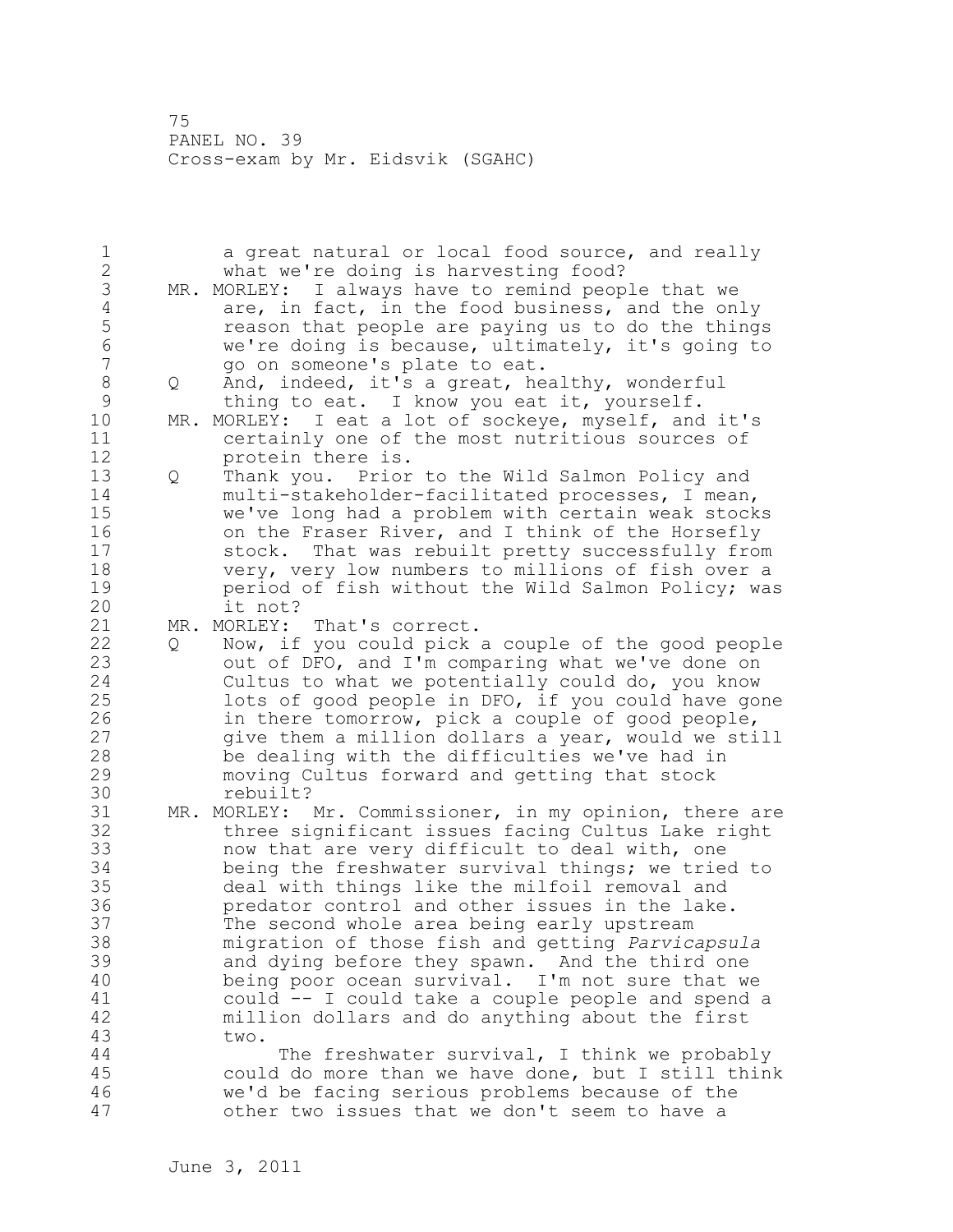1 solution for, now.<br>2 0 We would be in bet 2 Q We would be in better shape, today, if we had 3 dealt with the freshwater issues fairly<br>4 aggressively, rather than spending two 4 aggressively, rather than spending two or three<br>5 vears talking? 5 years talking?<br>6 MR. MORLEY: I thin 6 MR. MORLEY: I think we could have done more and I<br>7 think that people -- I think there's many peo think that people  $--$  I think there's many people, 8 and I think you heard from some of the people 9 directly involved in the team, like Dr. Bradford<br>10 and Mr. Schubert, that thev felt we could have and Mr. Schubert, that they felt we could have 11 done more, and I would agree with that, for sure. 12 Q Certainly, still some good people in DFO that 13 could deal with this problem? 14 MR. MORLEY: There's many good people in DFO, yes. 15 Q Now, if we deal with Cultus -- or, sorry, the 16 other red stocks in the future that are red stocks 17 in the CU, the same way we dealt with Cultus, and 18 some of the problems that I've talked about, what 19 does this mean to a coastal commercial fishery?<br>20 MR. MORLEY: Well, I think our approach to Cultus ke MR. MORLEY: Well, I think our approach to Cultus keeps 21 changing, and I think, fortunately, it's starting 22 to get a little bit more enlightened in some 23 respects, that we're starting to see that, in 24 fact, we can have sustainable harvests in Cultus 25 and still see some rebuilding, even at 35 - 40 26 percent exploitation rates. But if we sort of<br>27 take the same approach where we identify a protake the same approach where we identify a problem 28 in one of these seven systems that may be in the 29 red list in the Fraser, which sort of span all of 30 the run-timing groups and all of the geography of<br>31 the Fraser, if we take the same kind of approach 31 the Fraser, if we take the same kind of approach<br>32 and say that we have to limit exploitation to 10 and say that we have to limit exploitation to 10 33 percent on those, that I think it means, 34 essentially, and for any period of time, it means 35 the end of fisheries in all approach areas, all 36 the way up the main stem of the Fraser, and that 37 the only real substantial fisheries that could be 38 undertaken would be beyond the spawning grounds, 39 themselves, in individual systems. 40 Q I'll get to those in a minute. And the point I 41 think you raised was interesting. Always on<br>42 fisheries stocks there's some problems that fisheries stocks there's some problems that are in 43 human control, some problems that are outside 44 human control, and my point is the human control 45 problems are the ones we have to do really well, 46 because we can't control the other problems. Have 47 I got that correct?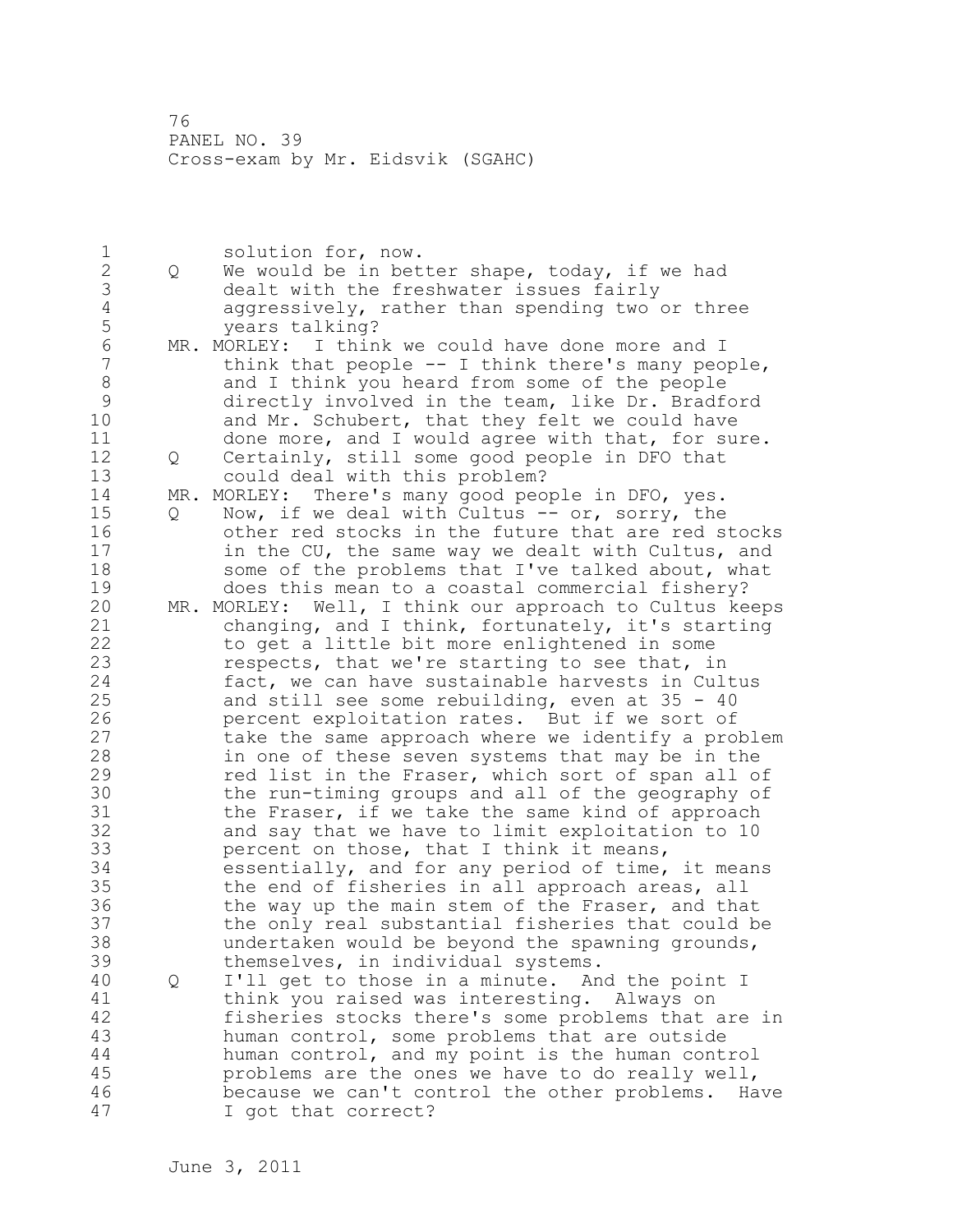1 MR. MORLEY: Well, I think by definition, if things are 2 in human control we can do something about them, 3 and if they're not, we can't. So we certainly can<br>4 try to understand some of the other issues better 4 try to understand some of the other issues better<br>5 and try to learn if there might be something we 5 and try to learn if there might be something we<br>6 could do -- something more we can do about it, 6 could do -- something more we can do about it, but clearly the ones that we know we can do something 8 about we should do as good a job as we can. 9 Q And Mr. Saunders, I want to bring up one of those<br>10 issues that's of concern to us, and it's the issue issues that's of concern to us, and it's the issue 11 of habitat. And you are familiar, probably, with 12 the Adams Lake -- proposed Adams Lake development? 13 It's the 150-boat marina and the 200 condo units 14 at the mouth of the Adams Lake -- or river, I 15 mean, mouth of the Adams River? 16 MR. YOUNG: Sorry, are you asking me? I'm Mr. Young. 17 Q I'm sorry, Mr. Young. Jeffery, yeah, please. 18 MR. YOUNG: Yes, I'm aware of that development 19 proposal.<br>20 0 And it go 20 Q And it got stopped because of public pressure, 21 basically? 22 MR. YOUNG: That's my understanding, yeah. 23 Q Now, being an NGO, you're familiar how difficult 24 it can be to get public involvement on all of the 25 issues, habitat issues, that effect salmon 26 generally, and sockeye specifically. Can we rely<br>27 on public pressure to keep dealing with our on public pressure to keep dealing with our 28 habitat -- potential habitat concerns, or do we 29 have to find a better way to do it? 30 MR. YOUNG: I think the Wild Salmon Policy is fairly clear in identifying the importance of evaluating 32 habitat and then using that information to guide 33 DFO's responsibilities with respect to protecting 34 habitat for salmon. 35 Q Yeah. And I guess that was my problem, is how we 36 deal with habitat and the Wild Salmon Policy is 37 it's kind of another process has been set up. And 38 have you heard of the concept of salmon 39 strongholds, where they're sort of like a park and 40 development is prohibited once you've declared 41 something critical salmon habitat; are you<br>42 familiar with that concept? familiar with that concept? 43 MR. YOUNG: I'm familiar with the concept of salmon 44 strongholds, although I think it's a bit more 45 complex than just that simple definition, but yes. 46 Q Would you agree with me that it's better to 47 prohibit development in critical areas than leave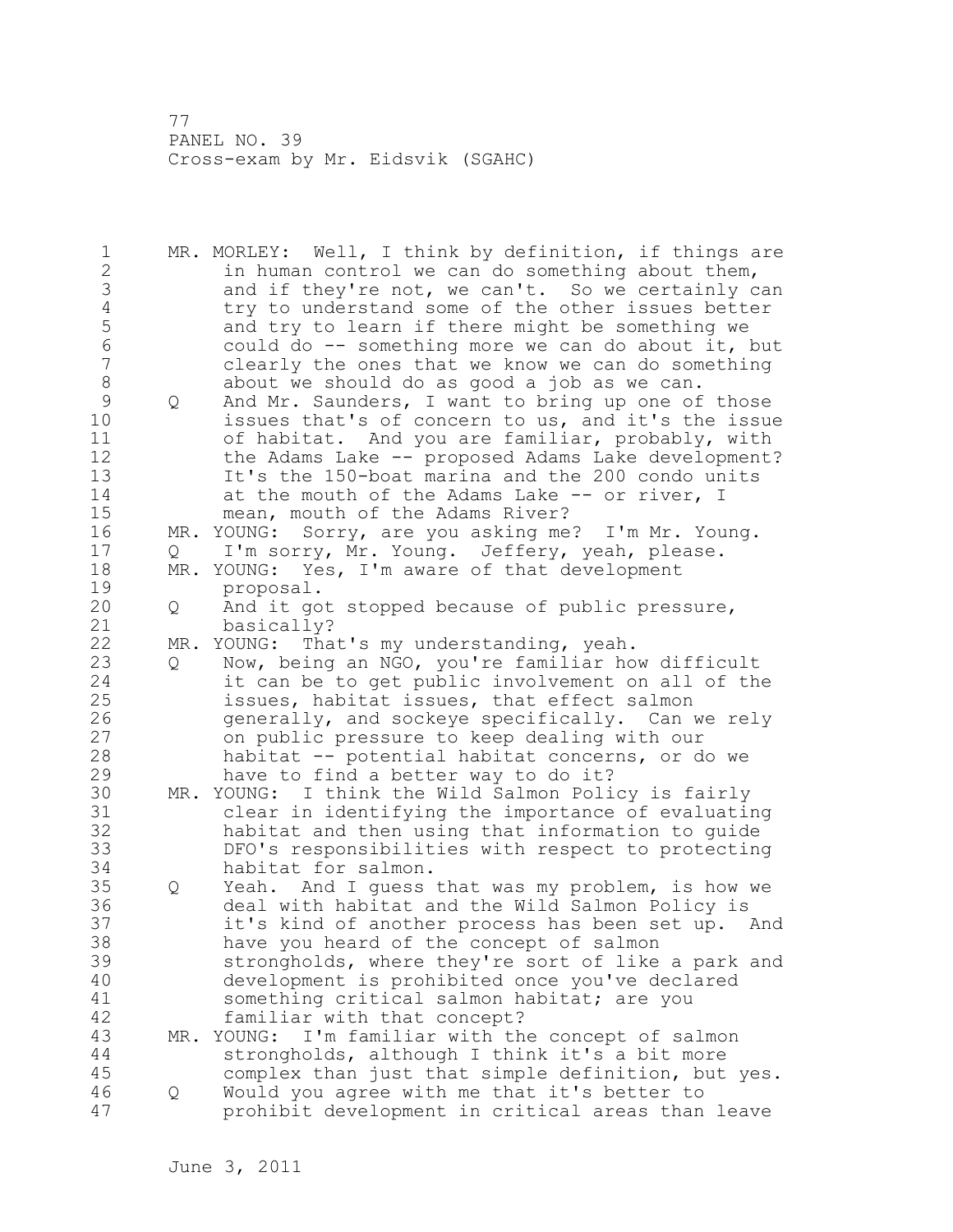| 1<br>$\overline{2}$ |     | it up to another process and meetings and paper<br>and all that stuff that we've seen? |
|---------------------|-----|----------------------------------------------------------------------------------------|
| 3                   |     | MR. YOUNG: I think the Wild Salmon Policy gives us an                                  |
| $\overline{4}$      |     |                                                                                        |
|                     |     | opportunity to evaluate habitat at a conservation                                      |
| 5                   |     | unit level, and identify, for example, critical                                        |
| 6                   |     | habitat for conservation units perhaps somewhat                                        |
| $\overline{7}$      |     | consistent with what would be required under SARA,                                     |
| $\,8\,$             |     | and with that information I think that could give                                      |
| $\mathcal{G}$       |     | DFO a strong basis for prioritizing protection of                                      |
| 10                  |     | that critical habitat.                                                                 |
| 11                  | Q   | Thank you. Mr. Ryall, I just had a couple of                                           |
| 12                  |     | quick questions for yourself. You were stating                                         |
| 13                  |     | that we're not there -- Mr. Harvey raised some                                         |
| 14                  |     | questions we're not there on the amount of                                             |
| 15                  |     | carrying capacity in certain lakes, and you're                                         |
| 16                  |     | just not entirely confident in the science yet; is                                     |
| 17                  |     | that correct?                                                                          |
| 18                  |     | MR. RYALL: I said there was a lot of uncertainty in                                    |
| 19                  |     | what those carrying capacity estimates are.                                            |
| 20                  |     |                                                                                        |
|                     | Q   | And I quess my question is: How do you manage, in                                      |
| 21                  |     | the event of uncertainty, obviously the Salmon                                         |
| 22                  |     | Commission managed in a great state of uncertainty                                     |
| 23                  |     | from, say, 1940 to 1993, without all these papers                                      |
| 24                  |     | and stuff. Can you explain how they successfully                                       |
| 25                  |     | managed to rebuild all the runs and not bring us                                       |
| 26                  |     | the kind of chaos we've seen in the last 20 years?                                     |
| 27                  |     | MR. RYALL: Well, they had quite a scientific body                                      |
| 28                  |     | attached to the International Pacific Salmon                                           |
| 29                  |     | Fisheries Commission that developed tools for                                          |
| 30                  |     | management of sockeye that was based upon science.                                     |
| 31                  |     | So they undertook quite a range of studies within                                      |
| 32                  |     | the Fraser Watershed that helped improve their                                         |
| 33                  |     | management as well.                                                                    |
| 34                  | Q   | And all those studies have been available to DFO,                                      |
| 35                  |     | I guess, for the last 20 years?                                                        |
| 36                  | MR. | RYALL: They've been available to public at large.                                      |
| 37                  |     |                                                                                        |
|                     | Q   | Thank you. Mr. Morley, I think it's your last                                          |
| 38                  |     | chance, maybe you might $--$                                                           |
| 39                  |     | MR. SAUNDERS: Mr. Commissioner, would it be possible                                   |
| 40                  |     | for me to add --                                                                       |
| 41                  | Q   | I'm sorry, go ahead.                                                                   |
| 42                  |     | MR. SAUNDERS: -- a little bit to Mr. Ryall's? I think                                  |
| 43                  |     | one of the bigger issues we've got in front of us,                                     |
| 44                  |     | despite having on these productivity issues of                                         |
| 45                  |     | lakes and other things and the impacts the marine                                      |
| 46                  |     | survival and the en route mortality that Mr.                                           |
| 47                  |     | Morley referred to, and freshwater survival, these                                     |
|                     |     |                                                                                        |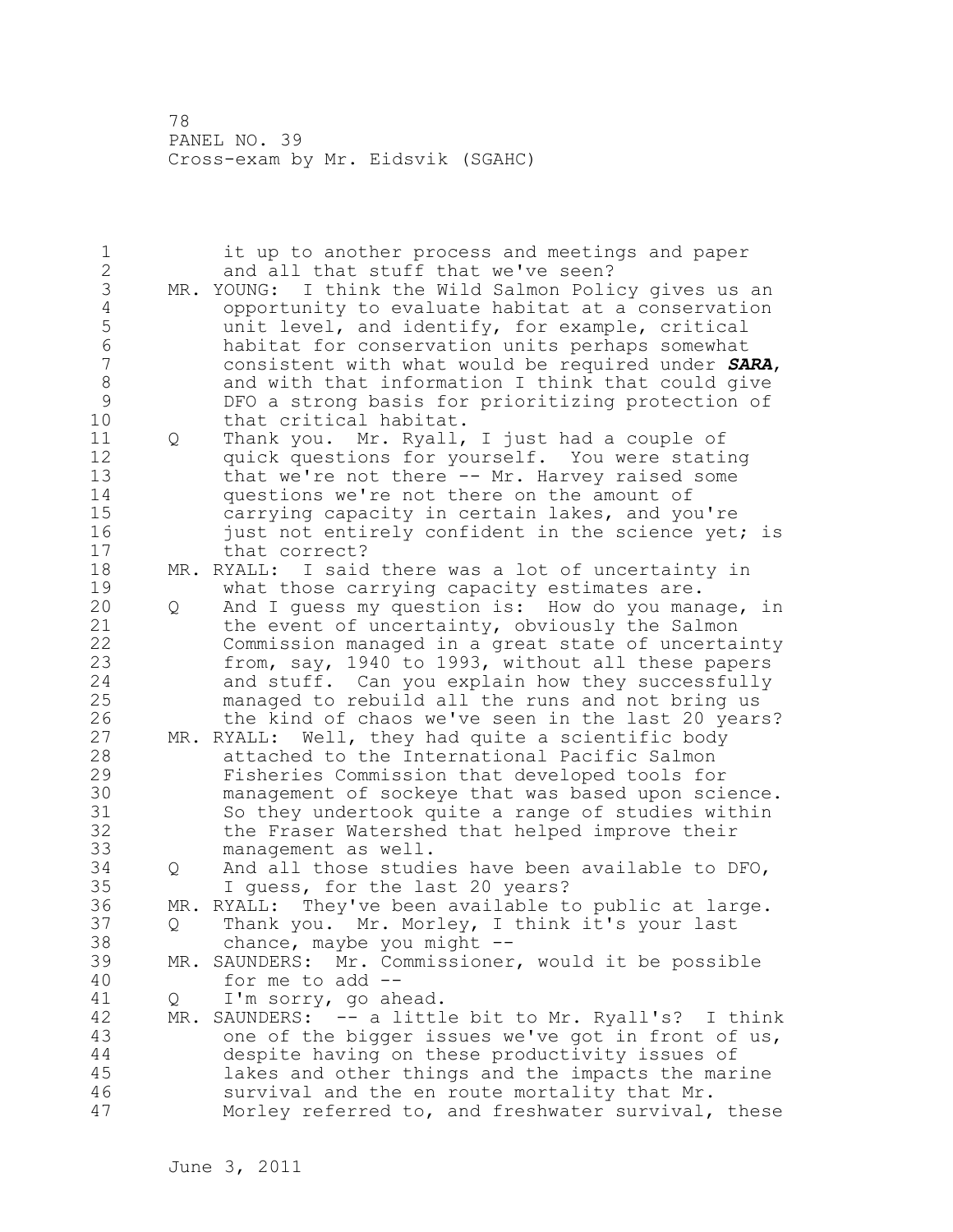1 things are changing dramatically under climate 2 change. So to expect, you know, the uncertainty 3 that goes along with these things are constantly<br>4 changing what we are going to experience and have 4 changing what we are going to experience and have<br>5 to deal with. So I think it's an important 5 to deal with. So I think it's an important<br>6 context to consider. 6 context to consider.<br>7 0 So if you were manag Q So if you were managing in a state of uncertainty, 8 one method, when you're trying to deal with 9 escapement levels, is, "I'm not going to double my<br>10 escapement level this vear, I'm going to mavbe add escapement level this year, I'm going to maybe add 11 10 percent and then I'm going to watch carefully 12 when I see the spawner to return ratio start to 13 decline, I may be getting a little more cautious," 14 that's one alternative way to do it, rather than 15 just say, "We're going to go from two million 16 escapement this year to five million next cycle"? 17 MR. SAUNDERS: I'm not feeling I can comment on an 18 actual in-season management strategy, but the fact 19 that we're dealing with a time, you know, you<br>20 talked about ease of rebuilding, or difficult talked about ease of rebuilding, or difficulty, I 21 think we're rapidly moving into several upcoming 22 decades that, regardless of what actions we take, 23 the marine survival and the impact of climate 24 change may see us -- we're seeing fractions of the 25 survival that we saw compared to what we saw 10 26 and 15 and 20 years ago.<br>27 So we're just moving So we're just moving into a time where these 28 fish, regardless of what we do, are seriously 29 threatened by the changing climate. And, as well, 30 we're also in a time when the impacts of the human<br>31 footprint is continuing to increase, which we footprint is continuing to increase, which we 32 don't have a good track record in that regard. 33 Q So we've had periods of bad marine survival, and 34 1961 comes to my mind, where we expected a whole 35 bunch of fish and not that many sockeye came. Why 36 is it more difficult, today, than then? 37 MR. SAUNDERS: I think these fish are amazingly robust 38 in terms of their ability, but it's an -- you may 39 have gone through periods of episodic impacts on a 40 one-year or a two-year, but this going -- this is 41 impacts that we are going to see that continually<br>42 bush these fish to the limits, and the en route push these fish to the limits, and the en route 43 mortality you speak of, they're physiological 44 limits, just the temperature and the implications 45 of disease, once you move into those areas, the 46 implications are very difficult to know whether 47 the fish will survive them.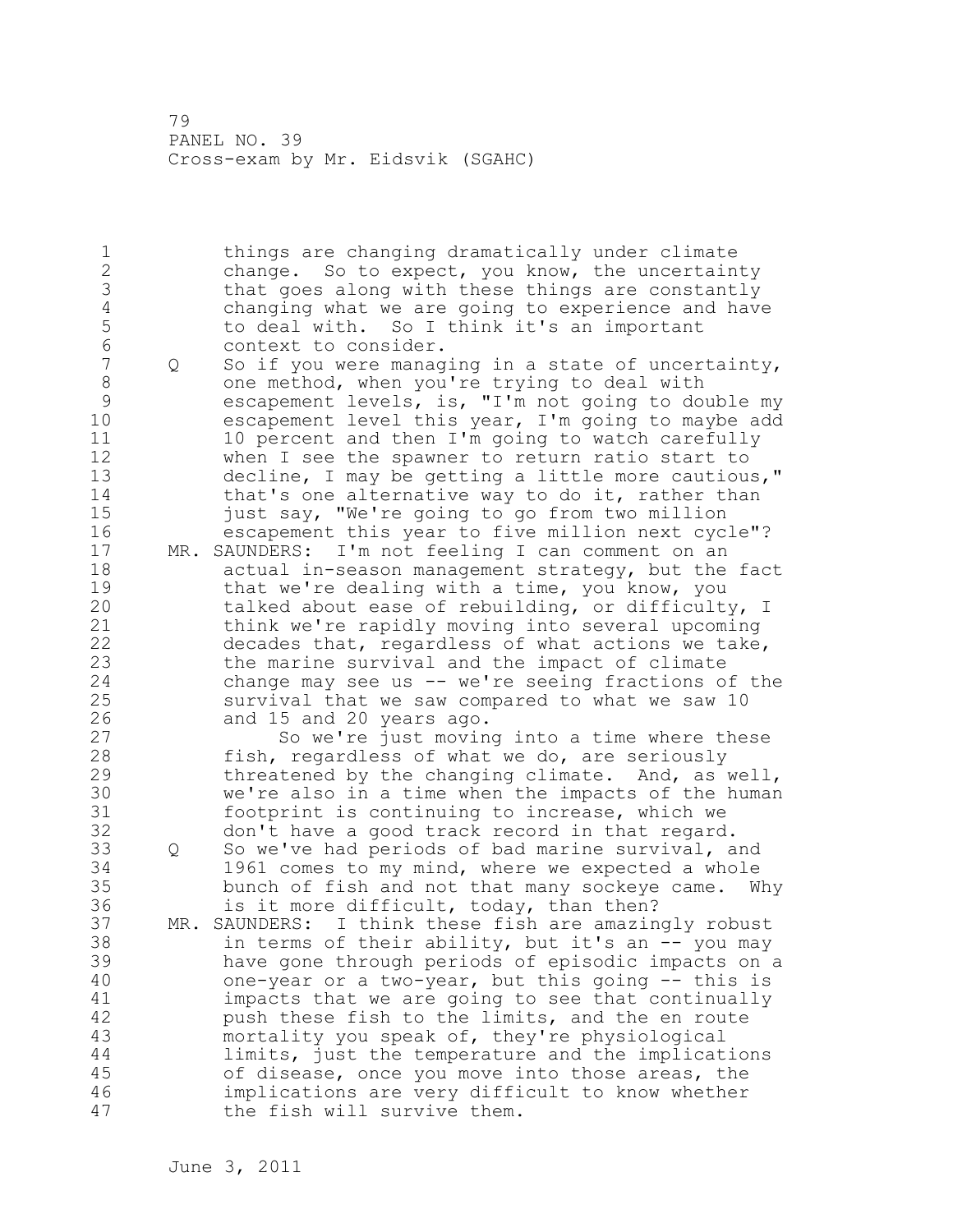1 Whether or not they've got the -- and this 2 speaks to the importance of maintaining the 3 biodiversity that we've got in the system, you<br>4 don't know whether or not there's enough -- the 4 don't know whether or not there's enough -- these<br>5 fish can rapidly -- how rapidly they can adapt to 5 fish can rapidly -- how rapidly they can adapt to<br>6 the conditions that they're going to experience, 6 the conditions that they're going to experience, which are going to be under climate change, as 8 we've already seen in the extreme. 9 Q Thank you. Mr. Morley, as I was saying, this may<br>10 be the last -- you may be the last commercial -be the last  $-$ - you may be the last commercial  $-$ -11 public commercial representative before the 12 Commission. Anything that, you know, we've got a 13 couple minutes here left, that you want to cover 14 off that you haven't had a chance to tell the 15 Commissioner? 16 MR. MORLEY: Don't put me under too much pressure at 17 all. 18 Q I give you two minutes to sum up the history of 19 the fishery.<br>20 MR. MORLEY: Mr. MR. MORLEY: Mr. Commissioner, I mean, I had several 21 opportunities to speak up here and, you know, as 22 has been indicated, I haven't had counsel 23 representing me to get out exactly the testimony I 24 may want to get out. But, you know, in terms of 25 my reflection of what we're facing here is that 26 the -- and I'm quite fearful that, in fact, we are<br>27 about to see some increasing pressure on the about to see some increasing pressure on the 28 Department of Fisheries and Oceans' budgets in the 29 face of government restraint and trying to balance 30 their budget, and I am very concerned that, in<br>31 fact, the nature of the task that the Departme 31 fact, the nature of the task that the Department<br>32 of Fisheries and Oceans is being asked to do in of Fisheries and Oceans is being asked to do in 33 managing this complex resource over the last 40 or 34 so years, has changed dramatically, and they are 35 being expected to satisfy a lot more government 36 roles than what they used to in the past, and 37 they're a very diverse department, covering all 38 the way from oceans planning to the coast guard, 39 have increasing responsibilities as a result of 40 treaties and court cases to do with First Nations, 41 and that the -- what I see having transpired over<br>42 that time period is that the Department's focus o that time period is that the Department's focus on 43 their core mandate has completely -- has been 44 completely dissipated and their management 45 structure has evolved to be a highly complex 46 matrix organization, which only adds to the 47 difficulty of them coordinating what limited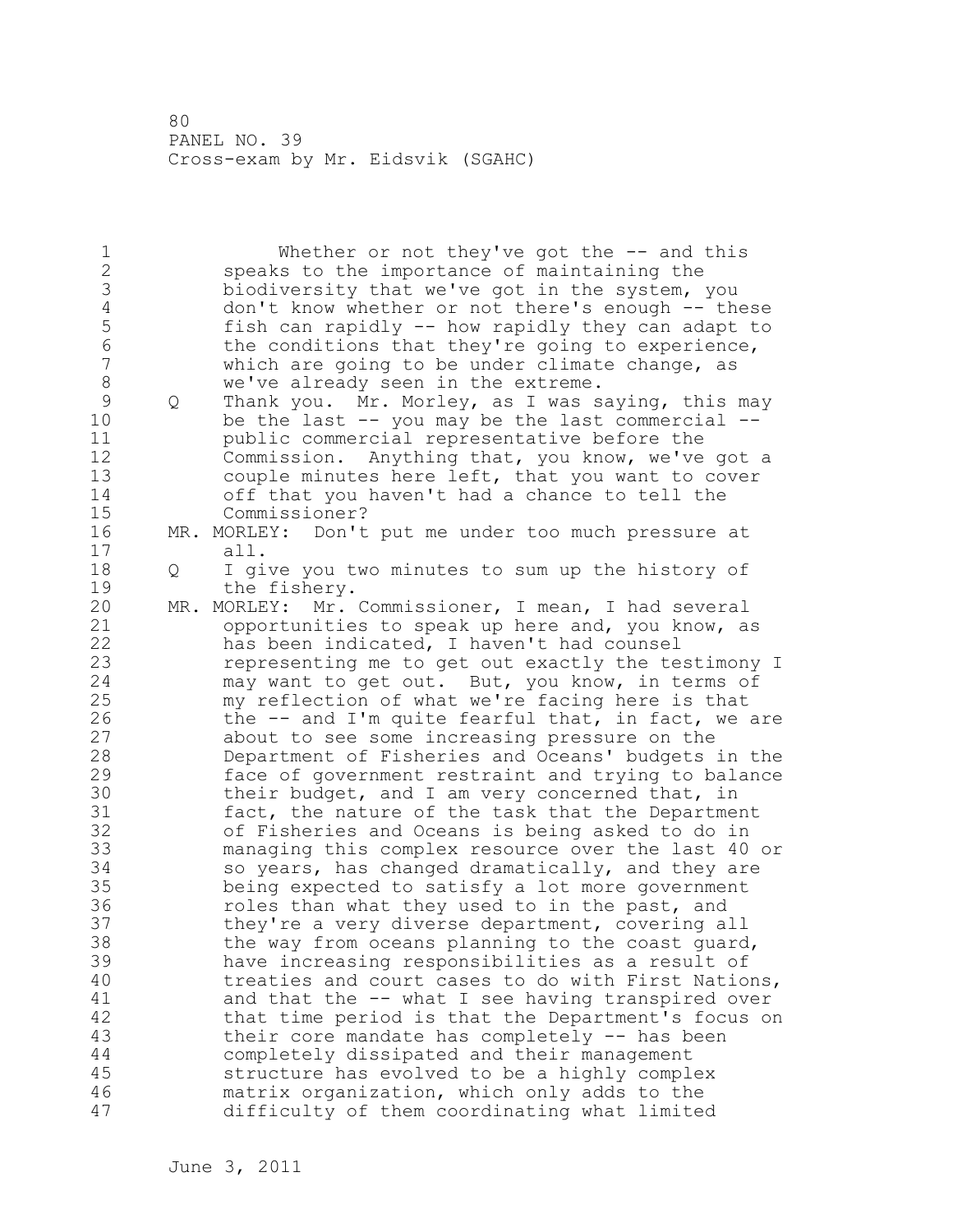1 resources they have on their core mandate. 2 And I guess what I would hope, coming out of 3 this, is that clearly there's many people<br>4 concerned about them undertaking their co 4 concerned about them undertaking their core<br>5 mandate of managing our fisheries resources 5 mandate of managing our fisheries resources, in 6 particular Fraser sockeye, in such a way that it not only preserves healthy populations, but also 8 enables the tremendous benefits that are available<br>9 from the surplus that we can generate from the 9 from the surplus that we can generate from the stocks to be enjoyed by a variety of interests. 11 And I would really like to see there be a 12 serious look at how they can have their mandate 13 and organizational structure change so that they 14 have a much more hierarchical line management 15 responsible for the core issues of science, stock 16 assessment, monitoring, enforcement, and 17 developing fishing plans. And that's really what I 18 think many people in the industry would like to 19 see happen here.<br>20 0 If I could sum i 20 Q If I could sum it up, perhaps, it's get back to 21 the basics of fishing management? 22 MR. MORLEY: Absolutely, yes. 23 MR. EIDSVIK: Thank you, Mr. Morley, and Mr. Young. 24 Thank you. And Mr. Ryall. Thank you, Mr. 25 Commissioner. 26 MR. WALLACE: Mr. Eidsvik, thank you. Ms. Gaertner?<br>27 MS. GAERTNER: Mr. Commissioner, Brenda Gaertner, an MS. GAERTNER: Mr. Commissioner, Brenda Gaertner, and 28 with me, Leah Pence, for the First Nations 29 Coalition. Mr. Commissioner, I've been allotted 30 one hour. I will take one hour. I'm wondering if<br>31 vou would be interested in taking the 10-minute you would be interested in taking the 10-minute 32 break now and then just having me finish in that 33 hour? 34 THE COMMISSIONER: I'm very content to do that. I just 35 don't know how much re-examination we have, and I 36 just want to find out -- 37 MS. GAERTNER: I can actually check that over that 10- 38 minute period. 39 MR. WALLACE: Mr. Commissioner, I think Ms. Gaertner's 40 correct, we did allocate an hour to her and we are 41 at a point where that would eat up the balance of 42 the time with the 10-minute break. Perhaps this 43 is another situation where written re-examination 44 might be acceptable? 45 THE COMMISSIONER: I would prefer not. I would prefer 46 you and Ms. Gaertner to sort it out. And I'm 47 going to take the break now. I'll adjourn at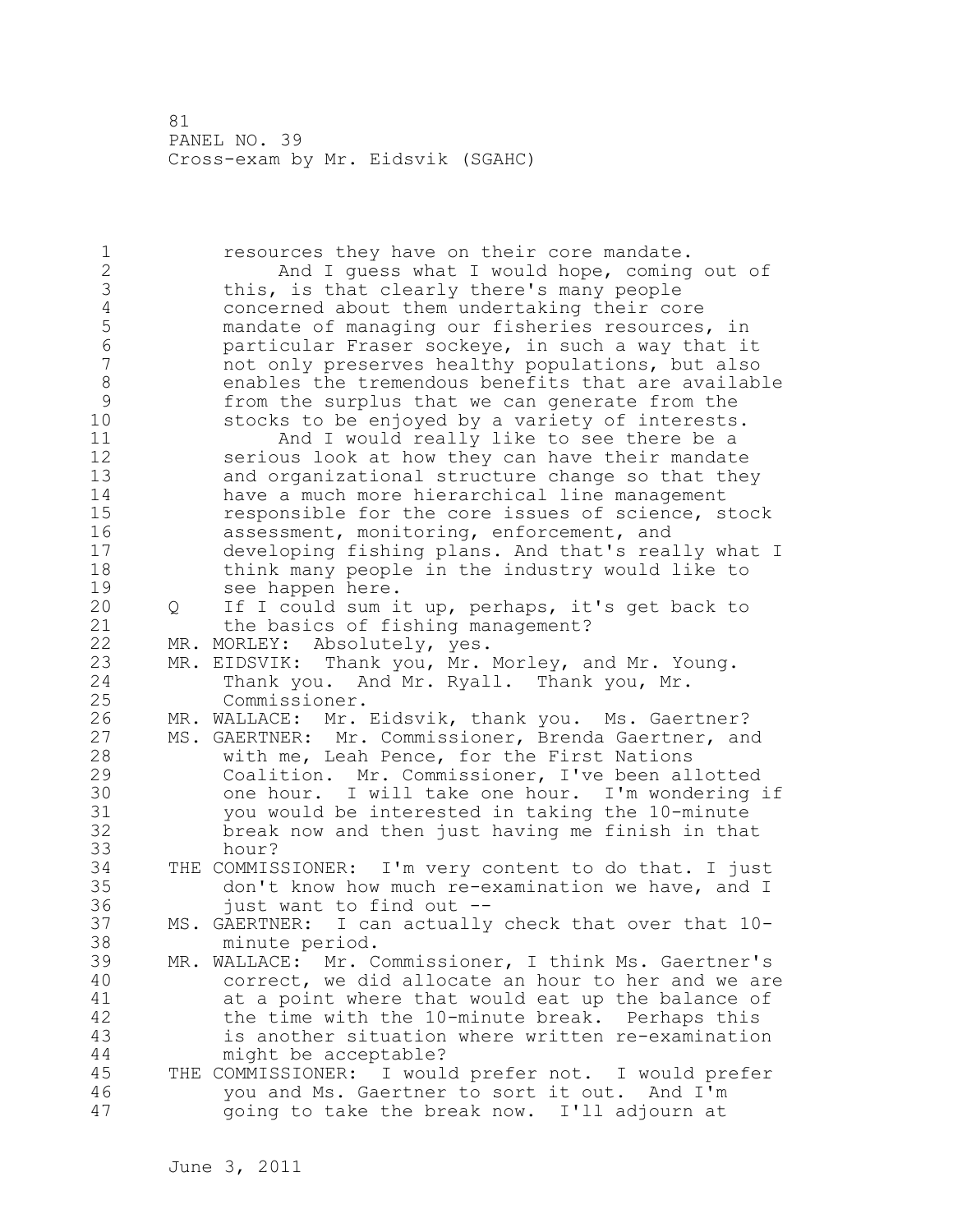1 4:00, and if the two of you could sort out the 2 time available as to how you want to divide that 3 up, I think that would be the most appropriate way 4 to complete this afternoon.<br>5 MR. WALLACE: I will discuss it MR. WALLACE: I will discuss it with Ms. Gaertner. 6 THE COMMISSIONER: Thank you.<br>7 THE REGISTRAR: The hearing w THE REGISTRAR: The hearing will now recess for 10 8 minutes.  $\begin{array}{c} 9 \\ 10 \end{array}$ 10 (PROCEEDINGS ADJOURNED FOR AFTERNOON RECESS) 11 (PROCEEDINGS RECONVENED) 12 13 THE REGISTRAR: The hearing is now resumed. 14 MR. WALLACE: Thank you, Mr. Commissioner. Ms. 15 Gaertner and I have spoken, and she offered to do 16 her very, very best, which she always does, to 17 give me a little time at the end, and I will do my 18 very best to make proper use of it. I may well 19 reiterate my request for written questions at the<br>20 end of that. end of that. 21 MS. GAERTNER: Thank you, Mr. Commissioner. 22 23 CROSS-EXAMINATION BY MS. GAERTNER: 24 25 Q I think it's fairly straightforward at this point 26 in time, but I would like to take you to Exhibit<br>27 3, which is the Wild Salmon Policy, to page 25. 8, which is the Wild Salmon Policy, to page 25. 28 And while John's not here, I'll just summarize 29 what you'll see there, Mr. Commissioner. 30 At the top of that page you'll see that when<br>31 the Wild Salmon Policy was finalized, there were 31 the Wild Salmon Policy was finalized, there were<br>32 basically two action steps for Strategy 4. One basically two action steps for Strategy 4. One is 33 the establishment of an interim process, and the 34 second was the development of a new integrated 35 planning structure. And so my questions today are 36 going to lift off of that understanding, and I'm 37 going to focus on some of the challenges 38 associated with the new integrated planning 39 process, in particular the governance structures 40 associated with that. And then secondly I'm going 41 to turn to some of the challenges associated with<br>42 the interim process. And so those are the two the interim process. And so those are the two 43 primary areas in which I'm going to ask questions. 44 And, gentlemen, I am going to be directing 45 most of my questions to the Department of 46 Fisheries and Oceans representatives, and I'll 47 catch up if I can with both of the others as time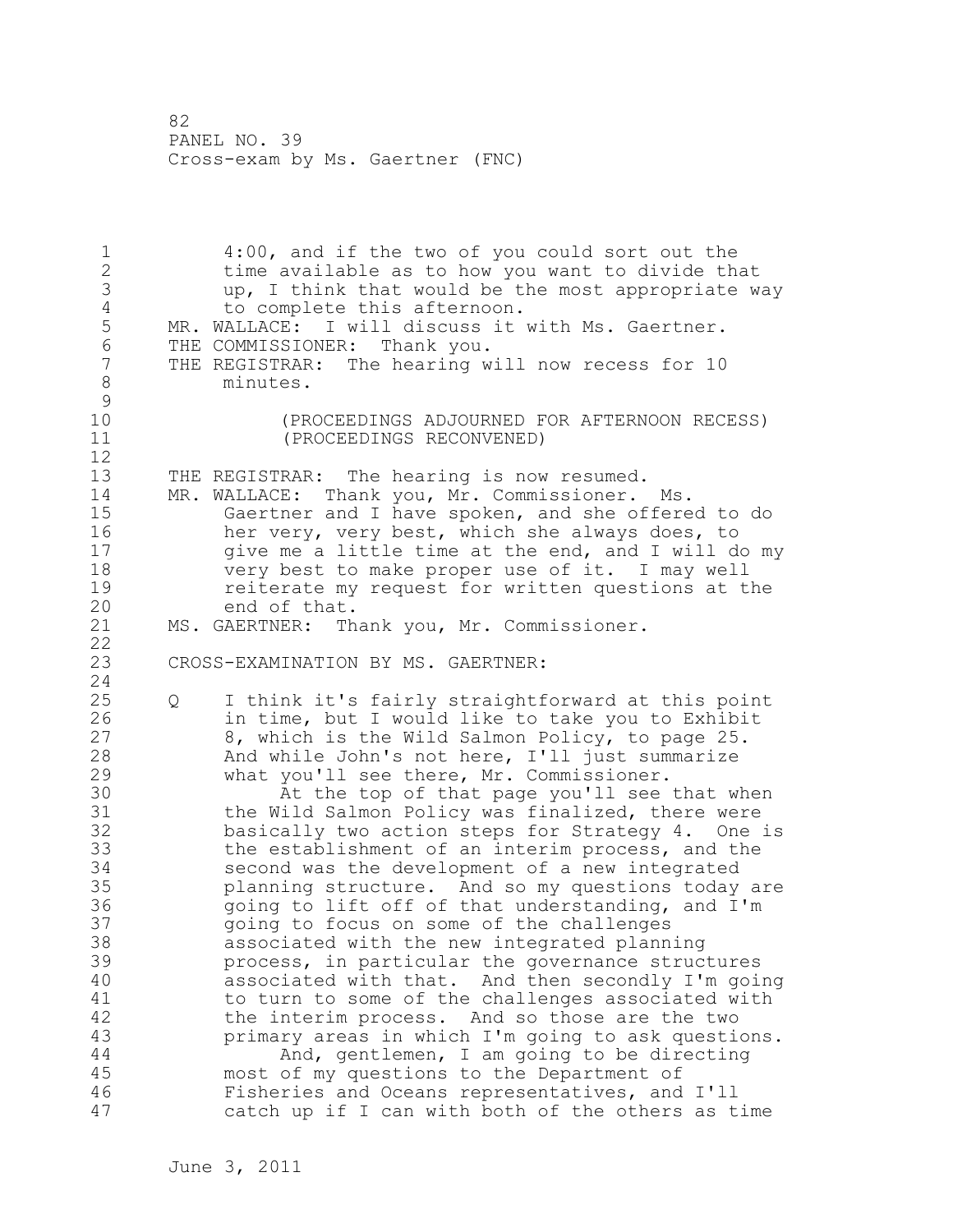1 allows. So you may be able to just relax a little 2 bit, given that it's Friday afternoon, and we'll 3 do some work with Mr. Ryall and Mr. Saunders.<br>4 Now, Mr. Saunders, you've given evidence 4 Now, Mr. Saunders, you've given evidence in<br>5 this inquiry earlier on the Wild Salmon Policy. 5 this inquiry earlier on the Wild Salmon Policy.<br>6 6 And I'll just refresh the Commissioner's memory 6 And I'll just refresh the Commissioner's memory,<br>7 that Mr. Saunders was actively involved in the that Mr. Saunders was actively involved in the 8 development of the Policy as it relates to talking<br>9 and working with some of the meetings with the 9 and working with some of the meetings with the<br>10 First Nations. So he'll be able to give us a First Nations. So he'll be able to give us a 11 backdrop of, as necessary, what was understood at 12 the time in which the Wild Salmon Policy was 13 completed. 14 I'd like to go first to Exhibit 952, and if 15 you could also bring up 953, and go directly to 16 page 9 of 952. Now, as I understood your evidence 17 earlier, Mr. Ryall, you got Sandy Fraser, who's 18 been working with fisheries management at DFO and 19 was actively involved with Mark in the development<br>20 of the Wild Salmon Policy, to do some follow-up of the Wild Salmon Policy, to do some follow-up 21 work in 2010, if I've got my dates correct, on 22 some of the implementation issues around Strategy 23 4; is that correct? 24 MR. RYALL: Yes. Sandy was a Department employee and 25 upon his retirement I also wanted to keep him 26 engaged, and given his experience on the Wild<br>27 Salmon Policy, and had some contracts with Sam Salmon Policy, and had some contracts with Sandy 28 to undertake some work on how to develop 29 integrated plans, and also what scale they would 30 be taken at and provide some guidance on what<br>31 could be included in those strategic plans. could be included in those strategic plans. And 32 he undertook that work, some in 2007 and some in 33 2009. 34 Q And I'd like to go to page 9 of Exhibit 952, if I 35 may. And the paper clearly sets out something of 36 strong importance to my clients in the first 37 paragraph under how is this integration to be 38 achieved. And the writer says: 39 40 In the longer term, the Policy envisages 41 integration being achieved through a new<br>42 blanning structure. The Policy identifi planning structure. The Policy identifies 43 bilateral consultations between Governments 44 and First Nations as the foundation for this 45 new structure. These consultations "will 46 then need to be complemented by broader local 47 and eventually region-wide input". The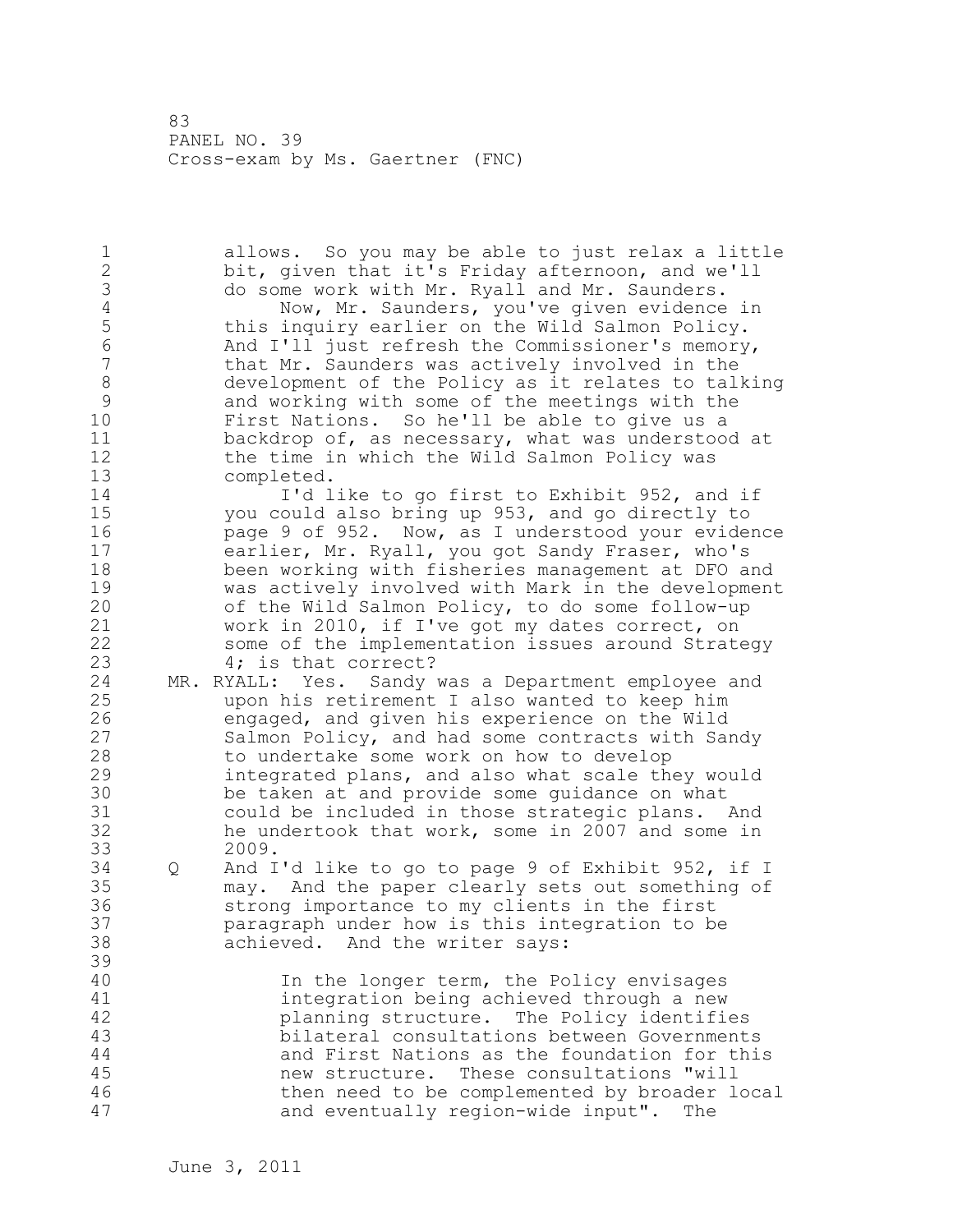1 and policy anticipates that these consultations<br>2 and will result in the establishment of local will result in the establishment of local 3 area planning committees for various sub-<br>4 aregions that can bring together all local 4 regions that can bring together all local<br>5 First Nations governments, harvesters, 5 First Nations governments, harvesters,<br>6 6 Community interests, local and regiona 6 community interests, local and regional government and other stakeholders. 8<br>9 9 And if I look at the bottom of that page and check<br>10 the references for that, he's primarily the references for that, he's primarily 11 referencing page 27 and 20 of the Wild Salmon 12 Policy and Appendix 3. 13 And so, Mr. Saunders, and Mr. Ryall, you can 14 confirm that this is essentially lifting off from 15 the Wild Salmon Policy and the understanding that 16 First Nations and government had at the time when 17 we completed that work back in 2005. 18 MR. SAUNDERS: I would concur with that. 19 Q Mr. Ryall, in your evidence yesterday, you<br>20 mentioned that -- I notice that this repor mentioned that  $-$  I notice that this report is 21 marked draft, "Final Draft", and then the next 22 report by Mr. Fraser in October of 2009, so 23 between March and October 2009, isn't marked 24 draft, and it's a much thinner report and doesn't 25 contain any of the types of language I've just 26 read. The second report is not the completed<br>27 version of the first; is that correct? It's a version of the first; is that correct? It's a 28 different report. It's not intended to be the 29 same report? 30 MR. RYALL: It was not intended to be the same report,<br>31 that's right. that's right. 32 Q Do we have a final draft of the first one, or 33 shall we use the one that's here as the completed 34 draft. Does final draft mean like there's no more 35 drafts and we've got one, or what have we got 36 here? 37 MR. RYALL: You've got a final draft, which means that 38 there are no other ones past that. 39 Q All right. So it's the final version of the 40 report. It's no longer a draft. 41 MR. RYALL: Sure. I agree.<br>42 0 All right. Now, Mr. S 42 Q All right. Now, Mr. Saunders, you'll agree that 43 during the meetings with First Nations in 2005 44 there were concerns raised by First Nations at the 45 time around how this integrated process would 46 work, vis-à-vis the priorities of their 47 constitutional rights, and whether or not such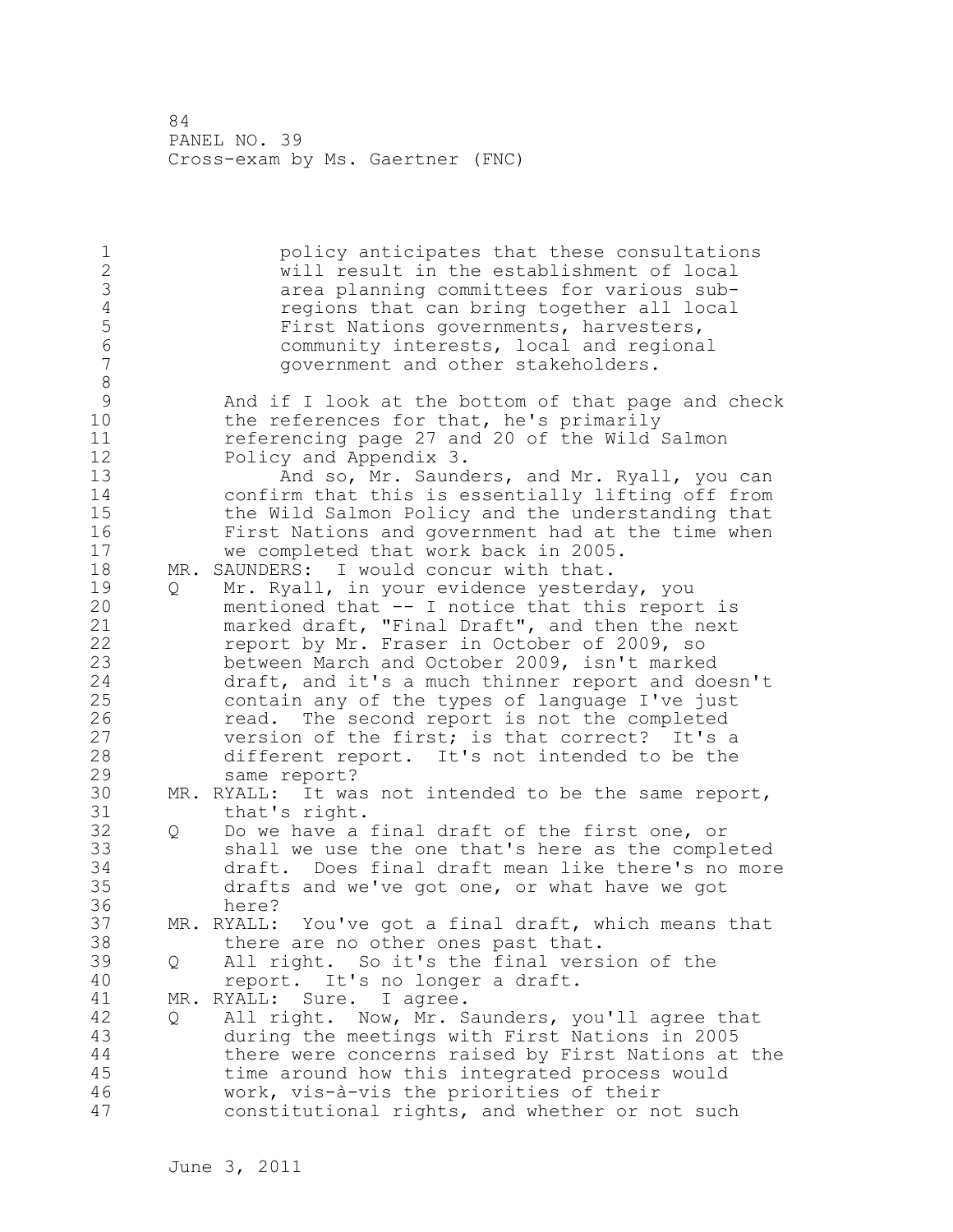1 integrated processes could have the effect of 2 diminishing their place at the table. 3 MR. SAUNDERS: Yes.<br>4 Q And I'd now li 4 Q And I'd now like to turn to Exhibit 951, And<br>5 that's the Strategic Developments (sic) Commi 5 that's the Strategic Developments (sic) Committee 6 Ops reference that we've just heard about, and I want to go to page  $4$ . And what I see on the 8 third bullet there is a:  $\begin{array}{c} 9 \\ 10 \end{array}$ Linkage between Strategy 4 and other 11 **initiatives, both internal and external** 12 13 And I understand Mr. Leadem took you to a number 14 of these. But I wonder if you could go to the 15 third one: 16 17 Pacific Region "Co-Management Framework". 18 19 And could you tell me whether or not that bullet<br>20 feferences -- now, if you could go to First references -- now, if you could go to First 21 Nations, our document number 6, this report. 22 MR. RYALL: I don't know whether it's referencing this 23 report, per se. The bullet here: 24 25 Pacific Region "Co-Management Framework".  $\frac{26}{27}$ Is something that Corey has been working on. 28 Q And so this second document that I'm taking to 29 you, are you familiar with this document? 30 MR. RYALL: I don't think I've seen this before. Q Mr. Saunders, have you seen it? 32 MR. SAUNDERS: I am not familiar with it, no. 33 Q So you weren't provided our documents? It was in 34 our tabs that as it related to this hearing, 35 sorry, or you may not have had time to look at it? 36 MR. SAUNDERS: No, I apologize. I've not had time to 37 take a look at it. 38 Q So it's a document, Mr. Commissioner, by Corey 39 Jackson, who is an employee of the Department of 40 Fisheries and Ocean; is that correct-- oh, it's 41 **prepared for Corey by Julie Gardner.** You're all 42 and the familiar with Julie Gardner and her expertise in familiar with Julie Gardner and her expertise in 43 this area? I'm wondering if you could say yes 44 into the mike. 45 MR. RYALL: Yes. 46 Q Thank you. I'd like that marked as the next 47 exhibit, please.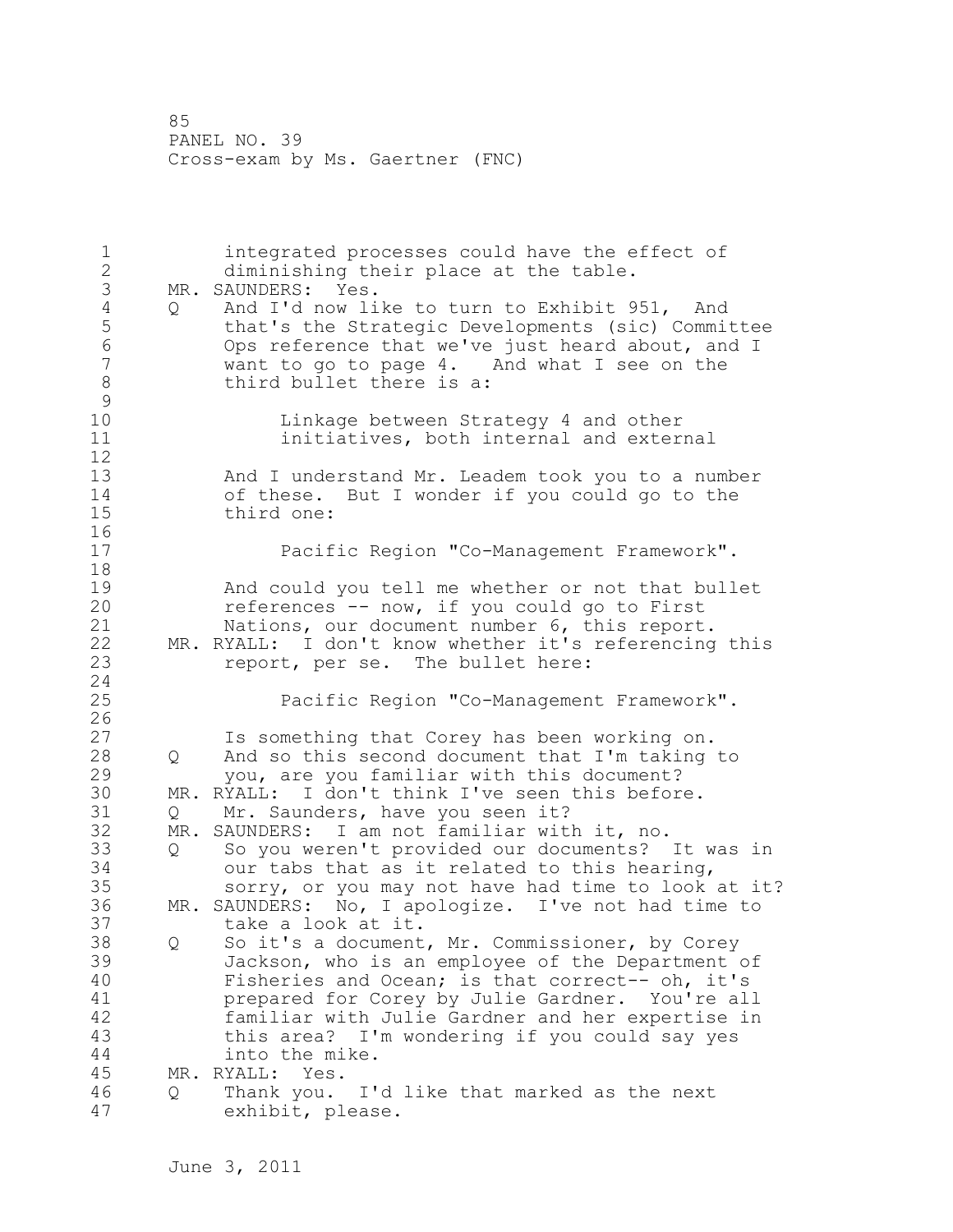1 MR. SAUNDERS: Yes. 2 THE REGISTRAR: Exhibit 972. 3 4 EXHIBIT 972: Gardner, An Overview of Issues<br>5 Concerning First Nations and DFO Co-5 Concerning First Nations and DFO Co-6 Management of Fisheries in the Pacific Region, Draft 8<br>9 9 MS. GAERTNER:<br>10 0 And I wo 10 Q And I wonder if I could take you to the bottom of 11 page 25 of that document. And I regretted and I 12 appreciate the complexities associated that with 13 this, we have a number of stakeholders here, but 14 we didn't have First Nations representation on 15 this panel, so I just want to be clear about some 16 of the challenges they have with Strategy 4. And 17 Ms. Gardner at page 25 says this: 18 19 The priority on [g-to-g] consultation (Tier<br>20 2) often leads First Nations to be reluctan 2) often leads First Nations to be reluctant 21 to take a seat at the table in multilateral 22 processes. They argue that effective Tier 2 23 processes must be properly established and<br>24 working before multiparty processes can working before multiparty processes can 25 [proceed].  $\frac{26}{27}$ You'll agree that that is a consistent concern 28 First Nations have as it relates to the 29 implementation of integrated planning processes 30 such as Strategy 4?<br>31 MR. RYALL: I would agre MR. RYALL: I would agree from my experience that First 32 Nations have been cautious and somewhat reluctant 33 to engage in Tier 3 type processes. In recent 34 meetings that I've had with the First Nations 35 Fishery Council, for example, though, they also 36 recognize that the importance of participating in 37 Tier 3 type processes, and I guess need to be 38 thinking about how they would be engaged in this. 39 but overall, I would say I agree that there has 40 been concerns, and just without a well-established 41 Tier 2 process that there has been some<br>42 Feluctance. Yes. reluctance. Yes. 43 Q All right. Now, I'd like to go back to Ms. 44 Gardner's report and go to page 26, because I'd 45 like to hopefully spend some time focusing on the 46 steps forward as distinct from the well-known 47 concerns. And she says a couple of things at the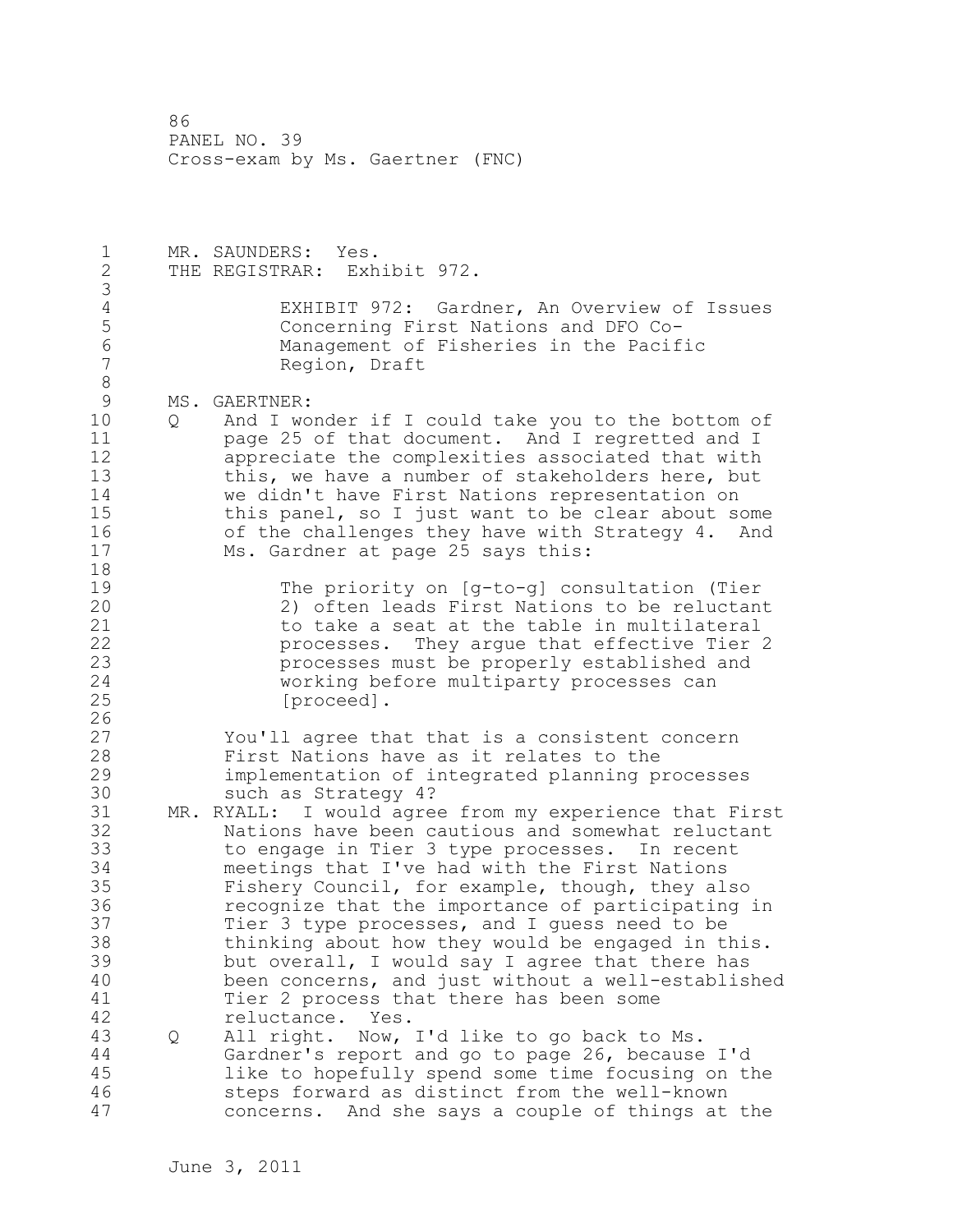1 bottom of page 26 and over to page 27 and 28, and 2 I'll just go to the bold ones, since you haven't 3 had a chance to review this before today. In<br>4 particular she suggests: particular she suggests: 5 6 ...written assurances that DFO will not unjustifiably infringe Aboriginal or treaty 8 rights.  $\begin{smallmatrix} 9 \\ 10 \end{smallmatrix}$ Within these processes. Secondly she suggests 11 over at page 27:  $\begin{array}{c} 12 \\ 13 \end{array}$ Ensure multilateral processes do not push 14 aside consultation and accommodation, where<br>15 appropriate. 16 17 Third she suggests: 18 19 Conduct [those] consultations in connection<br>20 with [those] processes. with [those] processes. 21 22 Use the three-tier framework... 23 24 All of those are matters that are going to be a 25 challenge for the Department of Fisheries and 26 Oceans in implementation, is that correct, Mr.<br>27 Saunders? Saunders? 28 MR. SAUNDERS: I think they are a challenge. I would 29 agree they are a challenge, yes. And I think it's 30 a challenge for First Nations, as well, in this<br>31 creard, but I -- ves, I agree. regard, but  $I$  -- yes, I agree. 32 Q Just wondering, if we can now go back to exhibit 33 -- sorry I'm jumping around, Mr. Lunn, but if we 34 could go back to Exhibit 951, which is this April 35 meeting of the Strategic Committee. And if we go 36 to bullet 4 on page 11, which is their 37 observations of what needs to go on and what needs 38 to happen next. Now, wait a second, bullet 4, 39 page -- oh, there: 40 41 Same Need for clear governance structure, roles<br>42 and responsibilities and accountability... and responsibilities and accountability... 43 44 And if I have it correct, later in the document 45 when they're doing next steps, they want to make 46 sure that DFO's internal governance structures are 47 developed. Do you also agree that concomitant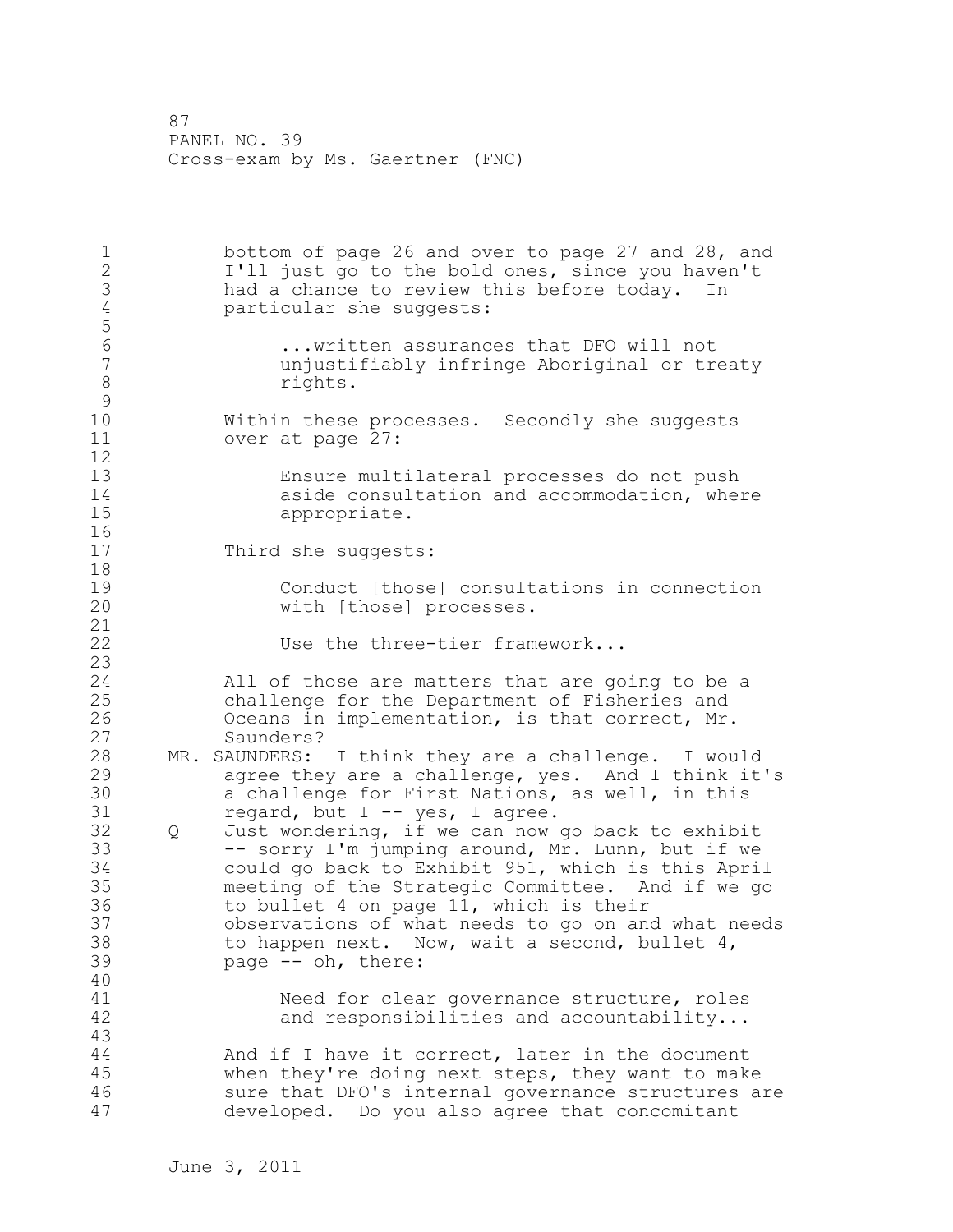1 with the DFO developing their internal structures, 2 a high priority for implementing these matters is 3 going to be a governance structure that works 4 collaboratively and well with First Nations?<br>5 MR. RYALL: I would agree with that. MR. RYALL: I would agree with that. 6 Q And, Mr. Saunders?<br>7 MR. SAUNDERS: I would MR. SAUNDERS: I would agree, as well. 8 Q And would you agree given how much you've worked 9 on the ground, that developing DFO's internal<br>10 structures in a silo, without working structures in a silo, without working 11 collaboratively with First Nations on their 12 government structures, could actually be a 13 problem, that we really need to do this 14 iteratively and in a way that complements, that 15 the structures complement each other. 16 MR. RYALL: I would agree with that overall direction. 17 I think that it's going to be a challenge for 18 First Nations and for the Department of Fisheries 19 and Oceans. I mentioned that we had recently had<br>20 some meetings with the First Nation Fisheries some meetings with the First Nation Fisheries 21 Council, and that's just -- not just one body, but 22 it's a significant body, and we've had those types 23 of discussions about how to thinking more 24 strategically about how to move forward. 25 Q Yes. And the First Nations Fisheries Council is 26 one of my clients, and they are going to have some<br>27 time and, Mr. Commissioner, with you later in the time and, Mr. Commissioner, with you later in the 28 "fishing week" to talk about this in a little bit 29 more detail from their perspective. So I'll do my 30 best with these witnesses today. It would have<br>31 been great to have had you all as one big happy 31 been great to have had you all as one big happy<br>32 family, but we haven't got that todav, so we'll family, but we haven't got that today, so we'll do 33 what we can. 34 Mr. Saunders and Mr. Ryall, I want to ask 35 specifically, now, take a step away from these 36 documents. What I've just talked to you about 37 isn't new to you. It isn't new to my clients. 38 But it is a challenge for the Department. What do 39 you think we need to do? What do you think we 40 need to do get this project, this part of the work 41 done? How much money do we need? How much time<br>42 do we need? What type of focus do we need to do we need? What type of focus do we need to 43 actually get a functioning governance structure 44 that could do this kind of integrated work, 45 exactly as agreed to under the Wild Salmon Policy 46 in a manner that's functional and efficient 47 between First Nations and government?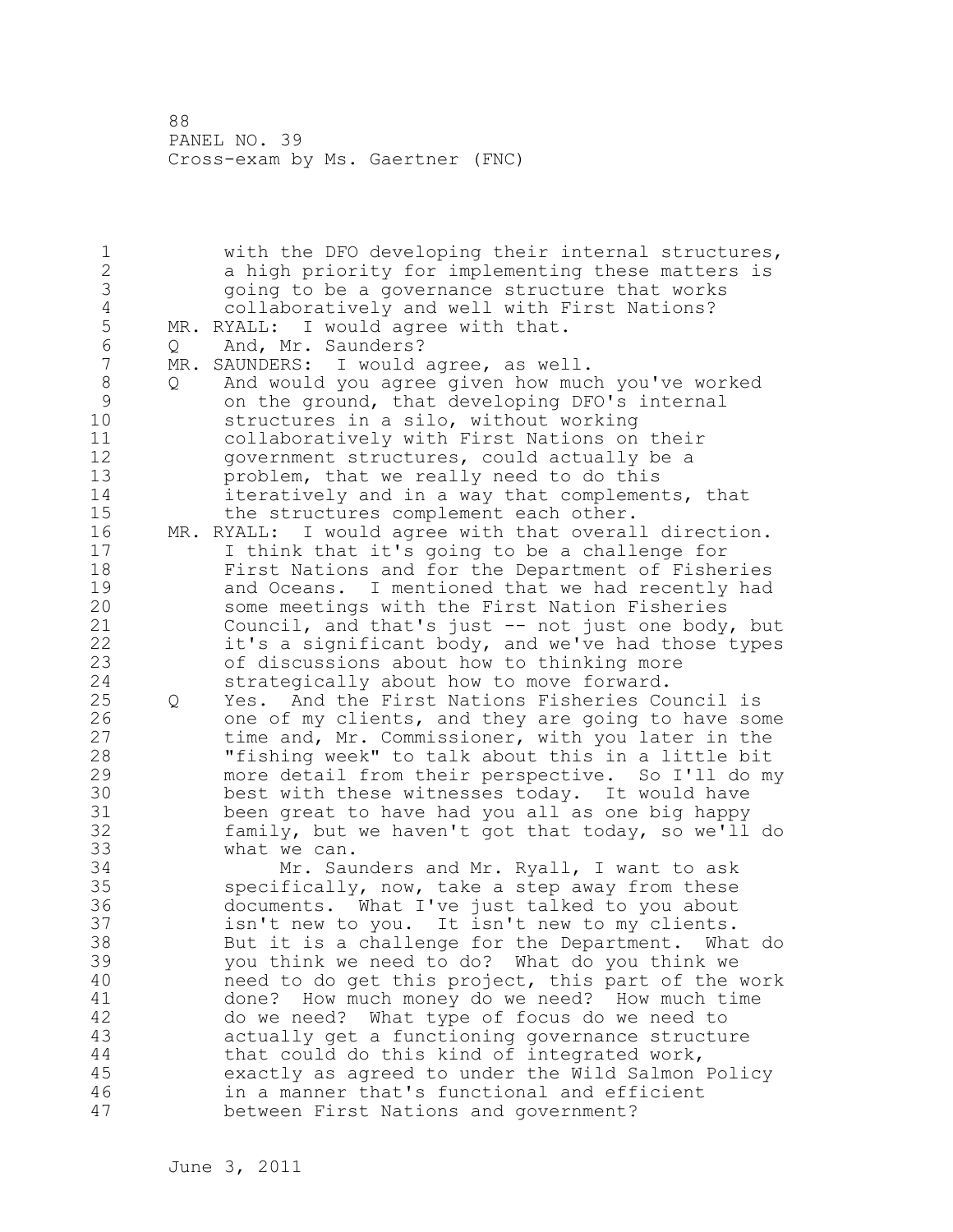1 MR. SAUNDERS: Well, at the risk of, well, Mr. Morley 2 beside me, his reaction, but I think it would be a 3 -- we would require a process to come together.<br>4 And I think if you look at this document that's 4 And I think if you look at this document that's in<br>5 front of us right now, we were laying out a bit of 5 front of us right now, we were laying out a bit of<br>6 an internal course of action, starting to put 6 an internal course of action, starting to put together a process. And I think it does need --8 very quickly we would need to engage First Nations 9 and others in that discussion about how we move<br>10 forward with the idea of efficiency being -- and forward with the idea of efficiency being -- and 11 capacity being, you know, a number of principles 12 that we would build around to end up with a 13 process that we could all think was practicable, 14 but also appropriate for all the parties involved 15 to design a process to go forward. 16 16 In terms of the resources that it would take, 17 I think, I mean, we know that these processes and 18 development of the policy are -- and Mr. Morley 19 was speaking to, you know, the cost of<br>20 facilitation and which is something, c facilitation and which is something, capacity we 21 don't have, and I've seen it as a critical element 22 in trying to keep the parties at the table. But 23 it's true that that is not -- the cost of bringing 24 these meetings together is not insignificant. 25 I think a lot of this would depend, if you 26 took the amount that it takes to get together,<br>27 say, to plan Cultus, or to plan and try to say, to plan Cultus, or to plan and try to 28 multiply that times 400, I think you very quickly 29 get to an unreasonable number. But I think if we 30 -- if there are principles and efficiencies that<br>31 we're willing to work towards, I think we could. 31 we're willing to work towards, I think we could.<br>32 I don't have a solid number of what that would I don't have a solid number of what that would 33 take. I know the Department is probably one of 34 the Departments that has probably the largest 35 capacity, or at least the largest involvement with 36 engagement of community. 37 So I think there are resources to work with 38 there. But it would -- an outcome of this work 39 would be a determination of what it would actually 40 take to make it happen. 41 Q All right. Maybe I could go to page 46 of Exhibit<br>42 -- oh, the most recent exhibit, the Gardner -- oh, the most recent exhibit, the Gardner 43 report, 972, just to see if we can focus the 44 conversation a little bit more, Mr. Saunders. The 45 writer of the report makes one, two, three, four, 46 five, six suggestions on "Promising directions" 47 for how to get this work going, and I don't think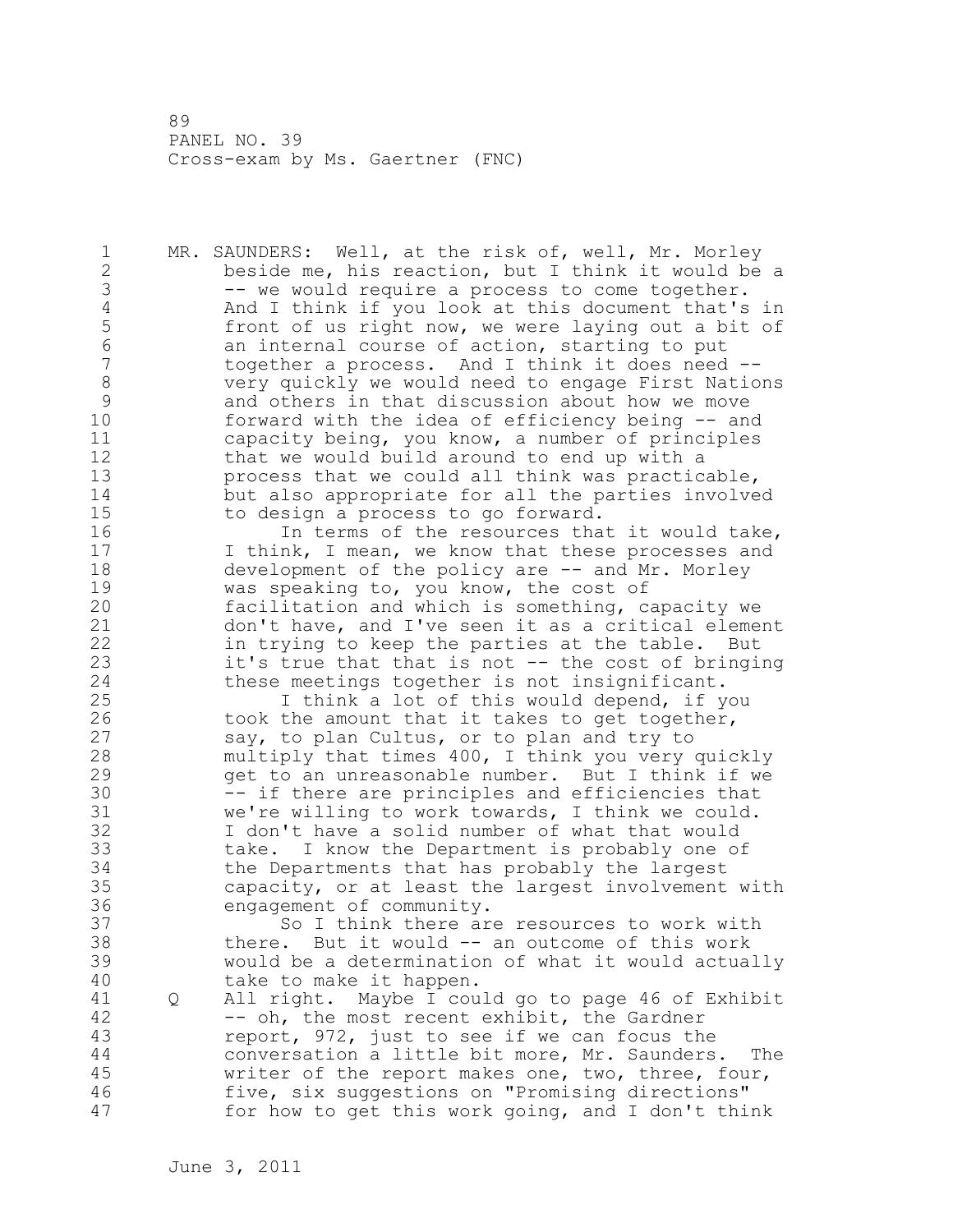1 it's in any way inconsistent with what you've just 2 said. But she points to what I will call an 3 incentive, in addition to all of this. And so she<br>4 suggests that: suggests that: 5 Build the capacity of DFO --7 8 - first of all -  $\begin{smallmatrix} 9 \\ 10 \end{smallmatrix}$ -- to implement and engage in co-management. 11 12 And: 13 14 Build the capacity of First Nations to engage in co-management.  $\begin{array}{c} 16 \\ 17 \end{array}$ And then she suggests: 18 19 **Acknowledge and tap into existing First** 20 Nations capacity. 21 22 Support First Nations aggregations in their 23 capacity-building work. 24 25 Provide assistance to First Nations to 26 support participation...  $\begin{array}{c} 27 \\ 28 \end{array}$ And: 29 30 Go to extra efforts to engage [those] First 31 Nations that are lacking capacity. 32 33 Do you think that those are useful ways of looking 34 at directions going forward as to how we're going 35 to get this work done? 36 MR. SAUNDERS: I don't feel I can comment specifically 37 on the detail of this paper without spending more 38 time with it. But I think a key thing that I'm 39 not aware of is how their definition of co-40 management in this discussion. I mean, if we're 41 talking development of strategic plans under the<br>42 Wild Salmon Policy is probably, I don't know Wild Salmon Policy is probably, I don't know 43 whether that -- 44 Q Only one part, if I could be helpful. 45 MR. SAUNDERS: It would be one part of co-management. 46 Q That's right. 47 MR. SAUNDERS: If we're going to true co-management.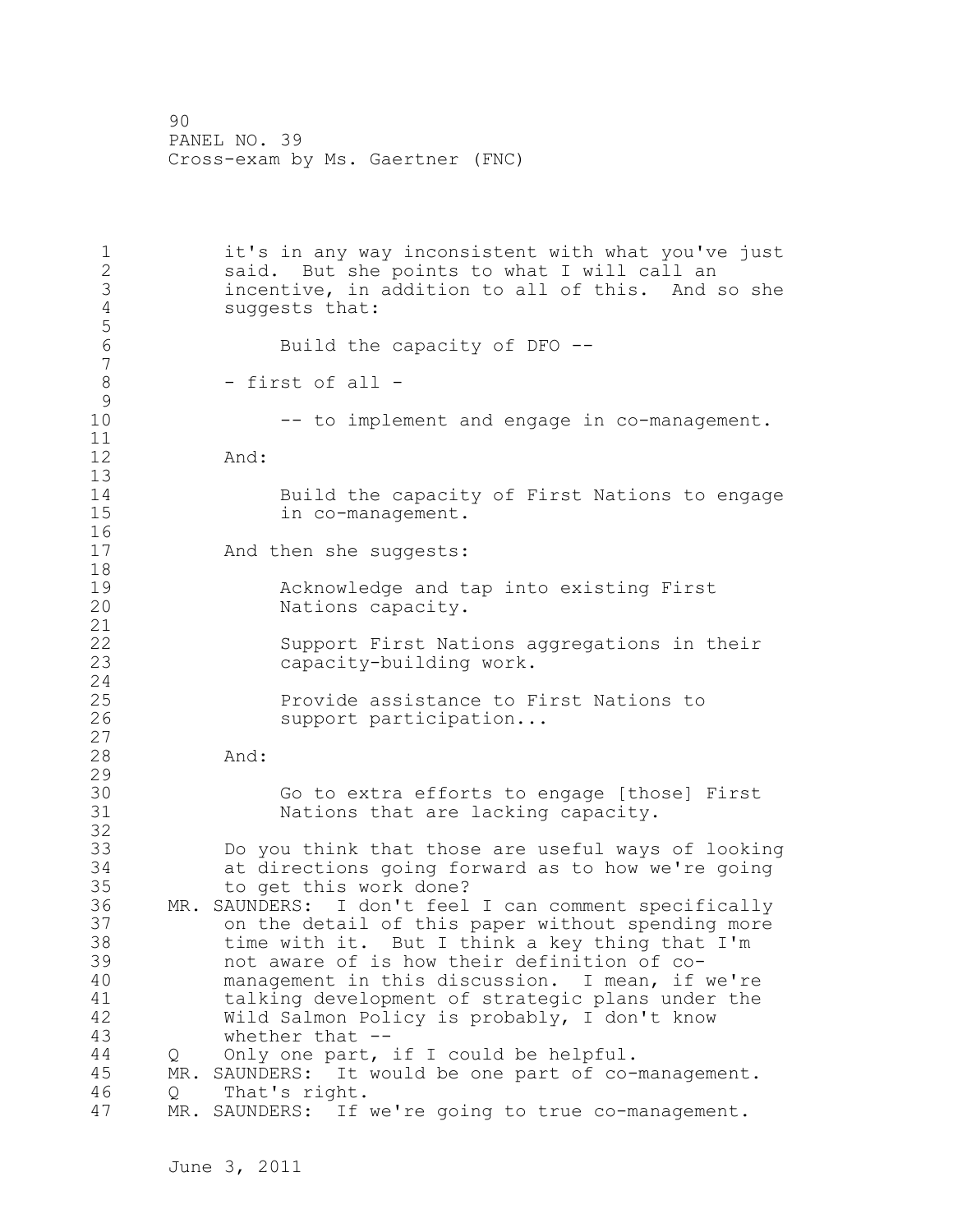1 Q That's right. And that is actually what the 2 report says. I know that you can't take my word 3 for it, but having read the report, she does at<br>4 the beginning of the report review the issues o 4 the beginning of the report review the issues of<br>5 what is definition of co-management and the work 5 what is definition of co-management and the work 6 that we have to do there.<br>7 But vou'll agree wit But you'll agree with me that from a First 8 Nations perspective, even as it relates to<br>9 Strategy 4, they're going to need to under 9 Strategy 4, they're going to need to understand<br>10 how their participation in the Strategy 4, a how their participation in the Strategy  $4$ , a 11 single integrated planning process is going to 12 work holistically as it relates to the 13 implications on their rights, and the exercise of 14 what they consider their governance 15 responsibilities around co-management. 16 MR. SAUNDERS: I would agree. 17 Q Mr. Ryall, you'd also agree? 18 MR. RYALL: I would agree, yes. 19 Q All right. Now, just on that scale issue that you<br>20 were referencing, Mr. Saunders. In his evidence were referencing, Mr. Saunders. In his evidence 21 yesterday Dr. Riddell, I had a bit of a discussion 22 with him about that, also, and he talked about 23 from his experiences the benefits of moving to at 24 least First Nations linguistic group areas, and 25 we've heard discussions about geopolitical 26 responsibilities. Would you agree that that might<br>27 be a useful way of targeting how to move towards be a useful way of targeting how to move towards 28 scale issues as it relates to integrated planning? 29 MR. SAUNDERS: Can you give me a little bit more about 30 what you're thinking in terms of what applies to it, the First Nations linguistic boundaries. 32 Q Yes. Well, I actually didn't use the word 33 "boundaries" deliberately. 34 MR. SAUNDERS: Sorry, linguistic -- 35 Q I talked about First Nation linguistic groups. 36 MR. SAUNDERS: Groups. Probably not an area that I 37 feel entirely comfortable in, but we certainly in 38 our development of the conservation units came to 39 the realization in our discussions with First 40 Nations that there was a fair degree of 41 consistency between the adaptive groups of -- the<br>42 definition of a conservation unit and the definition of a conservation unit and the 43 linguistic areas that you refer to, and I know 44 that I've been involved in a number of projects 45 where they have been working on tribal boundary 46 and treaty around, you know, more integrated 47 process for First Nations around tribal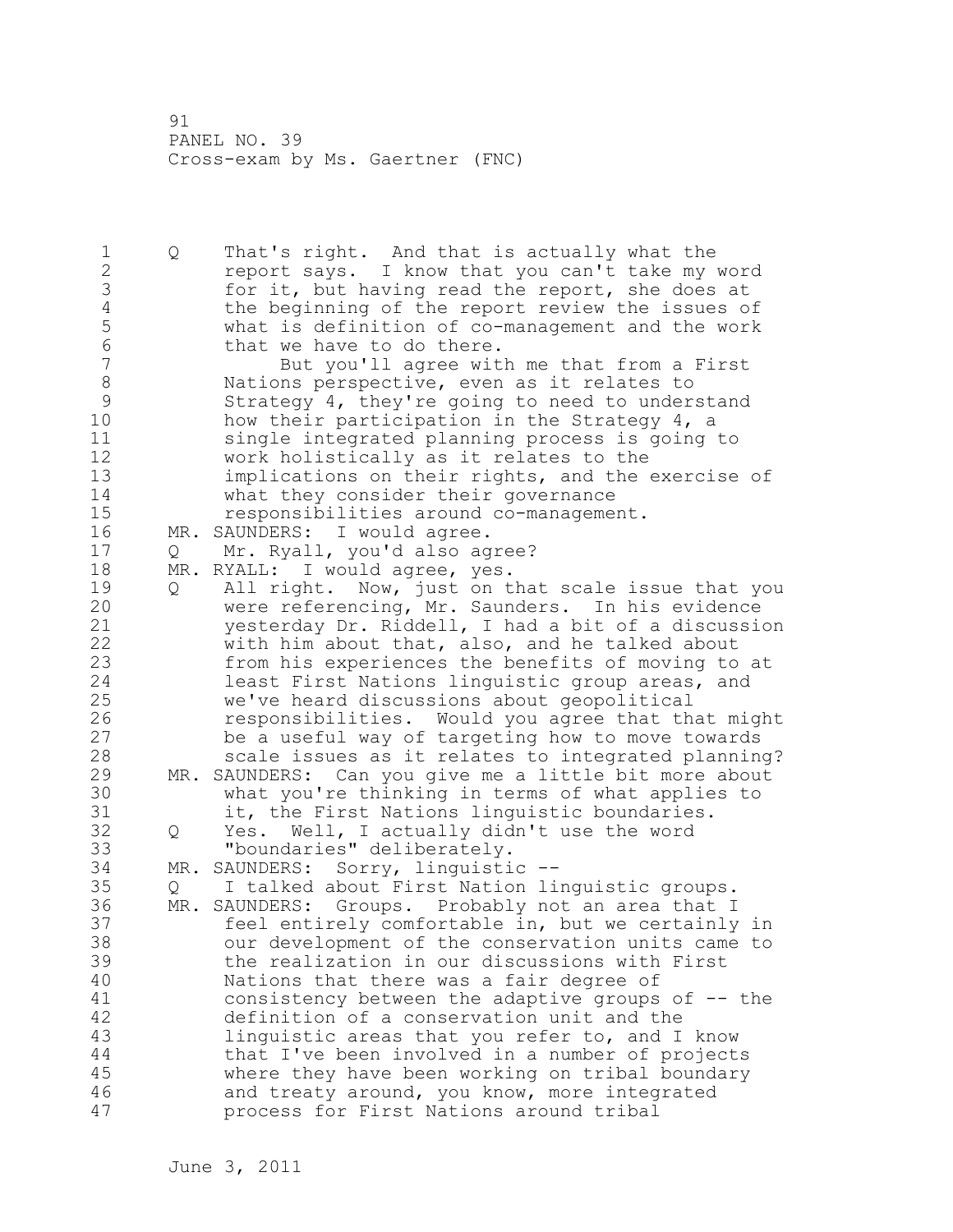1 boundaries, which I know aren't exact fit with the 2 linguistic. But I think those areas show promise 3 in that regard.<br>4 Q And if we added 4 Q And if we added to that provincial<br>5 cesponsibilities as another compon 5 responsibilities as another component of looking 6 at the areas' goals at scale, and how the province divides up their responsibilities, that might be a 8 useful way of collaboratively bringing the three 9 orders of government, First Nations, the Province<br>10 and the Crown, who are all involved in this work, and the Crown, who are all involved in this work, 11 together, to figure out what the appropriate scale 12 might be for doing this type of planning. 13 MR. SAUNDERS: I would agree with that. 14 Q If I could just ask a question of you, Mr. Ryall. 15 I know that you want to jump in on this for a 16 second. But before you do that, who is 17 responsible? I heard you say that you did do some 18 meetings with the Province as it relates to some 19 **parts of the Wild Salmon Policy, and then I heard**<br>20 **heart in that you haven't been actively involved in** later that you haven't been actively involved in 21 that. Who in the Department is responsible for 22 collaboration with the Province as it relates to 23 implementation of Strategy 4? 24 MR. RYALL: Well, it depends on what scale you mean. I 25 mean, there's discussions between senior 26 management within DFO and the Province around a<br>27 host of activities, and one of those being Wild host of activities, and one of those being Wild 28 Salmon Policy. And the committee that we referred 29 to earlier was more of a working group -- not 30 working group, that's not accurate. It was<br>31 broviding an update. So there's various wa 31 providing an update. So there's various ways of<br>32 interacting with the Province on the interacting with the Province on the 33 implementation. 34 The only other piece I was going to add on 35 top of your earlier -- about the province and how 36 they plan the freshwater adaptive zones were 37 something that province uses, as well, is my 38 recollection, and were basically developed by 39 them, and they're one of the foundations of the 40 conservation units and how they were developed. 41 So there is this overlap. The other meaning with<br>42 what the Province is thinking, and those are tied what the Province is thinking, and those are tied 43 back to biological definitions. 44 The other thing I would add in recent years, 45 recent year for sure, anyhow, is that I'm much 46 more encouraged about the discussions that we have 47 been undertaking with First Nations about how to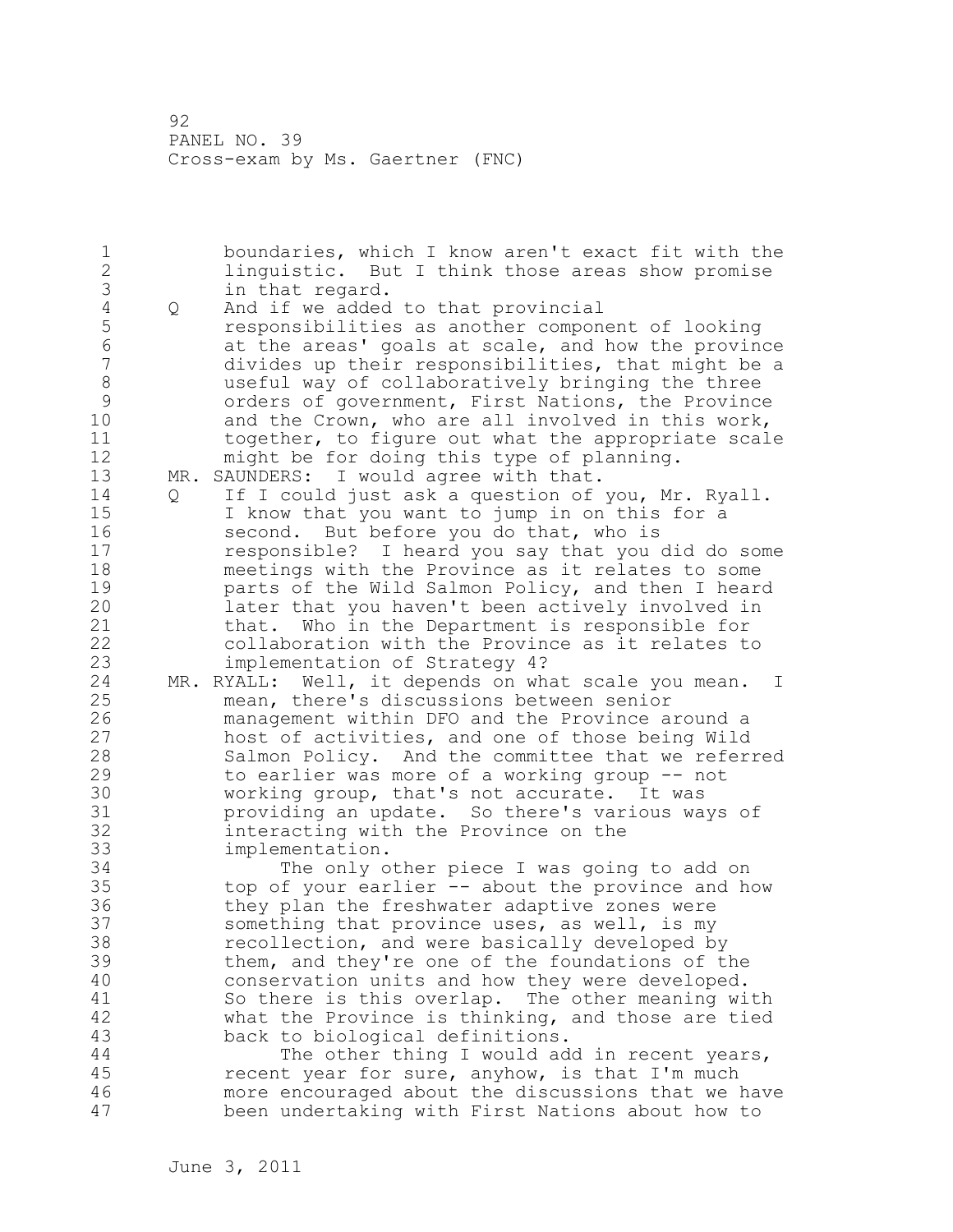1 structure some of these ways of going forward, 2 whether it be through working groups, technical 3 working groups, or at a higher broader scale with 4 First Nations Fisheries Council, a regional body,<br>5 and their thinking about how they would organize 5 and their thinking about how they would organize<br>6 themselves with their resources, and get the most 6 themselves with their resources, and get the most out of that strategically. And thinking about how 8 they organize regionally, and there had been<br>9 discussion around -- basically the last I saw 9 discussion around -- basically the last I saw was<br>10 14 sub-regional areas within B.C., and they were 14 sub-regional areas within B.C., and they were 11 talking about setting boundaries around that. And 12 I'm sure that's progressed since I've last spoken 13 to them, as well. 14 Q Okay. Now, I'm not so worried about Mr. Morley's 15 response to this, so I'm going to ask you a 16 question, Mr. Morley. I know that Mark was a 17 little worried about that. But as I heard your 18 evidence earlier today, and in particular your 19 thoughtful responses to Mr. Rosenbloom, you<br>20 commented on the challenges about who needs commented on the challenges about who needs to be 21 involved where and how much processes need to go, 22 and is it efficient. And as I heard your evidence 23 correctly, at least that that part of industry 24 that you're representing, and you made comments 25 about Area B and D, that you'd be somewhat content 26 to be left out of a process for a while until<br>27 technical and even some of the identification technical and even some of the identification of 28 options and evaluations was produced. Did I hear 29 that evidence right? 30 MR. MORLEY: My evidence is I believe that all of the major stakeholders should be kept out of it, and 32 the only inputs at the initial steps would be 33 technical inputs addressing some of the Strategies 34 1, 2 and 3, as well as some input from groups with 35 respect to how you would evaluate the variety of 36 potential benefits and that you can derive from 37 different management approaches. So evaluation 38 methods for First Nations or recreational or 39 commercial kind of fisheries, and evaluations of 40 other environmental benefits, input on that 41 technique. But that the essential drafting the<br>42 elements of -- scoping out the elements of a pla elements of -- scoping out the elements of a plan 43 and laying out management alternatives, and 44 habitat management alternatives could be done 45 largely with technical teams much quicker and 46 efficiently. And we would actually probably be in 47 a position today where we'd have, having had this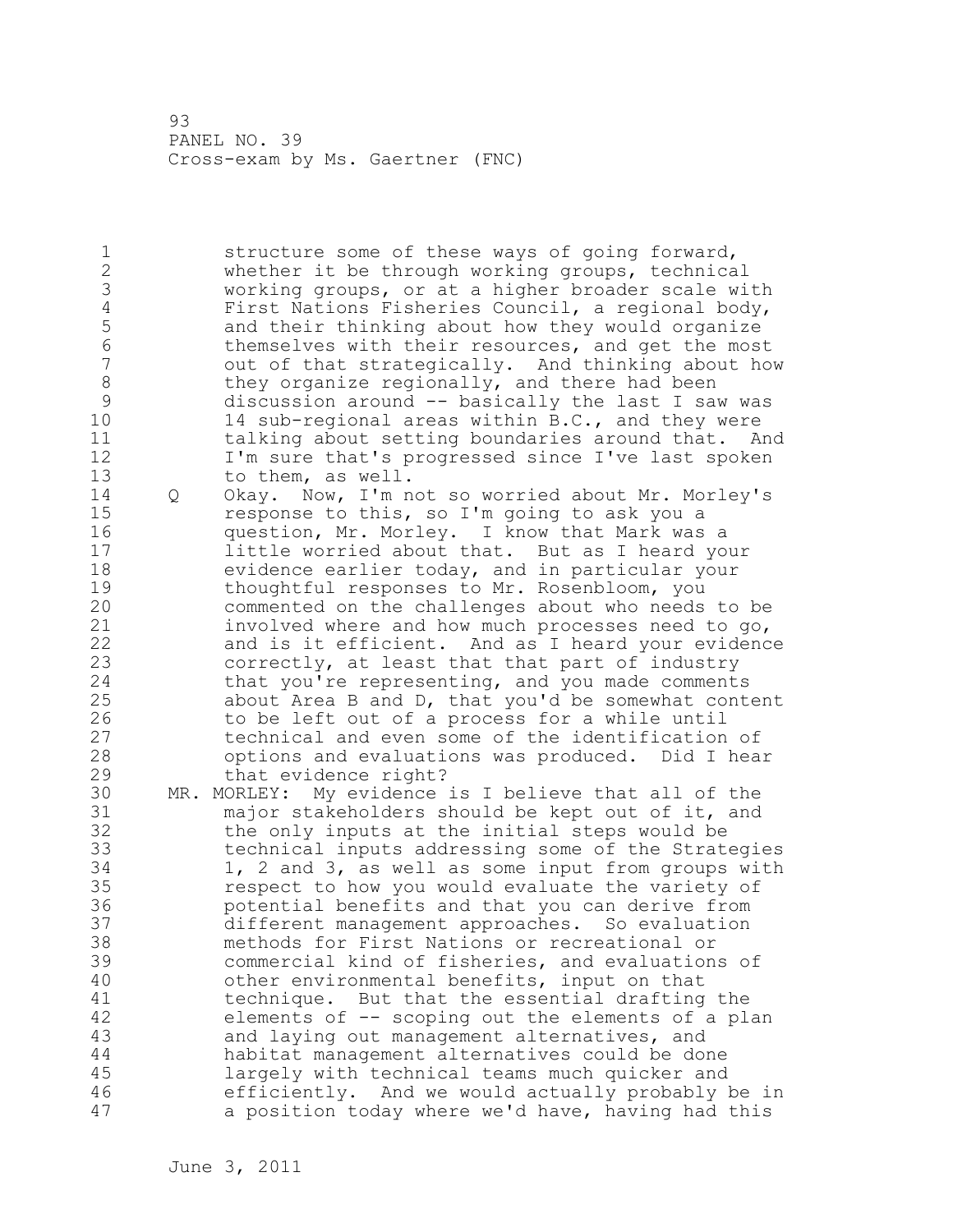1 Policy around now for six or seven years, that we<br>2 Would actually have the scope of a whole variety would actually have the scope of a whole variety 3 of plans in place already, in my opinion.<br>4 Q While I ask the next question could you b 4 Q While I ask the next question could you bring up<br>5 bage 26 of the Wild Salmon Policy. 5 page 26 of the Wild Salmon Policy.<br>6 Mr. Morlev, I want to make su 6 Mr. Morley, I want to make sure I've got this right. Are you saying that your suggestion is 8 First Nations shouldn't be involved in that work?<br>9 1 thought I heard you say that to the extent that 9 I thought I heard you say that to the extent that<br>10 First Nations want to participate and have First Nations want to participate and have 11 technical capacity, they should go ahead and do 12 that. And of course the Wild Salmon Policy 13 implicitly has throughout the document First 14 Nations engagement from the get-go in all of these 15 stages. So you'll understand -- I'm sure you 16 understand that component. 17 MR. MORLEY: I understand everything that's written in 18 the Wild Salmon Policy, and I understand that it's 19 a pipe dream, that if we live up to everything<br>20 that's written by the letter in the Wild Salmon that's written by the letter in the Wild Salmon 21 Policy, we'll be here in 25 years from now, 22 talking about the same thing we're talking about 23 today. So if -- 24 Q So is your suggestion that First Nations be left 25 out of that discussion? 26 MR. MORLEY: My suggestion is that First Nations be --<br>27 MR. ROSENBLOOM: If the witness could be permitted to MR. ROSENBLOOM: If the witness could be permitted to 28 answer the question. Thank you. 29 MR. MORLEY: My suggestion is that First Nations, that 30 they should be intimately involved in the<br>31 discussions, but that the prior work that discussions, but that the prior work that should 32 be undertaken is largely of a technical nature. 33 And to the extent that there are scientific and 34 traditional knowledge that relate to specifically 35 the looking at conservation, the status of 36 conservation units and looking at habitat and 37 developing the kind of information background 38 that's necessary to look at alternatives, that 39 there is a role for those technical people 40 involved in that kind of thing. But that it will 41 work in First Nations as well as others best<br>42 interests to go to the table where we're tal interests to go to the table where we're talking 43 about objectives and how we manage this, with the 44 best available information as a basis, rather than 45 starting at the beginning and trying to influence 46 the final outcomes. Because if First Nations are 47 doing that, then other stakeholders will demand to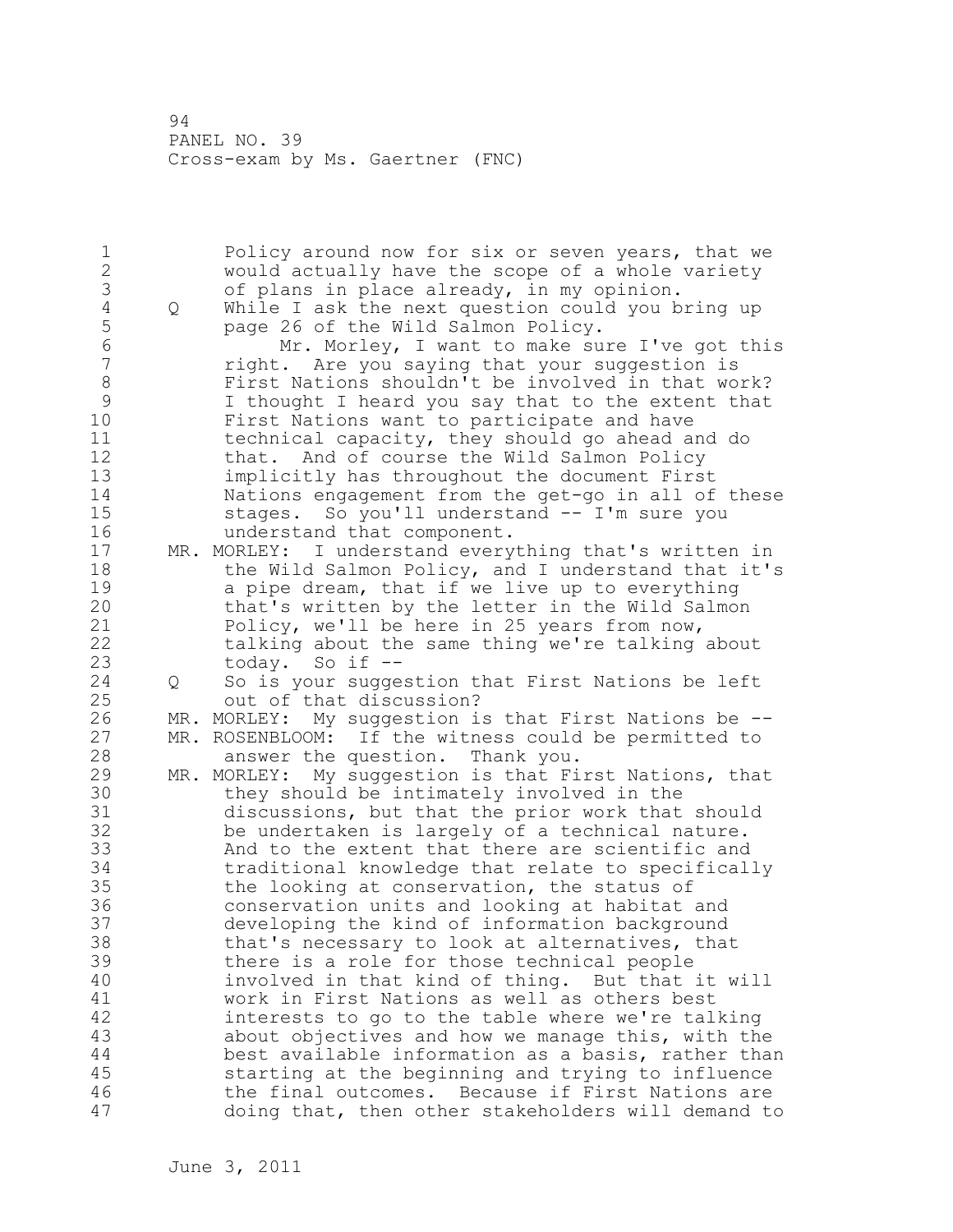1 be at the table, as well, and we'll go nowhere as 2 I indicated previously. 3 Q So does that suggest that the other stakeholders<br>4 don't have quite a fuller understanding of the 4 don't have quite a fuller understanding of the<br>5 Department of Fisheries and Oceans' obligation 5 Department of Fisheries and Oceans' obligations to 6 First Nations as it relates to their constitutionally protected rights? 8 MR. MORLEY: No, I don't believe it means that in the<br>9 slightest. I think that the -- and the real iss 9 slightest. I think that the -- and the real issue<br>10 here is ultimately DFO is the manager, it has here is ultimately DFO is the manager, it has 11 constitutional obligations. If we wait until 12 there's a fully developed completed Tier 1, 13 satisfactory Tier 2 process, and a Tier 3 process, 14 we'll be here 15 or 20 years from now, not having 15 gone anywhere on the Wild Salmon Policy, in my 16 opinion. 17 Q We're going to go to page 26 in a moment, Mr. 18 Morley, and I don't think anyone's suggesting we 19 wait until that happy moment in order to get<br>20 moving forward on conservation units. moving forward on conservation units. 21 I wonder if I could just, before I go to the 22 interim processes that we're concerned about here, 23 I just have one more discussion on this larger 24 strategic process. And I'm sorry, Mr. Lunn, let's 25 go back to Exhibit 951, which is that one, and if 26 you could scroll down, there's that chart that has<br>27 that pyramid. Sorry, I don't have the page that pyramid. Sorry, I don't have the page 28 number. Keep going, keep going. 29 MR. LUNN: That's the bottom. 30 MS. GAERTNER: Oh, where is the -- sorry, maybe it's --<br>31 there it is. Sorry about that. there it is. Sorry about that. 32 Q I got a little confused when I heard the evidence 33 earlier today, because as I'm understanding the 34 Wild Salmon Policy planning units that are being 35 referenced there are much more specific than the 36 management units, since the management units are 37 done by aggregate. So have I got that right, Mr. 38 Ryall? If the management units are the four run 39 stock aggregate units, the planning units that are 40 being talked about here, you might want to tell us 41 what FAZ and FPA are, are much more specific than<br>42 the aggregates. the aggregates. 43 MR. RYALL: Than the management units? 44 Q Than the management units. 45 MR. RYALL: Than the management units. Well, you know, 46 I guess we spent a fair bit of time on this simple 47 diagram, and maybe not quite enough. It was a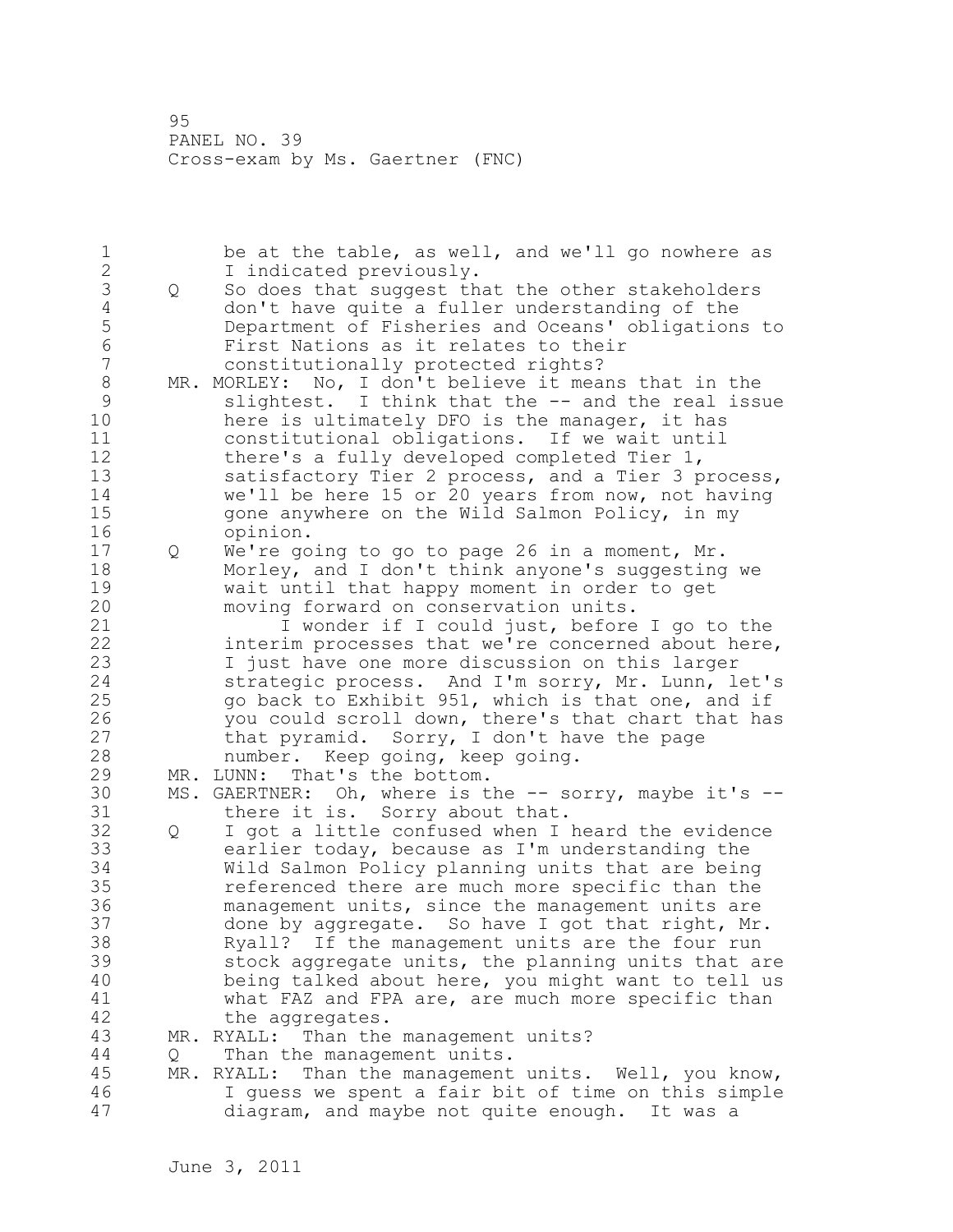1 discussion between myself, Corey and I believe 2 Wilf Luedke was involved in this. And the intent 3 was to try to show that there was a hierarchy<br>4 within this, starting with the base of the 40 4 within this, starting with the base of the 400- 5 plus conservation units that could be rolled into<br>6 a management group, so that they -- and so you 6 a management group, so that they -- and so you might be in some cases, the management units 8 might --<br>9 Q Let's ju 9 Q Let's just talk about Fraser River sockeye salmon,<br>10 as it relates to Fraser River sockeve salmon and as it relates to Fraser River sockeye salmon and 11 this pyramid. 12 MR. RYALL: Yes. 13 Q It's fair to say that as it relates to those, the 14 two middle ones should almost be reversed, if 15 we're talking about level of detail. We've got 16 individual conservation units. Then we might move 17 to some kind of geographical planning unit, and 18 then we're going to move to something called a 19 management unit as an aggregate, and then we're<br>20 oping to move to the IFMP. In order of detail, going to move to the IFMP. In order of detail, 21 that's a fair observation; is that correct? 22 MR. RYALL: It could go either way. The FAZ, or the 23 freshwater adaptive zones, and the FPAs are the 24 fishery production areas, and you know, there's a 25 map in the -- that came originally from the Blair 26 Holtby document, identifying the conservation<br>27 units, and it's referenced in Sandy's paper the units, and it's referenced in Sandy's paper that 28 shows how many freshwater adaptive zones were in 29 the Fraser. So there's more -- my recollection is 30 I think there's five or six, but we could pull<br>31 that up and take a look. So, I mean, mavbe th that up and take a look. So, I mean, maybe they 32 flip, but I don't really think the -- the point is 33 that there is a hierarchy here and Fraser sockeye, 34 maybe they are reversed. 35 Q All right. 36 MR. RYALL: But I wouldn't say that's the case in all 37 instances. 38 Q But if we were looking at scales, that's going to 39 be useful. We'll move from individual 40 conservation units. We might then move into 41 geographical areas in which those conservation<br>42 units are located. We might even look at units are located. We might even look at 43 linguistic -- First Nations linguistic 44 distinctions as a way of identifying those 45 geographical areas, and then we might move further 46 into how those areas affect management units and 47 management decisions, and IFMP. That might be a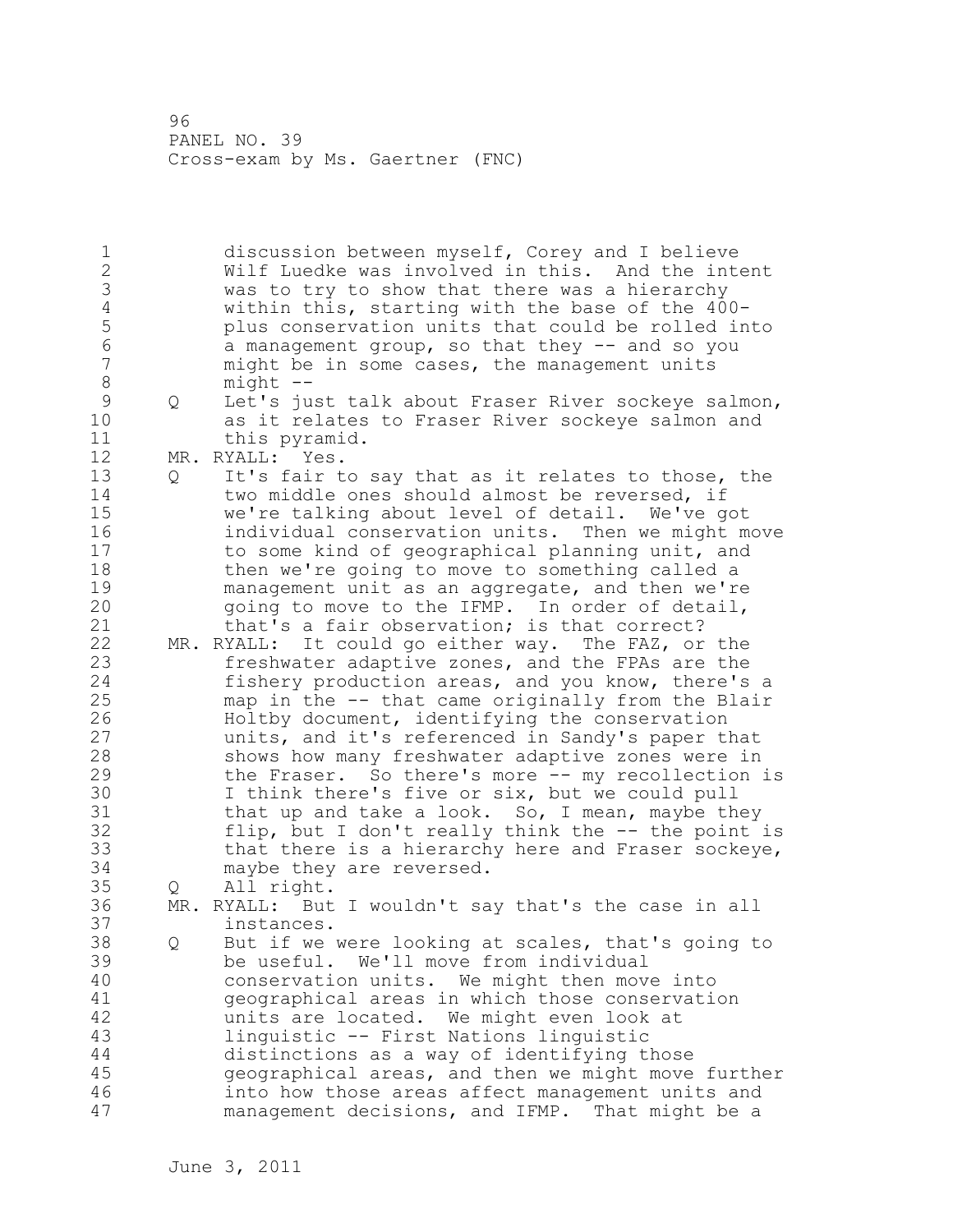| $\mathbf 1$    |     | useful thing to look at. Do you agree with me on   |
|----------------|-----|----------------------------------------------------|
| $\frac{2}{3}$  |     | that, Mr. Saunders?                                |
|                | MR. | SAUNDERS: Yes, I do.                               |
| $\overline{4}$ | Q   | All right. I don't have enough time to continue    |
| 5              |     | in this discussion. I'm going to have to move on,  |
| $\sqrt{6}$     |     | and I apologize for that. I think we've got some   |
| $\overline{7}$ |     | ideas on how we might improve the governance       |
| 8              |     | structure.                                         |
| $\mathcal{G}$  |     | I just have one question on the larger             |
| 10             |     | socioeconomic issues. The Commissioner has the     |
| 11             |     | list of -- in the exhibit the list of              |
| 12             |     | socioeconomic reports that have been done to date. |
| 13             |     |                                                    |
|                |     | It's my client's understanding that there have not |
| 14             |     | been a fulsome approach identifying food, social   |
| 15             |     | and ceremonial socioeconomic implications          |
| 16             |     | associated with the Wild Salmon Policy. Would you  |
| 17             |     | agree with me on that, Mr. Saunders?               |
| 18             | MR. | SAUNDERS: I would say that in general the social   |
| 19             |     | values in our integrated planning that we've       |
| 20             |     | attempted haven't been well-understood or          |
| 21             |     | reflected.                                         |
| 22             | Q   | And in fact I have yet to see a report, and I know |
| 23             |     | Mr. Ryall in his last testimony pointed us to some |
| 24             |     | of them, and I asked him questions and answers.    |
| 25             |     | I'm not going to ask you to repeat them, Mr.       |
| 26             |     | Ryall, you were fulsome in your responses on them. |
| 27             |     | It's clearly an area of work that needs to be done |
| 28             |     | to understand the socioeconomic impacts of both    |
| 29             |     | the benefits and the potential impacts of          |
| 30             |     | tradeoffs associated with the Wild Salmon Policy   |
| 31             |     | implementation on the exercise of food, social and |
| 32             |     | ceremonial rights. That's work that we need to     |
| 33             |     | do; is that correct?                               |
| 34             | MR. | SAUNDERS: That certainly falls within -- as one of |
| 35             |     | the social and economic considerations that does   |
| 36             |     | need to be folded in. I will say from a Science    |
| 37             |     | perspective, we've been interested for some time   |
| 38             |     | in this notion of bioeconomic models that can link |
| 39             |     |                                                    |
| 40             |     | the understanding of the -- and of the biology of  |
|                |     | the fish with the social and economic systems in   |
| 41             |     | time and space, so that there are mechanisms, but  |
| 42             |     | they haven't been pursued to this point.           |
| 43             | Q   | And do you also think it would be useful to get a  |
| $4\,4$         |     | foundational document completed as to how you      |
| 45             |     | would even approach doing a socioeconomic analysis |
| 46             |     | on food, social and ceremonial priority rights for |
| 47             |     | First Nations and the impacts under Wild Salmon    |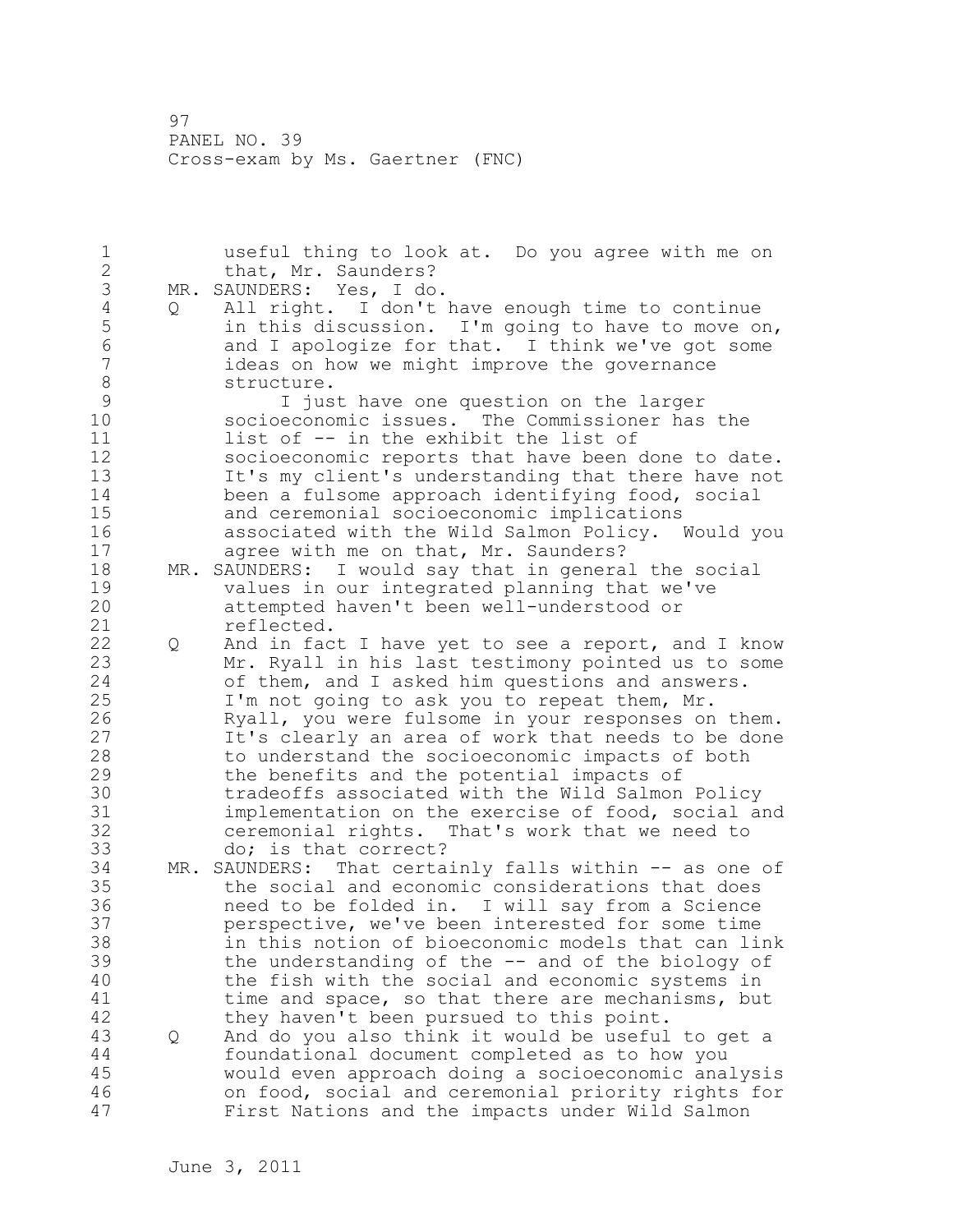1 Policy? It's get a foundational document as to 2 how we're going to even approach that work. I 3 have not seen that. Have you seen such a thing?<br>4 MR. SAUNDERS: I haven't seen such a thing, no. 4 MR. SAUNDERS: I haven't seen such a thing, no.<br>5 0 Do you think that that would be a useful n 5 Q Do you think that that would be a useful next step<br>6 in trving to begin to understand the implications 6 in trying to begin to understand the implications of the implementation of Wild Salmon Policy and 8 the tradeoffs? 9 MR. SAUNDERS: I would think a foundational document on<br>10 the socioeconomic approach in general, and I must the socioeconomic approach in general, and I must 11 admit I'm not familiar with the document that's 12 been referenced that has been under development 13 nationally, so I'm outside my science box, but 14 certainly would be something to pursue. 15 Q Well, I was just interested, and we could call up 16 the exhibit. I don't have it in front of me. But 17 we've got a list of all the socioeconomic reports 18 that the Department of Fisheries and Oceans think 19 have been completed. We don't have anything on<br>20 the implications of the Wild Salmon Policy as i the implications of the Wild Salmon Policy as it 21 relates to FSC. We might want to take that as the 22 next step. 23 MR. RYALL: I think there's been studies done on trying 24 to equate the FSC amounts into some sort of 25 monetary value, which is probably not 26 satisfactory. And that's one that Gordon Gislason<br>27 modertook, and I believe that's what was done in undertook, and I believe that's what was done in 28 the Skeena River study, as well. So I think in my 29 previous testimony we referenced this, as well, 30 and I think that that probably is not capturing<br>31 everything, and which is what Mark is saving, a 31 everything, and which is what Mark is saying, as<br>32 well. It's a challenge, and how to take those well. It's a challenge, and how to take those 33 into account. 34 MS. GAERTNER: Okay. I'm going to move on. Mr. 35 Commissioner, I can say now that I am likely going 36 to need my entire time, and so we're going to have 37 to deal with redirect in another way. I 38 apologize, but I'm doing the best I can. 39 Q I wonder if I could go now to the interim 40 processes that we anticipate under the Wild Salmon 41 Policy, and I've got a couple of areas of<br>42 discussion with respect to that. I want discussion with respect to that. I want to first 43 start with the setting of priority conservation 44 units. And again just to set the foundation, if 45 we could now go to page 26 of the Wild Salmon 46 Policy. Mr. Saunders, in the second and third 47 paragraph we're talking about what needs to happen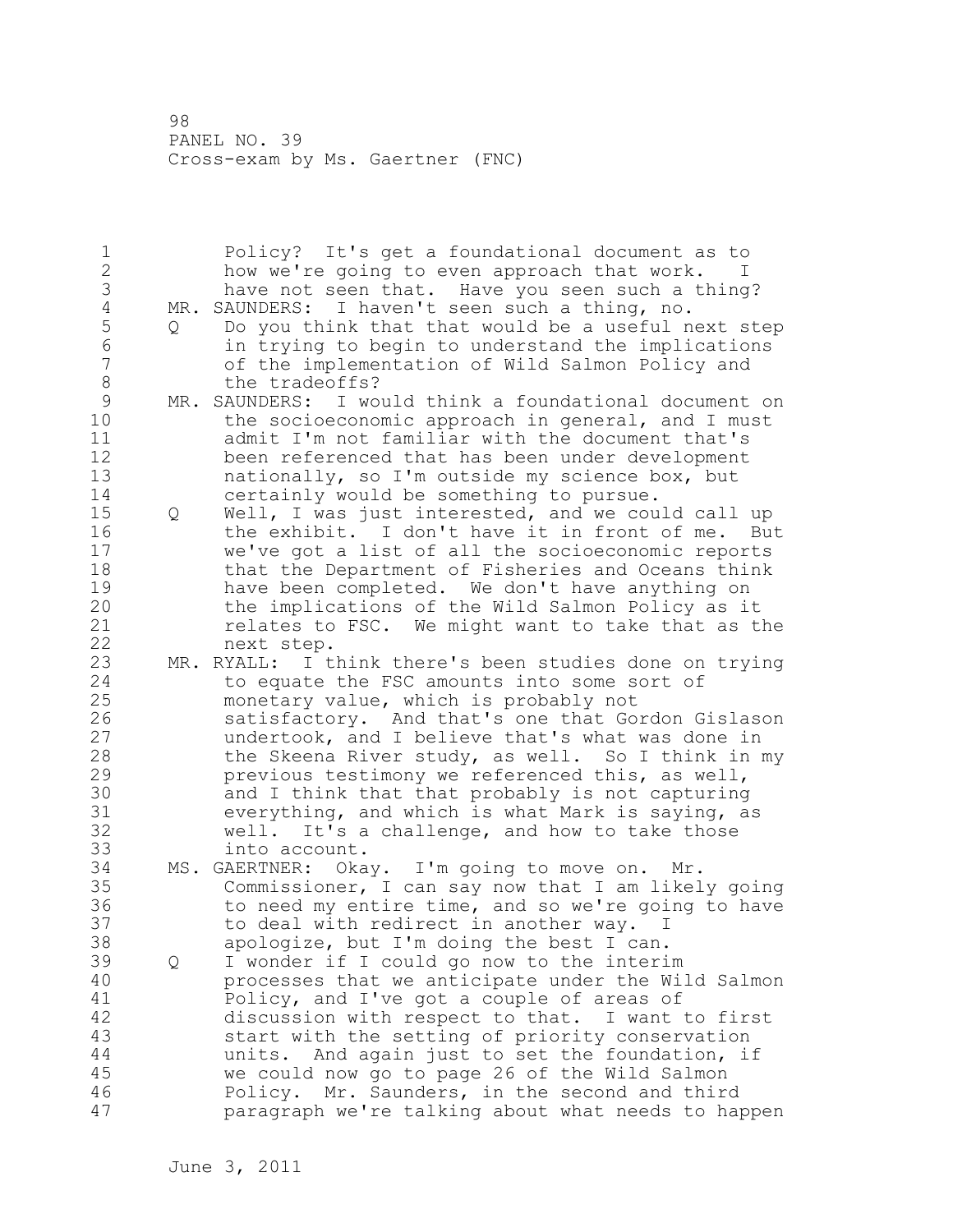1 in the interim process, and the first suggestion 2 is that: 3 4 Until a fully integrated planning process can<br>5 be established an interim approach is needed 5 be established an interim approach is needed 6 that will immediately improve integration<br>7 between... between... 8<br>9 All of those. 10 11 This interim approach will meet the 12 Department's obligations to consult First<br>13 Mations... Nations... 14 15 And then we go into the third paragraph, we have 16 interim procedures that rely on the biological 17 status of a conservation unit, get some 18 understanding of what's in the Red zones. And 19 then I note in the middle of the paragraph: 20 21 For these priority [conservation units] DFO 22 will consult with First Nations and then 23 bring together the various interests from<br>24 existing processes to provide recommendat. existing processes to provide recommendations 25 for protection and restoration.  $\frac{26}{27}$ You'll agree with me that that's what the Wild 28 Salmon Policy set out and that was actually part 29 of the negotiations with First Nations at the time 30 in which you completed this, as to how you were<br>31 ooing to go about doing this interim and immedia going to go about doing this interim and immediate 32 process. 33 MR. SAUNDERS: I would agree those are the words in the 34 Wild Salmon Policy, and I know we had many 35 discussions. I don't know exactly that those 36 words that were written there reflect, you know, a 37 direct consequence of specific language that was 38 asked for, but certainly the overall intent was 39 what was asked for, yes. 40 Q All right. And if we wanted to pull up Commission 41 document number 2. I don't know if we need this,<br>42 and I know it's marked as an exhibit. Mr. Rvall, and I know it's marked as an exhibit. Mr. Ryall, 43 you talked about the work that happened in 2007 44 around the development of a table of priority 45 conservation units. So it's two years after the 46 policy, and going to the Regional Management 47 Committee, and then them approving that, and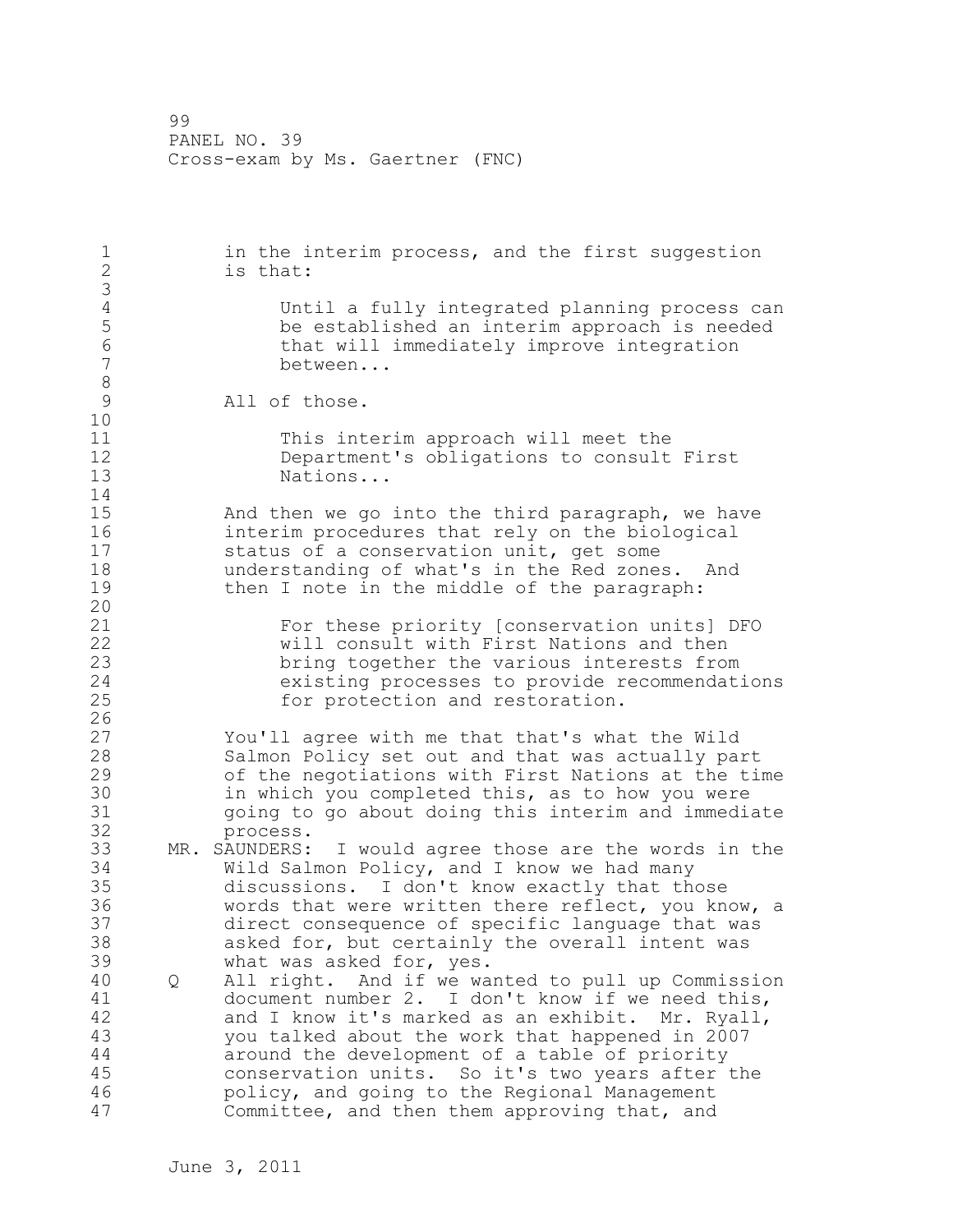1 actually going, telling -- you getting direction 2 from the Ops Committee to actually move ahead with 3 pilots. Why didn't they approve the interim 4 conservation units? What prevented them from 5 doing that?<br>6 MR. RYALL: I'm 6 MR. RYALL: I'm not sure they didn't approve of - you're meaning the interim priorities? 8 Q Yes.<br>9 MR.RYALL 9 MR. RYALL: So they felt that, well, that was a good<br>10 ouide, and that was, as we were talking about guide, and that was, as we were talking about 11 yesterday, that they were based upon the Salmon 12 Outlook as the categories that were in the Red 13 zone. I think that they were feeling that rather 14 than coming to a conclusion on what the priorities 15 were, based upon that analysis that there is also 16 work underway that was already encaptured within 17 the Integrated Fishery Management Plan. And they 18 were also wanting to better understand what the 19 implications were of embarking upon a development<br>20 of a strategic plan, and felt the best way to do of a strategic plan, and felt the best way to do 21 this sequentially was to pick an area as a pilot, 22 and that area that was picked was Barkley Sound. 23 Q So Barkley Sound doesn't give us any priority CU 24 information as it relates to the Fraser River 25 sockeye salmon, though, does it. 26 MR. RYALL: As far as Fraser sockeye, no, it certainly<br>27 does not. But there is, I would say on a smaller does not. But there is, I would say on a smaller 28 scale, the same issues that we're faced with in 29 Fraser River sockeye as they are within Barkley 30 Sound. There's quite a significant salmon --<br>31 sockeve salmon return to a number of lakes in 31 sockeye salmon return to a number of lakes in that<br>32 area. Two of them have some problems as far as area. Two of them have some problems as far as 33 Henderson and Hobiton, that I would call probably 34 in a Red zone, as well, and fishery management 35 actions have been put in place there to protect 36 those stocks while still harvesting the stocks 37 returning to Great Central and Sproat. First 38 Nations have a large interest, both in FSC and 39 also in an economic opportunity in Barkley Sound, 40 and also there's a commercial and recreational 41 fishery, so to me it was, you know, and the<br>42 Department, it was a smaller scale Fraser R Department, it was a smaller scale Fraser River. 43 And on top of that, it also had the additional 44 complexity of a significant hatchery and that 45 hatchery produces primarily chinook, but also 46 coho. And so it was felt that that was more of a 47 good scale to develop around a pilot, is what the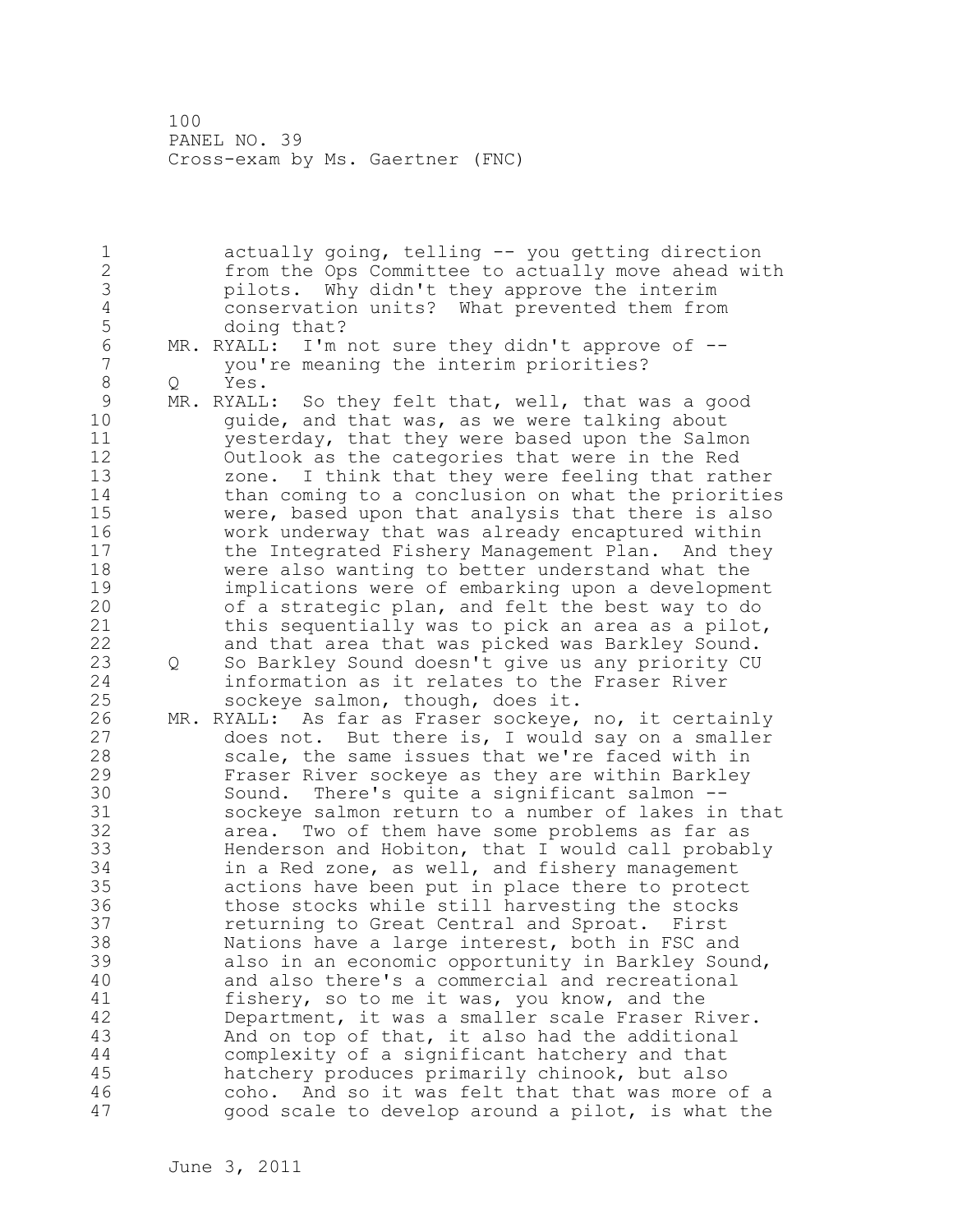1 direction was. 2 MS. GAERTNER: All right. If I could have you bring 3 forward Exhibit 562, Mr. Lunn. Mr. Commissioner, 4 562 is a document that the Department of Justice<br>5 produced for this Commission as a summary of a 5 produced for this Commission as a summary of a 6 number of -- if it's not 562, then Ms. Pence thinks it's 571. Yes, she's absolutely right. 8 Sorry about that. 9 Q And this is a summary of the Grant et al paper of<br>10 2010, the Pestal and Cass paper of 2009. You're 2010, the Pestal and Cass paper of 2009. You're 11 familiar with both of those papers, Mr. Ryall and 12 Mr. Saunders? 13 MR. SAUNDERS: I'm familiar with the paper, yes, I'm 14 familiar with both those papers, but not all the 15 details. 16 Q All right. And it also references the Cohen 17 report number 3, which is a 2011 report. Let's 18 just turn to the Grant and Pestal and Cass report. 19 You'll see that there's an identification of seven conservation units within the Fraser River sockeye 21 salmon that from that Grant et al report are in 22 the Red zone, and in the Pestal and Cass report 23 we've got a number that are in the Red, and then 24 in the slightly, I guess, amber, before we get to 25 Yellow zones. Do you think this is a good start 26 for priority conservation units on an interim<br>27 basis? basis? 28 MR. RYALL: Do I think this table is a good start? 29 Q Let's not go to the -- yeah, that which is 30 **19 reflected in the table.** We've got one, two, 31 three, four, five, six, seven conservation units 32 in the Fraser River sockeye salmon that are 33 identified as quite likely, in your own scientific 34 review, as being in the Red zone. Why not start 35 there for the identification of interim priority 36 conservation units? I appreciate that you're 37 going to have to ground truth these, and you're 38 going to have to negotiate or consult, as it 39 relates to those, but shall we start here? 40 MR. RYALL: Well, I think what I find interesting about 41 this, and I had not seen this table before,<br>42 there's three people or three groups of peo there's three people or three groups of people and 43 put together a table. And I notice there's 44 similarities among them, but they're certainly not 45 identical, and I'm quite struck by the 46 differences, as well. So to me what I find 47 interesting about this is that there is still a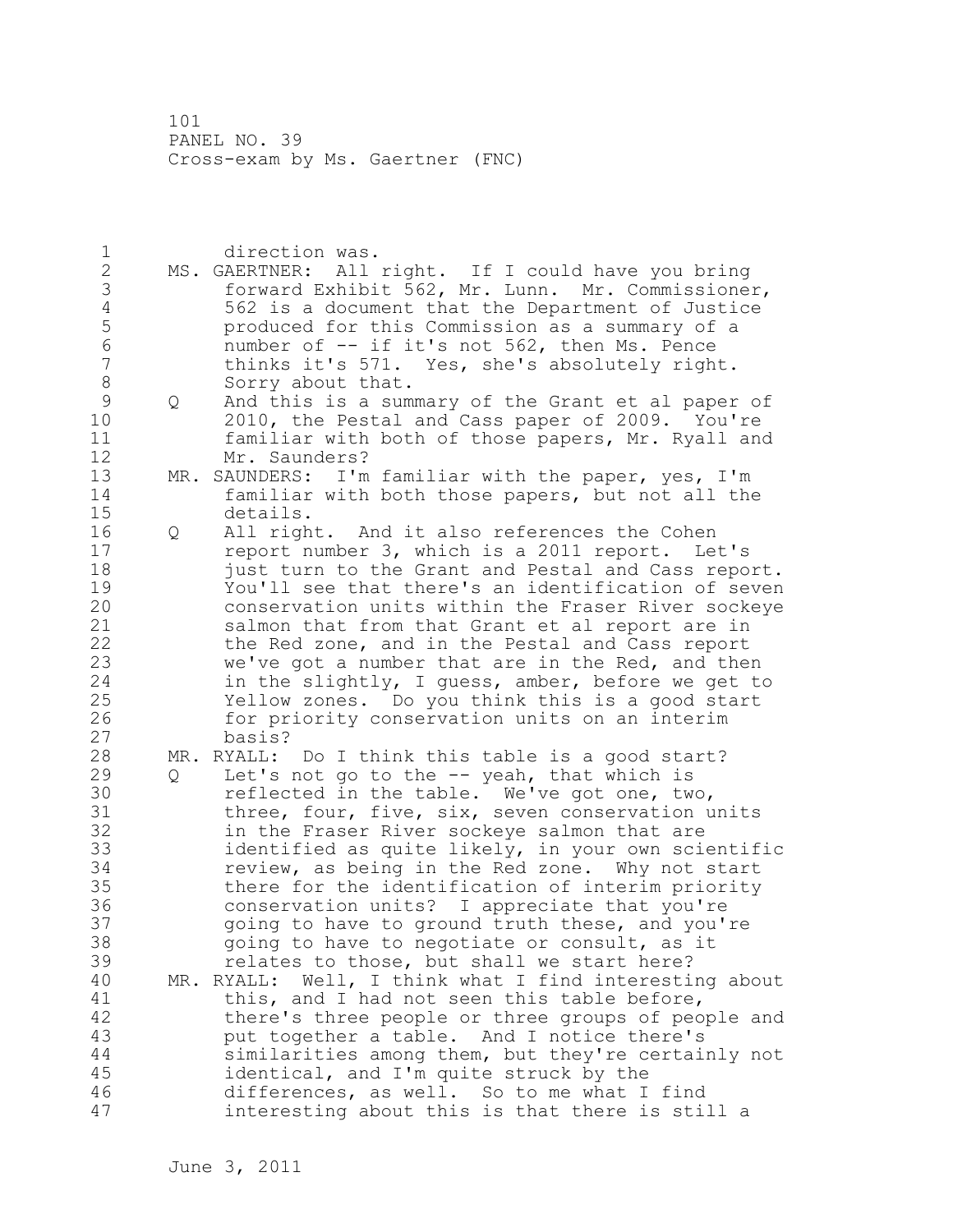1 range here. 2 And what, you know, it seems like some of the 3 questions we've had over the last couple of days 4 is why has the Department not had a list of<br>5 priorities, and we should have just had it 5 priorities, and we should have just had it in<br>6 2005. My perception could be wrong. But wha 6 2005. My perception could be wrong. But what I find about this interesting is that there is a 8 challenge in doing this work. And I think what 9 Mark was talking about, as far as some of the<br>10 Science staff, is I think the best way forwar Science staff, is I think the best way forward on 11 this, is to undertake a scientific review with all 12 these parties and come up with one list, would be, 13 I think, to be a good way to go forward. 14 Q Mr. Ryall, I might differ with you on that, and I 15 might suggest another approach, which is that, as 16 I understand it, Science isn't only going to be --17 isn't the only one that's going to be in there 18 determining priority CUs, that we're going to 19 actually look at other implications associated<br>20 with that to do that priority. And so we migh with that to do that priority. And so we might as 21 well get started with this list and get them 22 ground truthed with the parties that you're going 23 to need to talk about and talk to, in particular, 24 as the Wild Salmon Policy, First Nations groups, 25 in order to get that priority group identified. 26 So why not get started and figure out whether or<br>27 hot, given this range of options, and given what not, given this range of options, and given what's 28 going on the ground, whether we can identify some 29 priority conservation units to get going, other 30 than just Cultus.<br>31 MR. RYALL: Well, I th MR. RYALL: Well, I think we have done that type of 32 work, and as you know I've mentioned a couple of 33 times, that there is within the annual IFMP a list 34 that provides what are stocks of concern. 35 Q I'm going to take you to the IFMP in just a 36 second. Mr. Saunders, do you agree that it might 37 be useful to get this list out on the ground 38 between the Department of Fisheries and Oceans and 39 First Nations and see if we can get some priority 40 conservation units identified at that level to 41 start working under the Wild Salmon Policy?<br>42 MR. SAUNDERS: I think it would be a place to st MR. SAUNDERS: I think it would be a place to start a 43 conversation around priority conservation units. 44 Q We might not want to wait until we've got a 45 perfect list. We might not have any conservation 46 units left; is that correct? 47 MR. SAUNDERS: I don't know that I would go that far.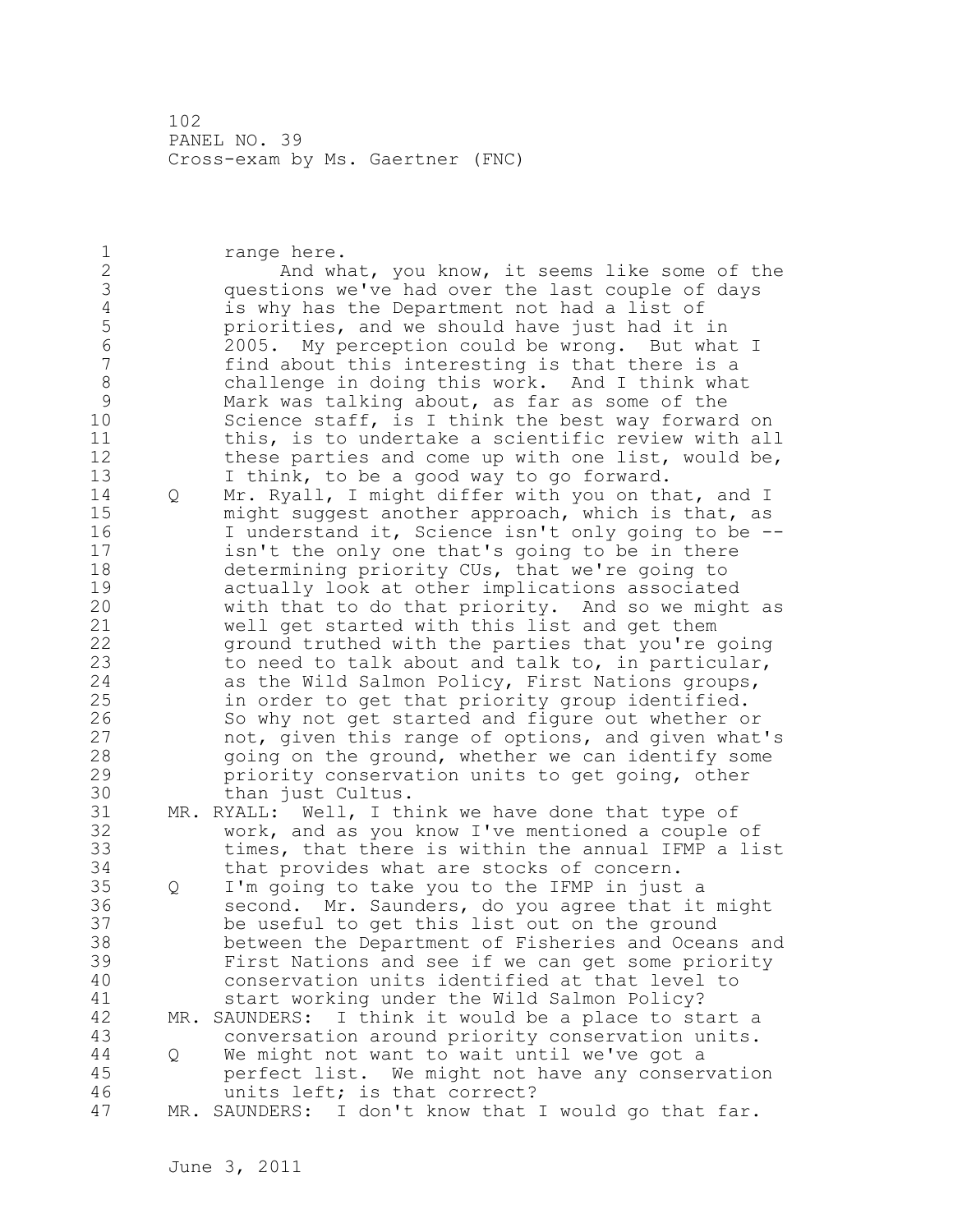1 But I think, as I said, there's a lot of other 2 criteria that you would want to include. So again 3 you'd have to sort of agree on the criteria, but 4 this could form the basis for that development of<br>5 the criteria and a starting list of priorities, 5 the criteria and a starting list of priorities,<br>6 ves. 6 yes. 7 Q And we have that information and we could start 8 working on that now. Is that a yes? 9 MR. SAUNDERS: Yes.<br>10 0 Thank vou. Le 10 Q Thank you. Let's just go right to the IFMP, Mr. 11 Ryall, because I notice that in your evidence up 12 until now and just recently, you're fond of 13 relying on that process to see if we can move 14 Strategy 4 along. And I wonder if we could have 15 Exhibit 445, and Exhibit 946 brought forward. 16 And, Mr. Ryall, that's the IFMP for -- finalized 17 one for 2010 and 2011 and the draft one that your 18 counsel took you to yesterday, as it relates to 19 2011 and to 2012. Let's go into the stocks of<br>20 concern. Let's start with the one in the 2010 concern. Let's start with the one in the 2010 21 document. And if you look at the "Stocks of 22 Concern" which is section 4.1 at page -- it starts 23 at page 27 and it goes on to page 36. You're 24 familiar with this document, Mr. Ryall. If I 25 understand it right, as it relates to Fraser River 26 sockeye salmon, there's only one stock of concern<br>27 listed in there, is that correct, and that's the listed in there, is that correct, and that's the 28 Cultus. You can scroll through it if that's 29 necessary, but I think you're familiar with this 30 document.<br>31 MR. RYALL: Ar MR. RYALL: Are the only sockeye? Cultus is listed s 32 well as Late runs of the group which is a 33 significant management unit. 34 Q Is it listed? Is Late run -- Cultus and Late run 35 is one unit. 36 MR. RYALL: No, but it's identifying them in the same 37 heading. 38 Q All right. 39 MR. RYALL: And the reason for that is that they do co-40 migrate. 41 Q Okay.<br>42 MR. RYALL: MR. RYALL: One of the reasons. 43 Q So we've got one grouping, and the Cultus being 44 the primary focus in that discussion under there 45 as it relates to stocks of concern. 46 MR. RYALL: I think they are both important, and one is 47 a -- Cultus Lake being a relatively small amount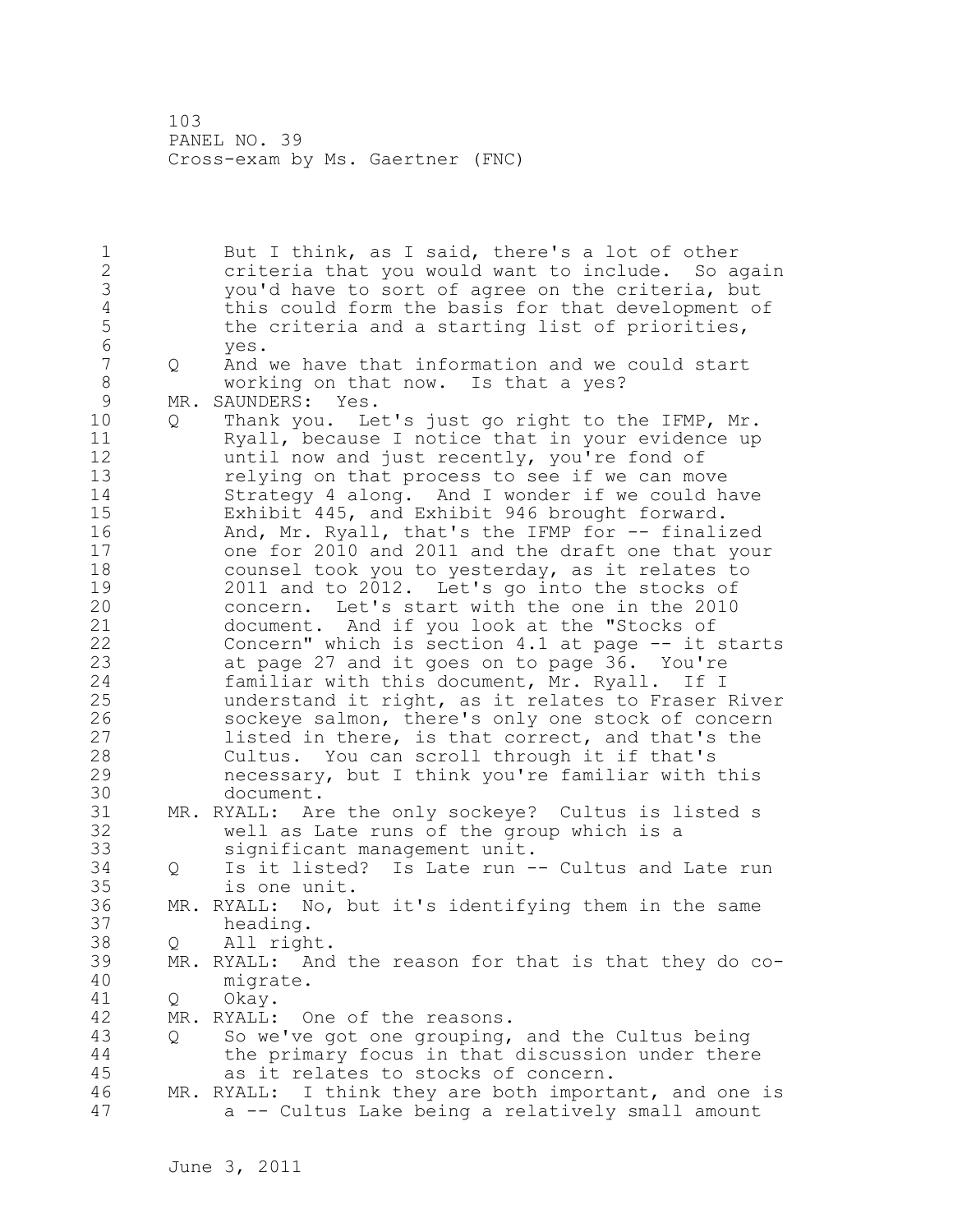1 of production as far as fish that are produced, 2 and the Late runs being a very significant 3 component produced mostly in Shuswap Lake, but in<br>4 other systems, as well. And so there's quite a, 4 other systems, as well. And so there's quite a,<br>5 you know, one is small and one's very large, and 5 you know, one is small and one's very large, and<br>6 they both have different challenges. 6 they both have different challenges.<br>7 0 I don't see anv mention in this sect 7 Q I don't see any mention in this section on the 8 IFMP on Cultus sockeye in 2010 or the recovery 9 plan objectives that are now founding the 2011.<br>10 MR. RYALL: Mm-hmm. MR. RYALL: Mm-hmm. 11 Q Will you agree with me on that? 12 MR. RYALL: Yes, I would. 13 Q And why is that? Those objectives were accepted 14 by the Department in 2005, but they don't show up 15 in the plan until 2011. Can you explain to me 16 that? 17 MR. RYALL: I wasn't involved in the discussion of why 18 specifically those would be in, but I think the 19 intent really is to provide clear direction, that<br>20 there are these objectives, and that's what would there are these objectives, and that's what would 21 be used to make decisions based on in-season, and 22 that's why they're referenced in there, and --23 Q So agree with me -- 24 MR. RYALL: -- each year they're not exactly identical, 25 any of these chapters, and they do modify each 26 year, depending on discussions that unfold.<br>27 Q This is a fairly significant achievement to 27 Q This is a fairly significant achievement to get 28 objectives on a stock of concern in 2005. Why did 29 it take five years for the Department to get it 30 into the IFMP?<br>31 MR. RYALL: I don't MR. RYALL: I don't view it as terribly significant. I 32 do view it as providing more clarity around what 33 the objectives are. And so it's now they're in 34 this document, they were published back in 2005. 35 It's not that they weren't available. 36 Q So I misunderstood your evidence yesterday, Mr. 37 Ryall. I thought I understood from your evidence 38 with your counsel that it was a significant step 39 that we now have in the IFMP, the Cultus objective 40 list. 41 MR. RYALL: I think it's good to have them in there to provide that clarity. provide that clarity. 43 Q Now, I wonder, are you suggesting that the IHPC, 44 which is the Integrated Harvest Planning 45 Committee, is the committee that should be doing 46 this kind of planning process? 47 MR. RYALL: I don't think it's the only place where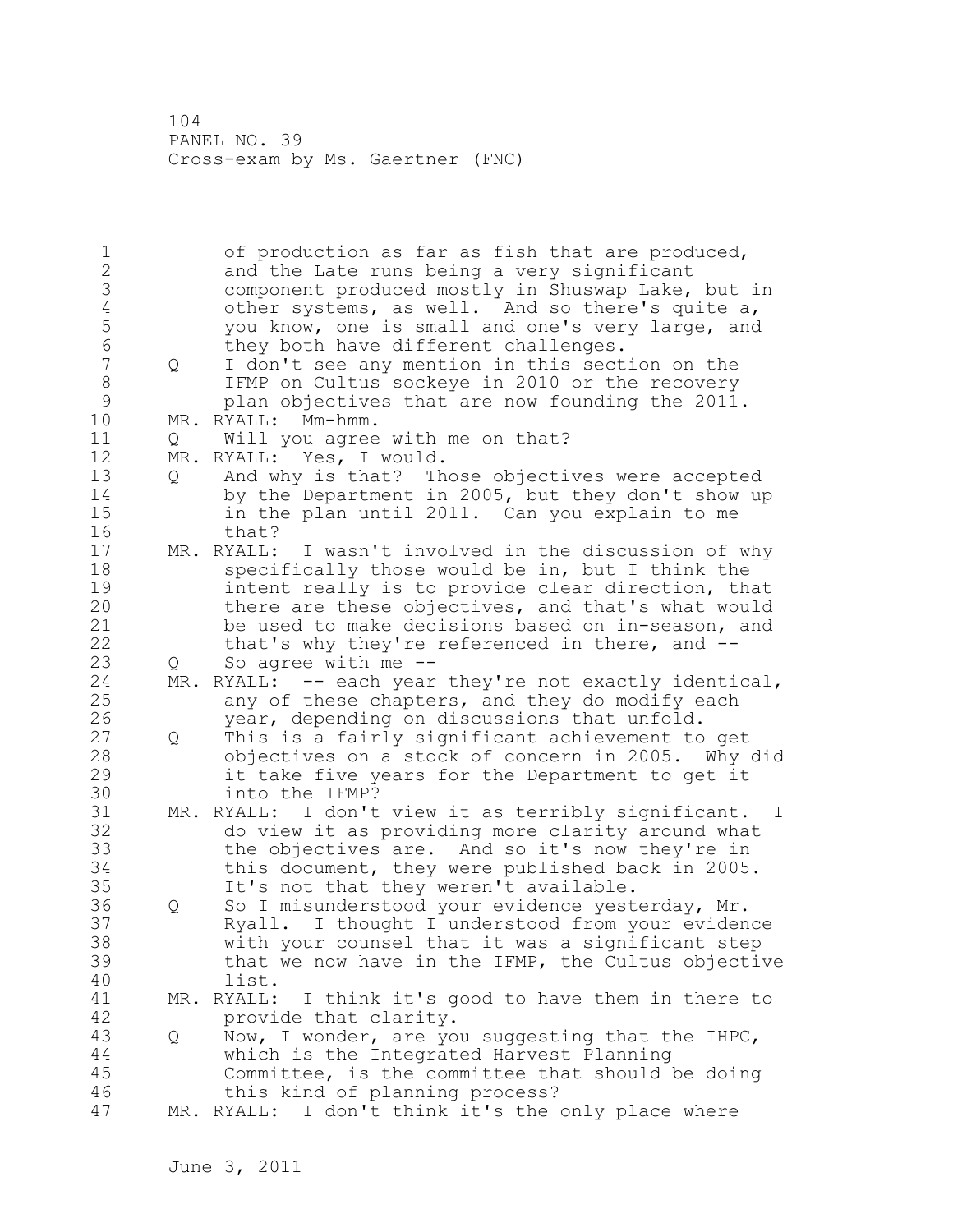1 these discussions occur. They occur bilaterally 2 with First Nations around the development of the 3 IFMP.<br>4 Q It's 4 Q It's really an outcome, isn't it, Mr. Ryall, that<br>5 we get these objectives based from recovery teams 5 we get these objectives based from recovery teams 6 or other teams that are working close on the ground in the kind of ways that we need to look at 8 multiple issues, and that once we get to the 9 harvest committee, how harvest will be affected by<br>10 these objectives is really the only thing they're these objectives is really the only thing they're 11 going to be considering. Would you agree with me 12 on that? 13 MR. RYALL: Who's going to be considering? 14 Q Well, the IHPC will have discussions around that. 15 MR. RYALL: Around...? 16 Q Harvesting as it relates to the objectives. 17 MR. RYALL: I don't think that's the only thing that's 18 discussed there. 19 Q Could I go to Exhibit 342, please. This is the<br>20 Terms of Reference" for the IHPC, Mr. Ryall, and "Terms of Reference" for the IHPC, Mr. Ryall, and 21 I don't see the development of Integrated Harvest 22 Planning Strategy 4 anywhere in the Integrated 23 Salmon Harvest Planning Committee's terms of 24 reference. Am I mistaken? Exhibit 342, "Terms of 25 Reference" for the IHPC. 26 MR. RYALL: No, I don't think you're mistaken that<br>27 there's no bullet specifically that says, that there's no bullet specifically that says, that 28 talk about Strategy 4 in the terms of reference. 29 Q And Mr. Commissioner has heard from Mr. Pat 30 Matthew. You're familiar with Pat Matthew from the Secwepemc Fisheries Commission? 32 MR. RYALL: Yes, I am. 33 Q And on February 11th, and you could it bring 34 forward, on pages 12 through 13, Mr. Matthew 35 describes his observation that the IHPC is mainly 36 a discussion on harvesting and harvest 37 opportunities and they don't talk about 38 conservation or conservation issues. Do you 39 disagree with him on that, or what's your response 40 to Mr. Matthew's observations as it relates to the 41 work of the IHPC?<br>42 MR. RYALL: Well, I th MR. RYALL: Well, I think that the Integrated Harvest 43 Planning Committee has a focus on development 44 management plans. That there are discussions 45 around the, in particular, Fraser River sockeye. 46 Very important is what is put in front as far as 47 those options and discuss around those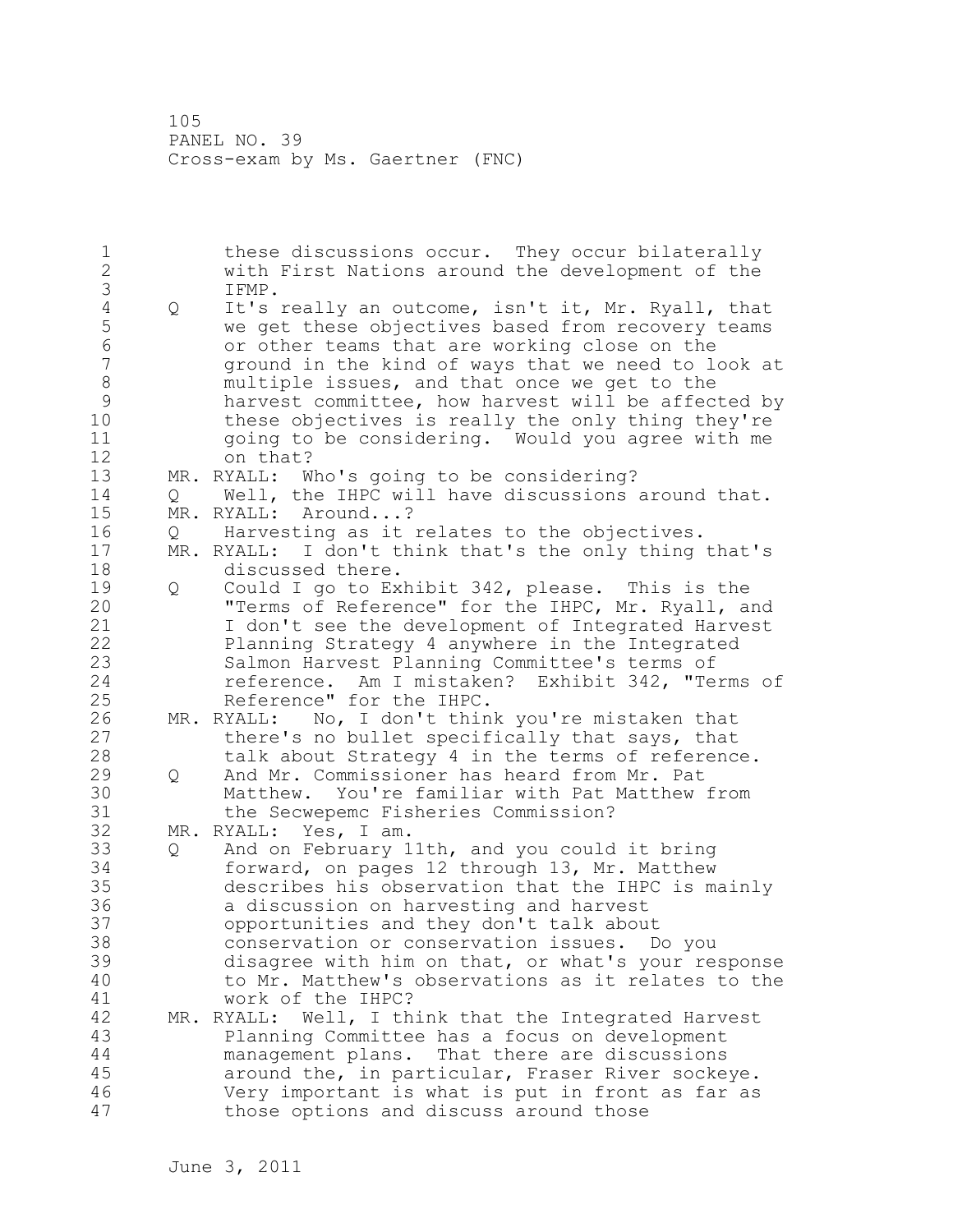1 implications. So there are discussions around 2 those pieces of information about conservation. 3 Why the Department is putting forward different<br>4 types of escapement strategy. I have made 4 types of escapement strategy. I have made<br>5 presentations -- made a presentation, mayb 5 presentations -- made a presentation, maybe it's 6 not plural, on Wild Salmon Policy to the 7 Integrated Harvest Planning Committee. There's 8 only one place where that is discussed. 9 Q Mr. Saunders, when you did the Wild Salmon Policy<br>10 and you concluded it in 2005, the IHPC was in and you concluded it in 2005, the IHPC was in 11 place at that point in time, but just barely in 12 place; is that correct? So we hadn't had 13 experience with how it was going to work on the 14 ground. 15 MR. SAUNDERS: I don't remember the exact timing, but 16 that sounds correct. Yes. 17 Q All right. And it's fair to say that the IHPC has 18 not yet got off the ground as it relates to First 19 Mations participation in the IHPC. Mr.<br>20 Commissioner has heard a fair bit of th Commissioner has heard a fair bit of that. And 21 you'd agree with me on that, Mr. Ryall, or Mr. 22 Saunders? We don't have active mandated processes 23 or participation by First Nations of the IHPC? 24 MR. RYALL: In some case I think we do, and in most we 25 do not. 26 Q All right. So it's not a place where we can make<br>27 decisions around integrated planning processes decisions around integrated planning processes 28 under Strategy 4? 29 MR. RYALL: It is an advisory process. 30 Q All right. I just have one cleanup question on Exhibit 756. 756 is your answers, your written 32 answers to the questions I posed on behalf of my 33 clients, Mr. Ryall, and thank you for taking the 34 time and doing the work associated with that. And 35 I'm not going to repeat or go to any of them that 36 you've given answers on, but I do want to go to 37 page 7, question number 21. It appears I might 38 have used language that wasn't all that clear. 39 Because I asked: 40 41 Does DFO plan to use the FRSSI model to<br>42 explore the possibility of moving into 1 explore the possibility of moving into more 43 known stock fisheries? If yes, how? If no, 44 why not? 45 46 And you didn't understand what I meant by the 47 question. So let me just give you a little bit of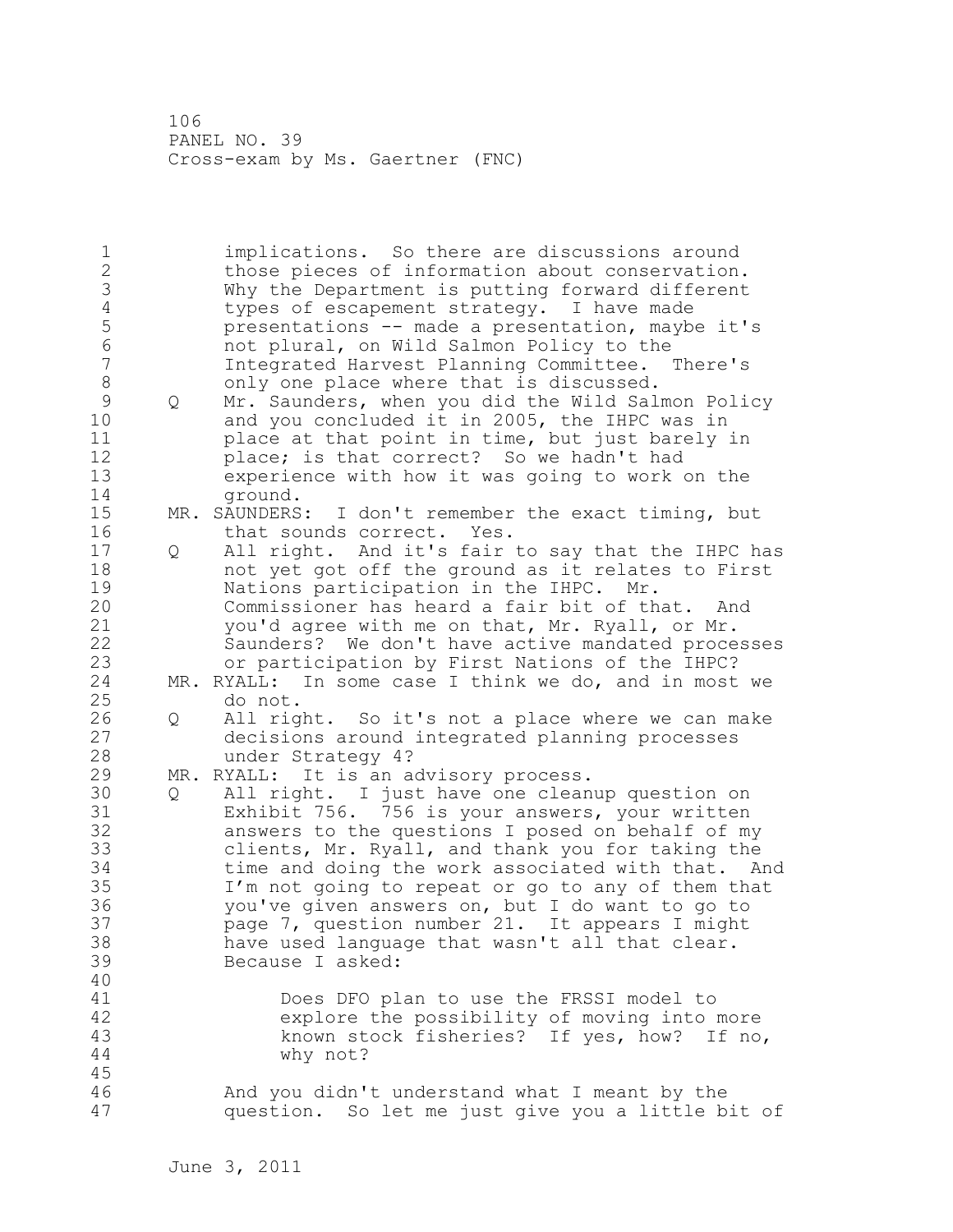1 information. 2 My clients have instructed that it's more 3 accurate to use the tem "known stock fishery" as 4 distinct from "terminal fisheries" because we 5 5 often don't have to wait to get to terminal<br>6 fisheries in order to understand the stock 6 fisheries in order to understand the stock that we're accessing, and so it can happen a little bit 8 sooner sometimes than terminal fisheries. So the 9 suggestion is we move to the word "more known<br>10 stock", so you actually know what stocks you' stock", so you actually know what stocks you're 11 accessing when the fishery, particularly a large 12 fishery, occurs. 13 So with that background, I wonder if you 14 could now answer the question, does DFO plan to 15 use the FRSSI model to explore the possibility of 16 moving into more known stock, or if you prefer to 17 use "nearer to terminal" fisheries, and if so, is 18 it possible, is it a useful model for doing that? 19 If not, why not?<br>20 MR. RYALL: To use the MR. RYALL: To use the FRSSI model to determine what 21 would be -- the FRSSI model is not based upon the 22 location of the fisheries. You'd have to come up 23 a different tool. 24 Q A different tool. All right, then, I go next to 25 -- so the answer to that is no. Then I go to the 26 next question, which is 22: 27 28 What is the status of the "in-river 29 management model" that is being...developed 30 by DFO and [Simon Fraser]... 31 32 And you said that you thought there was 33 significant process, but you recommended that I 34 ask Mark Saunders about what the current status 35 is. 36 So, Mr. Saunders, I wonder if you could let 37 us know what the current status of the DFO-SFU 38 model for moving into in-river management models 39 is. 40 MR. SAUNDERS: My understanding is that they have a 41 working model that can be -- at this point that<br>42 can be used in -- you know, in a gaming situati can be used in  $--$  you know, in a gaming situation 43 to try to evaluate management scenarios. We have 44 just approved some additional resources through 45 PICFI to be -- to support some further work by SFU 46 on it this year, and I don't know what the plan is 47 in terms of re-engaging the committee that's -- or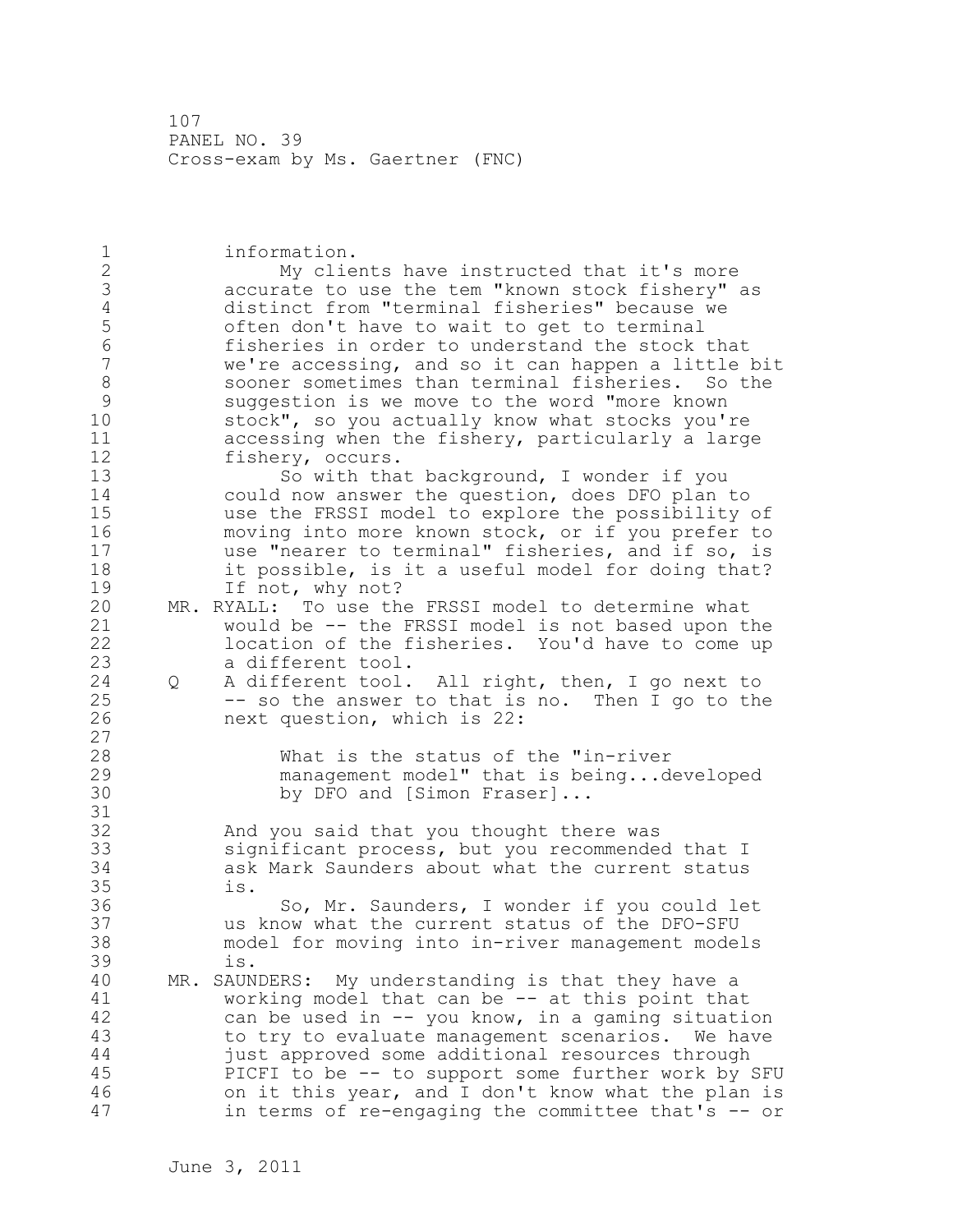1 the sort of ad hoc committee that's been working 2 on that, of the various interests that are -- but 3 it's an -- still an active development of the tool<br>4 and it could be something that could be worked 4 and it could be something that could be worked<br>5 with right now. 5 with right now. 6 Q Would First Nations be involved in helping to establish that model and the criteria that would 8 be developed to determine that model? 9 MR. SAUNDERS: Technical experts that have in the past<br>10 Tepresented First Nations or worked on behalf of represented First Nations or worked on behalf of 11 First Nations have been involved, like Mike Staley 12 and others. 13 Q All right. I just have one final question arising 14 from Mr. Harvey's suggestions, and I think this is 15 a question for you, Mr. Ryall. The issue of 16 traceability and the MSC certification isn't 17 limited just to First Nations fisheries, is it. 18 Traceability is an issue that MSC certification is 19 interested as it relates to all fisheries.<br>20 MR. RYALL: Well, in addition to MSC, we in the MR. RYALL: Well, in addition to MSC, we in the 21 Department are interested, as well. So, yes, and 22 it's all fisheries. 23 MS. GAERTNER: Thank you. Those are my questions, Mr. 24 Commissioner. 25 THE COMMISSIONER: Thank you, Ms. Gaertner. 26 MR. WALLACE: Mr. Commissioner, it's 4:01. I<br>27 dnderstand Mr. Timberg has one or two qu understand Mr. Timberg has one or two questions. 28 I have three areas I wish to canvass. I would ask 29 that we be able to put those questions in writing 30 to these witnesses. I suggest Mr. Timberg go<br>31 first, and we will reply, put ours in as quic first, and we will reply, put ours in as quickly 32 as we can. Thank you. 33 THE COMMISSIONER: Thank you very much. This is the 34 completion of this panel, then, is it? 35 MR. WALLACE: Except for the re-examination. 36 THE COMMISSIONER: Subject to... 37 MR. WALLACE: That's correct. 38 THE COMMISSIONER: I'm sorry, I'm guilty of what I 39 know we've all been guilty of, and that's not 40 turning on the mike. 41 Mr. Saunders, and Mr. Ryall, Mr. Morley and<br>42 Mr. Young, familiar faces to me now, thank you fo Mr. Young, familiar faces to me now, thank you for 43 returning once again to assist the Commission with 44 your knowledge and your willingness to answer the 45 questions of counsel here today who have posed a 46 wide range of questions to you. I am very 47 grateful that you are willing to do so and took